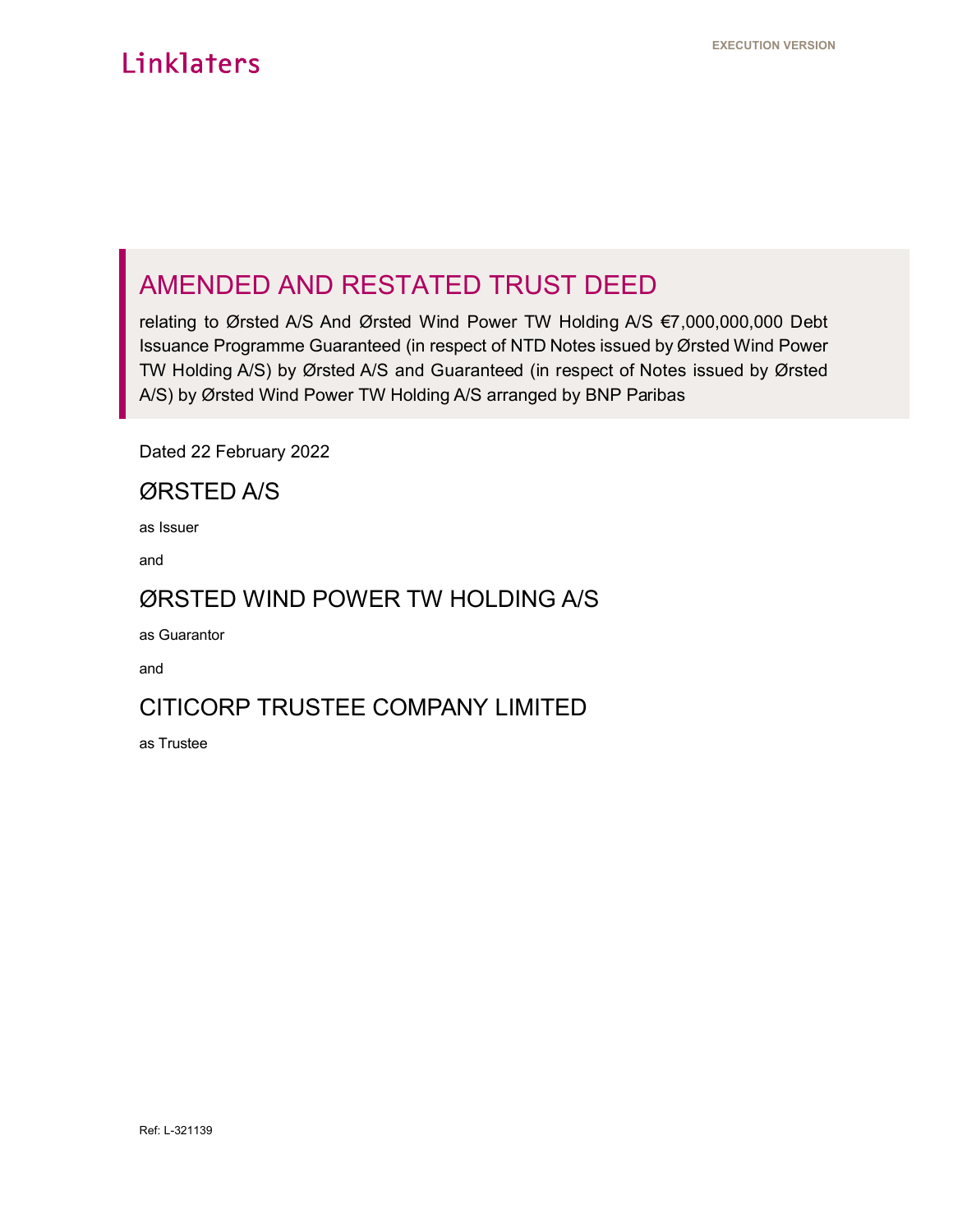|              | <b>Contents</b><br>Page                                                      |  |  |  |  |
|--------------|------------------------------------------------------------------------------|--|--|--|--|
| 1            |                                                                              |  |  |  |  |
| $\mathbf{2}$ |                                                                              |  |  |  |  |
| 3            |                                                                              |  |  |  |  |
| 4            |                                                                              |  |  |  |  |
| 5            |                                                                              |  |  |  |  |
| 6            |                                                                              |  |  |  |  |
| 7            |                                                                              |  |  |  |  |
| 8            |                                                                              |  |  |  |  |
| 9            |                                                                              |  |  |  |  |
| 10           |                                                                              |  |  |  |  |
| 11           | Provisions Supplemental to the Trustee Act 1925 and the Trustee Act 2000  19 |  |  |  |  |
| 12           |                                                                              |  |  |  |  |
| 13           |                                                                              |  |  |  |  |
| 14           |                                                                              |  |  |  |  |
| 15           |                                                                              |  |  |  |  |
| 16           |                                                                              |  |  |  |  |
| 17           |                                                                              |  |  |  |  |
| 18           |                                                                              |  |  |  |  |
| 19           |                                                                              |  |  |  |  |
| 20           |                                                                              |  |  |  |  |
|              |                                                                              |  |  |  |  |
|              |                                                                              |  |  |  |  |
|              |                                                                              |  |  |  |  |
|              |                                                                              |  |  |  |  |
|              |                                                                              |  |  |  |  |
|              |                                                                              |  |  |  |  |
|              |                                                                              |  |  |  |  |

## **Table of Contents**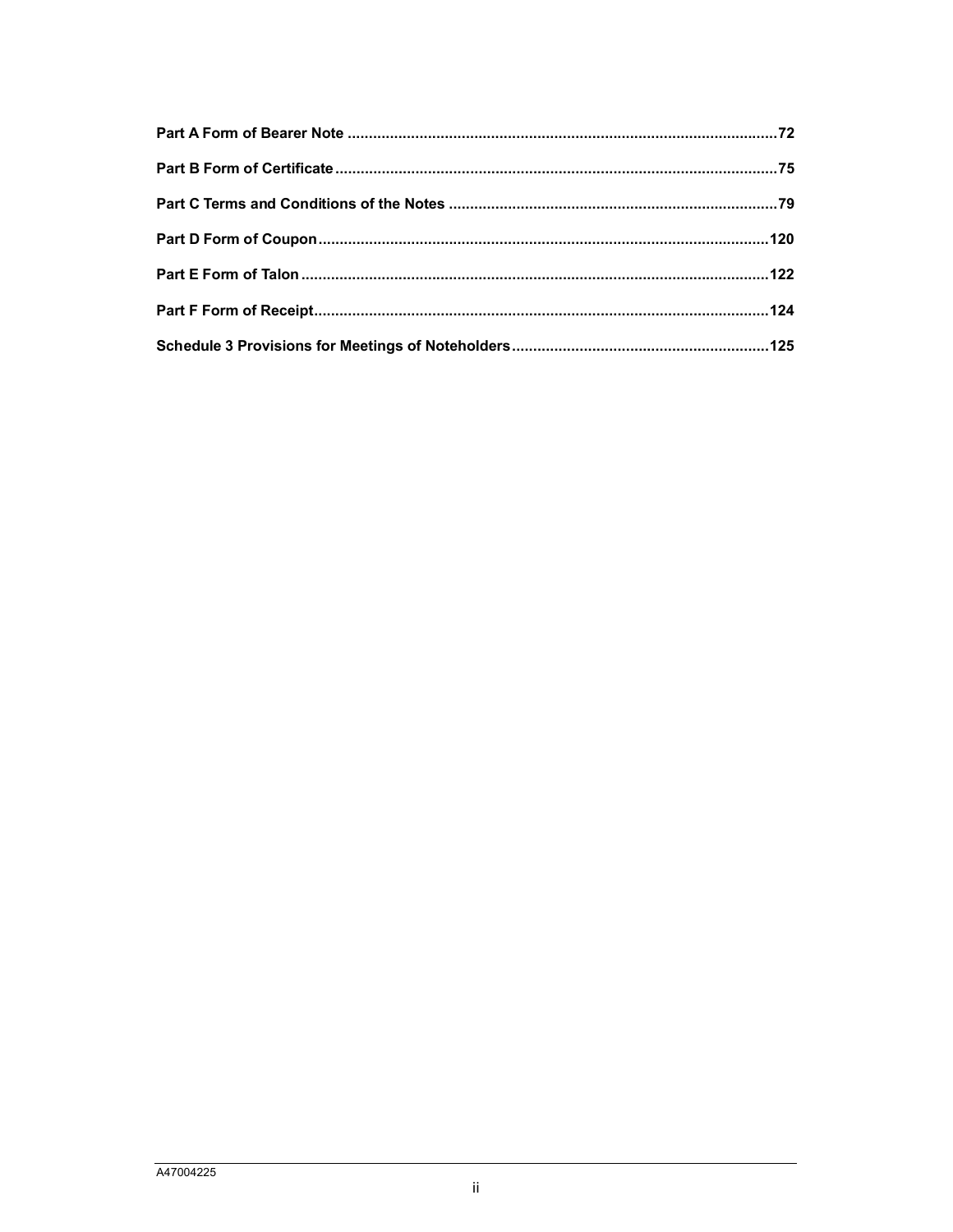**This Trust Deed** is made on 22 February 2022

#### **Between**:

- **(1) ØRSTED A/S** (CVR No. 36213728) (**"Ørsted**" and the "**Issuer**");
- **(2) ØRSTED WIND POWER TW HOLDING A/S** (CVR No. 36035781) ("**Ørsted Wind"** and the "**Guarantor**"); and
- **(3) CITICORP TRUSTEE COMPANY LIMITED** (the "**Trustee**", which expression, where the context so admits, includes any other trustee for the time being of this Trust Deed).

#### **Whereas**:

- (A) The Issuer, incorporated in the Kingdom of Denmark, proposes to issue from time to time euro medium term notes guaranteed by the Guarantor in an aggregate nominal amount outstanding at any one time not exceeding the Programme Limit in accordance with the Dealer Agreement (the "**Programme**") and to be constituted under this Trust Deed.
- (B) The Trustee has agreed to act as trustee of this Trust Deed on the following terms and conditions.

#### **This Deed witnesses and it is declared** as follows:

#### **1 Interpretation**

#### **1.1 Definitions**

Capitalised terms used in this Trust Deed but not defined in this Trust Deed shall have the meanings given to them in the Dealer Agreement dated 22 February 2022 relating to the Programme:

"**Agency Agreement**" means the amended and restated agency agreement relating to the Programme dated 30 October 2020 between Ørsted, Ørsted Wind, Citicorp Trustee Company Limited as Trustee, Citibank, N.A. as initial Issuing and Paying Agent and the other agents mentioned in it;

"**Agents**" means the Issuing and Paying Agent, the other Paying Agents, the Calculation Agent, the Registrar, the other Transfer Agents or any of them;

"**Auditors**" means the auditors for the time being of the Issuer, the Guarantor or, if they are unable or unwilling to carry out any action requested of them under this Trust Deed, such other firm of accountants as may be nominated or approved in writing by the Trustee for the purpose;

"**Bearer Note**" means a Note that is in bearer form, and includes any replacement Bearer Note issued pursuant to the Conditions and any temporary Global Note or permanent Global Note;

"**Calculation Agent**" means any person named as such in the Conditions or any Successor Calculation Agent;

"**Certificate**" means a registered certificate representing one or more Registered Notes of the same Series and, save as provided in the Conditions, comprising the entire holding by a Noteholder of his Registered Notes of that Series and, save in the case of Global Certificates, being substantially in the form set out in Schedule 2 Part B;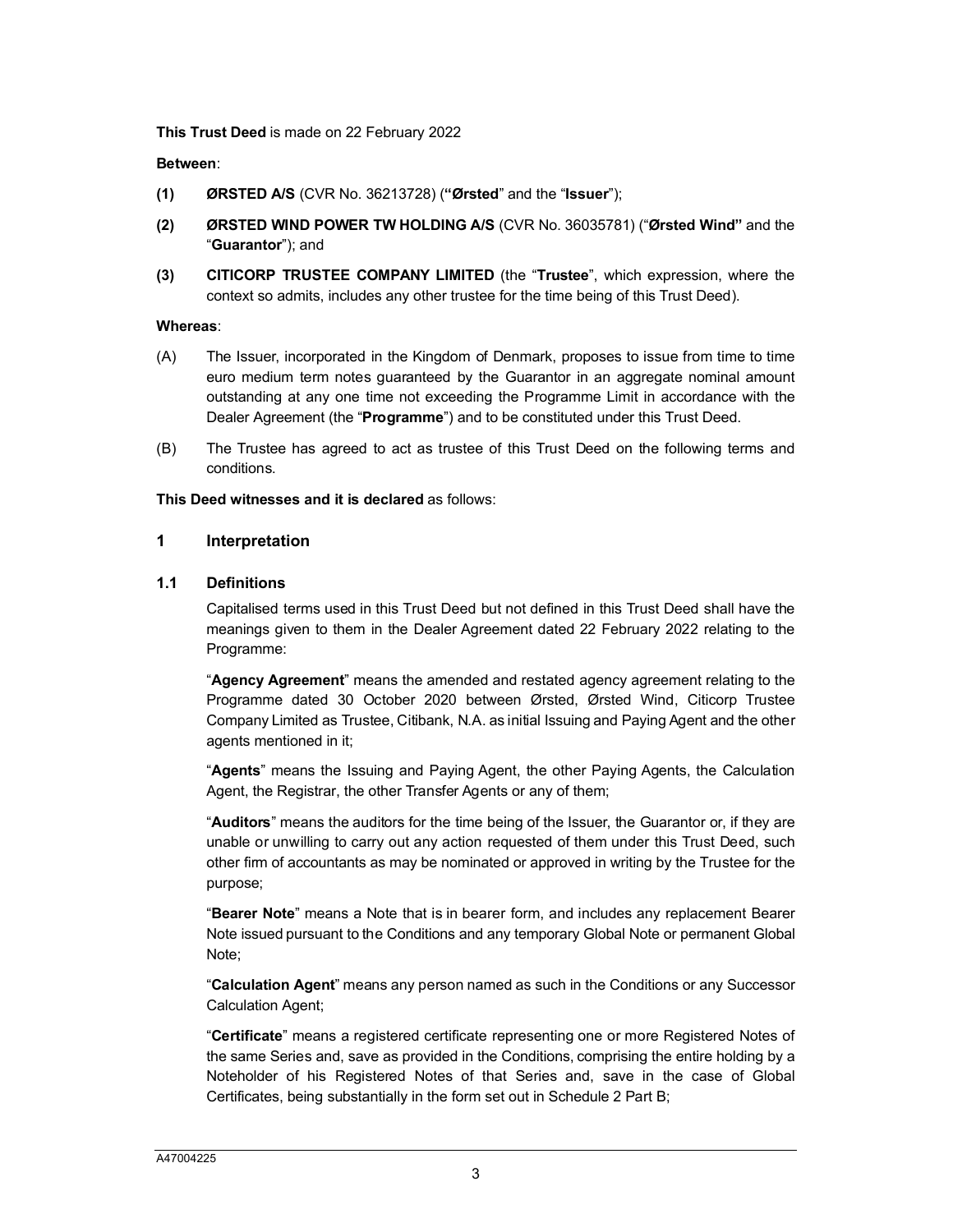"**CGN**" means a temporary Global Note in the form set out in Schedule 1 Part A or a permanent Global Note in the form set out in Schedule 1 Part B;

"**Clearstream, Luxembourg**" means Clearstream Banking S.A.;

"**Common Safekeeper**" means, in relation to a Series where the relevant Global Note is an NGN or the relevant Global Certificate is held under the NSS, the common safekeeper for Euroclear and Clearstream, Luxembourg appointed in respect of such Notes;

"**Conditions**" means in respect of the Notes of each Series the terms and conditions applicable thereto which shall be substantially in the form set out in Schedule 2 Part C as modified, with respect to any Notes represented by a Global Certificate or a Global Note, by the provisions of such Global Certificate or Global Note, shall incorporate any additional provisions forming part of such terms and conditions set out in Part A of the Final Terms relating to the Notes of that Series and shall be endorsed on the Definitive Notes subject to amendment and completion as referred to in the first paragraph of Schedule 2 Part C and any reference to a particularly numbered Condition shall be construed accordin[gly;](#page-18-1)

"**Contractual Currency**" means, in relation to any payment obligation of any Note, the currency in which that payment obligation is expressed and, in relation to Clause 10, pounds sterling or such other currency as may be agreed between the Issuer and the Trustee from time to time;

"**Coupons**" means the bearer coupons relating to interest bearing Bearer Notes or, as the context may require, a specific number of them and includes any replacement Coupons issued pursuant to the Conditions;

"**CSSF**" means *Commission de Surveillance du Secteur Financier*;

"**Dealer Agreement**" means the Dealer Agreement relating to the Programme dated 22 February 2022 between the Ørsted, Ørsted Wind, BNP Paribas and the other dealers and arrangers named in it;

"**Definitive Note**" means a Bearer Note in definitive form having, where appropriate, Coupons, Receipt(s) and/or a Talon attached on issue and, unless the context requires otherwise, means a Certificate (other than a Global Certificate) and includes any replacement Note or Certificate issued pursuant to the Conditions;

"**Director**" means a director of the Issuer, from time to time;

"**Euroclear**" means Euroclear Bank SA/NV;

"**Event of Default**" means an event described in Condition 11 that, if so required by that Condition, has been certified by the Trustee to be, in its opinion, materially prejudicial to the interests of the Noteholders;

"**Exchangeable Bearer Note**" means a Bearer Note that is exchangeable in accordance with its terms for a Registered Note;

"**Extraordinary Resolution**" has the meaning set out in Schedule 3;

"**Final Terms**" means, in relation to a Tranche, the Final Terms issued specifying the relevant issue details of such Tranche, substantially in the form of Schedule C to the Dealer Agreement;

"**FSMA**" means the Financial Services and Markets Act 2000;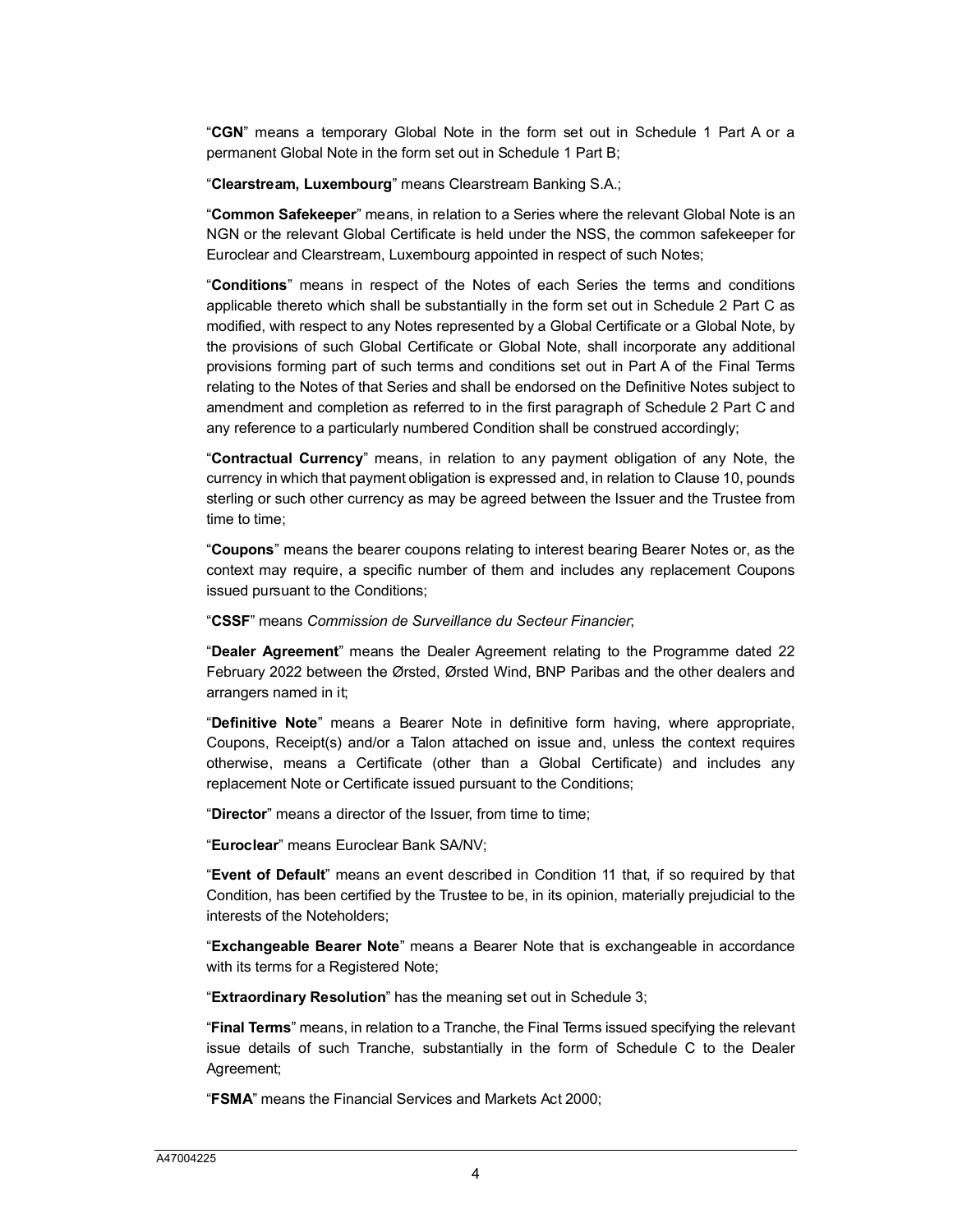"**Global Certificate**" means a Certificate substantially in the form set out in Schedule 1 Part E representing Registered Notes of one or more Tranches of the same Series;

"**Global Note**" means a temporary Global Note and/or, as the context may require, a permanent Global Note, a CGN and/or NGN, as the context may require;

"**Group**" means the Issuer, the Guarantor and the Subsidiaries and affiliates of each of the Issuer and the Guarantor and "**member of the Group**" shall be construed accordingly;

"**holder**" in relation to a Note, Receipt, Coupon or Talon, and "**Couponholder**" and "**Noteholder**" have the meanings given to them in the Conditions;

"**Issuing and Paying Agent**" means the person named as such in the Conditions or any Successor Issuing and Paying Agent in each case at its specified office;

"**Market**" means the Regulated Market of the Luxembourg Stock Exchange;

"**Material Subsidiary**" at any time means (A) Ørsted Wind Power TW Holding A/S and (B) any member of the Group (not being a Subsidiary falling within sub-paragraph (iv) of the definition of Non-Recourse Project Financing (as defined in Condition 4) and whose only indebtedness for borrowed money is Non-Recourse Project Financing):

- (a) which was a Subsidiary of the Issuer at the date to which the then latest audited consolidated annual financial statements of the Group (the "**Accounts**") were made up and whose total revenue and/or gross assets (in each case consolidated in the case of a Subsidiary which itself has Subsidiaries) at the time of its latest financial statements (consolidated where applicable) exceeded 10 per cent. of the consolidated total revenue and/or gross assets of the Group at such date, as determined by reference to such Accounts;
- (b) which has been a Subsidiary of the Issuer for more than 180 days and which became a Subsidiary of the Issuer subsequent to the date of the then latest Accounts and whose total revenue and/or gross assets (in each case consolidated in the case of a Subsidiary which itself has Subsidiaries) would, as at the balance sheet date of the then latest Accounts on the basis that such Subsidiary was a Subsidiary on such balance sheet date, exceed 10 per cent. of the consolidated total revenue and/or gross assets of the Group as would be determined by reference to such consolidated financial statements; or
- (c) any Subsidiary of the Issuer which, although not a Material Subsidiary at the date of the then latest Accounts, subsequently acquires or develops assets and/or generates revenues which would, when aggregated with its existing assets and/or revenues (in each case consolidated in the case of a Subsidiary which itself has Subsidiaries), constitute 10 per cent. or more of the consolidated total revenue and/or gross assets of the Group if at the balance sheet date of the then latest Accounts, those Accounts and the latest financial statements of the relevant Subsidiary (consolidated where applicable) had been prepared on the basis that such assets had already been acquired or developed or such revenues had already been generated,

provided that if any Material Subsidiary shall at any relevant time cease to have revenue and/or gross assets (in each case consolidated in the case of a Subsidiary which itself has Subsidiaries) which constitute more than 10 per cent. of the consolidated total revenues and/or gross assets of the Group if consolidated financial statements of the Group were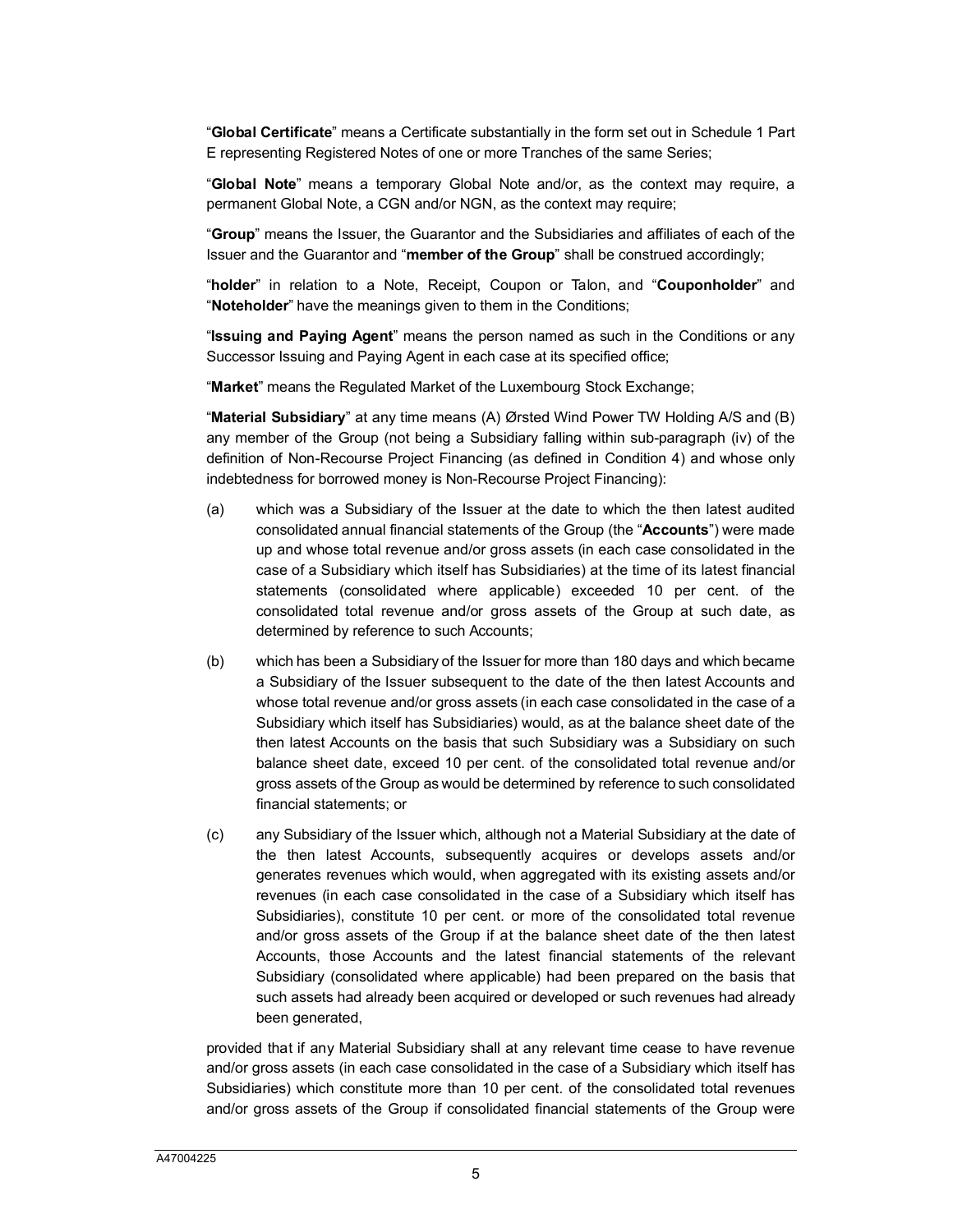prepared at that time, it shall at that time cease to be a Material Subsidiary, until such time as its revenues and/or gross assets (in each case consolidated in the case of a Subsidiary which itself has Subsidiaries) subsequently exceed 10 per cent. of the consolidated total revenues and/or gross assets of the Group at any relevant time. A certificate of two Directors of the Issuer that, in their opinion, a Subsidiary is or is not, or was or was not, at any particular time or during any particular period, a Material Subsidiary may be relied upon by the Trustee and, if so relied upon, shall, in the absence of manifest error, be conclusive and binding on all concerned;

"**NGN**" means a temporary Global Note in the form set out in Schedule 1 Part C or a permanent Global Note in the form set out in Schedule 1 Part D;

"**Notes**" means the notes to be issued by the Issuer pursuant to the Dealer Agreement, guaranteed by the Guarantor, constituted by this Trust Deed and for the time being outstanding or, as the context may require, a specific number of them;

"**NSS**" means the new safekeeping structure which applies to Registered Notes held in global form by a Common Safekeeper for Euroclear and Clearstream, Luxembourg and which is required for such Registered Notes to be recognised as eligible collateral for Eurosystem monetary policy and intra-day credit operations;

"**outstanding**" means, in relation to the Notes, all the Notes issued except (a) those that have been redeemed in accordance with the Conditions, (b) those in respect of which the date for redemption has occurred and the redemption moneys (including all interest accrued on such Notes to the date for such redemption and any interest payable after such date) have been duly paid to the Trustee or to the Issuing and Paying Agent as provided in Clause 2 and remain available for payment against presentation and surrender of Notes, Certificates, Receipts and/or Coupons, as the case may be, (c) those that have become void or in respect of which claims have become prescribed, (d) those that have been purchased and cancelled as provided in the Conditions, (e) those mutilated or defaced Bearer Notes that have been surrendered in exchange for replacement Bearer Notes, (f) (for the purpose only of determining how many Notes are outstanding and without prejudice to their status for any other purpose) those Bearer Notes alleged to have been lost, stolen or destroyed and in respect of which replacement Notes have been issued, (g) those Exchangeable Bearer Notes that have been exchanged for Registered Notes, and (h) any temporary Global Note to the extent that it shall have been exchanged for a permanent Global Note and any Global Note to the extent that it shall have been exchanged for one or more Definitive Notes, in either case pursuant to its provisions provided that for the purposes of (i) ascertaining the right to attend and vote at any meeting of the Noteholders, (ii) the determination of how many Notes are outstanding for the purposes of Conditions 11 and 12 and Schedule 3, (iii) the exercise of any discretion, power or authority that the Trustee is required, expressly or impliedly, to exercise in or by reference to the interests of the Noteholders and (iv) the certification (where relevant) by the Trustee as to whether a Potential Event of Default is in its opinion materially prejudicial to the interests of the Noteholders, those Notes that are beneficially held by or on behalf of the Issuer, the Guarantor or any of their respective Subsidiaries and not cancelled shall (unless no longer so held) be deemed not to remain outstanding. Save for the purposes of the proviso herein, in the case of each NGN, the Trustee shall rely on the records of Euroclear and Clearstream, Luxembourg in relation to any determination of the nominal amount outstanding of each NGN;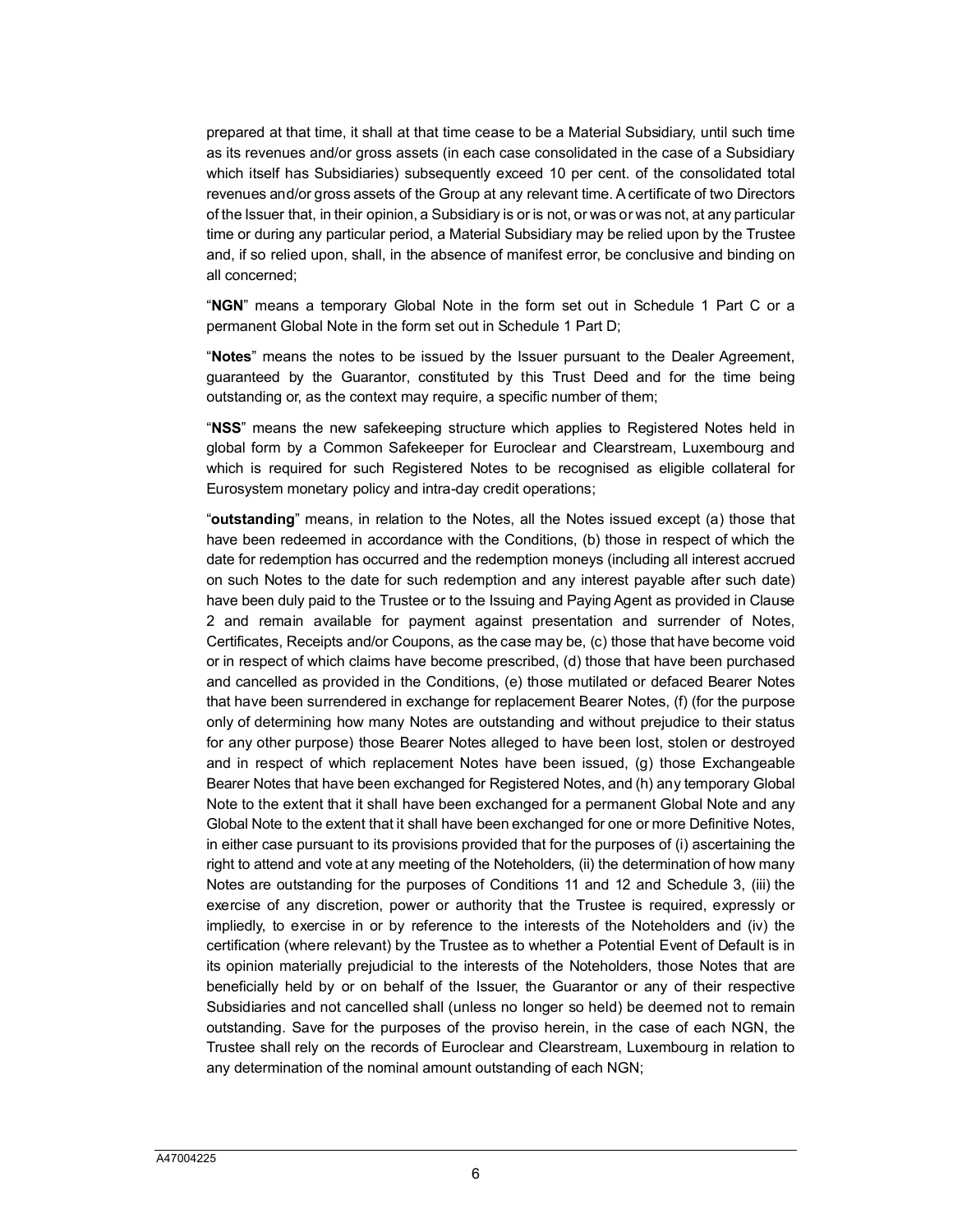"**Paying Agents**" means the persons (including the Issuing and Paying Agent) referred to as such in the Conditions or any Successor Paying Agents in each case at their respective specified offices;

"**permanent Global Note**" means a Global Note representing Bearer Notes of one or more Tranches of the same Series, either on issue or upon exchange of a temporary Global Note, or part of it, and which shall be substantially in the form set out in Schedule 1 Part B or Part D, as the case may be; "**Potential Event of Default**" means an event or circumstance that would with the giving of notice, lapse of time, issue of a certificate and/or fulfilment of any other requirement provided for in Condition 11 become an Event of Default;

"**Procedures Memorandum**" means administrative procedures and guidelines relating to the settlement of issues of Notes as shall be agreed upon from time to time by the Issuer, the Guarantor, the Trustee, the Permanent Dealers (as defined in the Dealer Agreement) and the Issuing and Paying Agent and which, at the date of this Trust Deed, are set out in Schedule A to the Dealer Agreement;

"**Programme Limit**" means the maximum aggregate nominal amount of Notes that may be issued and outstanding at any time under the Programme, as such limit may be increased pursuant to the Dealer Agreement;

"**Receipts**" means the receipts for the payment of instalments of principal in respect of Bearer Notes of which the principal is repayable in instalments or, as the context may require, a specific number of them and includes any replacement Receipts issued pursuant to the Conditions;

"**Redemption Amount**" means the Final Redemption Amount, Early Redemption Amount or Optional Redemption Amount, as the case may be, all as defined in the Conditions;

"**Register**" means the register maintained by the Registrar;

"**Registered Note**" means a Note in registered form;

"**Regulated Market**" means a market which complies with the requirements set out in Article 4.1 (21) of Directive 2014/65/EU of the European Parliament and of the Council on markets in financial instruments;

"**Registrar**" means the person named as such in the Conditions or any Successor Registrar in each case at its specified office;

"**Series**" means a series of Notes comprising one or more Tranches, whether or not issued on the same date, that (except in respect of the first payment of interest and their issue price) have identical terms on issue and are expressed to have the same series number;

"**specified office**" means, in relation to a Paying Agent, the Registrar or a Transfer Agent the office identified with its name at the end of the Conditions or any other office approved by the Trustee and notified to Noteholders pursuant to Claus[e 9.10](#page-17-0);

"**Subsidiary**" means a limited liability company covered by the term "*dattervirksomhed*" as defined in section 5(3) of the Danish Companies Act (Consolidated Act No. 1952 of 11 October 2021 as amended) and for the avoidance of doubt, such term shall include any limited liability company incorporated in a jurisdiction other than Denmark;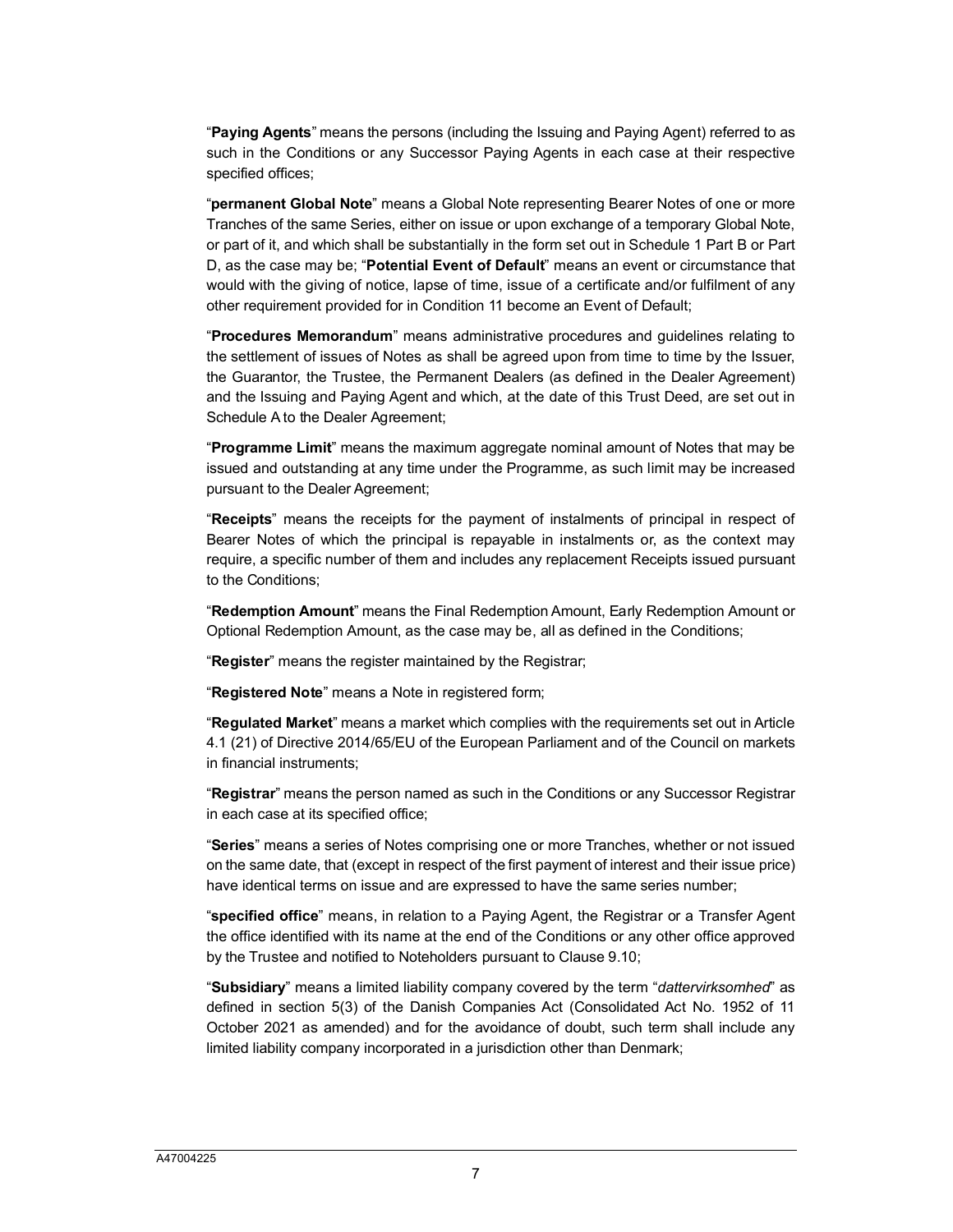"**Successor**" means, in relation to an [Agent](#page-17-0) such other or further person as may from time to time be appointed by the Issuer and the Guarantor as such Agent with the written approval of, and on terms approved in writing by, the Trustee and notice of whose appointment is given to Noteholders pursuant to Clause 9.10;

"**Talons**" mean talons for further Coupons or, as the context may require, a specific number of them and includes any replacement Talons issued pursuant to the Conditions;

"**TARGET System**" means the Trans-European Automated Real-time Gross Settlement Express Transfer (known as TARGET2) System which was launched on 19 November 2007 or any successor thereto;

"**temporary Global Note**" means a Global Note representing Bearer Notes of one or more Tranches of the same Series on issue and which shall be substantially in the form set out in Schedule 1 Part A or Part C, as the case may be;

"**Tranche**" means, in relation to a Series, those Notes of that Series that are issued on the same date at the same issue price and in respect of which the first payment of interest is identical;

"**Transfer Agents**" means the persons (including the Registrar) referred to as such in the Conditions or any Successor Transfer Agents in each case at their specified offices;

"**trust corporation**" means a trust corporation (as defined in the Law of Property Act 1925) or a corporation entitled to act as a trustee pursuant to applicable foreign legislation relati[ng](#page-11-1)  to trustees; and

"**Upstream Guarantee**" means the guarantee and indemnity of the Guarantor in Clause 3.

#### **1.2 Construction of Certain References**

References to:

- **1.2.1** the records of Euroclear and Clearstream, Luxembourg shall be to the records that each of Euroclear and Clearstream, Luxembourg holds for its customers which reflect the amount of such customers' interests in the Notes;
- **1.2.2** costs, charges, remuneration or expenses include any value added, turnover or similar tax charged in respect thereof; and
- **1.2.3** an action, remedy or method of judicial proceedings for the enforcement of creditors' rights include references to the action, remedy or method of judicial proceedings in jurisdictions other than England as shall most nearly approximate thereto.

#### **1.3 Headings**

Headings shall be ignored in construing this Trust Deed.

#### **1.4 Contracts**

References in this Trust Deed to this Trust Deed or any other document are to this Trust Deed or those documents as amended, supplemented or replaced from time to time in relation to the Programme and include any document that amends, supplements or replaces them.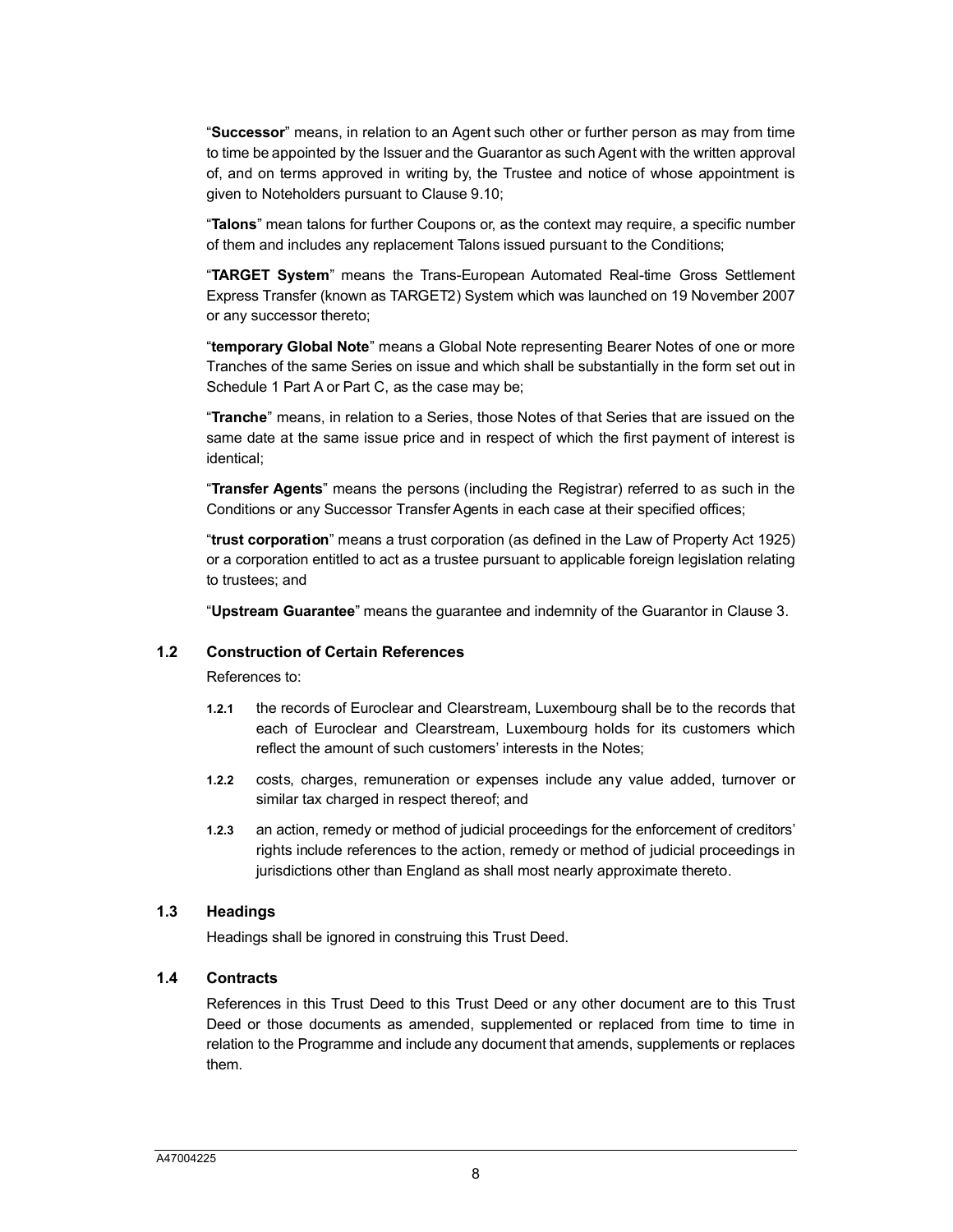## **1.5 Schedules**

The Schedules are part of this Trust Deed and have effect accordingly.

#### **1.6 Alternative Clearing System**

References in this Trust Deed to Euroclear and/or Clearstream, Luxembourg shall, wherever the context so permits, be deemed to include reference to any additional or alternative clearing system approved by the Issuer, the Guarantor, the Trustee and the Issuing and Paying Agent. In the case of NGNs or Global Certificates held under the NSS, such alternative clearing system must also be authorised to hold such notes as eligible collateral for Eurosystem monetary policy and intra-day credit operations.

#### **1.7 Amendment and Restatement**

The trust deed dated 4 April 2014, as amended and restated from time to time, is hereby amended and restated in the form of this Trust Deed and shall henceforward in relation to Notes issued on or after 22 February 2022 have effect as so amended and restated.

## **1.8 Contracts (Rights of Third Parties) Act 1999**

A person who is not a party to this Trust Deed has no right under the Contracts (Rights of Third Parties) Act 1999 to enforce any term of this Trust Deed except and to the extent (if any) that this Trust Deed expressly provides for such Act to apply to any of its terms.

## <span id="page-9-2"></span><span id="page-9-0"></span>**2 Issue of Notes and Covenant to Pay**

#### **2.1 Issue of Notes**

The Issuer may from time to time issue Notes in Tranches of one or more Series on a continuous basis with no minimum issue size in accordance with the Dealer Agreement. Before issuing any Tranche, the Issuer shall give written notice or procure that it is given to the Trustee of the proposed issue of such Tranche, specifying the details to be included in the relevant Final Terms. Upon the issue by the Issuer of any Notes expressed to be constituted by this Trust Deed, such Notes shall forthwith be constituted by this Trust Deed without any further formality and irrespective of whether or not the issue of such Notes contravenes any covenant or other restriction in this Trust Deed or the Programme Limit.

## **2.2 Separate Series**

The provisions of Clauses 2.3, 2.4, 2.5 and 2.6 and of Clauses 3 to 18 and Schedule 3 (all inclusive) shall apply *mutatis mutandis* separately and independently to the Notes of each Series and in such Clauses and Schedule the expressions "**Noteholders**", "**Certificates**", "**Receipts**", "**Coupons**", "**Couponholders**" and "**Talons**", together with all other terms that relate to Notes or their Conditions, shall be construed as referring to those of the particular Series in question and not of all Series unless expressly [so pro](#page-9-1)vided, so that each Series shall be constituted by a separate trust pursuant to Clause 2.3 and that, unless expressly provided, events affecting one Series shall not affect any other.

## <span id="page-9-1"></span>**2.3 Covenant to Pay**

The Issuer shall on any date when any Notes become due to be redeemed, in whole or in part, unconditionally pay to or to the order of the Trustee in the Contractual Currency, in the case of any Contractual Currency other than euro, in the principal financial centre for the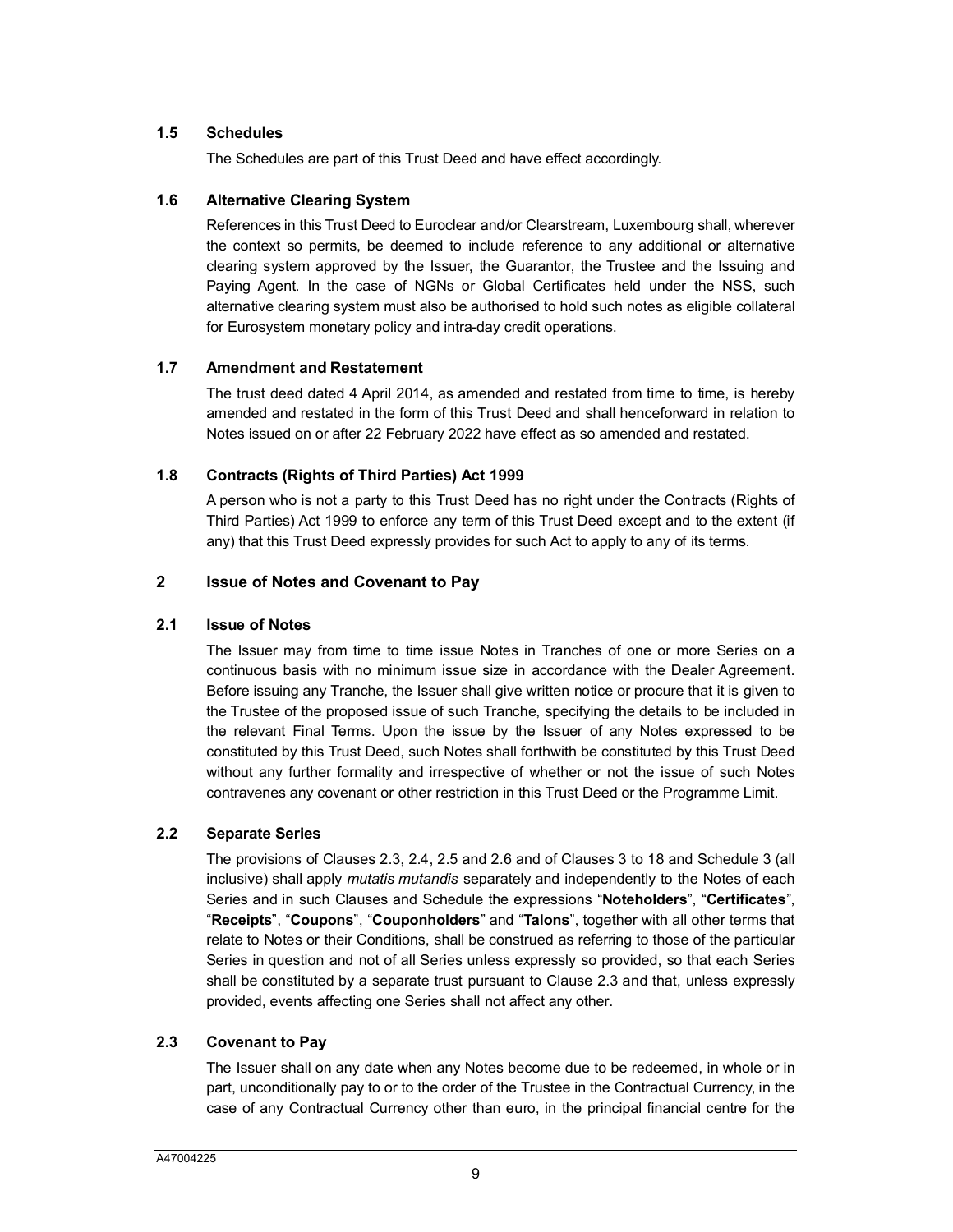Contractual Currency and in the case of euro, in a city in which banks have access to the TARGET System, in same day funds the Redemption Amount of the Notes becoming due for redemption on that date together with any applicable p[remi](#page-11-2)um and shall (subject to the Conditions) until suc[h pay](#page-10-0)ment (both before and after judgment) unconditionally so pay to or to the order of the Trustee interest in respect of the nominal amount of the Notes outstanding as set out in the Conditions (subject to Clause 2.6) provided that (i) subject to the provisions of Clause 2.5, payment of any sum due in respect of the Notes made to the Issuing and Paying Agent as provided in the Agency Agreement shall, to that extent, satisfy such obligation except to the extent that there is failure in its subsequent payment to the relevant Noteholders or Couponholders under the Conditions and (ii) a payment made after the due date or as a result of the Note becoming repayable following an Event of Default shall be deemed to have been mad[e wh](#page-17-1)en the full amount due has been received by the Issuing and Paying Agent or the Trustee and notice to that effect has been given to the Noteholders (if required under Clause 9.8), except to the extent that there is failure in its subsequent payment to the relevant Noteholders or Couponholders under the Conditions. This covenant shall only have effect each time Notes are issued and outstanding, when the Trustee shall hold the benefit of this covenant on trust for the Noteholders and Couponholders of the relevant Series.

#### **2.4 Discharge**

Subject to Clause 2.5, any payment to be made in respect [of th](#page-10-0)e Notes, Receipts or the Coupons by the Issuer, the Guarantor or the Trustee may be made as provided in the Conditions and any payment so made shall (subject to Clause 2.5) to that extent be a good discharge to the Issuer, the Guarantor or the Trustee, as the case may be (including, in the case of Notes represented by an NGN, whether or not the corresponding entries have been made in the records of Euroclear and Clearstream, Luxembourg).

## <span id="page-10-0"></span>**2.5 Payment after a Default**

At any time after an Event of Default or a Potential Event of Default has occurred in relation to a particular Series the Trustee may:

- **2.5.1** by notice in writing to the Issuer, the Guarantor, the Paying Agents and the Transfer Agents, require the Paying Agents and the Transfer Agents, until notified by the Trustee to the contrary, so far as permitted by applicable law:
	- (i) to act as Paying Agents and Transfer Agents of the Trustee under this Trust Deed and the Notes of such Series on the terms of the Agency Agreement (with consequential amendments as necessary and except that the Trustee's liability for the indemnification, remuneration and expenses of the Paying Agents and the Transfer Agents shall be limited to the amounts for the time being held by the Trustee in respect of such Series on the terms of this Trust Deed) and thereafter to hold all Notes, Certificates, Receipts, Coupons and Talons of such Series and all moneys, documents and records held by them in respect of Notes, Certificates, Receipts, Coupons and Talons of such Series to the order of the Trustee; or
	- (ii) to deliver all Notes, Certificates, Receipts, Coupons and Talons of such Series and all moneys, documents and records held by them in respect of the Notes, Certificates, Receipts, Coupons and Talons to the Trustee or as the Trustee directs in such notice; and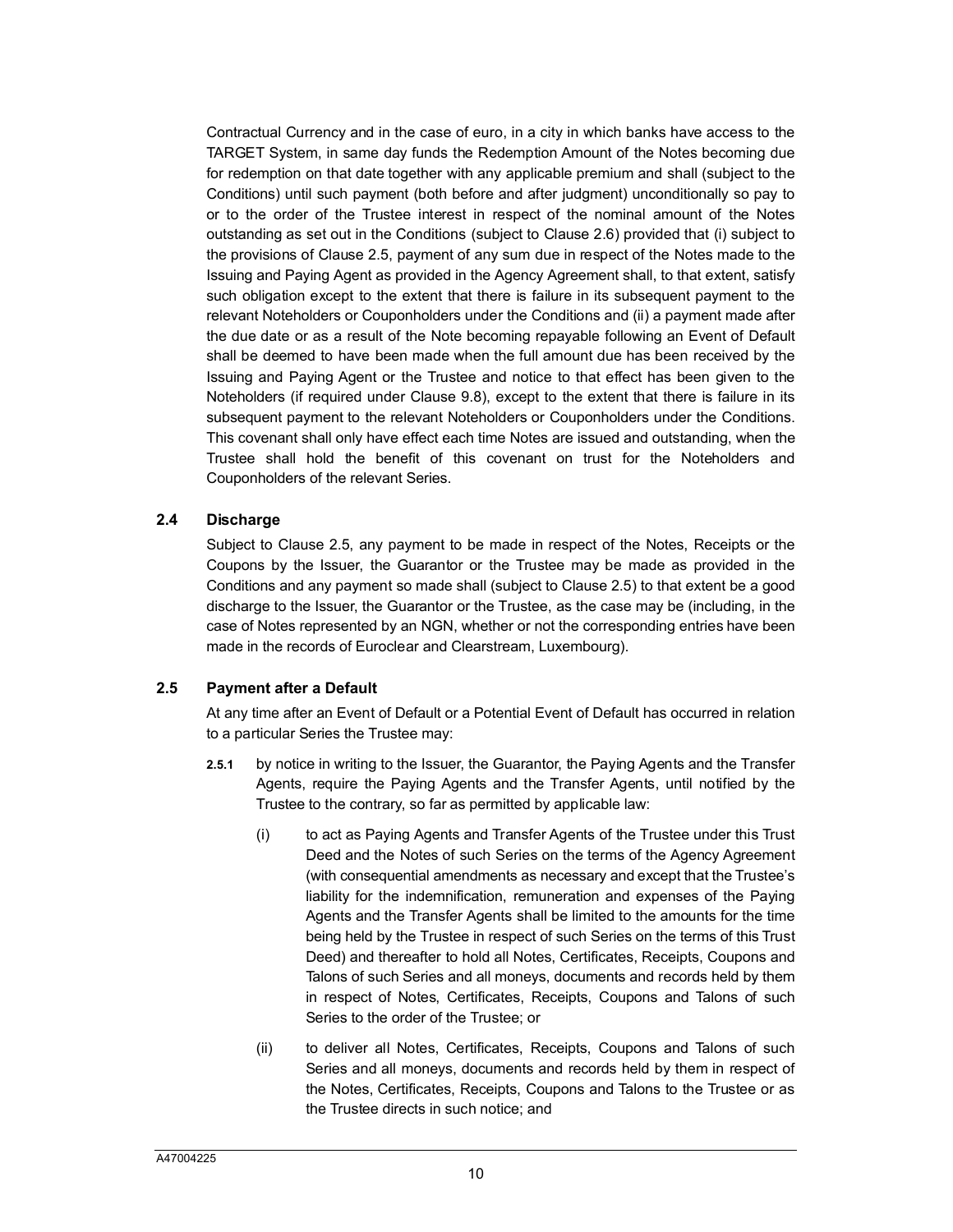**2.5.2** by notice in writing to the Issuer and the Guarantor require them to make all subsequent payments in respect of the Notes, Receipts, Coupons and Talons of s[uch](#page-9-1)  Series to or to the order of the Trustee and not to the Issuing and Paying Agent with effect from the issue of any such notice to the Issuer and the Guarantor (as the case may be); and from then until such notice is withdrawn, proviso (1) to Clause 2.3 above shall cease to have effect.

#### <span id="page-11-2"></span>**2.6 Rate of Interest After a Default**

If the Notes bear interest at a floating or other variable rate and they become immediately payable under the Conditions, the rate of interest payable in respect of them shall continue to be calculated by the Calculation Agent in accordance with the Conditions (with consequential amendments as necessary) except that the rates of interest need not be published unless the Trustee otherwise requires. The first period in respect of which interest shall be so calculable shall commence on the expiry of the Interest Period during which the Notes become so repayable.

#### <span id="page-11-1"></span><span id="page-11-0"></span>**3 Guarantee and Indemnity**

#### **3.1 Guarantee**

The Guarantor unconditionally and irrevocably guarantees that if the Issuer does not pay any sum payable by it under this Trust Deed, the Notes, the Receipts or the Coupons by the time and on the date specifi[ed fo](#page-9-1)r such payment (whether on the normal [due](#page-18-1) date, on acceleration or otherwise), the Guarantor shall pay that sum to or to the order of the Trustee, in the manner provided in Clause 2.3 (or if in respect of sums due under Clause 10, in pounds sterling in London in immediately available funds) before close of business on that date in the city to which payment is so to be made. Clauses 2.3(i) and 2.3(ii) shall apply (with consequential amen[dme](#page-18-1)nts as necessary) to such payments other than those in respect of sums due under Clause 10. All payments unde[r the](#page-14-2) Upstream Guarantee by the Guarantor shall be made subject to Condition 9 and Clause 5.2.

## **3.2 Guarantor as Principal Debtor**

As between the Guarantor and the Trustee, the Noteholders and the Couponholders but without affecting the Issuer's obligations, the Guarantor shall be liable under this Clause as if it were the sole principal debtor and not merely a surety. Accordingly, it shall not be discharged, nor shall its liability be affected, by anything that would not discharge it or affect its liability if it were the sole principal debtor (including (1) any time, indulgence, waiver or consent at any time given to the Issuer or any other person, (2) any amendment to any other provisions of this Trust Deed or to the Conditions or to any security or other guarantee or indemnity, (3) the making or absence of any demand on the Issuer or any other person for payment, (4) the enforcement or absence of enforcement of this Trust Deed, the Notes, the Receipts or the Coupons or of any security or other guarantee or indemnity, (5) the taking, existence or release of any security, guarantee or indemnity, (6) the dissolution, amalgamation, reconstruction or reorganisation of the Issuer or any other person or (7) the illegality, invalidity or unenforceability of or any defect in any provision of this Trust Deed, the Notes, the Receipts or the Coupons or any of the Issuer's obligations under any of them.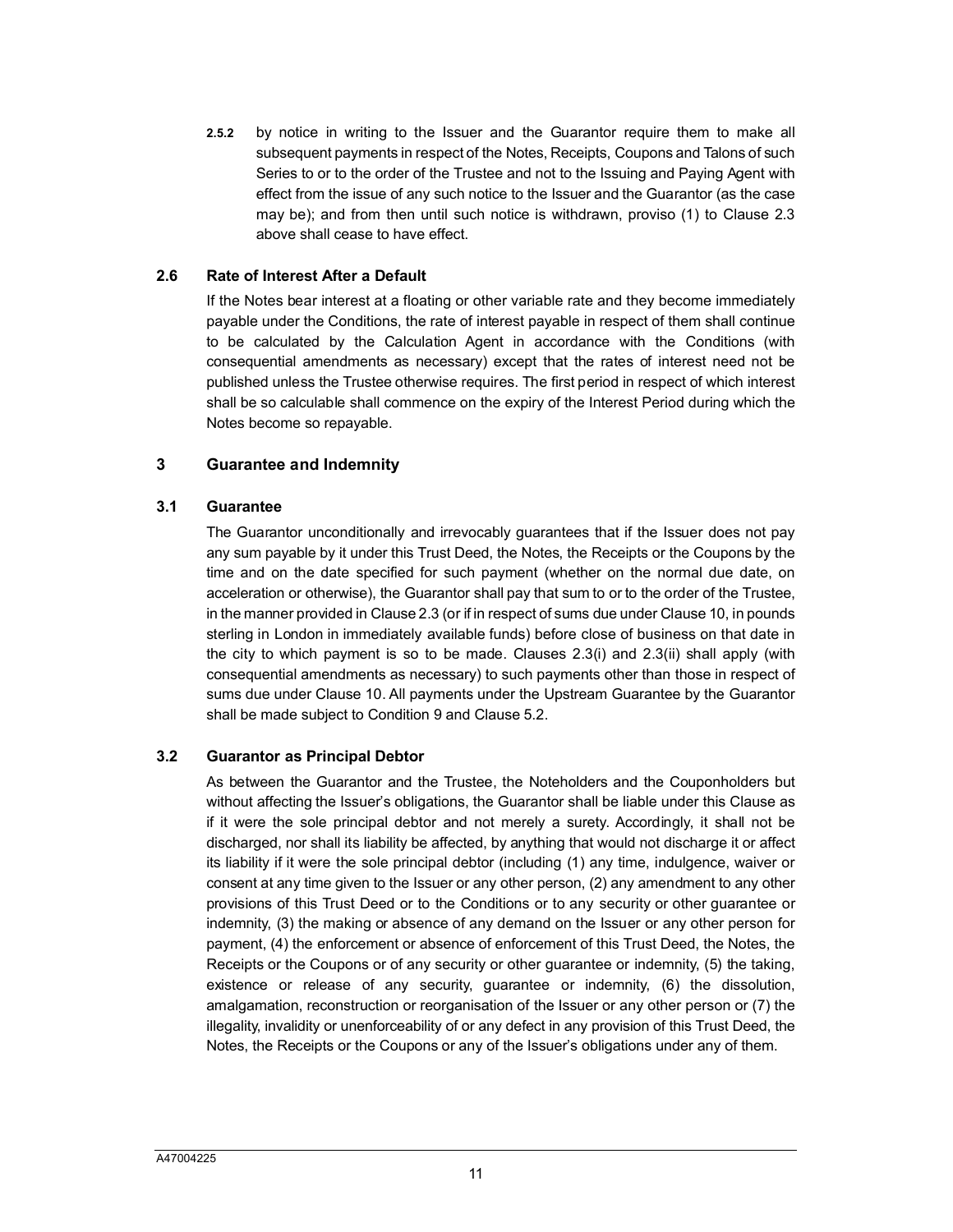## **3.3 Guarantor's Obligations Continuing**

The Guarantor's obligations under this Trust Deed are and shall remain in full force and effect by way of continuing security until no sum remains payable under this Trust Deed, the Notes, the Receipts or the Coupons. Furthermore, those obligations of the Guarantor are additional to, and not instead of, any security or other guarantee or indemnity at any time existing in favour of any person, whether from the Guarantor or otherwise and may be enforced without first having recourse to the Issuer or any other person, any security or any other guarantee or indemnity. The Guarantor irrevocably waives all notices and demands of any kind.

## **3.4 Exercise of Guarantor's Rights**

So long as any sum remains payable under this Trust Deed, the Notes, the Receipts or the Coupons:

- **3.4.1** any right of the Guarantor, by reason of the performance of any of its obligations under this Clause 3, to be indemnified by the Issuer or to take the benefit of or to enforce any security or other guarantee or indemnity shall be exercised and enforced by the Guarantor only in such manner and on such terms as the Trustee may require or approve; and
- **3.4.2** any amount received or recovered by the Guarantor (a) as a result of any exercise of any such right or (b) in the dissolution, amalgamation, reconstructi[on or](#page-14-3) reorganisation of the Issuer shall be held on trust for the Trustee and immediately paid to the Trustee and the Trustee shall hold it on the trusts set out in Clause 6.1.

## **3.5 Suspense Accounts**

Any amount received or recovered by the Trustee (ot[her](#page-9-2)wise than as a result of a payment by the Issuer to the Trustee in accordance with Clause 2) in respect of any sum payable by the Issuer under this Trust Deed, the Notes, the Receipts or the Coupons may be placed in a suspense account and kept there for so long as the Trustee thinks fit.

## **3.6 Avoidance of Payments**

The Guarantor shall on demand indemnify the Trustee, each Noteholder and each Couponholder against any cost, loss, expense or liability properly sustained or incurred by it as a result of it being required for any reason (including any bankruptcy, insolvency, windingup, dissolution, or similar law of any jurisdiction) to refund all or part of any amount received or recovered by it in respect of any sum payable by the Issuer under this Trust Deed, any Note or any Receipt or Coupon relating to that Note and shall in any event pay to it on demand the amount as refunded by it.

## **3.7 Debts of Issuer**

If any moneys become payable by the Guarantor under this Guarantee, the Issuer shall not (except in the event of the liquidation of the Issuer) so long as any such moneys remain unpaid, pay any moneys for the time being due from the Issuer to the Guarantor.

## **3.8 Indemnity in respect of amounts payable by the Guarantor**

As separate, independent and alternative stipulations, the Guarantor unconditionally and irrevocably agrees (1) that any sum that, although expressed to be payable by the Issuer under this Trust Deed, the Notes or the Receipts or Coupons, is for any reason (whether or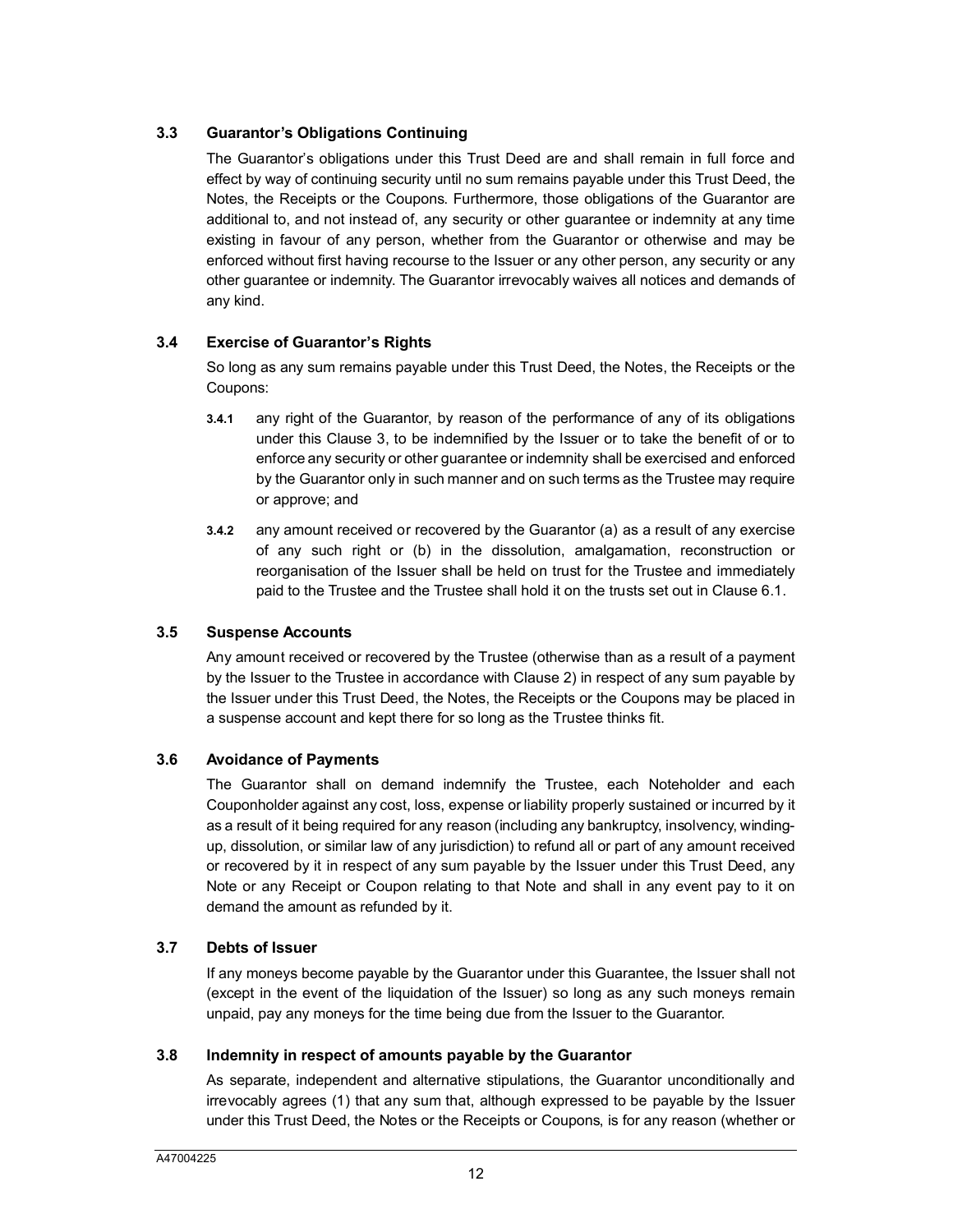not now existing and whether or not now known or becoming known to the Issuer, the Guarantor, the Trustee or any Noteholder or Couponholder) not recoverable from the Guarantor on the basis of a guarantee shall nevertheless be recoverable from it as if it were the sole principal debtor and shall be paid by it to the Trustee on demand and (2) as a primary obligation to indemnify the Trustee, each Noteholder and each Couponholder against any loss suffered by it as a result of any sum expressed to be payable by the Issuer under this Trust Deed, the Notes or the Receipts or Coupons not being paid on the date and otherwise in the manner specified in this Trust Deed or any payment obligation of the Issuer under this Trust Deed, the Notes, the Receipts or the Coupons being or becoming void, voidable or unenforceable for any reason (whether or not now existing and whether or not now known or becoming known to the Trustee, any Noteholder or any Couponholder), the amount of that loss being the amount expressed to be payable by the Issuer in respect of the relevant sum. This indemnity shall continue in full force and effect as regards the Trustee even if it is no longer acting in its capacity as Trustee under this Trust Deed.

#### **3.9 Guarantor's liability**

Subject to the foregoing provisions of this Clause 3 and for the avoidance of doubt:

- **3.9.1** the Guarantor's liability in respect of any matter hereunder shall be no greater in amount or duration than it would have been if it had been named as an issuer under this Trust Deed, the Notes, the Coupons, the Receipts and the Talons having joint and several liability with the Issuer; and
- **3.9.2** with respect to any claim, action or proceeding against the Guarantor in connection with this Clause 3, the Guarantor shall be entitled to rely upon those defences which the Issuer would be able to assert under this Trust Deed if a claim, action or proceeding relating to the corresponding liability of the Issuer were to be asserted or instituted against the Issuer.

## <span id="page-13-0"></span>**4 Form of the Notes**

#### **4.1 The Global Notes**

The Notes shall initially be represented by a temporary Global Note, a permanent Global Note or one or more Certificates in the nominal amount of the Tranche being issued. Interests in temporary Global Notes shall be exchangeable for Definitive Notes, Registered Notes or interests in permanent Global Notes as set out in each temporary Global Note. Interests in permanent Global Notes shall be exchangeable for Definitive Notes and/or Registered Notes as set out in each permanent Global Note.

## **4.2 The Definitive Notes**

The Definitive Notes, Receipts, Coupons and Talons shall be security printed and the Certificates shall be printed, in each case in accordance with applicable legal and stock exchange requirements substantially in the forms set out in Schedule 2. The Notes and Certificates (other than Global Certificates) shall be endorsed with the Conditions.

#### **4.3 Signature**

The Notes, Certificates, Receipts, Coupons and Talons shall be signed manually or in facsimile by a Director of the Issuer, the Notes shall be authenticated by or on behalf of the Issuing and Paying Agent and the Certificates shall be authenticated by or on behalf of the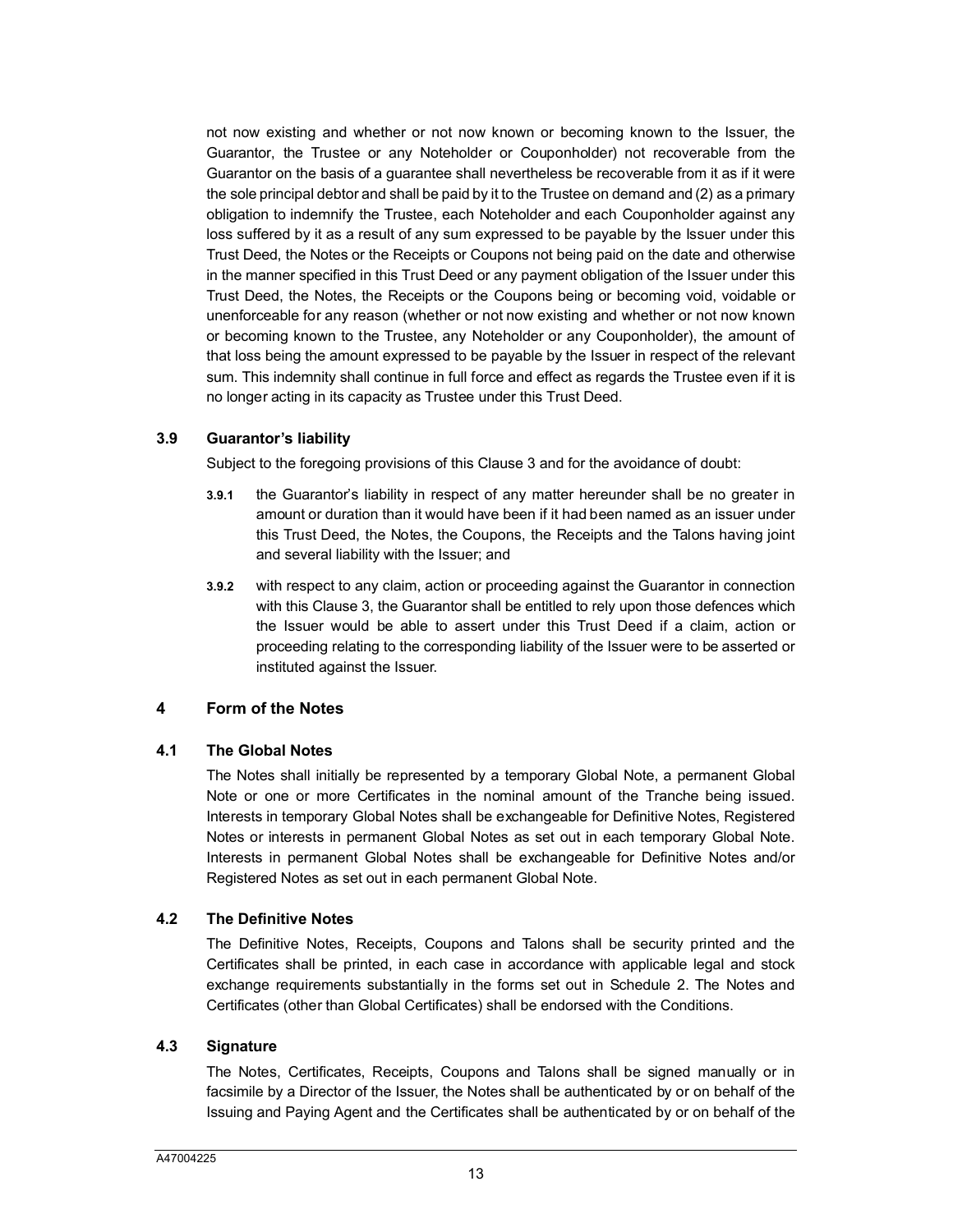Registrar. The Issuer may use the facsimile signature of a person who at the date of this Trust Deed is such a Director even if at the time of issue of any Notes, Certificates, Receipts, Coupons or Talons he no longer holds that office. In the case of a Global Note which is an NGN or a Global Certificate which is held under the NSS, the Issuing and Paying Agent shall also instruct the Common Safekeeper to effectuate the same. Notes, Certificates, Receipts, Coupons and Talons so executed and authenticated (and effectuated, if applicable) shall be or, in the case of Certificates, represent binding and valid obligations of the Issuer.

## <span id="page-14-0"></span>**5 Stamp Duties and Taxes**

## **5.1 Stamp Duties**

The Issuer, failing whom the Guarantor, shall pay any stamp, issue, documentary or other taxes and duties, including interest and penalties, payable in Denmark, Belgium, Luxembourg, the United Kingdom and the country of each Contractual Currency in respect of the creation, issue and offering of the Notes, Certificates, Receipts, Coupons and Talons and the execution or delivery of this Trust Deed. Each of the Issuer and the Guarantor shall also indemnify the Trustee, the Noteholders and the Couponholders from and against all stamp, issue, documentary or other taxes or duties paid by any of them in any jurisdiction in connection with any action taken by or on behalf of the Trustee or, as the case may be, the Noteholders or the Couponholders to enforce the Issuer's and/or the Guarantor's obligations under this Trust Deed or the Notes, Certificates, Receipts, Coupons or Talons.

## <span id="page-14-2"></span>**5.2 Change of Taxing Jurisdiction**

If the Issuer or the Guarantor becomes subject generally to the taxing jurisdiction of a territory or a taxing authority of or in that territory with power to tax other than or in addition to Denmark or any such authority of or in such territory then the Issuer or, as the case may be, the Guarantor shall (unless the Trustee otherwise agrees) give the Trustee an undertaking satisfactory to the Trustee in terms corresponding to the terms of Condition 9 with the substitution for, or (as the case may require) the addition to, the references in that Condition to Denmark of references to that other or additional territory or authority to whose taxing jurisdiction the Issuer or the Guarantor has become so subject. In such event this Trust Deed and the Notes, Certificates, Receipts, Coupons and Talons shall be read accordingly.

## <span id="page-14-3"></span><span id="page-14-1"></span>**6 Application of Moneys received by the Trustee**

## **6.1 Declaration of Trust**

All moneys received by the Trustee in respect of the Notes or amounts payable under this Trust Deed shall, despite any appropriation of all or part of them by the Issuer or the Guarantor, be held by the Trustee on trust to apply them (subject to Clause [6.2\)](#page-15-1):

- **6.1.1** *first*, in payment of all costs, charges, expenses and liabilities properly incurred by the Trustee (including remuneration payable to it) in carrying out its functions under this Trust Deed;
- **6.1.2** *secondly*, in payment of any amounts owing in respect of the Notes, Receipts or Coupons *pari passu* and rateably; and
- **6.1.3** *thirdly*, in payment of any balance to the Issuer for itself or, if any moneys were received from the Guarantor and to the extent of such moneys, the Guarantor.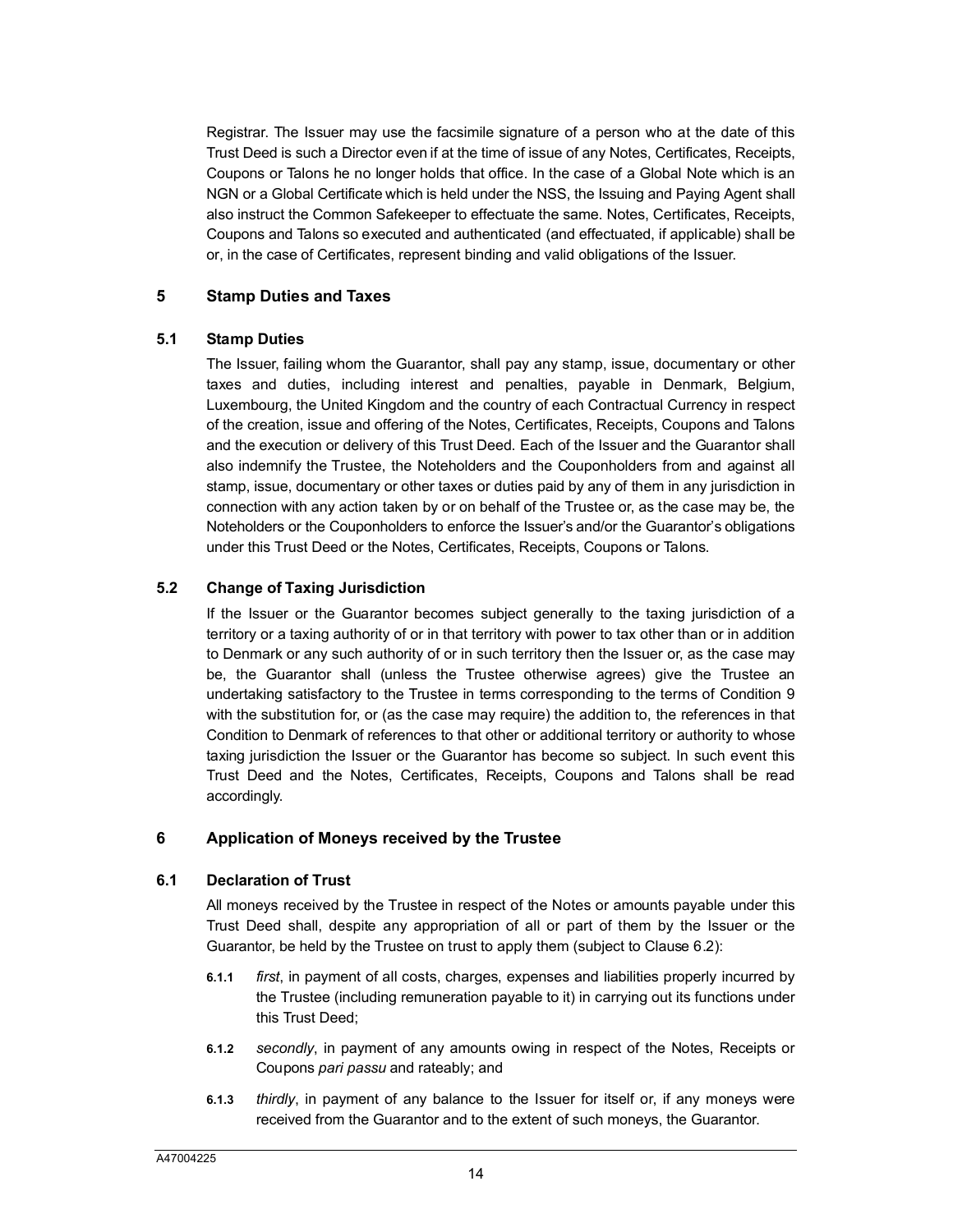If the Trustee holds any moneys in respect of Notes, Receipts or Coupons that have become void or in respect of which claims have become prescribed, the Trustee shall hold them on these trusts.

## <span id="page-15-1"></span>**6.2 A[ccum](#page-14-3)ulation**

If the amount of the moneys at any time available for payment in respect of the Notes under Clause 6.1 is less than 10 per cent. of the nominal amount of the Notes then outstanding, the Trustee may, at its discretion, invest such moneys. The Trustee may retain such investments and accumulate the resulting income until the investments and the accumulations, together with any other funds for the time being under its control and available for such payment, amount to at least 10 per cent. of the nominal amount of the Notes then outstanding and then such investments, accumulations and funds (after deduction of, or provision for, any applicable taxes) shall be applied as specified in Clause 6.1.

#### **6.3 Investment**

Moneys held by the Trustee may be invested in its name or under its control in any investments or other assets anywhere whether or not they produce income or deposited in its name or under its control at such bank or other financial institution in such currency as the Trustee may, in its absolute discretion, think fit. If that bank or institution is the Trustee or a subsidiary, holding or associated company of the Trustee, it need only account for an amount of interest equal to the standard amount of interest payable by it on such a deposit to an independent customer. The Trustee may at any time vary or transpose any such investments or assets or convert any moneys so deposited into any other currency, and shall not be responsible for any resulting loss, whether by depreciation in value, change in exchange rates or otherwise.

## <span id="page-15-2"></span><span id="page-15-0"></span>**7 Enforcement**

## **7.1 Proceedings brought by the Trustee**

At any time after the Notes of any Series shall have become immediately due and repayable, the Trustee may at its discretion and without further notice take such proceedings as it may think fit against the Issuer to enforce repayment thereof together with premium (if any) and accrued interest and any other moneys payable pursuant to this Trust Deed and may, in order to enforce the obligations of the Guarantor under this Trust Deed, at its discretion and without further notice take such proceedings as it may think fit against the Guarantor.

## **7.2 Proof of default**

Should the Trustee take legal proceedings against the Issuer or the Guarantor (as the case may be) to enforce any of the provisions of this Trust Deed:

- **7.2.1** proof therein that as regards any specified Note the Issuer or the Guarantor (as the case may be) has made default in paying any principal, premium or interest due in respect of such Note shall (unless the contrary be proved) be sufficient evidence that the Issuer or the Guarantor (as the case may be) has made the like default as regards all other Notes which are then due and repayable; and
- **7.2.2** proof therein that as regards any specified Coupon the Issuer or the Guarantor (as the case may be) has made default in paying any interest due in respect of such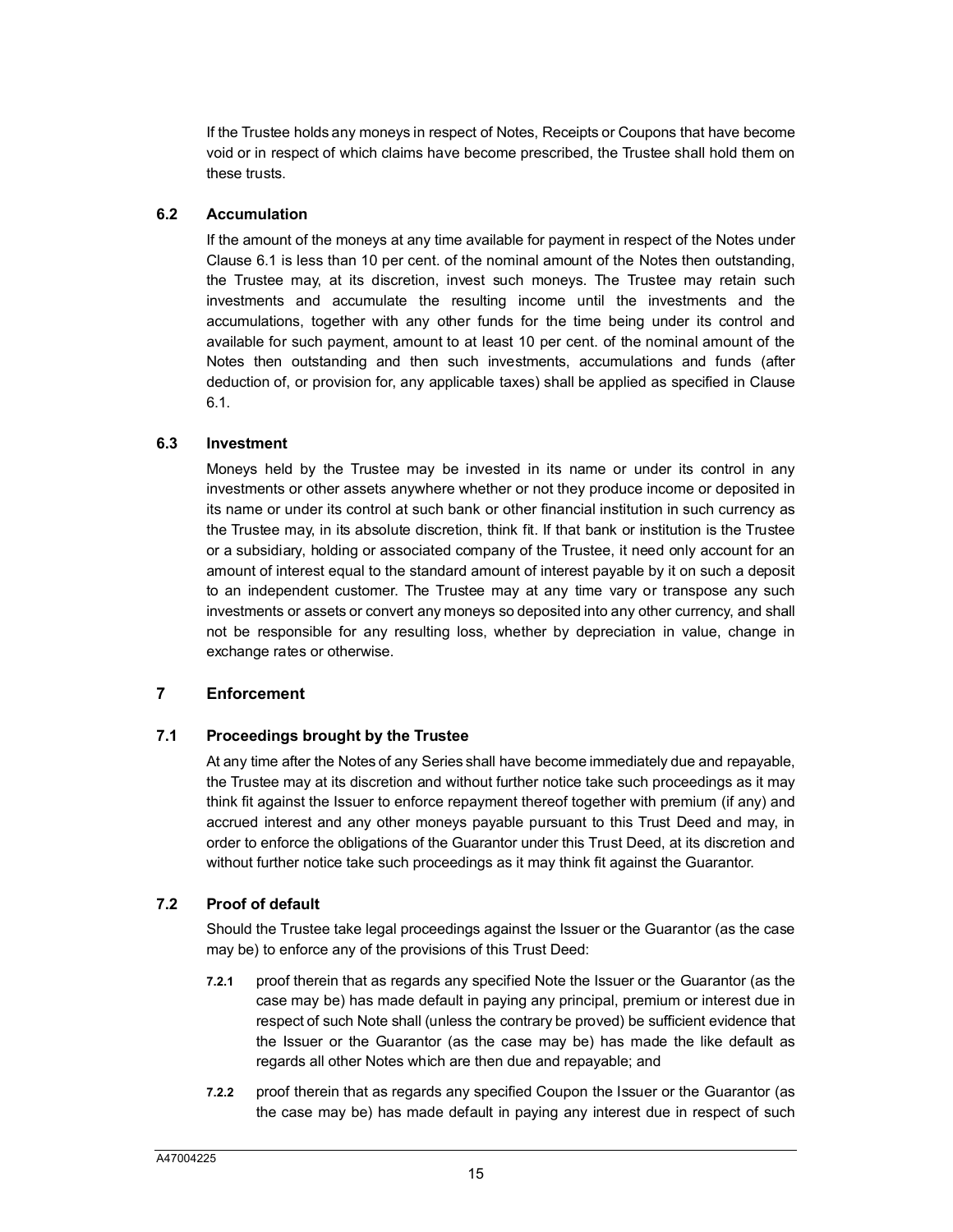Coupon shall (unless the contrary be proved) be sufficient evidence that the Issuer or the Guarantor (as the case may be) has made the like default as regards all other Coupons which are then due and payable.

#### <span id="page-16-0"></span>**8 Proceedings**

#### **8.[1](#page-15-2) Action taken by Trustee**

The Trustee shall not be bound to take any such proceedings as are mentioned in Clause 7.1 unless respectively directed or requested to do so (i) by an Extraordinary Resolution or (ii) in writing by the holders of at least one-fifth in nominal amount of the Notes of the relevant Series then outstanding and in either case then only if it shall be indemnified and/or secured and/or prefunded to its satisfaction against all actions, proceedings, claims and demands to which it may thereby render itself liable and all costs, charges, damages and expenses which it may incur by so doing.

#### **8.2 Trustee only to enforce**

Only the Trustee may enforce the provisions of this Trust Deed. No holder shall be entitled to proceed directly against the Issuer or the Guarantor to enforce the performance of any of the provisions of this Trust Deed unless the Trustee having become bound as aforesaid to take proceedings fails to do so within a reasonable period and such failure shall be continuing.

#### <span id="page-16-1"></span>**9 Covenants**

So long as any Note is outstanding, the Issuer and the Guarantor shall each:

#### **9.1 Books of Account**

Keep, and procure that each of its Subsidiaries keeps, proper books of account and, at any time after an Event of Default or Potential Event of Default has occurred or if the Trustee reasonably believes that such an event has occurred, so far as permitted by applicable law, allow, and procure that each such Subsidiary shall allow, the Trustee and anyone appointed by it to whom the Issuer, the Guarantor and/or the relevant Subsidiary has no reasonable objection, access to its books of account at all reasonable times during normal business hours.

## **9.2 Notice of Events of Default**

Notify the Trustee in writing immediately on becoming aware of the occurrence of any Event of Default or Potential Event of Default.

#### **9.3 Information**

So far as permitted by applicable law, give the Trustee such information as it reasonably requires to perform its functions.

#### **9.4 Financial Statements etc.**

Send to the Trustee at the time of their issue and, in the case of annual financial statements, in any event within 180 days of the end of each financial year, three copies in English of every balance sheet, profit and loss account, report or other notice, statement or circular issued, or that legally or contractually should be issued, to the members or creditors (or any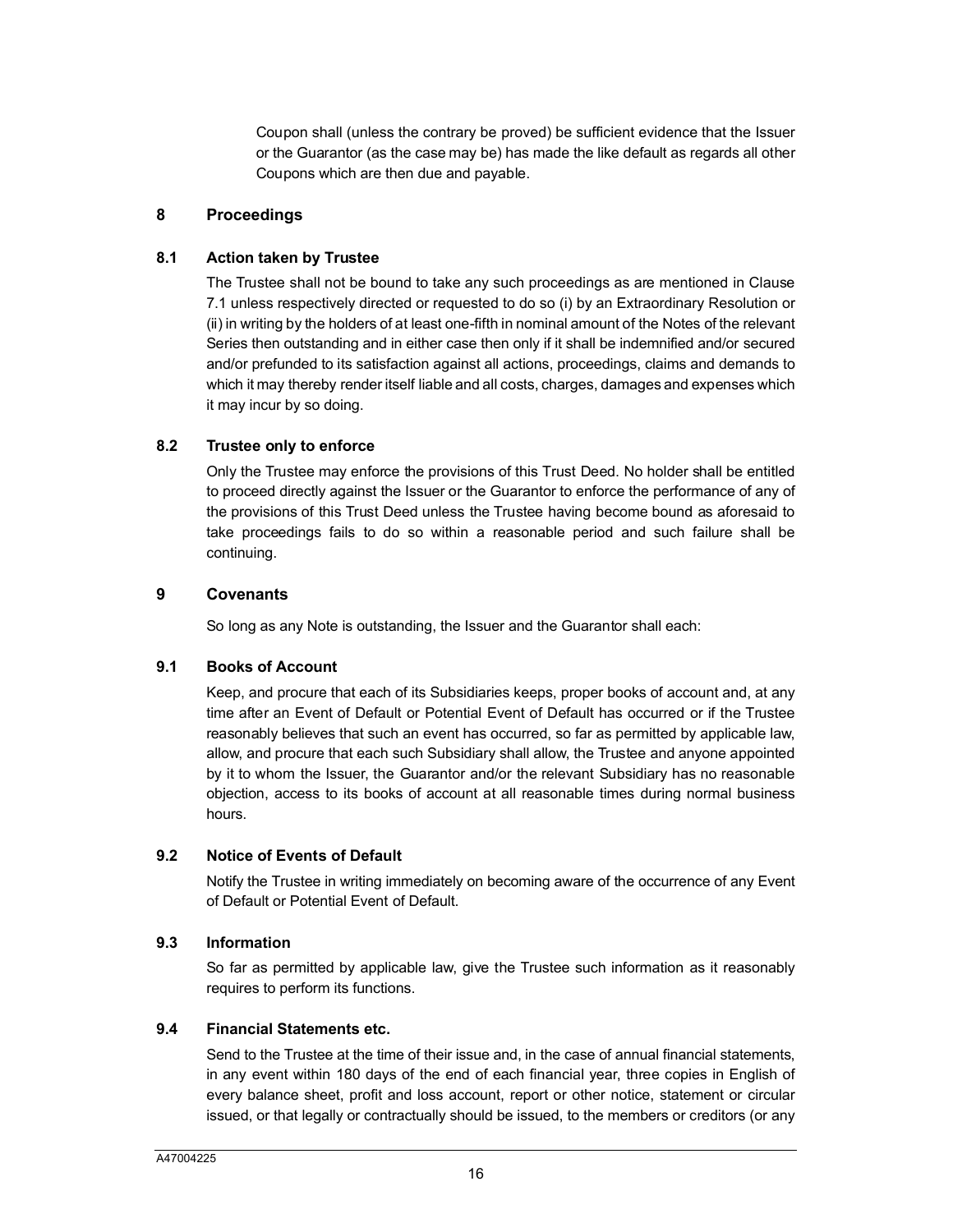class of them) of the Issuer or the Guarantor or any holding company thereof generally in their capacity as such.

#### **9.5 Certificate of Directors**

Send to the Trustee, within 14 days of its annual audited financial statements being made available to its members, and also within 14 days of any request by the Trustee a certificate of the Issuer or, as the case may be, the Guarantor, signed by any two of its Directors that, having made all reasonable enquiries, to the best of the knowledge, information and belief of the Issuer or, as the case may be, the Guarantor as at a date (the "**Certification Date**") not more than five days before the date of the certificate no Event of Default or Potential Event of Default or other breach of this Trust Deed had occurred since the Certification Date of the last such certificate or (if none) the date of this Trust Deed or, if such an event had occurred, giving details of it and that it has complied with its obligations under the Trust Deed.

#### **9.6 Notices to Noteholders**

Send to the Trustee the form of each notice to be given to Noteholders and, once given, two copies of each such notice, such notice to be in a form approved by the Trustee subject to applicable mandatory requirements under the rules on listed securities (such approval, unless so expressed, not to constitute approval for the purposes of section 21 of the FSMA of any such notice which is a communication within the meaning of section 21 of the FSMA).

## <span id="page-17-1"></span>**9.7 Further Acts**

So far as permitted by applicable law, do such further things as may be reasonably necessary in the opinion of the Trustee to give effect to this Trust Deed.

## **9.8 Notice of Late Payment**

Forthwith upon request by the Trustee give notice to the Noteholders of any unconditional payment to the Issuing and Paying Agent or the Trustee of any sum due in respect of the Notes, the Receipts or Coupons made after the due date for such payment.

## **9.9 Listing and Trading**

If the Notes are so listed and traded, use all reasonable endeavours to maintain the listing of the Notes on the official list of the CSSF, in its capacity as competent authority under the Luxembourg Act dated 16 July 2019 on prospectuses for securities and the Prospectus Regulation, and the trading of such Notes on the Market but, if it is unable to do so, having used such endeavours, or if the maintenance of such listing or trading is agreed by the Trustee to be unduly onerous and the Trustee is satisfied that the interests of the Noteholders would not be thereby materially prejudiced, instead use all reasonable endeavours to obtain and maintain a listing of the Notes on another stock exchange or the admission to trading of the Notes on another market, in each case approved in writing by the Trustee.

## <span id="page-17-0"></span>**9.10 Change in Agents**

Give at least 14 days' prior notice to the Noteholders of any future appointment, resignation or removal of an Agent or of any change by an Agent of its specified office and not make any such appointment or removal without the Trustee's written approval.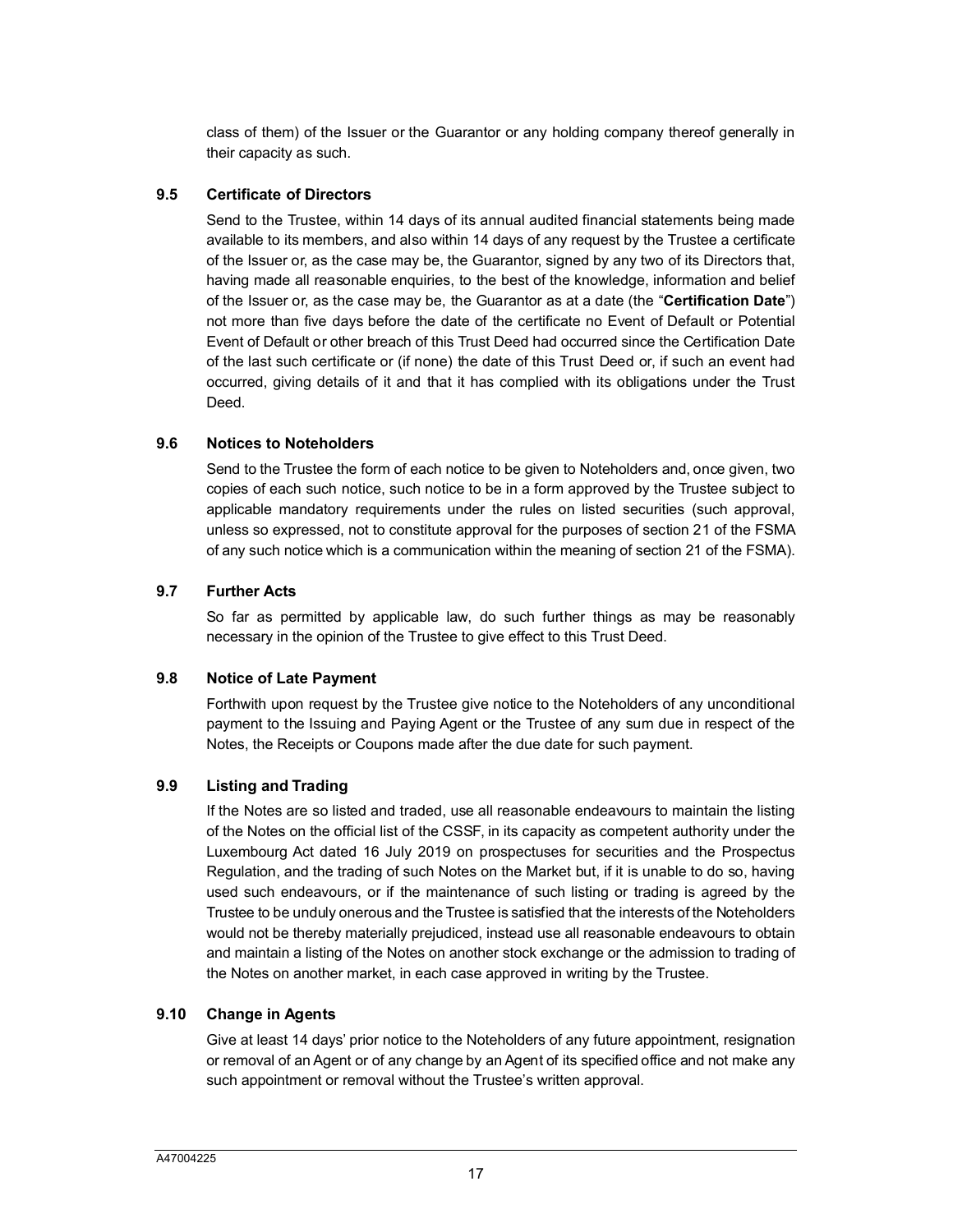## **9.11 Provision of Legal Opinions**

Procure the delivery of legal opinions addressed to the Trustee dated the date of such delivery, in form and content acceptable to the Trustee:

- **9.11.1** from a recognised Danish law firm as to the laws of Denmark and from a recognised English law firm as to the laws of England on each anniversary of this Trust Deed and on the date of any amendment or supplement to this Trust Deed;
- **9.11.2** from legal advisers, reasonably acceptable to the Trustee as to such law as may reasonably be requested by the Trustee, on the issue date for the Notes in the event of a proposed issue of Notes of such a nature and having such features as might lead the Trustee to conclude that it would be prudent, having regard to such nature and features, to obtain such legal opinion(s) or in the event that the Trustee considers it prudent in view of a change (or proposed change) in (or in the interpretation or application of) any applicable law, regulation or circumstance affecting the Issuer, the Guarantor, the Trustee, the Notes, the Certificates, the Receipts, the Coupons, the Talons, this Trust Deed or the Agency Agreement; and
- **9.11.3** on each occasion on which a legal opinion is given to any Dealer in relation to any Notes pursuant to the Dealer Agreement.

## **9.12 Notes Held by Issuer etc.**

Send to the Trustee as soon as practicable after being so requested by the Trustee a certificate of the Issuer or, as the case may be, the Guarantor signed by any two of its Directors stating the number of Notes held at the date of such certificate by or on behalf of the Issuer, the Guarantor or their respective Subsidiaries.

## **9.13 Material Subsidiaries**

Give to the Trustee at the same time as sending the certificate referred to in Clause 9.5 or within 28 days of a request by the Trustee, a certificate signed by any two Directors of the Issuer and the Guarantor listing those Subsidiaries of the Issuer and the Guarantor that as at the last day of the last financial year of the Issuer and the Guarantor or as at the date specified in such request were Material Subsidiaries.

## <span id="page-18-1"></span><span id="page-18-0"></span>**10 Remuneration and Indemnification of the Trustee**

#### **10.1 Normal Remuneration**

So long as any Note is outstanding the Issuer shall pay the Trustee as remuneration for its services as Trustee such sum on such dates in each case as they may from time to time agree. Such remuneration shall accrue from day to day from the date of this Trust Deed. However, if any payment to a Noteholder or Couponholder of moneys due in respect of any Note, Receipts or Coupon is improperly withheld or refused, such remuneration shall again accrue as from the date of such withholding or refusal until payment to such Noteholder or Couponholder is duly made.

## **10.2 Extra Remuneration**

If an Event of Default or Potential Event of Default shall have occurred or if the Trustee finds it expedient or necessary or is requested by the Issuer to undertake duties that they agree to be of an exceptional nature or otherwise outside the scope of the Trustee's normal duties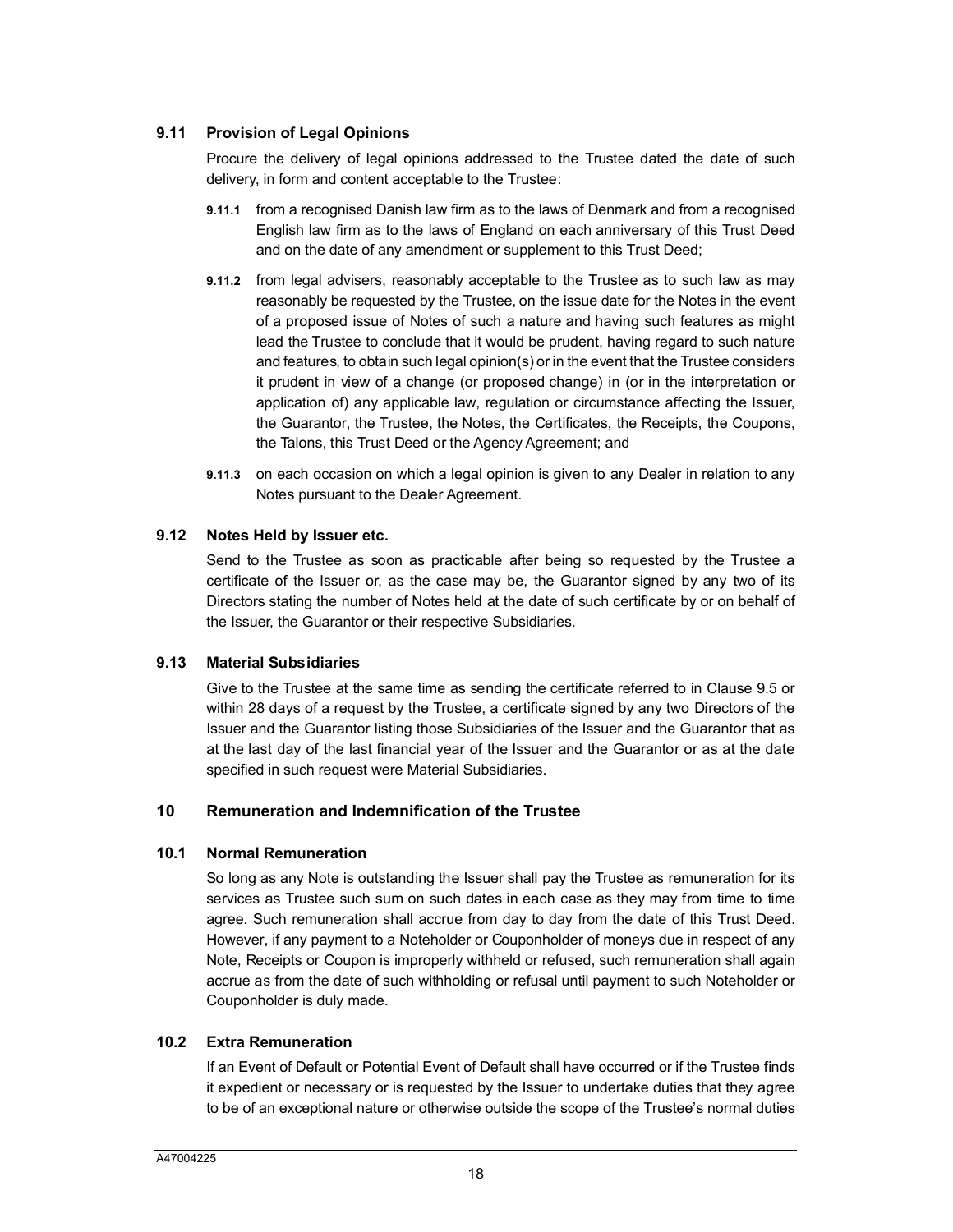under this Trust Deed, the Issuer shall pay such additional remuneration as they may agree or, failing agreement as to any of the matters in this Clause 10.2 (or as to such sums referred to in Clause 10.1), as determined by a financial institution (acting as an expert) selected by the Trustee and approved by the Issuer or, failing such approval, nominated by the President for the time being of The Law Society of England and Wales. The expenses involved in such nomination and such financial institution's fee shall be borne by the Issuer. The determination of such financial institution shall be conclusive and binding on the Issuer, the Guarantor, the Trustee, the Noteholders and the Couponholders.

#### <span id="page-19-2"></span>**10.3 Expenses**

The Issuer shall also on demand by the Trustee pay or discharge all costs, charges, liabilities and expenses properly incurred by the Trustee in the preparation and execution of this Trust Deed and the performance of its functions under this Trust Deed including, but not limited to, legal and travelling expenses and any stamp, documentary or other taxes or duties paid or payable by the Trustee in connection with any legal proceedings reasonably brought or reasonably contemplated by the Trustee against the Issuer or the Guarantor to enforce any provision of this Trust Deed, the Notes, the Receipts, the Coupons or the Talons. Such costs, charges, liabilities and expenses shall:

- **10.3.1** in the case of payments made by the Trustee before such demand, carry interest from the date of the demand at the rate of 2 per cent. per annum over the base rate of Citibank, N.A. on the date on which the Trustee made such payments; and
- **10.3.2** in other cases, carry interest at such rate from 30 days after the date of the demand or (where the demand specifies that payment is to be made on an earlier date) from such earlier date.

#### <span id="page-19-1"></span>**10.4 Indemnity in favour of the Trustee**

The Issuer and the Guarantor will each on demand by the Trustee indemnify it in respect of Amounts or Claims paid or incurred by it in acting as trustee under this Trust Deed (including (i) any Agent/Delegate Liabilities and (ii) in respect of disputing or defending any Amounts or Claims made against the Trustee or any Agent/Delegate Liabilities). The Issuer and the Guarantor will on demand by such agent or delegate indemnify it against such Agent/Delegate Liabilities. "**Amounts or Claims**" are losses, liabilities, costs, claims, actions, demands or expenses and "**Agent/Delegate Liabilities**" are Amounts or Claims which the Trustee is or would be obliged to pay or reimburse to any of its agents or delegates appointed pursua[nt to t](#page-19-1)his Trust Deed. The Contracts (Rights of Third Parties) Act 1999 applies to this Clause 10.4.

#### **10.5 Co[ntinui](#page-19-2)ng [Effect](#page-19-1)**

Clauses 10.3 and 10.4 shall continue in full force and effect as regards the Trustee even if it no longer is Trustee.

#### <span id="page-19-0"></span>**11 Provisions Supplemental to the Trustee Act 1925 and the Trustee Act 2000**

#### **11.1 Advice**

The Trustee may act on the opinion or advice of, or information obtained from, any expert and shall not be responsible to anyone for any loss occasioned by so acting whether such advice is obtained or addressed to the Issuer, the Trustee or any other person. Any such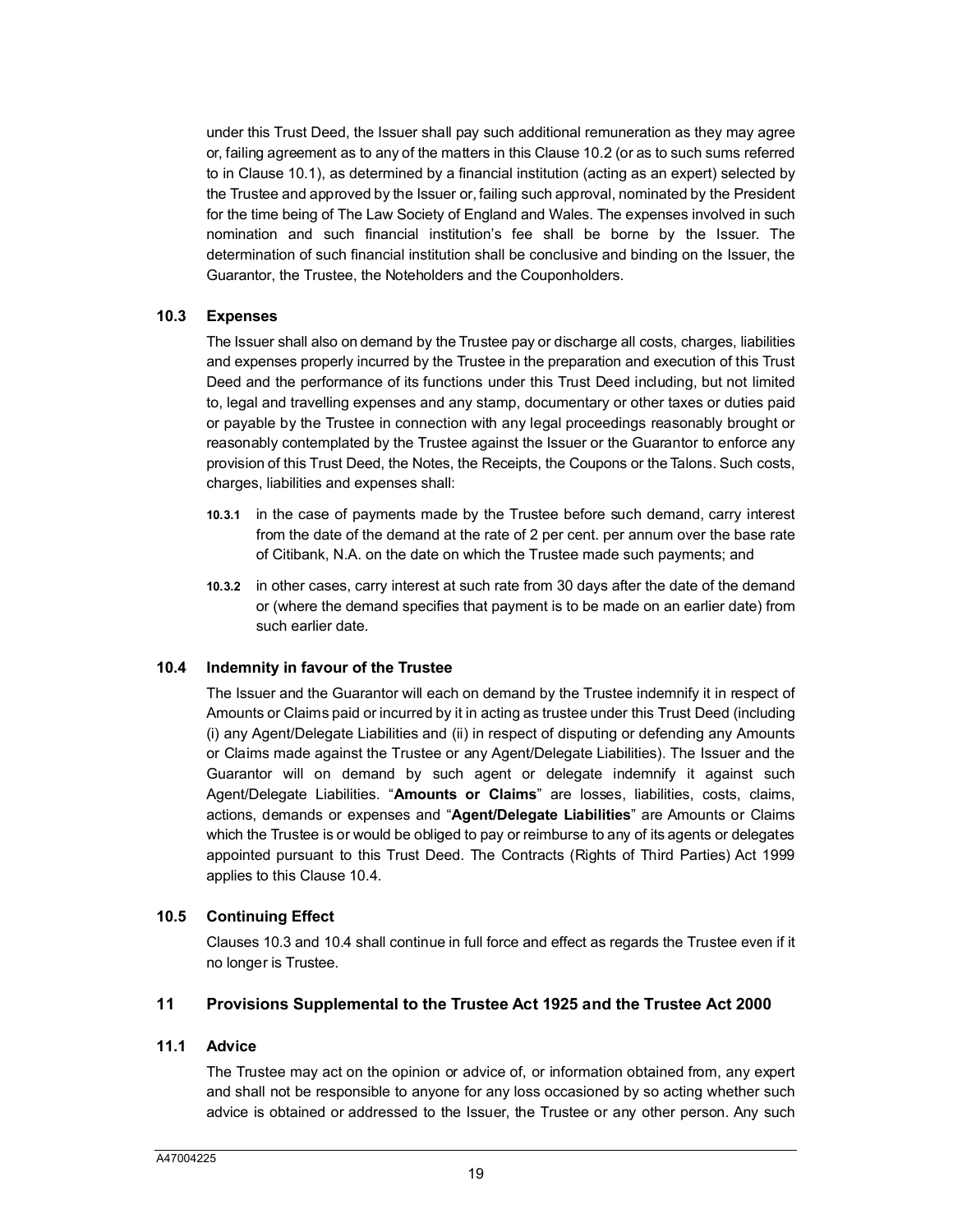opinion, advice or information may be sent or obtained by letter or electronic communication and the Trustee shall not be liable to anyone for acting in good faith on any opinion, advice or information purporting to be conveyed by such means even if it contains some error or is not authentic.

#### **11.2 Trustee to Assume Performance**

The Trustee need not notify anyone of the execution of this Trust Deed or do anything to find out if an Event of Default or Potential Event of Default has occurred. Until it has actual knowledge or express notice to the contrary, the Trustee may assume that no such event has occurred and that the Issuer and the Guarantor are performing all their obligations under this Trust Deed, the Notes, the Receipts, the Coupons and the Talons.

## **11.3 Resolutions of Noteholders**

The Trustee shall not be responsible for having acted in good faith on a resolution purporting to have been passed at a meeting of Noteholders in respect of which minutes have been made and signed even if it is later found that there was a defect in the constitution of the meeting or the passing of the resolution or that the resolution was not valid or binding on the Noteholders or Couponholders.

## **11.4 Certificate Signed by Directors**

If the Trustee, in the exercise of its functions, requires to be satisfied or to have information as to any fact or the expediency of any act, it may call for and accept as sufficient evidence of that fact or the expediency of that act a certificate signed by any two Directors of the Issuer or the Guarantor as to that fact or to the effect that, in their opinion, that act is expedient and the Trustee need not call for further evidence and shall not be responsible for any loss occasioned by acting on such a certificate.

## **11.5 Deposit of Documents**

The Trustee may appoint as custodian, on any terms, any bank or entity whose business includes the safe custody of documents or any lawyer or firm of lawyers believed by it to be of good repute and may deposit this Trust Deed and any other documents with such custodian and pay all sums due in respect thereof. The Trustee is not obliged to appoint a custodian of securities payable to bearer.

## **11.6 Discretion**

The Trustee shall have absolute and uncontrolled discretion as to the exercise of its functions and shall not be responsible for any loss, liability, cost, claim, action, demand, expense or inconvenience that may result from their exercise or non-exercise. Notwithstanding anything else herein contained, the Trustee may refrain without liability from doing anything that would or might in its reasonable opinion be contrary to any law of any state or jurisdiction (including but not limited to the European Union, Germany, the United States of America or, in each case, any jurisdiction forming a part of it and England & Wales) or any directive or regulation of any agency of any such state or jurisdiction and may without liability do anything which is, in its reasonable opinion, necessary to comply with any such law, directive or regulation.

#### **11.7 Agents**

Whenever it considers it expedient in the interests of the Noteholders, the Trustee may, in the conduct of its trust business, instead of acting personally, employ and pay an agent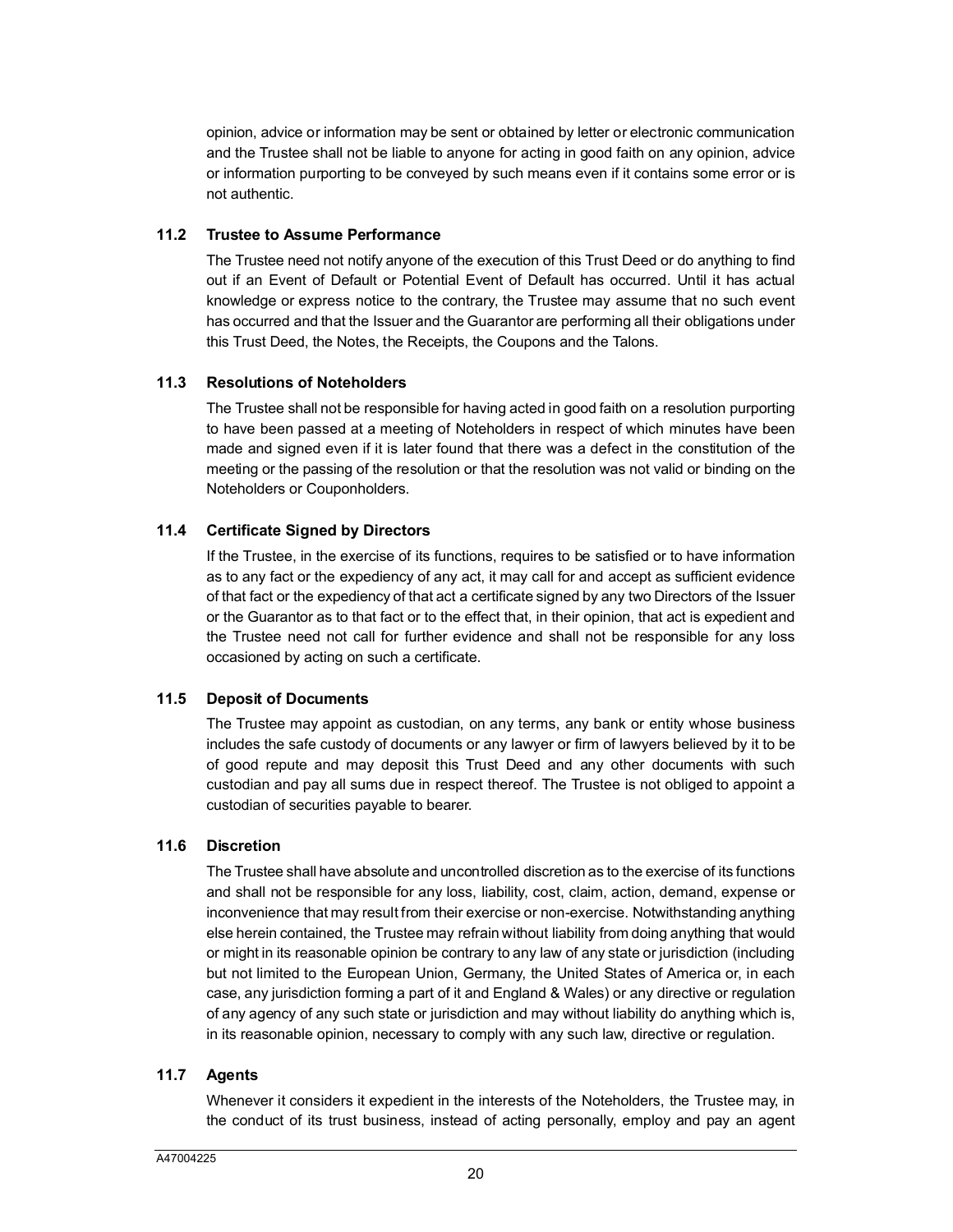selected by it, whether or not a lawyer or other professional person, to transact or conduct, or concur in transacting or conducting, any business and to do or concur in doing all acts required to be done by the Trustee (including the receipt and payment of money).

#### **11.8 Delegation**

Whenever it considers it expedient in the interests of the Noteholders, the Trustee may delegate to any person on any terms (including power to sub-delegate) all or any of its functions.

#### **11.9 Nominees**

In relation to any asset held by it under this Trust Deed, the Trustee may appoint any person to act as its nominee on any terms.

## **11.10 Forged Notes**

The Trustee shall not be liable to the Issuer or the Guarantor or any Noteholder or Couponholder by reason of having accepted as valid or not having rejected any Note, Certificate, Receipt, Coupon or Talon purporting to be such and later found to be forged or not authentic.

## **11.11 Confidentiality**

Unless ordered to do so by a court of competent jurisdiction, the Trustee shall not be required to disclose to any Noteholder or Couponholder any confidential financial or other information made available to the Trustee by the Issuer or the Guarantor.

#### **11.12 Determinations Conclusive**

As between itself and the Noteholders and Couponholders, the Trustee may determine all questions and doubts arising in relation to any of the provisions of this Trust Deed. Such determinations, whether made upon such a question actually raised or implied in the acts or proceedings of the Trustee, shall be conclusive and shall bind the Trustee, the Noteholders and the Couponholders.

## **11.13 Currency Conversion**

Where it is necessary or desirable to convert any sum from one currency to another, it shall (unless otherwise provided hereby or required by law) be converted at such rate or rates, in accordance with such method and as at such date as may reasonably be specified by the Trustee but having regard to current rates of exchange, if available. Any rate, method and date so specified shall be binding on the Issuer, the Guarantor, the Noteholders and the Couponholders.

## **11.14 Events of Default etc.**

The Trustee may determine whether or not an Event of Default or Potential Event of Default is in its opinion capable of remedy and/or materially prejudicial to the interests of the Noteholders. Any such determination shall be conclusive and binding on the Issuer, the Guarantor, the Noteholders and the Couponholders.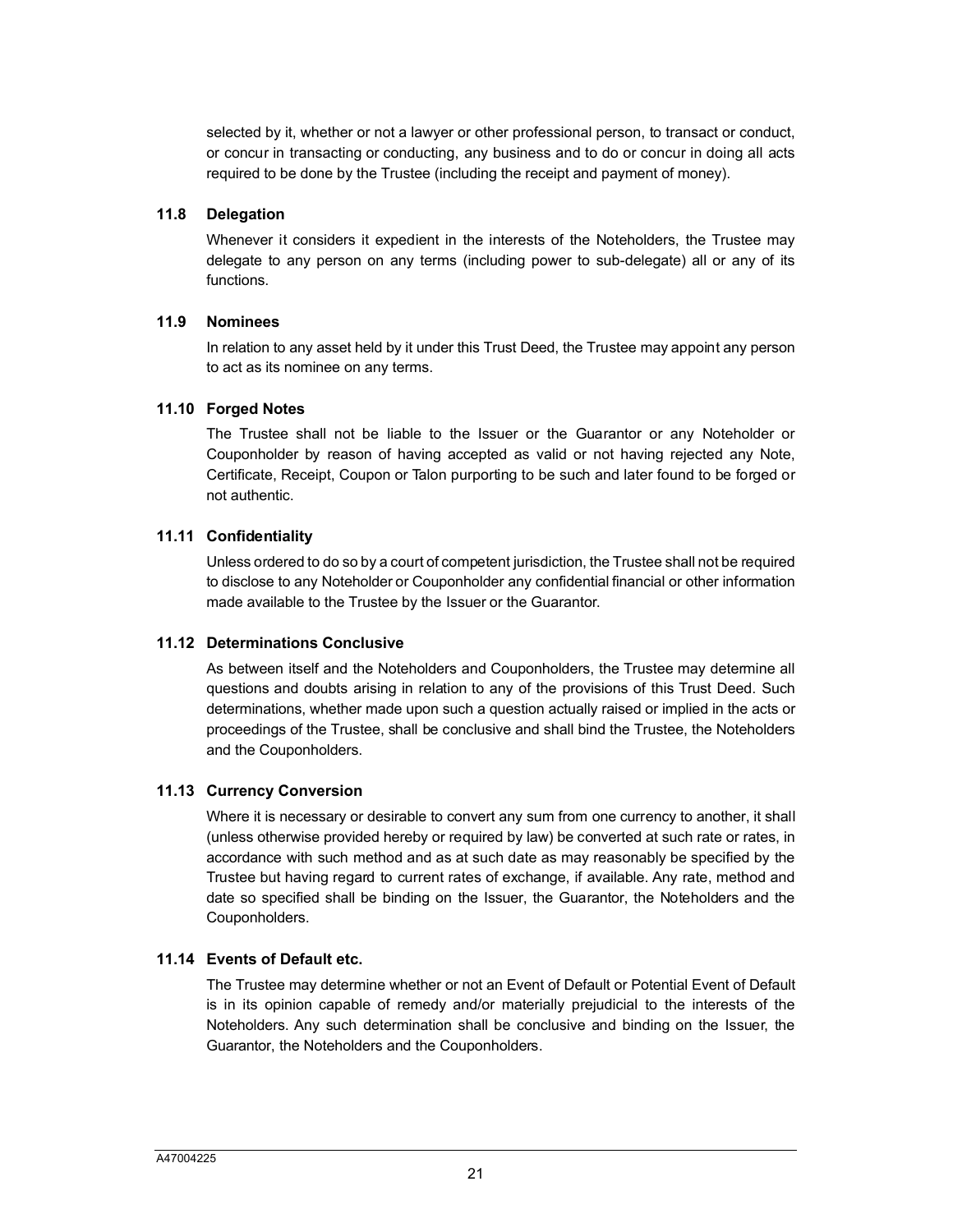#### **11.15 Payment for and Delivery of Notes**

The Trustee shall not be responsible for the receipt or application by the Issuer of the proceeds of the issue of the Notes, any exchange of Notes or the delivery of Notes to the persons entitled to them.

#### **11.16 Notes Held by the Issuer, the Guarantor etc.**

In the absence of knowledge or express notice to the contrary, the Trustee may assume without enquiry (other than requesting a certificate under Clause 9.12) that no Notes are for the time being held by or on behalf of the Issuer, the Guarantor or any of their respective Subsidiaries.

## **11.17 Legal Opinions**

The Trustee shall not be responsible to any person for failing to request, require or receive any legal opinion relating to any Notes or for checking or commenting upon the content of any such legal opinion.

## **11.18 Programme Limit**

The Trustee shall not be concerned, and need not enquire, as to whether or not any Notes are issued in breach of the Programme Limit.

#### **11.19 Responsibility for agents etc.**

If the Trustee exercises reasonable care in selecting any custodian, agent, delegate or nominee appointed under this Clause (an "**Appointee**"), it will not have any obligation to supervise the Appointee or be responsible for any loss, liability, cost, claim, action, demand or expense incurred by reason of the Appointee's misconduct or default or the misconduct or default of any substitute appointed by the Appointee.

## <span id="page-22-0"></span>**12 Trustee Liable for Negligence**

Section 1 of the Trustee Act 2000 shall not apply to any function of the Trustee, provided that if the Trustee fails to show the degree of care and diligence required of it as trustee, nothing in this Trust Deed shall relieve or indemnify it from or against any liability that would otherwise attach to it in respect of any negligence, default, breach of duty or breach of trust of which it may be guilty.

#### <span id="page-22-1"></span>**13 Waiver**

The Trustee may, without the consent of the Noteholders or Couponholders and without prejudice to its rights in respect of any subsequent breach, from time to time and at any time, if in its opinion the interests of the Noteholders will not be materially prejudiced thereby, waive or authorise, on such terms as seem expedient to it, any breach or proposed breach by the Issuer or the Guarantor of this Trust Deed or the Conditions or determine that an Event of Default or Potential Event of Default shall not be treated as such provided that the Trustee shall not do so in contravention of an express direction given by an Extraordinary Resolution or a request made pursuant to Condition 11. No such direction or request shall affect a previous waiver, authorisation or determination. Any such waiver, authorisation or determination shall be binding on the Noteholders and the Couponholders and, if the Trustee so requires, shall be notified to the Noteholders as soon as practicable.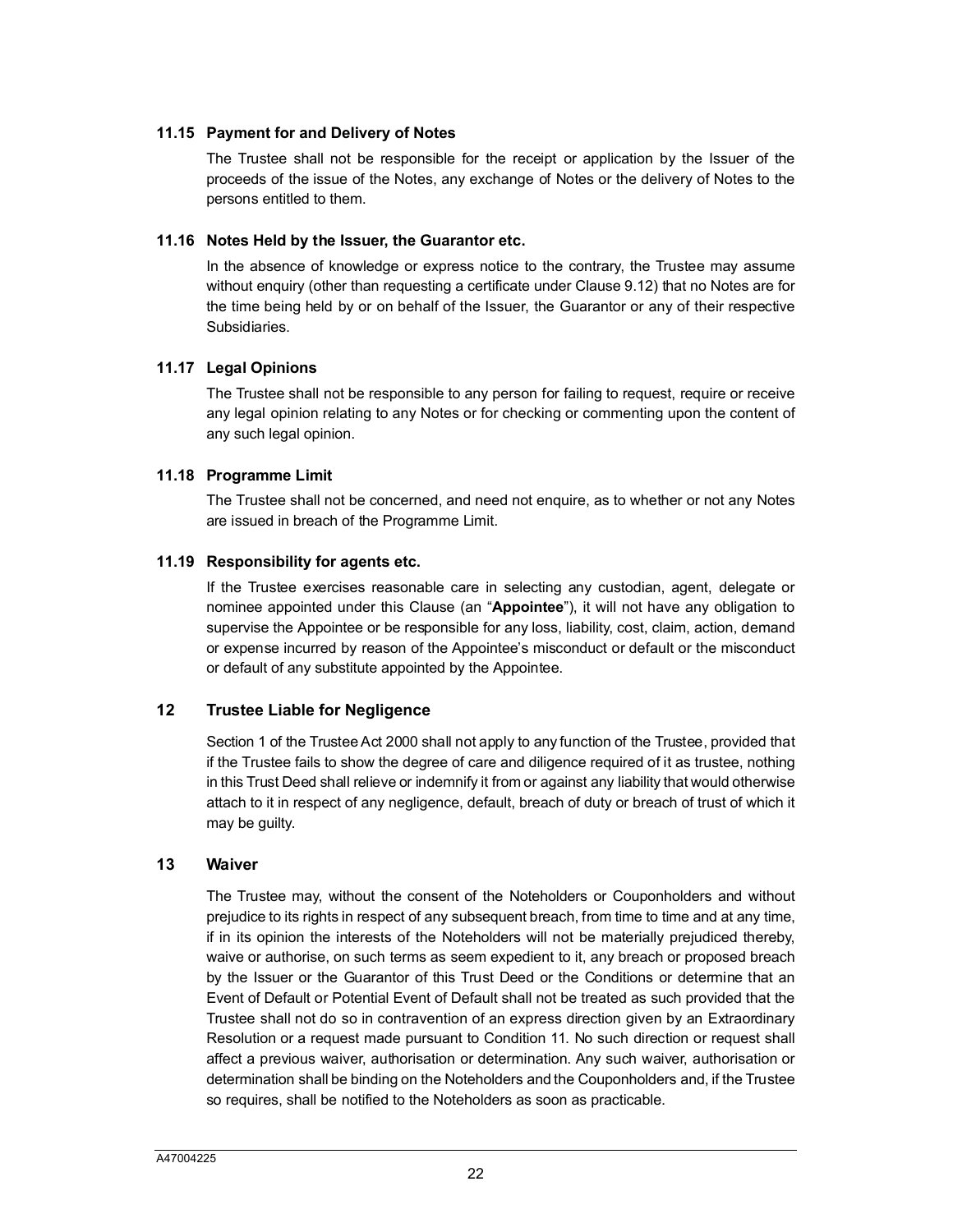## <span id="page-23-0"></span>**14 Trustee not precluded from entering into contracts**

The Trustee and any other person, whether or not acting for itself, may acquire, hold or dispose of any Note, Receipt, Coupon, Talon or other security (or any interest therein) of the Issuer, the Guarantor or any other person, may enter into or be interested in any contract or transaction with any such person and may act on, or as depositary or agent for, any committee or body of holders of any securities of any such person in each case with the same rights as it would have had if the Trustee were not acting as Trustee and need not account for any profit.

## <span id="page-23-1"></span>**15 Modification and Substitution**

## **15.1 Modification**

The Trustee may agree without the consent of the Noteholders or Couponholders to any modification to this Trust Deed which is, in its opinion of a formal, minor or technical nature or to correct a manifest error. The Trustee may also so agree to any modification to this Trust Deed that is in its opinion not materially prejudicial to the interests of the Noteholders, but such power does not extend to any such modification as is mentioned in the proviso to paragraph 2 of Schedule 3.

## <span id="page-23-2"></span>**15.2 Substitution**

- **15.2.1** The Trustee may, without the consent of the Noteholders or Couponholders, but subject to such amendment of this Trust Deed and such other conditions as the Trustee may require, agree to the substitution of certain other entities (a) in place of the Issuer, its successor in business or of any previously substituted company as principal debtor under the Trust Deed and the Notes (the "**Substituted Debtor**") or (b) in place of the Guarantor, its successor in business or of any previously substituted company, as guarantor under the Trust Deed and the Notes (the "**Substituted Guarantor**") provided that:
	- (i) in the case of a substitution of the Issuer (unless the Issuer's successor in business is the Substituted Debtor) the obligations of the Substituted Debtor under this Trust Deed, the Notes, the Receipts and the Coupons are guaranteed by the Issuer to the Trustee's satisfaction and such other conditions as the Trustee may require;
	- (ii) in the case of a substitution of the Guarantor (unless the Guarantor's successor in business is the Substituted Guarantor), such Substituted Guarantor is a Subsidiary of Ørsted whose financial statements at any time are required by law or in accordance with generally accepted accounting principles to be fully consolidated with those of Ørsted, which shall be certified in writing by two directors of the Substituted Guarantor to the Trustee, which certificate shall be conclusive and binding;
	- (iii) no payment in respect of the Notes or the Coupons or Talons relating to them is at the relevant time overdue;
	- (iv) a deed is executed or undertaking given by the Substituted Debtor or the Substituted Guarantor, as the case may be, to the Trustee, in form and manner satisfactory to the Trustee, agreeing to be bound by this Trust Deed, the Notes, the Receipts, the Coupons and the Talons (with consequential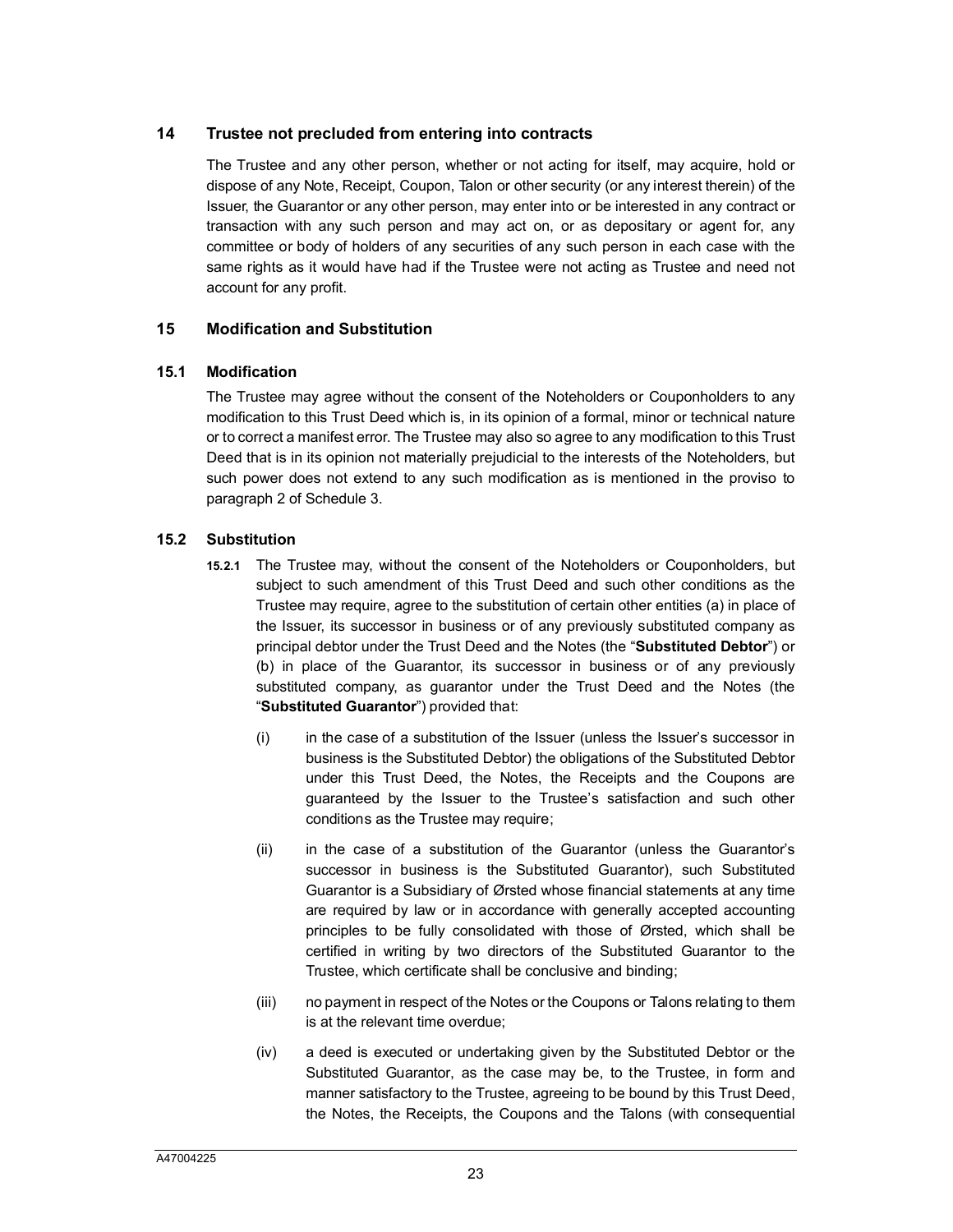amendments as the Trustee may deem appropriate) as if the Substituted Debtor or the Substituted Guarantor, as the case may be, had been named in this Trust Deed, the Notes, the Certificates, the Receipts, the Coupons and the Talons as the principal debtor or guarantor, as the case may be, in place of the Issuer or as the guarantor in place of the Guarantor, as the case may be;

- (v) if the Substituted Debtor or Substituted Guarantor, as the case may be, is subject generally to the taxing jurisdiction of a territory or any authority of or in that territory with power to tax (the "**Substituted Territory**") other than the territory to the taxing jurisdiction of which (or to any such authority of or in which) the Issuer is subject generally (the "**Issuer's Territory**") or to which the Guarantor is subject generally (the "**Guarantor's Terrirory**"), the Substituted Debtor or Substituted Guarantor, as the case may be, shall (unless the Trustee otherwise agrees) give to the Trustee an undertaking satisfactory to the Trustee in terms corresponding to Condition 8 with the substitution for the references in that Condition to the Issuer's Territory or the Guarantor's Territory, as the case may be, of references to the Substituted Territory whereupon the Trust Deed, the Notes, the Certificates, the Receipts, the Coupons and the Talons shall be read accordingly;
- (vi) if any two Directors of the Substituted Debtor or Substituted Guarantor, as the case may be, certify that it will be solvent immediately after such substitution, the Trustee need not have regard to the Substituted Debtor's or Substituted Guarantor's financial condition, profits or prospects or compare them with those of the Issuer or the Guarantor; and
- (vii) the Issuer or the Guarantor and the Substituted Debtor or Substituted Guarantor, as the case may be, comply with such other requirements as the Trustee may direct in the interests of the Noteholders.
- **15.2.2 Release of Substituted [Issuer](#page-23-2) or Substituted Guarantor**: An agreement by the Trustee pursuant to Clause 15.2 shall, if so expressed, release the Issuer or the Guarantor (or a previous substitute) from any or all of its obligations under this Trust Deed, the Notes, the Receipts, the Coupons and the Talons. Notice of the substitution shall be given to the Noteholders within 14 days of the execution of such documents and compliance with such requirements.
- **15.[2.3](#page-23-2) Completion of Substitution:** On completion of the formalities set out in Clause 15.2, the Substituted Debtor or the Substituted Guarantor, as the case may be, shall be deemed to be named in this Trust Deed, the Notes, the Certificates, the Receipts, the Coupons and the Talons as the principal debtor in place of the Issuer or as the guarantor in place of the Guarantor (or its successor in business or of any previous substitute) and this Trust Deed, the Notes, the Certificates, the Receipts, the Coupons and the Talons shall be deemed to be amended as necessary to give effect to the substitution.

## <span id="page-24-0"></span>**16 Appointment, Retirement and Removal of the Trustee**

## **16.1 Appointment**

The Issuer has the power of appointing new trustees but no-one may be so appointed unless previously approved by an Extraordinary Resolution. A trust corporation shall at all times be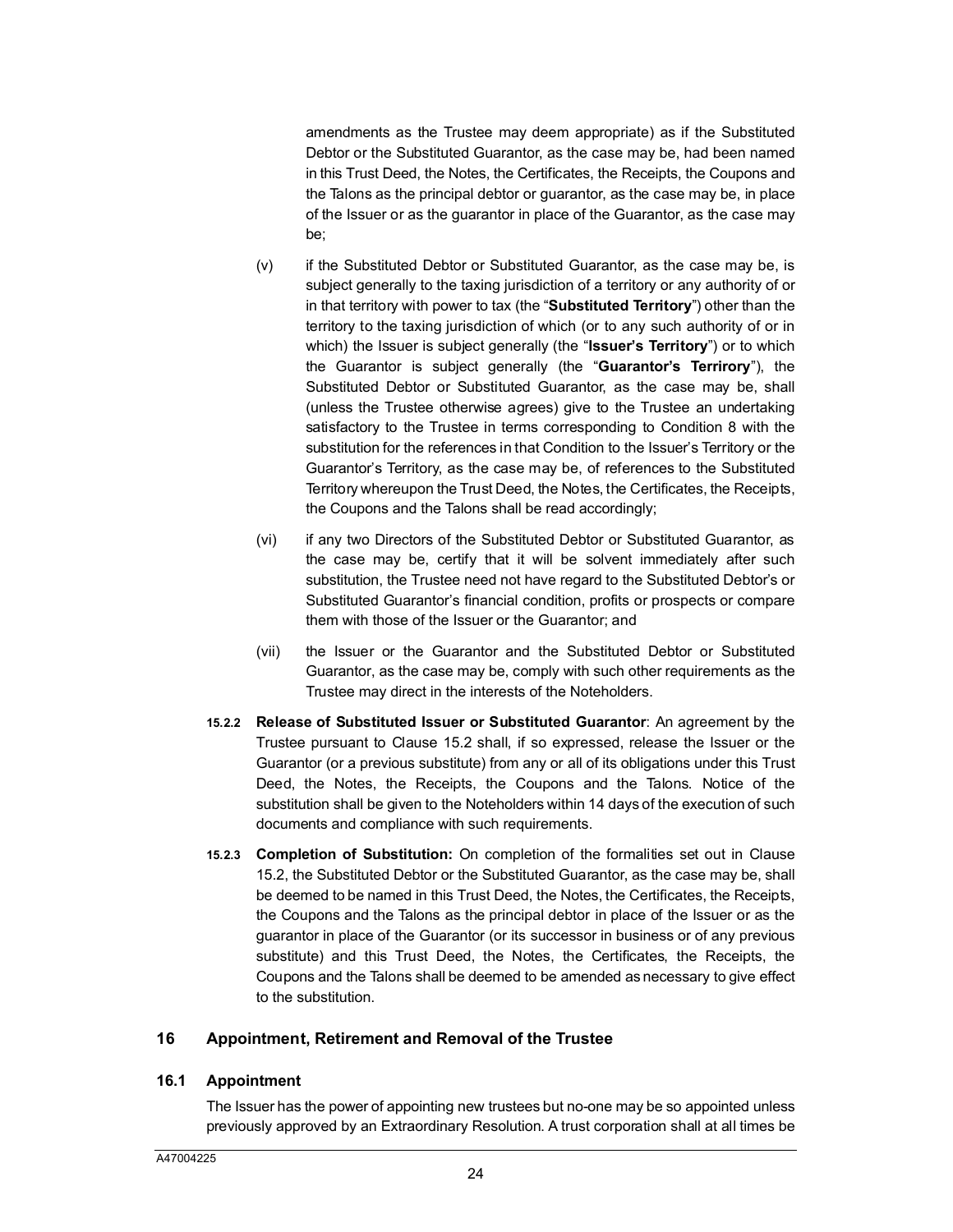a Trustee and may be the sole Trustee. Any appointment of a new Trustee shall be notified by the Issuer to the Noteholders as soon as practicable.

#### **16.2 Retirement and Removal**

Any Trustee may retire at any time on giving at least three months' written notice to the Issuer and the Guarantor without giving any reason or being responsible for any costs occasioned by such retirement and the Noteholders may by Extraordinary Resolution remove any Trustee provided that the retirement or removal of a sole trust corporation shall not be effective until a trust corporation is appointed as successor Trustee. If a sole trust corporation gives notice of retirement or an Extraordinary Resolution is passed for its removal, the Issuer shall use all reasonable endeavours to procure that another trust corporation be appointed as Trustee.

#### **16.3 Co-Trustees**

The Trustee may, despite Clause 16.1, by written notice to the Issuer and the Guarantor (with a copy to S&P Global Ratings Europe Limited, Fitch Ratings Ltd. and Moody's Investors Service Ltd.) and the Guarantor appoint anyone to act as an additional Trustee jointly with the Trustee:

- **16.3.1** if the Trustee considers the appointment to be in the interests of the Noteholders and/or the Couponholders;
- **16.3.2** to conform with a legal requirement, restriction or condition in a jurisdiction in which a particular act is to be performed; or
- **16.3.3** to obtain a judgment or to enforce a judgment or any provision of this Trust Deed in any jurisdiction.

Subject to the provisions of this Trust Deed the Trustee may confer on any person so appointed such functions as it thinks fit. The Trustee may by written notice to the Issuer, the Guarantor and that person remove that person. At the Trustee's request, the Issuer and the Guarantor shall forthwith do all things as may be required to perfect such appointment or removal and each of them irrevocably appoints the Trustee as its attorney in its name and on its behalf to do so.

## **16.4 Competence of a Majority of Trustees**

If there are more than two Trustees the majority of them shall be competent to perform the Trustee's functions provided the majority includes a trust corporation.

## <span id="page-25-0"></span>**17 Notes held in the Clearing Systems and Couponholders**

## **17.1 Notes Held in the Clearing Systems**

So long as any Global Note is, or any Notes represented by a Global Certificate are, held on behalf of a clearing system, in considering the interests of Noteholders, the Trustee may have regard to any information provided to it by such clearing system or its operator as to the identity (either individually or by category) of its accountholders or participants with entitlements to any such Global Note or the Registered Notes and may consider such interests on the basis that such accountholders or participants were the holder(s) thereof.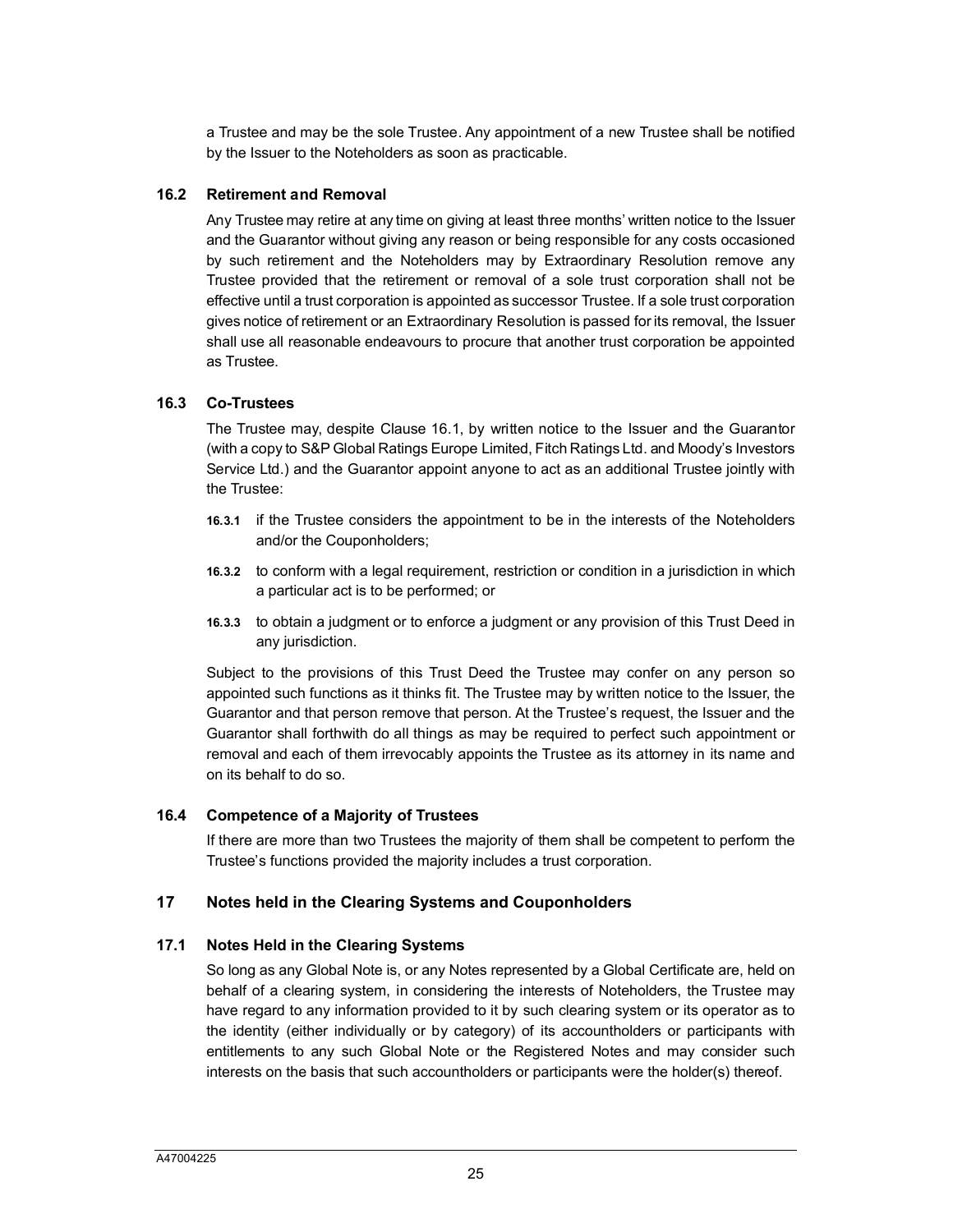## **17.2 Couponholders**

No notices need be given to Couponholders. They shall be deemed to have notice of the contents of any notice given to Noteholders. Even if it has express notice to the contrary, in exercising any of its functions by reference to the interests of the Noteholders, the Trustee shall assume that the holder of each Note is the holder of all Receipts, Coupons and Talons relating to it.

## <span id="page-26-0"></span>**18 Currency Indemnity**

## **18.1 Currency of Account and Payment**

The Contractual Currency is the sole currency of account and payment for all sums payable by the Issuer or the Guarantor under or in connection with this Trust Deed, the Notes, the Receipts and the Coupons, including damages.

## **18.2 Extent of Discharge**

An amount received or recovered in a currency other than the Contractual Currency (whether as a result of, or of the enforcement of, a judgment or order of a court of any jurisdiction, in the insolvency, winding-up or dissolution of the Issuer or the Guarantor or otherwise), by the Trustee or any Noteholder or Couponholder in respect of any sum expressed to be due to it from the Issuer or the Guarantor shall only discharge the Issuer and/or the Guarantor, as the case may be, to the extent of the Contractual Currency amount that the recipient is able to purchase with the amount so received or recovered in that other currency on the date of that receipt or recovery (or, if it is not practicable to make that purchase on that date, on the first date on which it is practicable to do so).

## **18.3 Currency Indemnity**

If that Contractual Currency amount is less than the Contractual Currency amount expressed to be due to the recipient under this Trust Deed, the Notes, the Receipts or the Coupons, the Issuer and the Guarantor shall each indemnify it against any loss sustained by it as a result. In any event, the Issuer and the Guarantor shall each indemnify the recipient against the cost of making any such purchase.

## **18.4 Indemnity Separate**

The indemnities in this Clause 18 and in Clauses 3.8 and 10.4 constitute separate and independent obligations from the other obligations in this Trust Deed, shall give rise to a separate and independent cause of action, shall apply irrespective of any indulgence granted by the Trustee and/or any Noteholder or Couponholder and shall continue in full force and effect despite any judgment, order, claim or proof for a liquidated amount in respect of any sum due under this Trust Deed, the Notes, the Receipts and/or the Coupons or any other judgment or order.

## <span id="page-26-1"></span>**19 Communications**

## **19.1 Method**

Each communication under this Trust Deed shall be made by electronic communication or otherwise in writing. Each communication or document to be delivered to any party under this Trust Deed shall be sent to that party at the electronic address or postal address, and marked for the attention of the person (if any), from time to time designated by that party to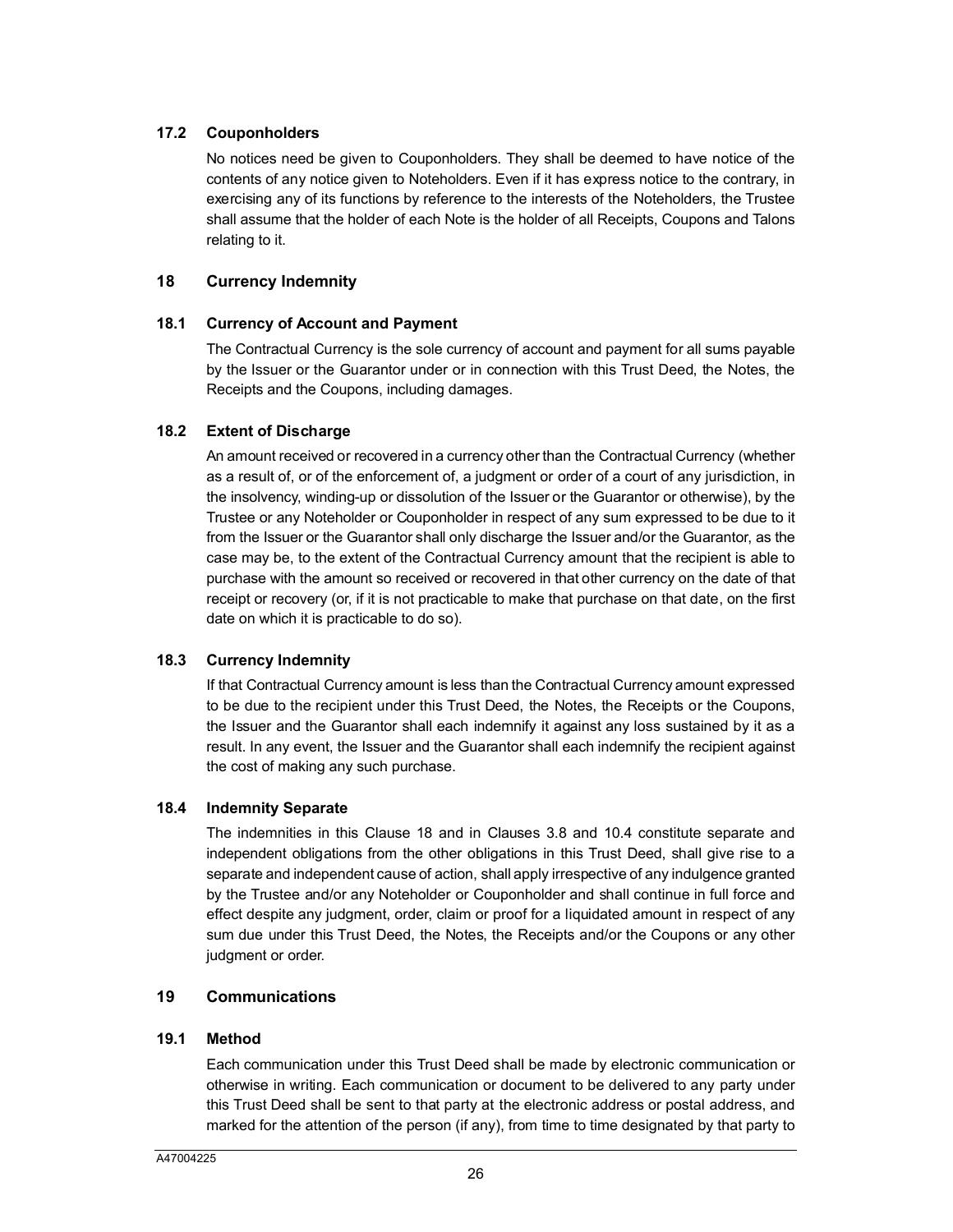each other party for the purpose of this Trust Deed. The initial telephone number, electronic address, postal address and person so designated by the parties under this Trust Deed are set out in Schedule B to the Dealer Agreement.

## **19.2 Deemed Receipt**

Any communication from any party to any other under this Trust Deed shall be effective, (if by electronic communication) when the relevant receipt of such communication being read is given, or where no read receipt is required by the sender, at the time of sending, provided that no delivery failure notification is received by the sender within 24 hours of sending such communication and (if otherwise in writing) when delivered, provided that any communication received (or deemed to take effect in accordance with the foregoing) after 5:00pm on a business day or on a non-business day in the place of receipt shall be deemed to take effect at the opening of business on the next following business day in such place. Any communication delivered to any party under this Trust Deed which is sent by electronic communication will be written legal evidence.

#### <span id="page-27-0"></span>**20 Governing Law and Jurisdiction**

#### **20.1 Governing Law**

This Trust Deed and any non-contractual obligations arising out of or in connection with it shall be governed by and construed in accordance with English law.

#### **20.2 Jurisdiction**

The courts of England are to have jurisdiction to settle any disputes that may arise out of or in connection with this Trust Deed, the Notes, the Receipts, the Coupons or the Talons and accordingly any legal action or proceedings arising out of or in connection with this Trust Deed, the Notes, the Receipts, the Coupons or the Talons ("**Proceedings**") may be brought in such courts. The Issuer and the Guarantor each irrevocably submits to the jurisdiction of such courts and waives any objections to Proceedings in such courts on the ground of venue or on the ground that the Proceedings have been brought in an inconvenient forum. This Clause is for the benefit of each of the Trustee, the Noteholders and the Couponholders and shall not limit the right of any of them to take Proceedings in any other court of competent jurisdiction nor shall the taking of Proceedings in any one or more jurisdictions preclude the taking of Proceedings in any other jurisdiction in which the Notes have been or will be offered (whether concurrently or not).

## **20.3 Service of Process**

Each of the Issuer and the Guarantor irrevocably appoints Orsted (UK) Limited at the address of its registered office from time to time, and at the date of this Trust Deed at 5 Howick Place, Westminster, London SW1P 1WG, United Kingdom to receive, for it and on its behalf, service of process in any Proceedings in England. Such service shall be deemed completed on delivery to such process agent (whether or not it is forwarded to and received by the Issuer or the Guarantor). If for any reason such process agent ceases to be able to act as such or no longer has an address in England each of the Issuer and the Guarantor irrevocably agrees to appoint a substitute process agent acceptable to the Trustee and shall immediately notify the Trustee of such appointment. Nothing shall affect the right to serve process in any other manner permitted by law.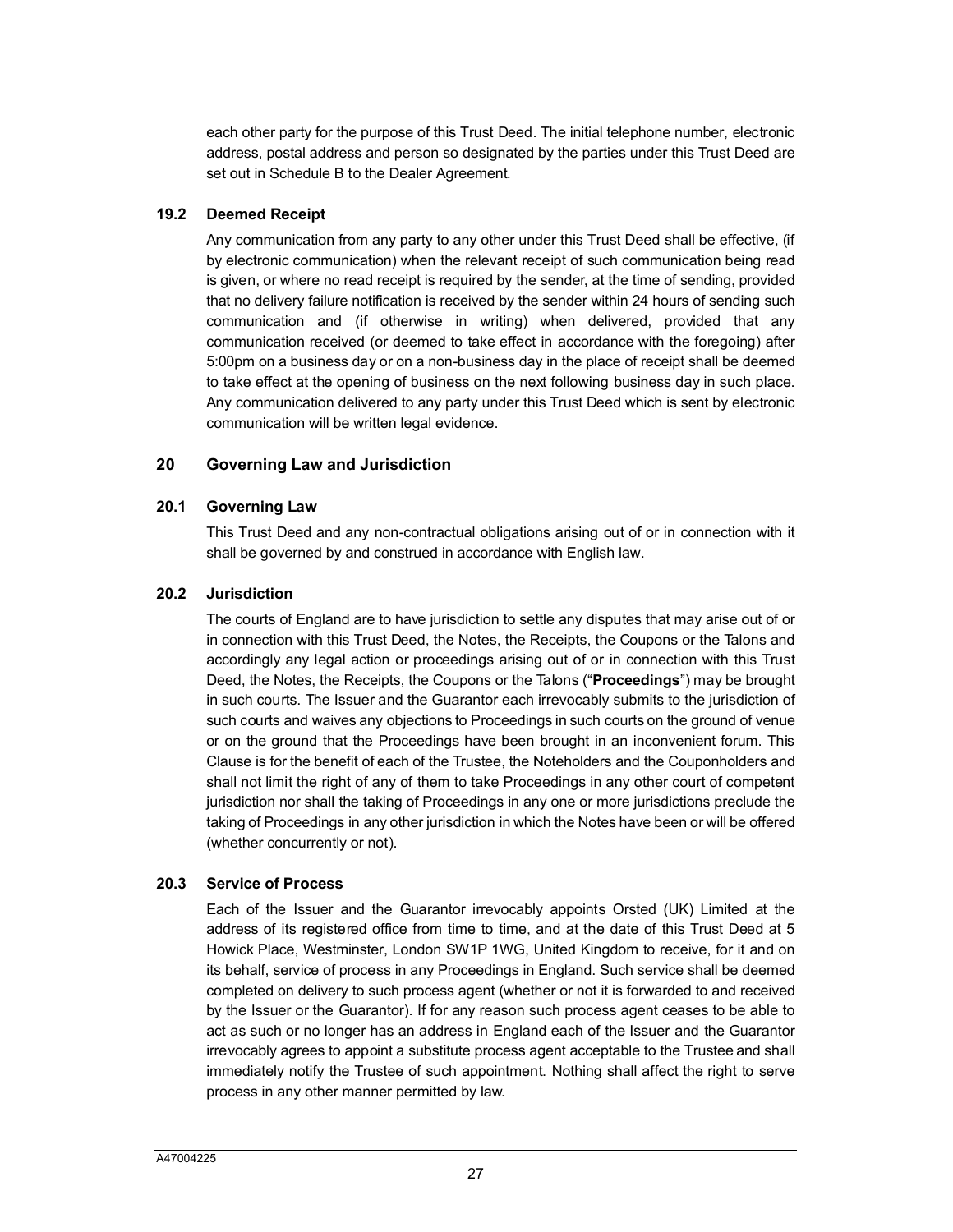## <span id="page-28-1"></span><span id="page-28-0"></span>**Schedule 1**

#### **Part A**

## **Form of CGN Temporary Global Note**

[A[N](#page-28-2)Y UNITED STATES PERSON WHO HOLDS THIS OBLIGATION WILL BE SUBJECT TO LIMITATIONS UNDER THE UNITED STATES INCOME TAX LAWS, INCLUDING THE LIMITATIONS PROVIDED IN SECTIONS 165(j) AND 1287(a) OF THE INTERNAL REVENUE CODE.] 1

#### **ØRSTED A/S**

(*Incorporated with limited liability in Denmark*)

and

## **ØRSTED WIND POWER TW HOLDING A/S**

*(Incorporated with limited liability in Denmark)*

#### **€7,000,000,000 DEBT ISSUANCE PROGRAMME GUARANTEED (IN RESPECT OF NOTES ISSUED BY ØRSTED A/S) BY ØRSTED WIND POWER TW HOLDING A/S AND**

**GUARANTEED (IN RESPECT OF NTD NOTES ISSUED BY ØRSTED WIND POWER HOLDING A/S) BY ØRSTED A/S**

#### **TEMPORARY GLOBAL NOTE**

#### **Series No. [●], Tranche No. [●]**

This temporary Global Note is issued in respect of the Notes (the "**Notes**") of the Tranche and Series specified in Part A of the Second Schedule hereto of Ørsted A/S (the "**Issuer**") unconditionally and irrevocably guranteed by Ørsted Wind Power TW Holding A/S (the "**Guarantor**").

## **Interpretation and Definitions**

References in this temporary Global Note to the "Conditions" are to the Terms and Conditions applicable to the Notes (which are in the form set out in Schedule 2 Part C to the amended and restated trust deed (as further amended or supplemented as at the Issue Date, the "**Trust Deed**") dated 22 February 2022 between the Issuer, the Guarantor and Citicorp Trustee Company Limited as trustee, as such form is supplemented and/or modified and/or superseded by the provisions of this temporary Global Note (including the supplemental definitions and the provisions of the Notes set out in Part A of the Second Schedule hereto), which in the event of any conflict shall prevail). Other capitalised terms used in this temporary Global Note shall have the meanings given to them in the Conditions or the Trust Deed. If the Second Schedule hereto specifies that the applicable TEFRA exemption is either "C Rules" or "not applicable", this temporary Global Note is a "C Rules Note", otherwise this temporary Global Note is a "D Rules Note".

#### **Aggregate Nominal Amount**

The aggregate nominal amount from time to time of this temporary Global Note shall be an amount equal to the aggregate nominal amount of the Notes as shall be shown by the latest entry in the fourth column of the First Schedule hereto, which shall be completed by or on behalf of the Issuing

 $\overline{a}$ 

<span id="page-28-2"></span><sup>&</sup>lt;sup>1</sup> Applicable to Notes with a maturity date of more than one year.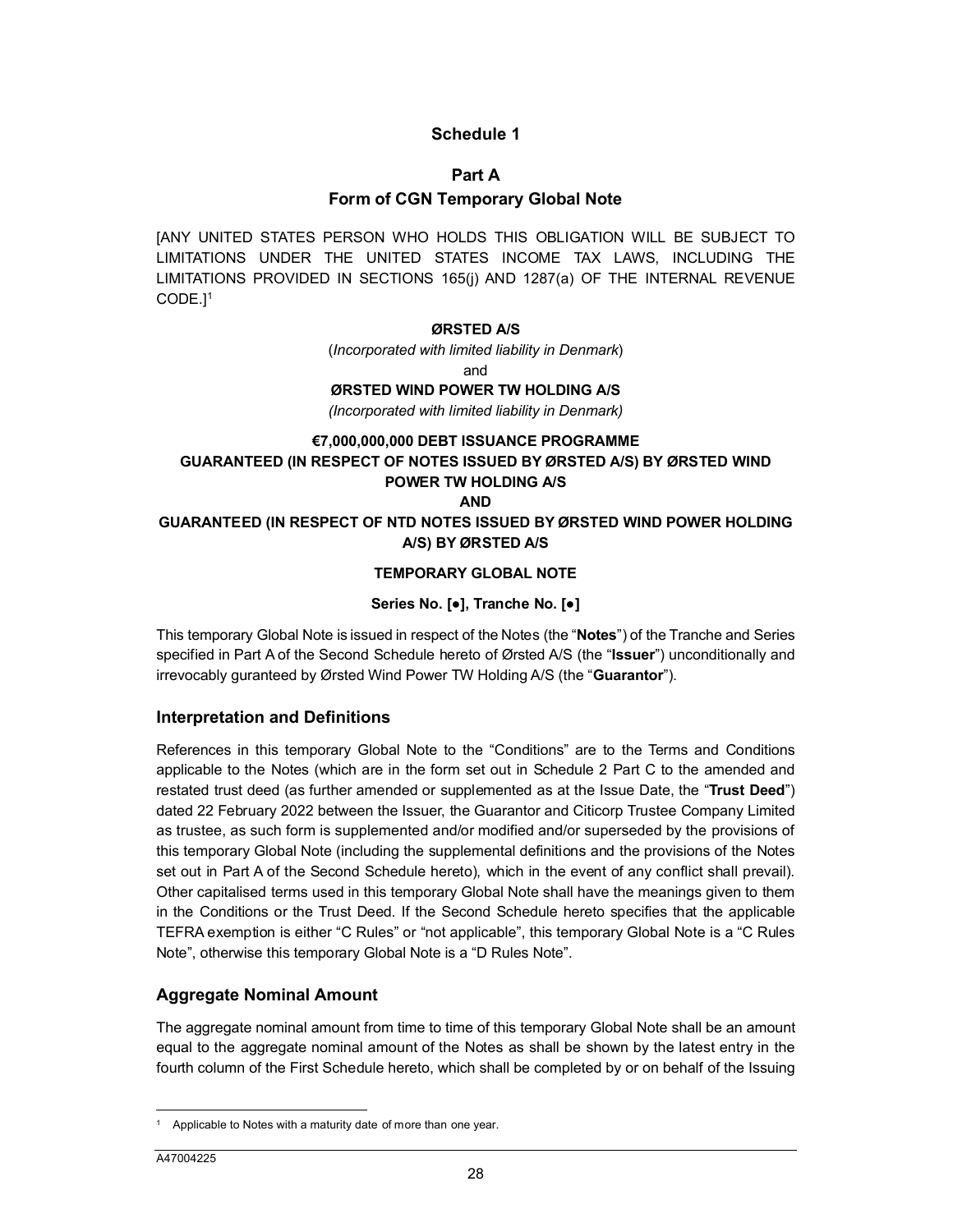and Paying Agent upon (i) the issue of Notes represented hereby, (ii) the exchange of the whole or a part of this temporary Global Note for a corresponding interest in a permanent Global Note or, as the case may be, for Definitive Notes or Registered Notes and/or (iii) the redemption or purchase and cancellation of Notes represented hereby, all as described below.

## **Promise to Pay**

Subject as provided herein, the Issuer, for value received, promises to pay to the bearer of this temporary Global Note, upon presentation and (when no further payment is due in respect of this temporary Global Note) surrender of this temporary Global Note, on the Maturity Date (or on such earlier date as the amount payable upon redemption under the Conditions may become repayable in accordance with the Conditions) the amount payable upon redemption under the Conditions in respect of the aggregate nominal amount of Notes represented by this temporary Global Note and (unless this temporary Global Note does not bear interest) to pay interest in respect of the Notes from the Interest Commencement Date in arrear at the rates, on the dates for payment and in accordance with the methods of calculation provided for in the Conditions, save that the calculation is made in respect of the total aggregate amount of the Notes, together with such other sums and additional amounts (if any) as may be payable under the Conditions, in accordance with the Conditions.

## **Exchange**

If this temporary Global Note is an Exchangeable Bearer Note, this temporary Global Note may be exchanged in whole or from time to time in part for one or more Registered Notes in accordance with the Conditions on or after the Issue Date but before the Exchange Date referred to below by its presentation to the Issuing and Paying Agent. On or after the Exchange Date, the outstanding nominal amount of this temporary Global Note may be exchanged for Definitive Notes and Registered Notes in accordance with the next paragraph.

On or after the first day following the expiry of 40 days after the Issue Date (the "**Exchange Date**"), this temporary Global Note may be exchanged (free of charge to the holder) in whole or (in the case of a D Rules Note only) from time to time in part by its presentation and, on exchange in full, surrender to or to the order of the Issuing and Paying Agent for interests in a permanent Global Note or, if so specified in the Second Schedule hereto, for Definitive Notes and (if this temporary Global Note is an Exchangeable Bearer Note), in each case, for Registered Notes in an aggregate nominal amount equal to the nominal amount of this temporary Global Note submitted for exchange provided that, in the case of any part of a D Rules Note submitted for exchange for a permanent Global Note or Definitive Notes, there shall have been Certification with respect to such nominal amount submitted for such exchange dated no earlier than the Exchange Date.

"**Certification**" means the presentation to the Issuing and Paying Agent of a certificate or certificates with respect to one or more interests in this temporary Global Note, signed by Euroclear or Clearstream, Luxembourg, substantially to the effect set out in Schedule 4 to the Agency Agreement to the effect that it has received a certificate or certificates substantially to the effect set out in Schedule 3 to the Agency Agreement with respect thereto and that no contrary advice as to the contents thereof has been received by Euroclear or Clearstream, Luxembourg, as the case may be.

Upon the whole or a part of this temporary Global Note being exchanged for a permanent Global Note, such permanent Global Note shall be exchangeable in accordance with its terms for Definitive Notes or Registered Notes.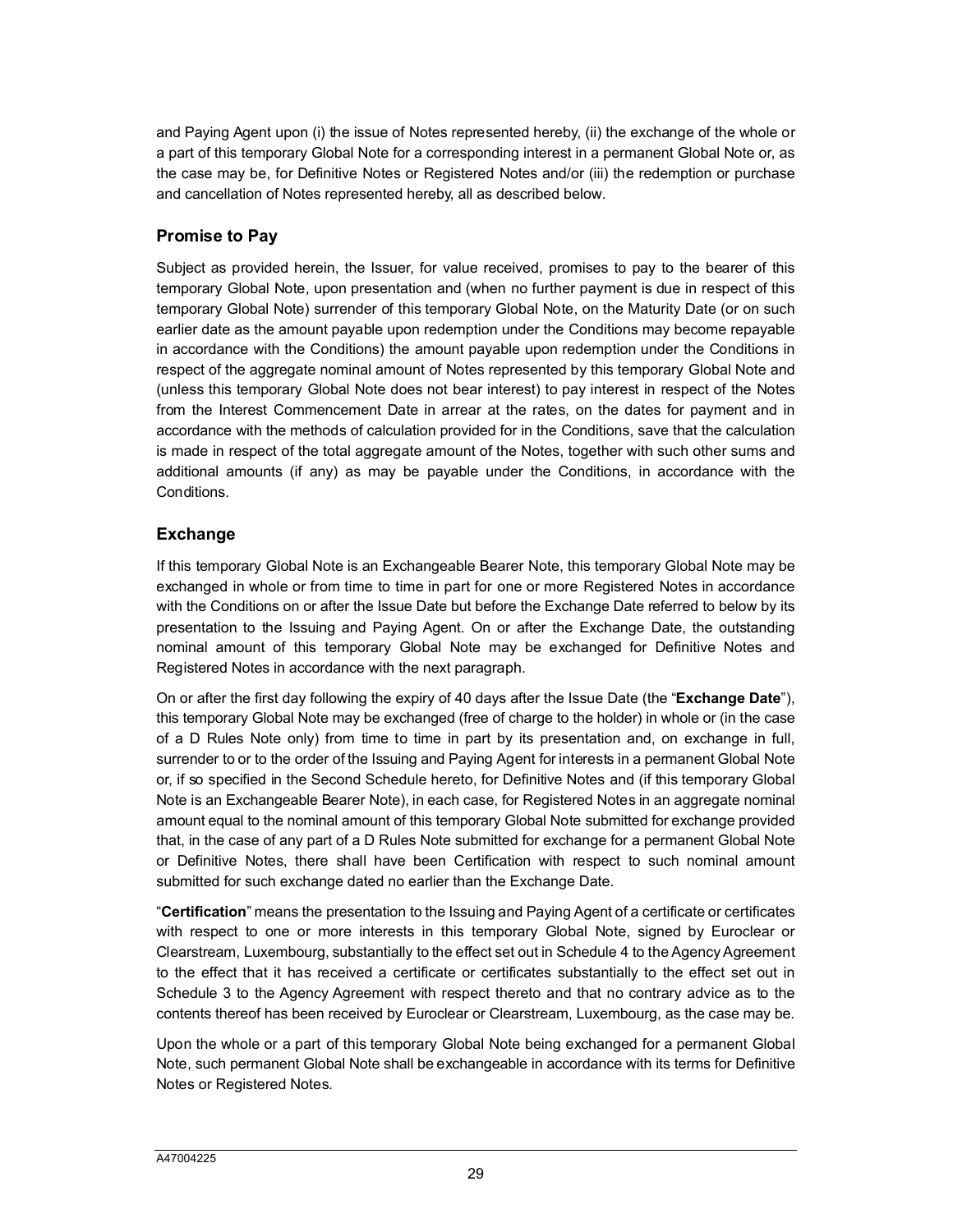The Definitive Notes or the Certificates representing the Registered Notes for which this temporary Global Note or a permanent Global Note may be exchangeable shall be duly executed and authenticated, shall, in the case of Definitive Notes, have attached to them all Coupons (and, where appropriate, Talons) in respect of interest, and all Receipts in respect of Instalment Amounts, that have not already been paid on this temporary Global Note or the permanent Global Note, as the case may be, shall be security printed or, in the case of Certificates, printed in accordance with applicable legal and stock exchange requirements and shall be substantially in the form set out in the Schedules to the Trust Deed as supplemented and/or modified and/or superseded by the terms of the Second Schedule hereto. Certificates issued upon exchange for Registered Notes shall not be Global Certificates unless the holder so requests and certifies to the Issuing and Paying Agent that it is, or is acting as a nominee for, Clearstream, Luxembourg, Euroclear and/or any other clearing system.

On any exchange of a part of this temporary Global Note for an equivalent interest in a permanent Global Note, for Definitive Notes or for Registered Notes, as the case may be, the portion of the nominal amount hereof so exchanged shall be endorsed by or on behalf of the Issuing and Paying Agent in Part I of the First Schedule hereto, whereupon the nominal amount hereof shall be reduced for all purposes by the amount so exchanged and endorsed.

## **Benefit of Conditions**

Except as otherwise specified herein, this temporary Global Note is subject to the Conditions and the Trust Deed and, until the whole of this temporary Global Note is exchanged for equivalent interests in a permanent Global Note, for Definitive Notes or for Registered Notes, as the case may be, the holder of this temporary Global Note shall in all respects be entitled to the same benefits as if it were the holder of the permanent Global Note (or the relevant part of it) or the Definitive Notes, as the case may be, for which it may be exchanged as if such permanent Global Note or Definitive Notes had been issued on the Issue Date.

## **Payments**

No person shall be entitled to receive any payment in respect of the Notes represented by this temporary Global Note that falls due on or after the Exchange Date unless, upon due presentation of this temporary Global Note for exchange, delivery of (or, in the case of a subsequent exchange, due endorsement of) a permanent Global Note or delivery of Definitive Notes or Certificates, as the case may be, is improperly withheld or refused by or on behalf of the Issuer.

Payments due in respect of a D Rules Note before the Exchange Date shall only be made in relation to such nominal amount of this temporary Global Note with respect to which there shall have been Certification dated no earlier than such due date for payment.

Any payments that are made in respect of this temporary Global Note shall be made to its holder against presentation and (if no further payment falls to be made on it) surrender of it at the specified office of the Issuing and Paying Agent or of any other Paying Agent provided for in the Conditions. If any payment in full of principal is made in respect of any Note represented by this temporary Global Note, the portion of this temporary Global Note representing such Note shall be cancelled and the amount so cancelled shall be endorsed by or on behalf of the Issuing and Paying Agent in the First Schedule hereto (such endorsement being *prima facie* evidence that the payment in question has been made) whereupon the nominal amount hereof shall be reduced for all purposes by the amount so cancelled and endorsed. If any other payments are made in respect of the Notes represented by this temporary Global Note, a record of each such payment shall be endorsed by or on behalf of the Issuing and Paying Agent on an additional schedule hereto (such endorsement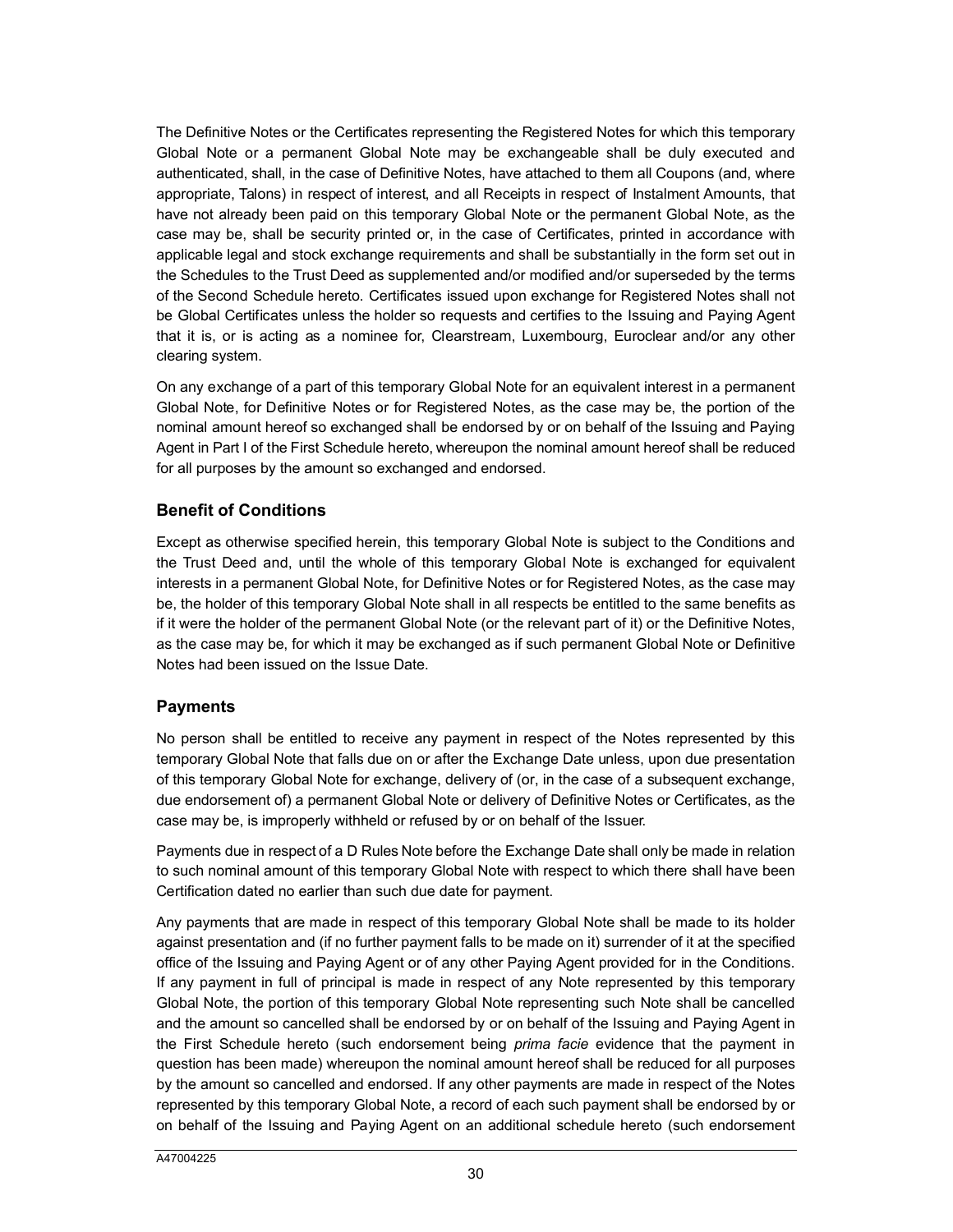being *prima facie* evidence that the payment in question has been made). Condition 7(e)(vii) and Condition 8(d) will apply to the Definitive Notes only.

For the purpose of any payments made in respect of this temporary Global Note, the words "in the relevant place of presentation" shall not apply in the definition of "**business day**" in Condition 8(h) (*Non-Business Days*).

## **Prescription**

Claims in respect of principal and interest (as each is defined in the Conditions) in respect of this temporary Global Note shall become void unless it is presented for payment within a period of 10 years (in the case of principal) and five years (in the case of interest) from the appropriate Relevant Date.

## **Cancellation**

Cancellation of any Note represented by this temporary Global Note that is required by the Conditions to be cancelled (other than upon its redemption) shall be effected by reduction in the nominal amount of this temporary Global Note representing such Note on its presentation to or to the order of the Issuing and Paying Agent for endorsement in the First Schedule hereto, whereupon the nominal amount hereof shall be reduced for all purposes by the amount so cancelled and endorsed.

## **Purchase**

Notes may only be purchased by the Issuer, the Guarantor or any of their respective Subsidiaries if they are purchased together with the right to receive all future payments of interest and Instalment Amounts (if any) thereon.

## **Issuer's Options**

Any option of the Issuer provided for in the Conditions shall be exercised by the Issuer giving notice to the Noteholders and the relevant Clearing Systems (or procuring that such notice is given on its behalf) within the time limits set out in and containing the information required by the Conditions, except that the notice shall not be required to contain the serial numbers of Notes drawn in the case of a partial exercise of an option and accordingly no drawing of Notes shall be required. In the case of a partial exercise of an option, the rights of accountholders with a clearing system in respect of the Notes will be governed by the standard procedures of Euroclear and/or Clearstream, Luxembourg and shall be reflected in the records of Euroclear and/or Clearstream, Luxembourg as either a pool factor or a reduction in nominal amount, at their discretion. Following the exercise of any such option, the Issuer shall procure that the nominal amount of the Notes recorded in the records of the relevant Clearing Systems and represented by this temporary Global Note shall be reduced accordingly.

## **Noteholders' Options**

Any option of the Noteholders provided for in the Conditions may be exercised by the holder of this temporary Global Note giving notice to the Issuing and Paying Agent within the time limits relating to the deposit of Notes with a Paying Agent set out in the Conditions substantially in the form of the notice available from any Paying Agent, except that the notice shall not be required to contain the certificate numbers of the Notes in respect of which the option has been exercised. Following the exercise of any such option, the Issuer shall procure that the nominal amount of the Notes recorded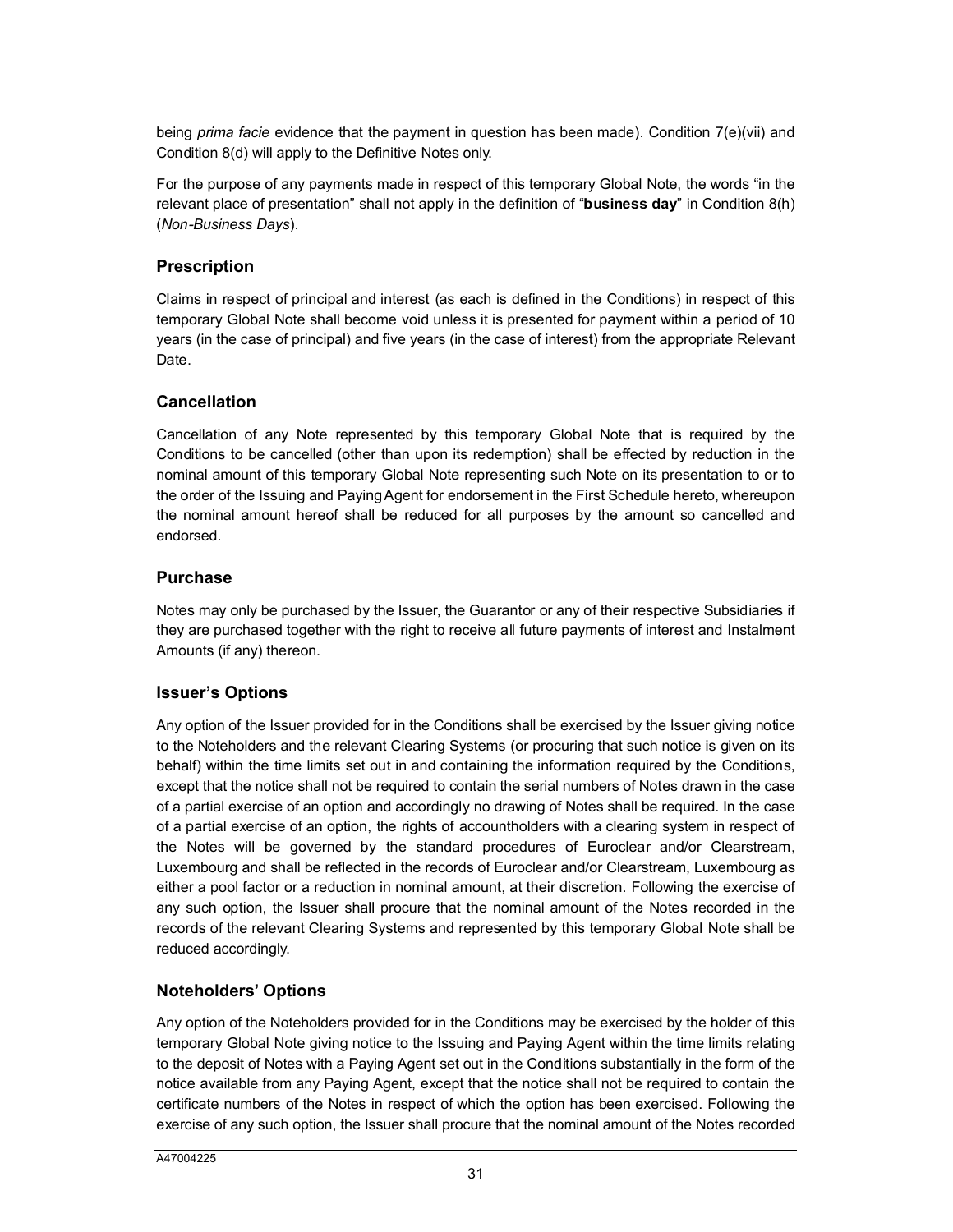in the records of the relevant Clearing Systems and represented by this temporary Global Note shall be reduced by the aggregate nominal amount stated in the relevant exercise notice.

#### **Trustee's Powers**

In considering the interests of Noteholders while this temporary Global Note is held on behalf of a clearing system, the Trustee may have regard to any information provided to it by such clearing system or its operator as to the identity (either individually or by category) of its accountholders with entitlements to this temporary Global Note and may consider such interests as if such accountholders were the holders of the Notes represented by this temporary Global Note.

#### **Notices**

Notices required to be given in respect of the Notes represented by this temporary Global Note may be given by their being delivered (so long as this temporary Global Note is held on behalf of Euroclear and Clearstream, Luxembourg or any other clearing system) to Euroclear, Clearstream, Luxembourg or such other clearing system, as the case may be, or otherwise to the holder of this temporary Global Note, rather than by publication as required by the Conditions.

No provision of this temporary Global Note shall alter or impair the obligation of the Issuer and the Guarantor to pay the principal and premium of and interest on the Notes when due in accordance with the Conditions and the Upstream Guarantee.

This temporary Global Note shall not be valid or become obligatory for any purpose until authenticated by or on behalf of the Issuing and Paying Agent.

This temporary Global Note and any non-contractual obligations arising out of or in connection with it shall be governed by and construed in accordance with English law.

**IN WITNESS WHEREOF** the Issuer has caused this temporary Global Note to be duly signed on its behalf. Dated as of the Issue Date.

**ØRSTED A/S**

as Issuer

By By By

#### **Certificate of Authentication**

This temporary Global Note is authenticated by or on behalf of the Issuing and Paying Agent.

#### **CITIBANK, N.A.**

as Issuing and Paying Agent

By

Authorised Signatory For the purposes of authentication only.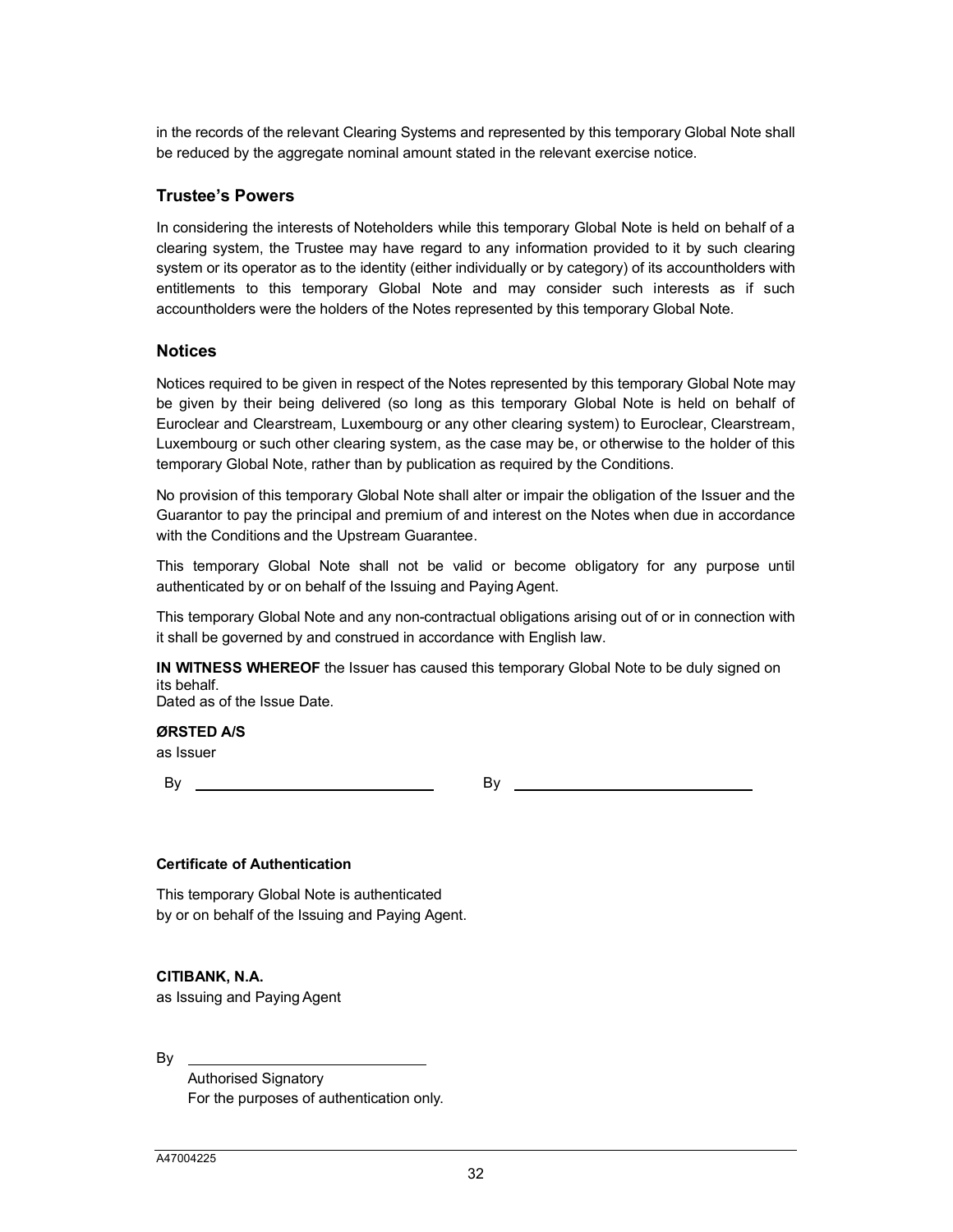## **The First Schedule**

## **Nominal Amount of Notes represented by this Temporary Global Note**

The following (i) issue of Notes initially represented by this temporary Global Note, (ii) exchanges of the whole or a part of this temporary Global Note for interests in a permanent Global Note, for Definitive Notes or for Registered Notes and/or (iii) cancellations or forfeitures of interests in this temporary Global Note have been made, resulting in the nominal amount of this temporary Global Note specified in the latest entry in the fourth column below:

| <b>Date</b>       | Amount of<br>decrease in<br>nominal<br>amount of this<br>temporary<br><b>Global Note</b> | <b>Reason for</b><br>decrease in<br>nominal<br>amount of this<br>temporary<br><b>Global Note</b><br>(exchange,<br>cancellation or<br>forfeiture) | <b>Nominal</b><br>amount of this<br>temporary<br><b>Global Note on</b><br>issue or<br>following such<br>decrease | <b>Notation made</b><br>by or on behalf<br>of the Issuing<br>and Paying<br>Agent |
|-------------------|------------------------------------------------------------------------------------------|--------------------------------------------------------------------------------------------------------------------------------------------------|------------------------------------------------------------------------------------------------------------------|----------------------------------------------------------------------------------|
| <b>Issue Date</b> | not applicable                                                                           | not applicable                                                                                                                                   |                                                                                                                  |                                                                                  |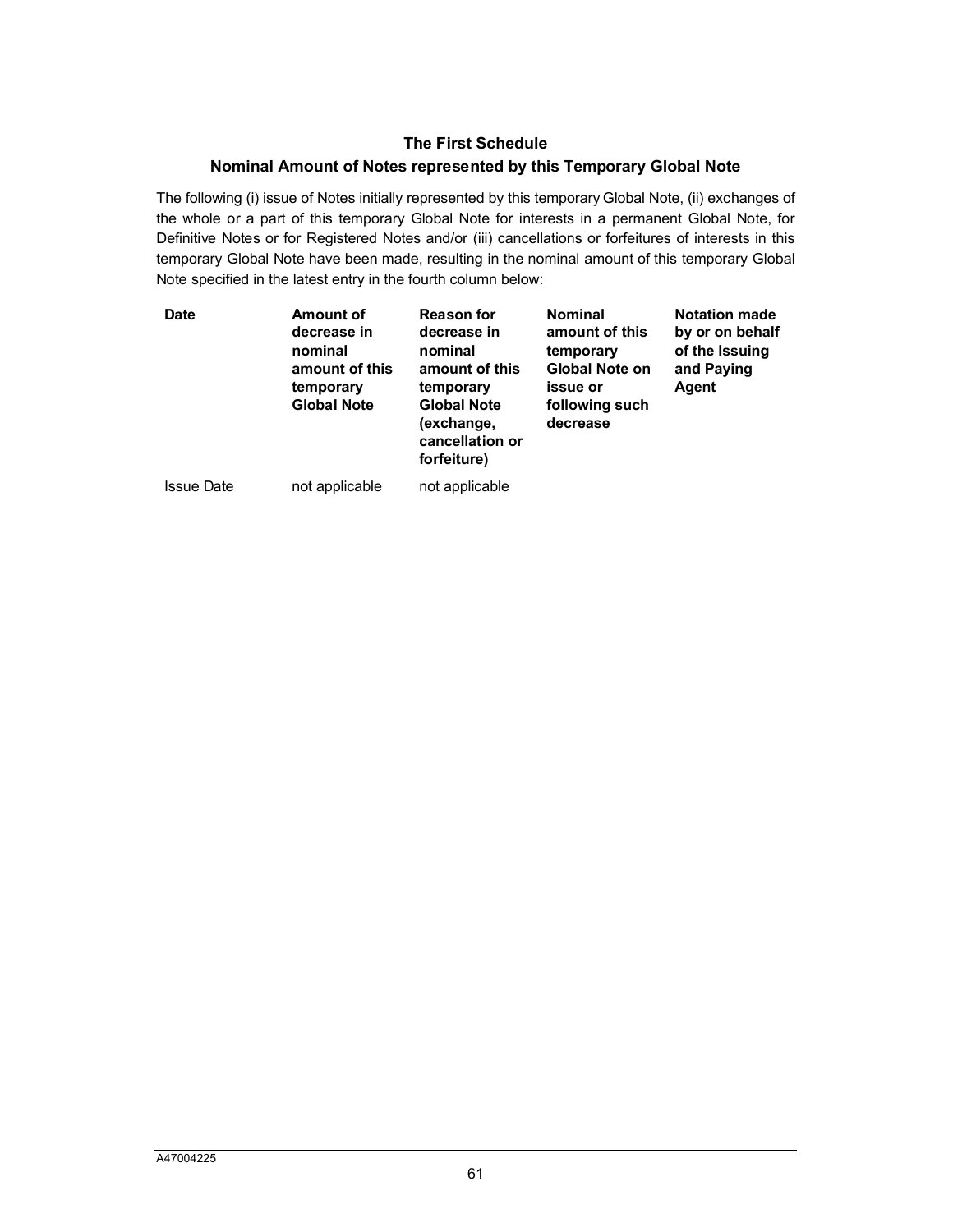## **The Second Schedule**

[Attach Final Terms]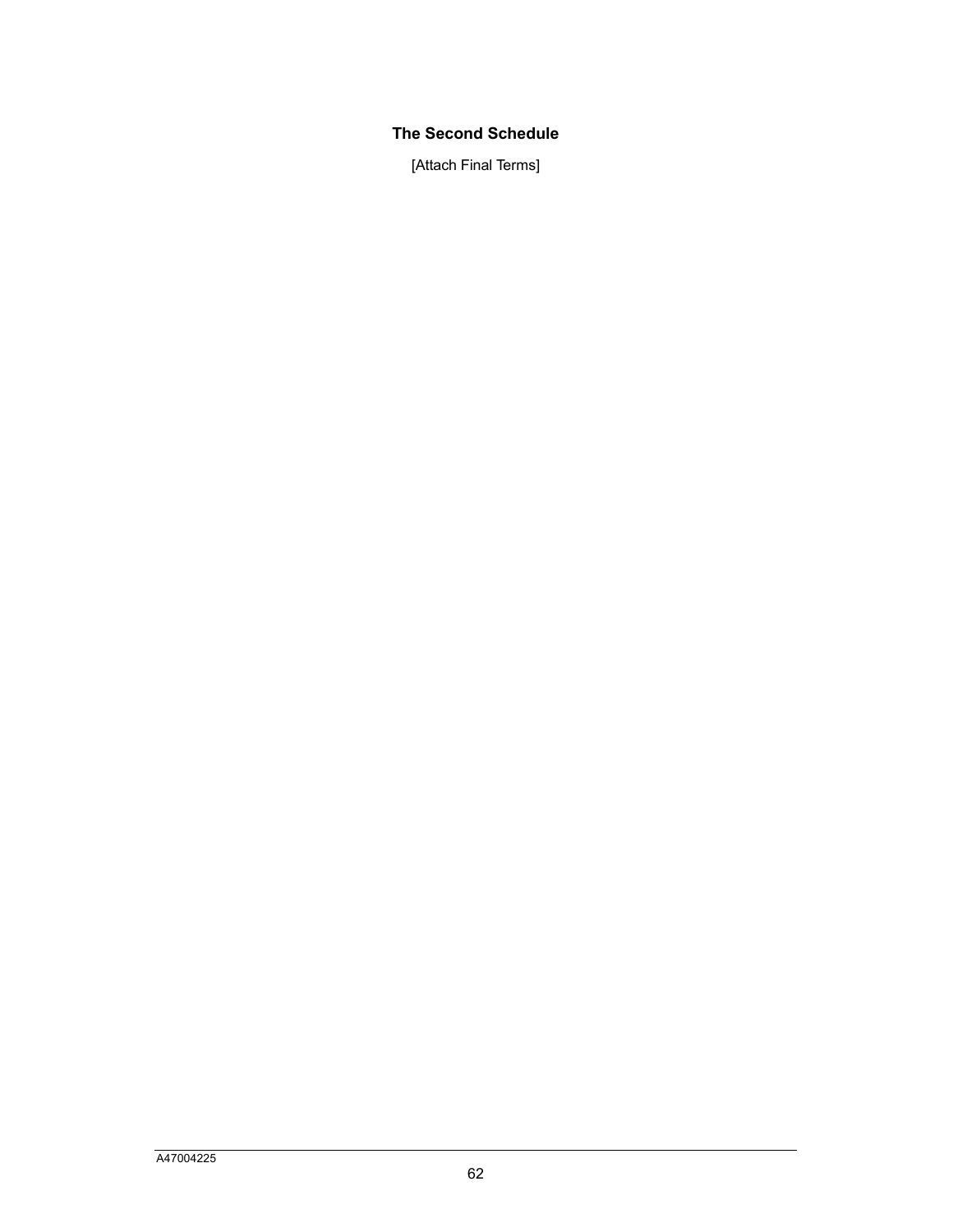#### <span id="page-35-0"></span>**Part B**

#### **Form of CGN Permanent Global Note**

[A[N](#page-35-1)Y UNITED STATES PERSON WHO HOLDS THIS OBLIGATION WILL BE SUBJECT TO LIMITATIONS UNDER THE UNITED STATES INCOME TAX LAWS, INCLUDING THE LIMITATIONS PROVIDED IN SECTIONS 165(j) AND 1287(a) OF THE INTERNAL REVENUE CODE.] 2

#### **ØRSTED A/S**

(*Incorporated with limited liability in Denmark*)

and

#### **ØRSTED WIND POWER TW HOLDING A/S**

*(Incorporated with limited liability in Denmark)*

#### **€7,000,000,000 DEBT ISSUANCE PROGRAMME**

## **GUARANTEED (IN RESPECT OF NOTES ISSUED BY ØRSTED A/S) BY ØRSTED WIND POWER TW HOLDING A/S**

**AND**

#### **GUARANTEED (IN RESPECT OF NTD NOTES ISSUED BY ØRSTED WIND POWER HOLDING A/S) BY ØRSTED A/S**

#### **PERMANENT GLOBAL NOTE**

## **Series No. [●], Tranche No. [●]**

This permanent Global Note is issued in respect of the Notes (the "**Notes**") of the Tranche(s) and Series specified in Part A of the Third Schedule hereto of Ørsted A/S (the "**Issuer**") unconditionally and irrevocably guranteed by Ørsted Wind Power TW Holding A/S (the "**Guarantor**").

## **Interpretation and Definitions**

References in this permanent Global Note to the "Conditions" are to the Terms and Conditions applicable to the Notes (which are in the form set out in Schedule 2 Part C to the amended and restated trust deed (as further amended or supplemented as at the Issue Date, the "**Trust Deed**") dated 22 February 2022 between the Issuer, the Guarantor and Citicorp Trustee Company Limited as trustee, as such form is supplemented and/or modified and/or superseded by the provisions of this permanent Global Note (including the supplemental definitions and the provisions of the Notes set out in Part A of the Third Schedule hereto), which in the event of any conflict shall prevail). Other capitalised terms used in this permanent Global Note shall have the meanings given to them in the Conditions or the Trust Deed.

## **Aggregate Nominal Amount**

The aggregate nominal amount from time to time of this permanent Global Note shall be an amount equal to the aggregate nominal amount of the Notes as shall be shown by the latest entry in the fourth column of the First Schedule hereto, which shall be completed by or on behalf of the Issuing and Paying Agent upon (i) the exchange of the whole or a part of the temporary Global Note initially representing the Notes for a corresponding interest herein (in the case of Notes represented by a temporary Global Note upon issue), (ii) the issue of the Notes represented hereby (in the case of Notes represented by this permanent Global Note upon issue), (iii) the exchange of the whole or, where the limited circumstances so permit, a part of this permanent Global Note for Definitive Notes

 $\overline{a}$ 

<span id="page-35-1"></span><sup>2</sup> Applicable to Notes with a maturity date of more than one year.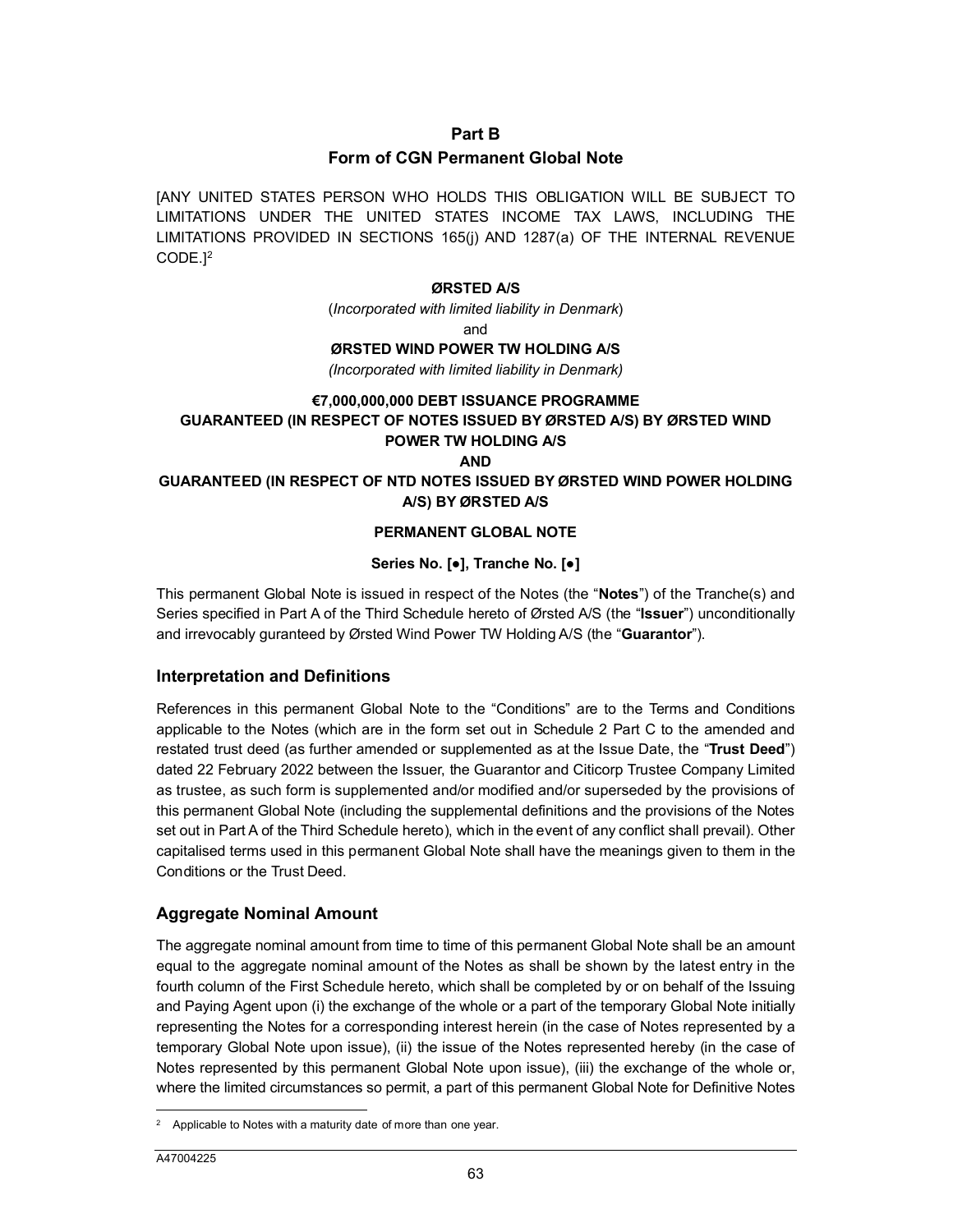or Registered Notes and/or (iv) the redemption or purchase and cancellation of Notes represented hereby.

## **Promise to Pay**

Subject as provided herein, the Issuer, for value received, hereby promises to pay to the bearer of this permanent Global Note, upon presentation and (when no further payment is due in respect of this permanent Global Note) surrender of this permanent Global Note, on the Maturity Date (or on such earlier date as the amount payable upon redemption under the Conditions may become repayable in accordance with the Conditions) the amount payable upon redemption under the Conditions in respect of the aggregate nominal amount of Notes represented by this permanent Global Note and (unless this permanent Global Note does not bear interest) to pay interest in respect of the Notes from the Interest Commencement Date in arrear at the rates, on the dates for payment and in accordance with the methods of calculation provided for in the Conditions, save that the calculation is made in respect of the total aggregate amount of the Notes, together with such other sums and additional amounts (if any) as may be payable under the Conditions, in accordance with the Conditions.

## **Exchange**

This permanent Global Note is exchangeable (free of charge to the holder) on or after the Exchange Date in whole but not, except as provided in the next paragraph, in part for the Definitive Notes or (if this permanent Global Note is an Exchangeable Bearer Note) Registered Notes represented by the Certificates described below:

- **1** if this permanent Global Note is an Exchangeable Bearer Note, by the holder hereof giving notice to the Issuing and Paying Agent of its election to exchange the whole or a part of this permanent Global Note for Registered Notes; or
- **2** if this permanent Global Note is held on behalf of Euroclear or Clearstream, Luxembourg or any other clearing system (an "**Alternative Clearing System**") and any such clearing system is closed for business for a continuous period of 14 days (other than by reason of holidays, statutory or otherwise) or announces an intention permanently to cease business or does in fact do so.

This permanent Global Note is exchangeable in part (**provided, however, that** if this permanent Global Note is held by or on behalf of Euroclear and/or Clearstream, Luxembourg, the rules of Euroclear and/or Clearstream, Luxembourg, as the case may be, so permit) if this permanent Global Note is an Exchangeable Bearer Note and the part hereof submitted for exchange is to be exchanged for Registered Notes.

"**Exchange Date**" means a day falling not less than 60 days, or in the case of an exchange for Registered Notes five days, after that on which the notice requiring exchange is given and on which banks are open for business in the city in which the specified office of the Issuing and Paying Agent is located and, except in the case of exchange pursuant to 4 above, in the cities in which Euroclear and Clearstream, Luxembourg or, if relevant, the Alternative Clearing System, are located.

Any such exchange may be effected on or after an Exchange Date by the holder of this permanent Global Note surrendering this permanent Global Note or, in the case of a partial exchange, presenting it for endorsement to or to the order of the Issuing and Paying Agent. In exchange for this permanent Global Note, or part thereof to be exchanged, the Issuer shall deliver, or procure the delivery of, duly executed and authenticated Definitive Notes and/or (if this permanent Global Note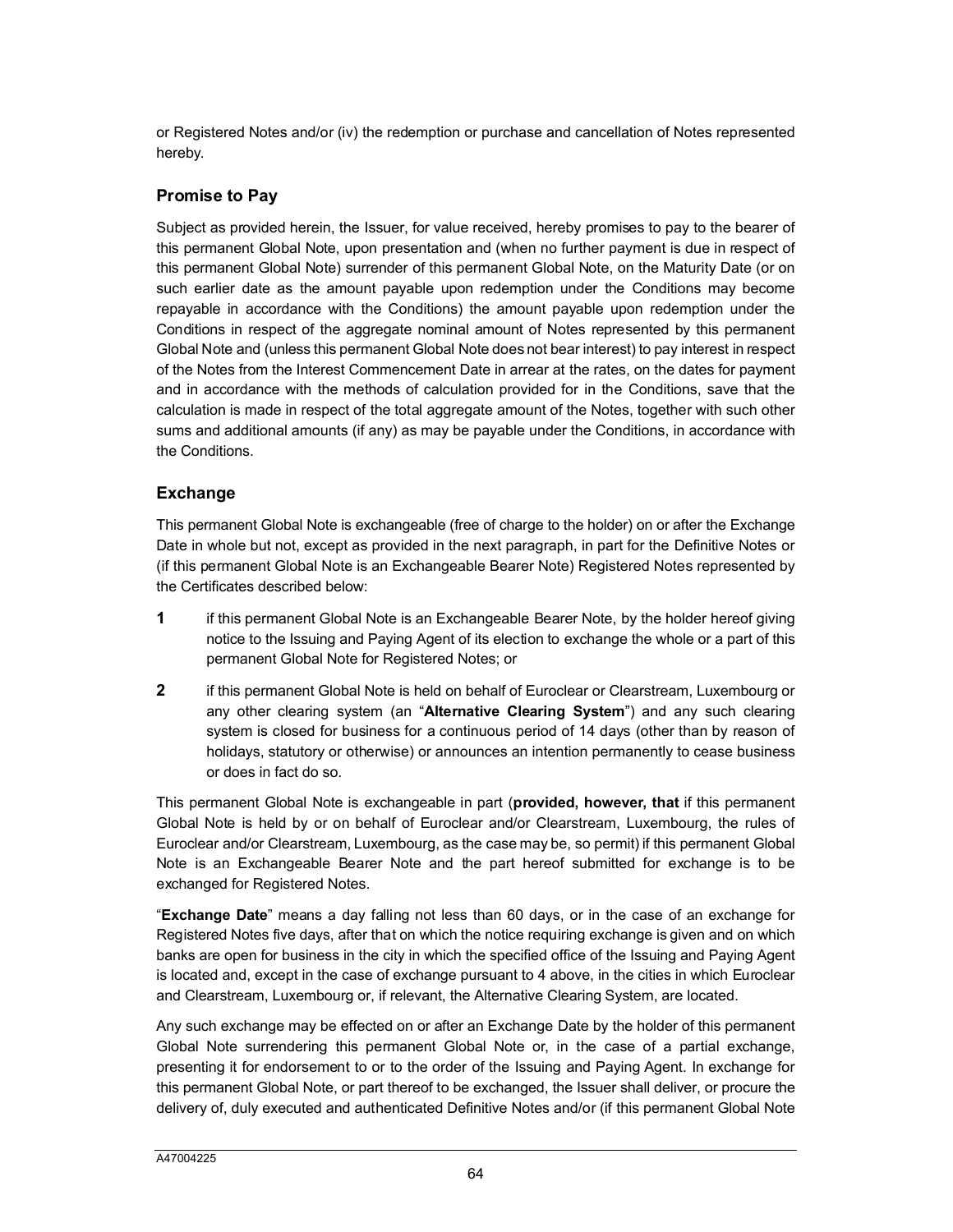is an Exchangeable Bearer Note) Certificates in an aggregate nominal amount equal to the nominal amount of this permanent Global Note submitted for exchange (if appropriate, having attached to them all Coupons (and, where appropriate, Talons) in respect of interest, and all Receipts in respect of Instalment Amounts, that have not already been paid on this permanent Global Note), security printed or, in the case of Certificates, printed in accordance with any applicable legal and stock exchange requirements and substantially in the form set out in Schedule 2 to the Trust Deed as supplemented and/or modified and/or superseded by the terms of the Third Schedule hereto. Certificates issued upon exchange for Registered Notes shall not be Global Certificates unless the holder so requests and certifies to the Issuing and Paying Agent that it is, or is acting as a nominee for, Clearstream, Luxembourg, Euroclear and/or an Alternative Clearing System.

On any exchange of a part of this permanent Global Note the portion of the nominal amount hereof so exchanged shall be endorsed by or on behalf of the Issuing and Paying Agent in the First Schedule hereto, whereupon the nominal amount hereof shall be reduced for all purposes by the amount so exchanged and endorsed.

# **Benefit of Conditions**

Except as otherwise specified herein, this permanent Global Note is subject to the Conditions and the Trust Deed and, until the whole of this permanent Global Note is exchanged for Definitive Notes or Registered Notes, the holder of this permanent Global Note shall in all respects be entitled to the same benefits as if it were the holder of the Definitive Notes for which it may be exchanged and as if such Definitive Notes had been issued on the Issue Date.

# **Payments**

No person shall be entitled to receive any payment in respect of the Notes represented by this permanent Global Note that falls due after an Exchange Date for such Notes, unless upon due presentation of this permanent Global Note for exchange, delivery of Definitive Notes or Certificates is improperly withheld or refused by or on behalf of the Issuer or the Issuer does not perform or comply with any one or more of what are expressed to be its obligations under any Definitive Notes.

Payments in respect of this permanent Global Note shall be made to its holder against presentation and (if no further payment falls to be made on it) surrender of it at the specified office of the Issuing and Paying Agent or of any other Paying Agent provided for in the Conditions. A record of each such payment shall be endorsed on the First or Second Schedule hereto, as appropriate, by the Issuing and Paying Agent or by the relevant Paying Agent, for and on behalf of the Issuing and Paying Agent, which endorsement shall (until the contrary is proved) be *prima facie* evidence that the payment in question has been made. Condition 7(e)(vii) and Condition 8(d) will apply to the Definitive Notes only.

For the purposes of any payments made in respect of this permanent Global Note, the words "in the relevant place of presentation" shall not apply in the definition of "**business day**" in Condition 8(h) (*Non-Business Days*).

# **Prescription**

Claims in respect of principal and interest (as each is defined in the Conditions) in respect of this permanent Global Note shall become void unless it is presented for payment within a period of 10 years (in the case of principal) and five years (in the case of interest) from the appropriate Relevant Date.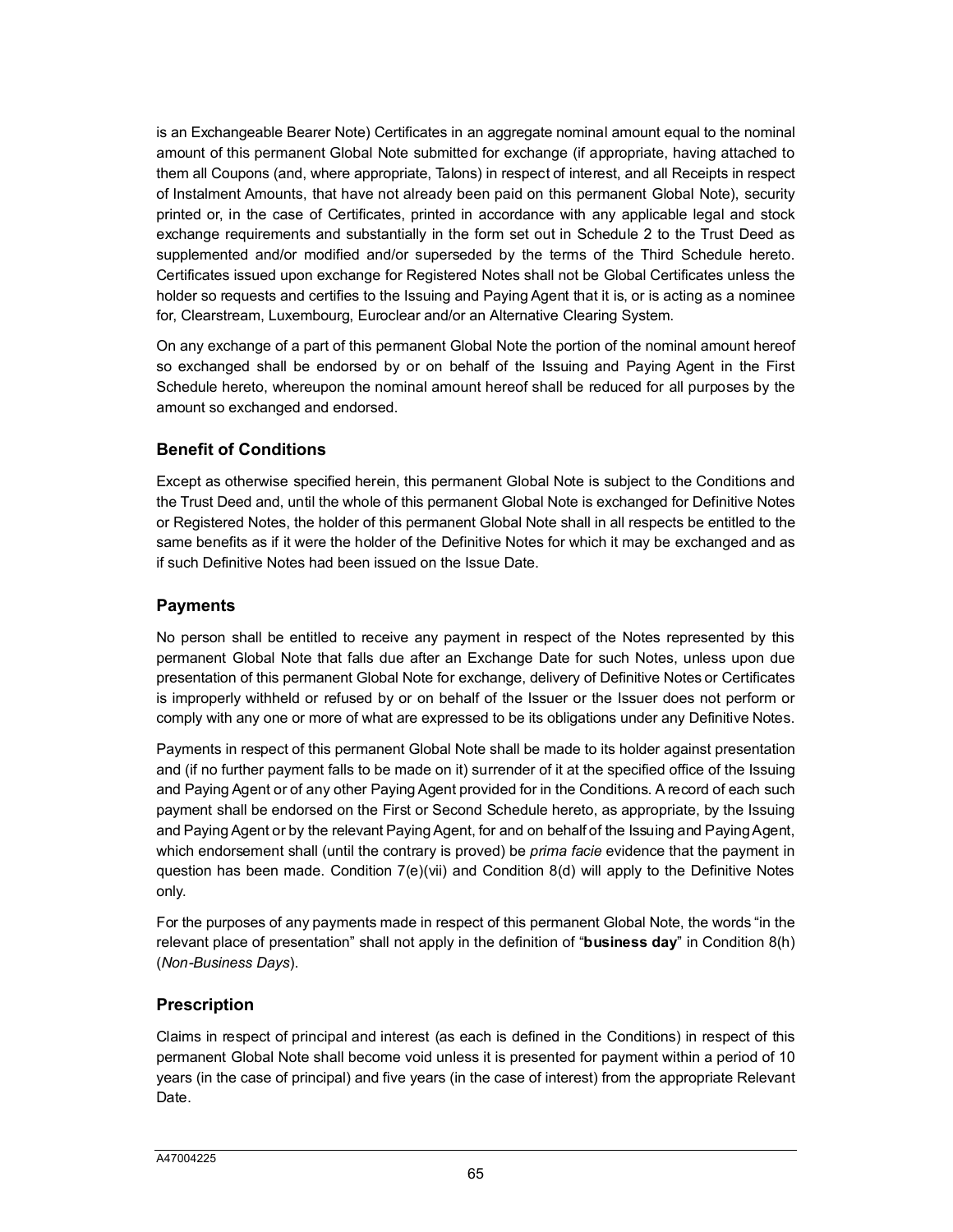# **Meetings**

For the purposes of any meeting of Noteholders, the holder of this permanent Global Note shall (unless this permanent Global Note represents only one Note) be treated as two persons for the purposes of any quorum requirements of a meeting of Noteholders and, at any such meeting, as having one vote in respect of each integral currency unit of the Specified Currency of the Notes.

## **Cancellation**

Cancellation of any Note represented by this permanent Global Note that is required by the Conditions to be cancelled (other than upon its redemption) shall be effected by reduction in the nominal amount of this permanent Global Note representing such Note on its presentation to or to the order of the Issuing and Paying Agent for endorsement in the First Schedule hereto, whereupon the nominal amount hereof shall be reduced for all purposes by the amount so cancelled and endorsed.

## **Purchase**

Notes may only be purchased by the Issuer, the Guarantor or any of their respective Subsidiaries if they are purchased together with the right to receive all future payments of interest and Instalment Amounts (if any) thereon.

## **Issuer's Options**

Any option of the Issuer provided for in the Conditions shall be exercised by the Issuer giving notice to the Noteholders within the time limits set out in and containing the information required by the Conditions, except that the notice shall not be required to contain the serial numbers of Notes drawn in the case of a partial exercise of an option and accordingly no drawing of Notes shall be required. In the case of a partial exercise of an option, the rights of accountholders with a clearing system in respect of the Notes will be governed by the standard procedures of Euroclear and/or Clearstream, Luxembourg and shall be reflected in the records of Euroclear and/or Clearstream, Luxembourg as either a pool factor or a reduction in nominal amount, at their discretion. Following the exercise of any such option, the Issuer shall procure that the nominal amount of the Notes recorded in the records of the relevant Clearing Systems and represented by this permanent Global Note shall be reduced accordingly.

# **Noteholders' Options**

Any option of the Noteholders provided for in the Conditions may be exercised by the holder of this permanent Global Note giving notice to the Issuing and Paying Agent within the time limits relating to the deposit of Notes with a Paying Agent set out in the Conditions substantially in the form of the notice available from any Paying Agent, except that the notice shall not be required to contain the certificate numbers of the Notes in respect of which the option has been exercised, and stating the nominal amount of Notes in respect of which the option is exercised and at the same time presenting this permanent Global Note to the Issuing and Paying Agent, or to a Paying Agent acting on behalf of the Issuing and Paying Agent, for notation accordingly in the Fourth Schedule hereto.

## **Trustee's Powers**

In considering the interests of Noteholders while this permanent Global Note is held on behalf of a clearing system, the Trustee may have regard to any information provided to it by such clearing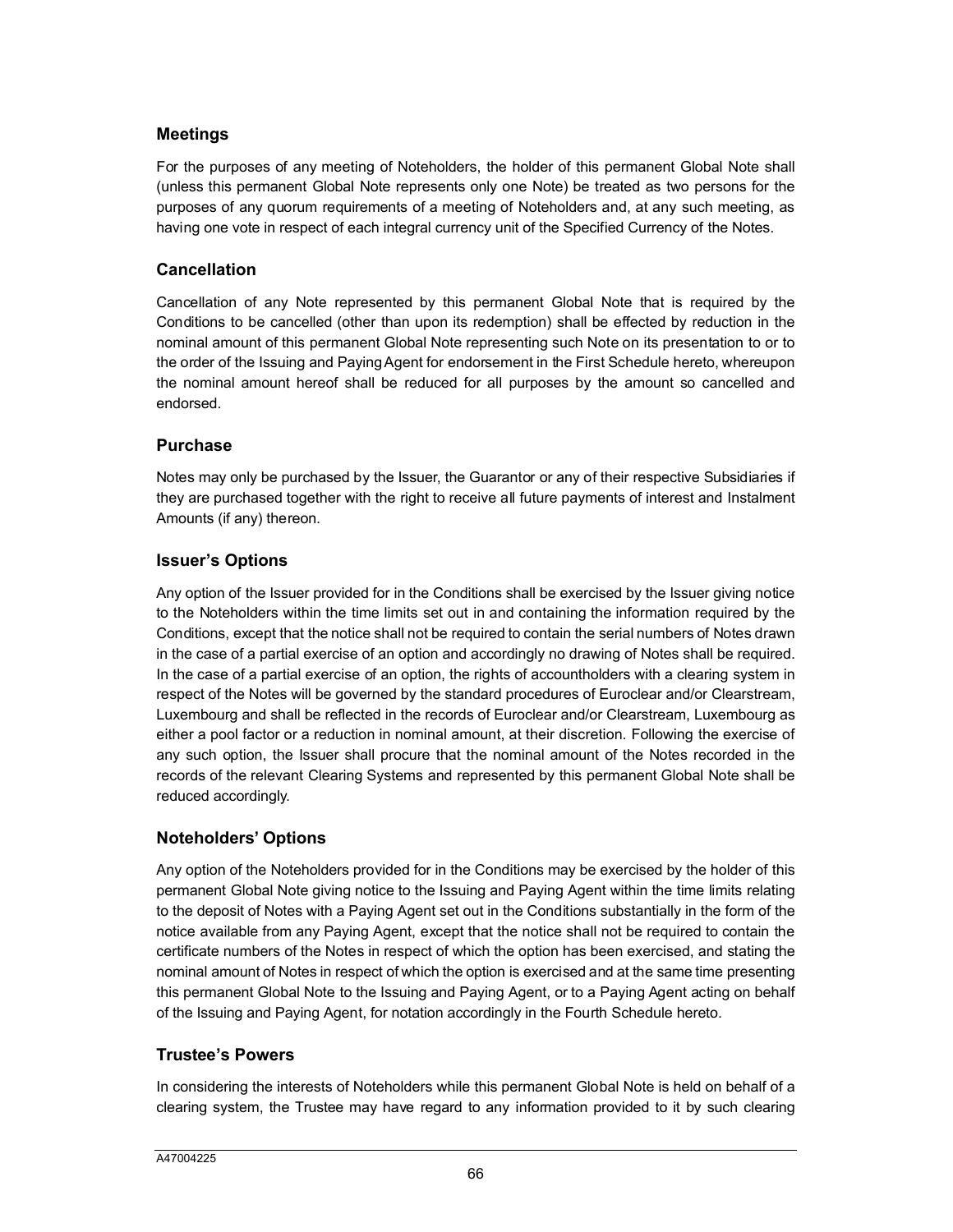system or its operator as to the identity (either individually or by category) of its accountholders with entitlements to this permanent Global Note and may consider such interests as if such accountholders were the holders of the Notes represented by this permanent Global Note.

#### **Notices**

Notices required to be given in respect of the Notes represented by this permanent Global Note may be given by their being delivered (so long as this permanent Global Note is held on behalf of Euroclear, Clearstream, Luxembourg or any other clearing system) to Euroclear, Clearstream, Luxembourg or such other clearing system, as the case may be, or otherwise to the holder of this permanent Global Note, rather than by publication as required by the Conditions.

## **Negotiability**

This permanent Global Note is a bearer document and negotiable and accordingly:

- **1** is freely transferable by delivery and such transfer shall operate to confer upon the transferee all rights and benefits appertaining hereto and to bind the transferee with all obligations appertaining hereto pursuant to the Conditions;
- **2** the holder of this permanent Global Note is and shall be absolutely entitled as against all previous holders to receive all amounts by way of amounts payable upon redemption, interest or otherwise payable in respect of this permanent Global Note and the Issuer has waived against such holder and any previous holder of this permanent Global Note all rights of set-off or counterclaim that would or might otherwise be available to it in respect of the obligations evidenced by this Global Note; and
- **3** payment upon due presentation of this permanent Global Note as provided herein shall operate as a good discharge against such holder and all previous holders of this permanent Global Note.

No provision of this permanent Global Note shall alter or impair the obligation of the Issuer and the Guarantor to pay the principal and premium of and interest on the Notes when due in accordance with the Conditions and the Upstream Guarantee.

This permanent Global Note shall not be valid or become obligatory for any purpose until authenticated by or on behalf of the Issuing and Paying Agent.

This permanent Global Note and any non-contractual obligations arising out of or in connection with it shall be governed by and construed in accordance with English law.

**IN WITNESS WHEREOF** the Issuer has caused this permanent Global Note to be duly signed on its behalf.

Dated as of the Issue Date.

**ØRSTED A/S** as Issuer

By By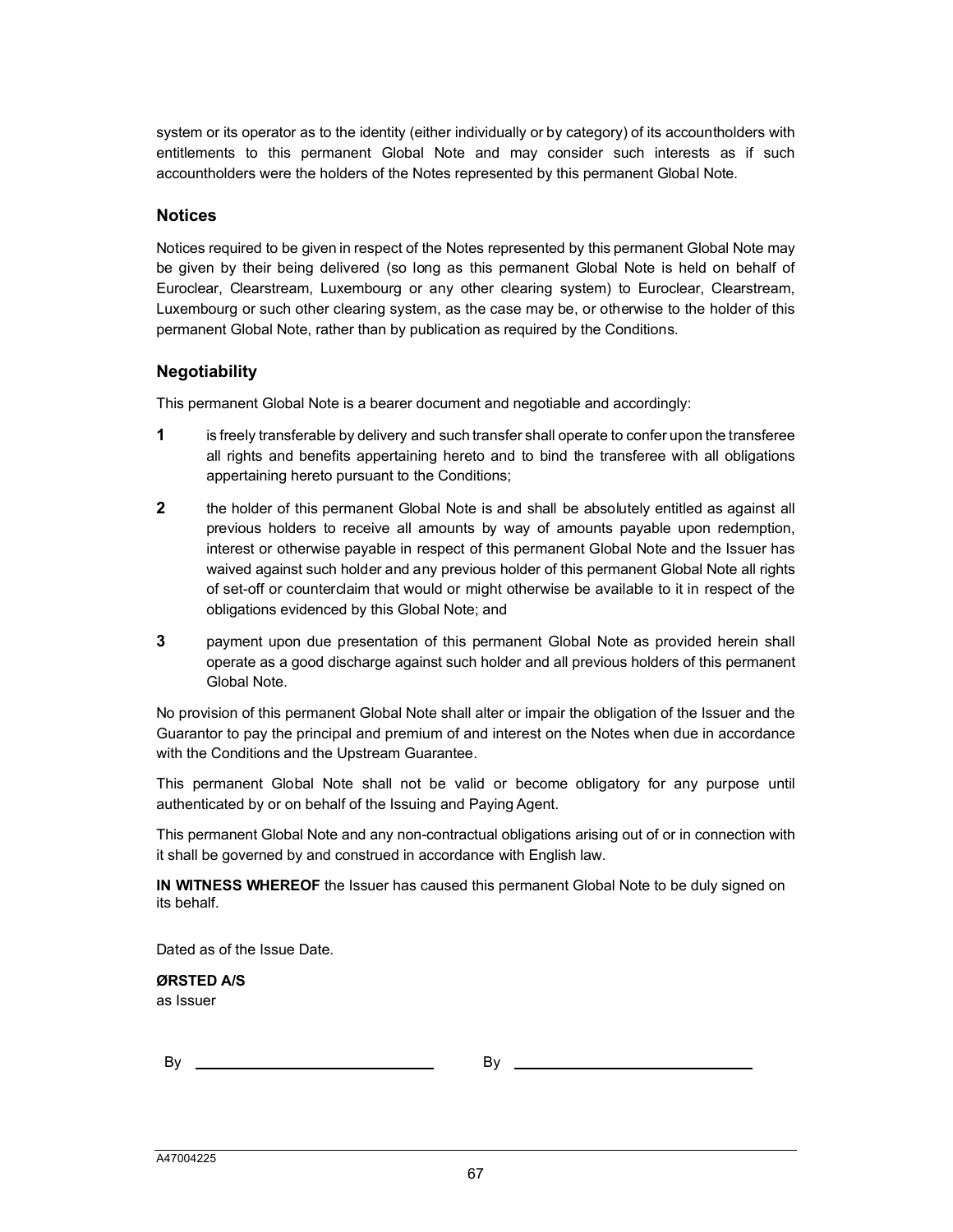## **Certificate of Authentication**

This permanent Global Note is authenticated by or on behalf of the Issuing and Paying Agent.

**CITIBANK, N.A.** as Issuing and Paying Agent

By

Authorised Signatory For the purposes of authentication only.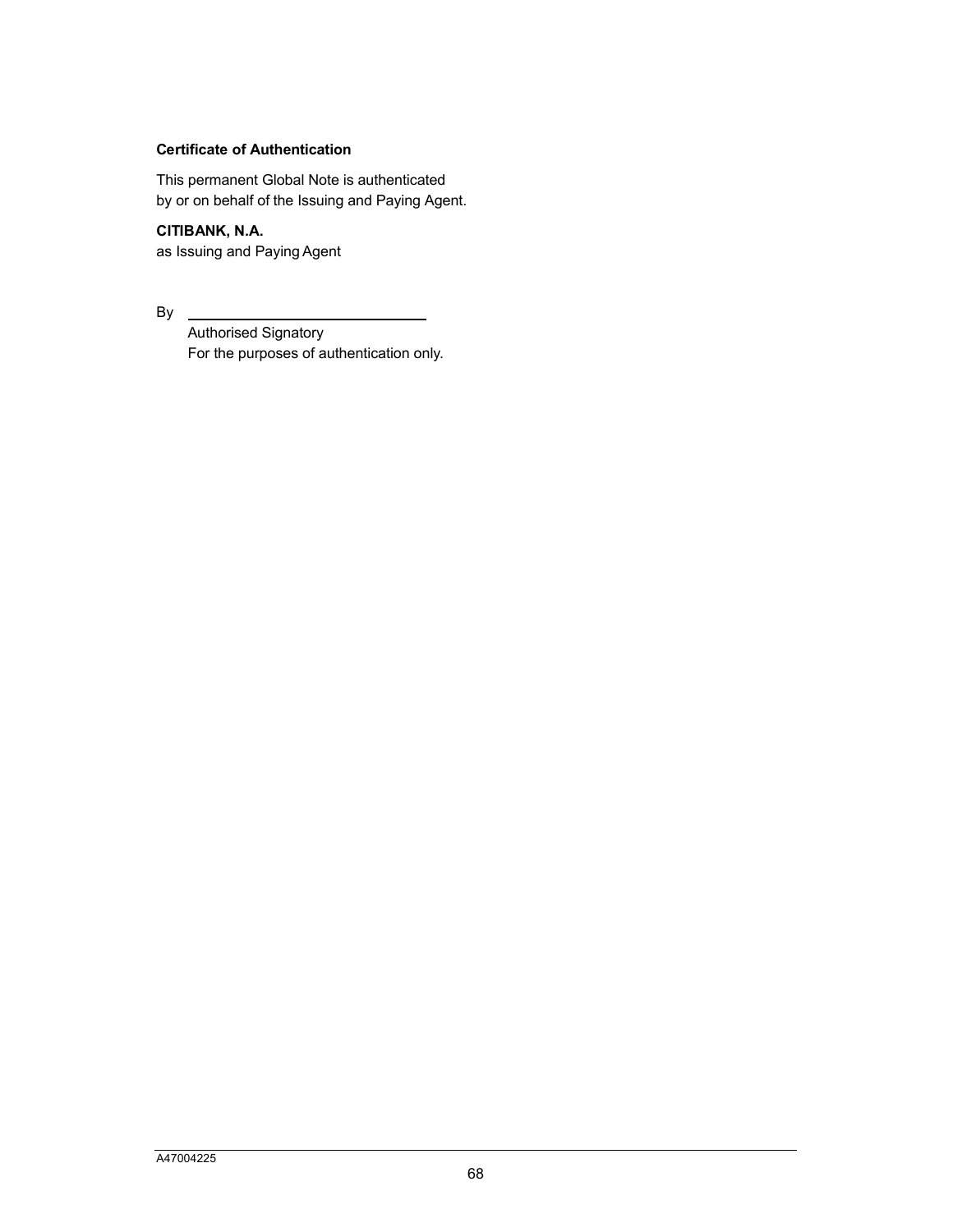## **The First Schedule**

#### **Nominal Amount of Notes represented by this Permanent Global Note**

The following (i) issues of Notes initially represented by this permanent Global Note, (ii) exchanges of interests in a temporary Global Note for interests in this permanent Global Note, (iii) exchanges of the whole or a part of this permanent Global Note for Definitive Notes or for Registered Notes, (iv) cancellations or forfeitures of interests in this permanent Global Note and/or (v) payments of amounts payable upon redemption in respect of this permanent Global Note have been made, resulting in the nominal amount of this permanent Global Note specified in the latest entry in the fourth column:

| Date | Amount of<br>increase/decrea<br>se in nominal<br>amount of this<br>permanent<br><b>Global Note</b> | Reason for<br>increase/decrea<br>se in nominal<br>amount of this<br>permanent<br><b>Global Note</b><br>(initial issue,<br>exchange,<br>cancellation,<br>forfeiture or<br>payment,<br>stating amount | <b>Nominal</b><br>amount of this<br>permanent<br><b>Global Note</b><br>following such<br>increase/decrea<br>se | <b>Notation made</b><br>by or on behalf<br>of the Issuing<br>and Paying<br>Agent |
|------|----------------------------------------------------------------------------------------------------|-----------------------------------------------------------------------------------------------------------------------------------------------------------------------------------------------------|----------------------------------------------------------------------------------------------------------------|----------------------------------------------------------------------------------|
|      |                                                                                                    | of payment<br>made)                                                                                                                                                                                 |                                                                                                                |                                                                                  |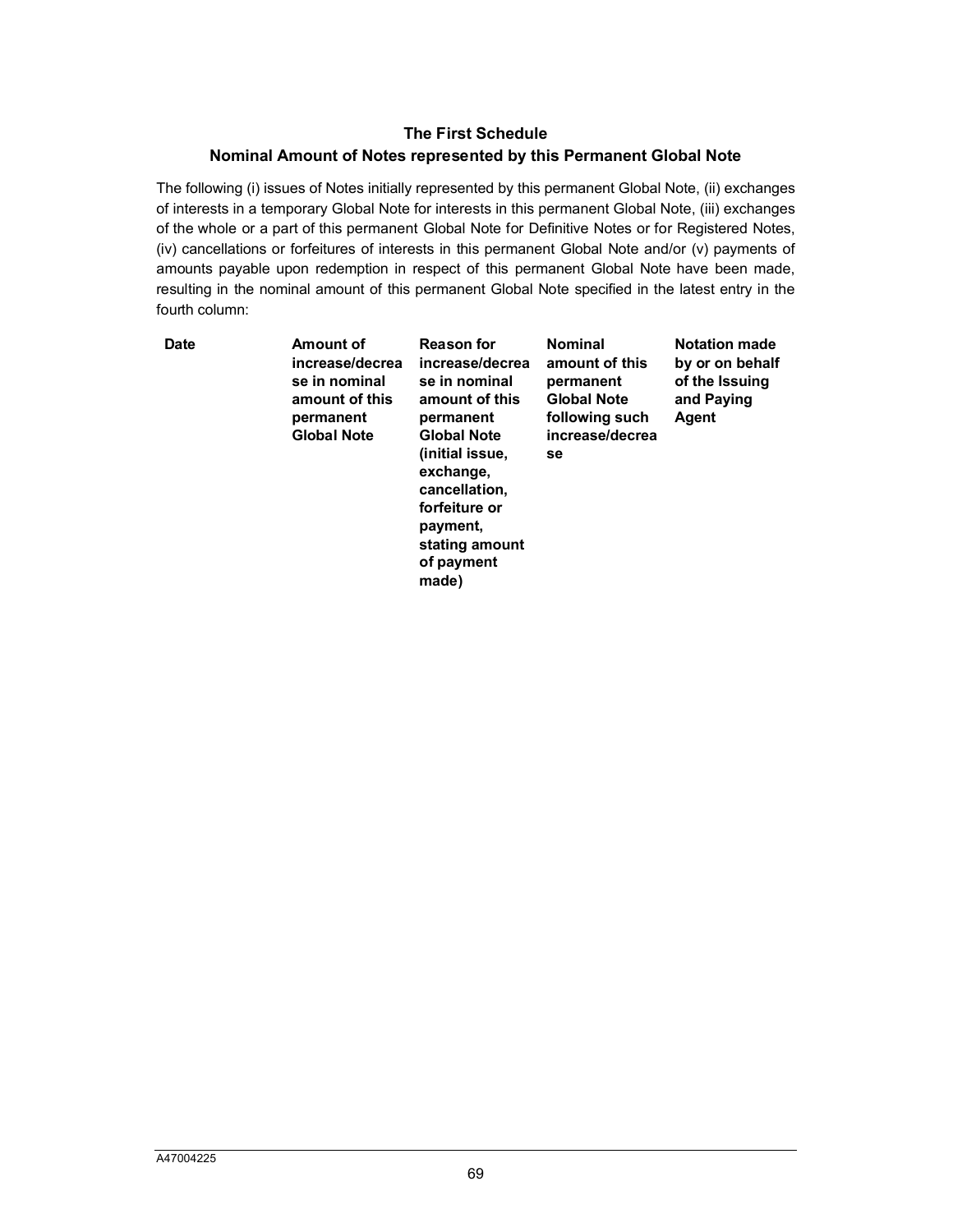# **The Second Schedule Payments of Interest**

The following payments of interest or Interest Amount in respect of this Permanent Global Note have been made:

| Due date of | Date of payment | <b>Amount of interest</b> | Notation made by or       |
|-------------|-----------------|---------------------------|---------------------------|
| payment     |                 |                           | on behalf of the          |
|             |                 |                           | <b>Issuing and Paying</b> |

**Agent**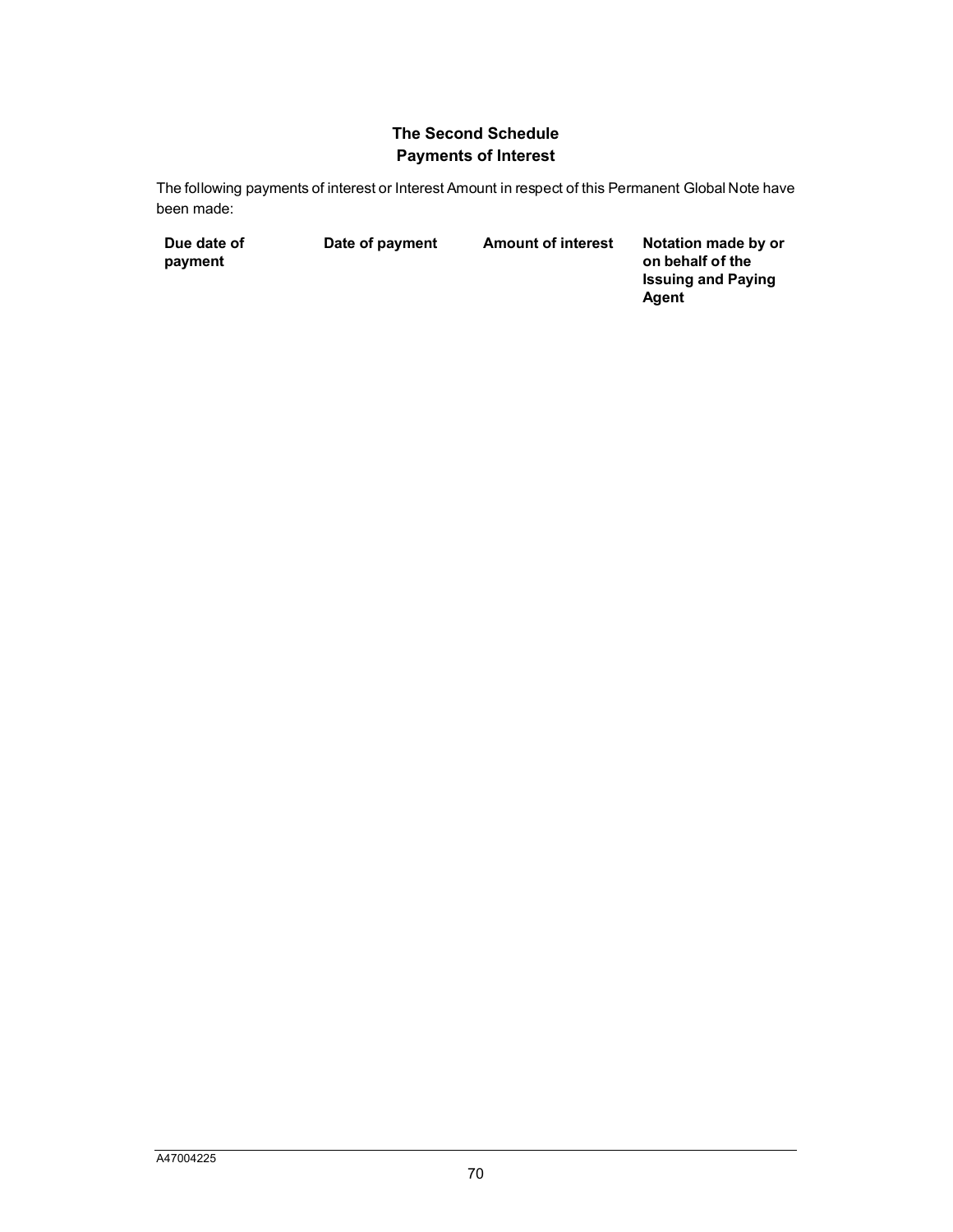# **The Third Schedule**

[Attach Final Terms]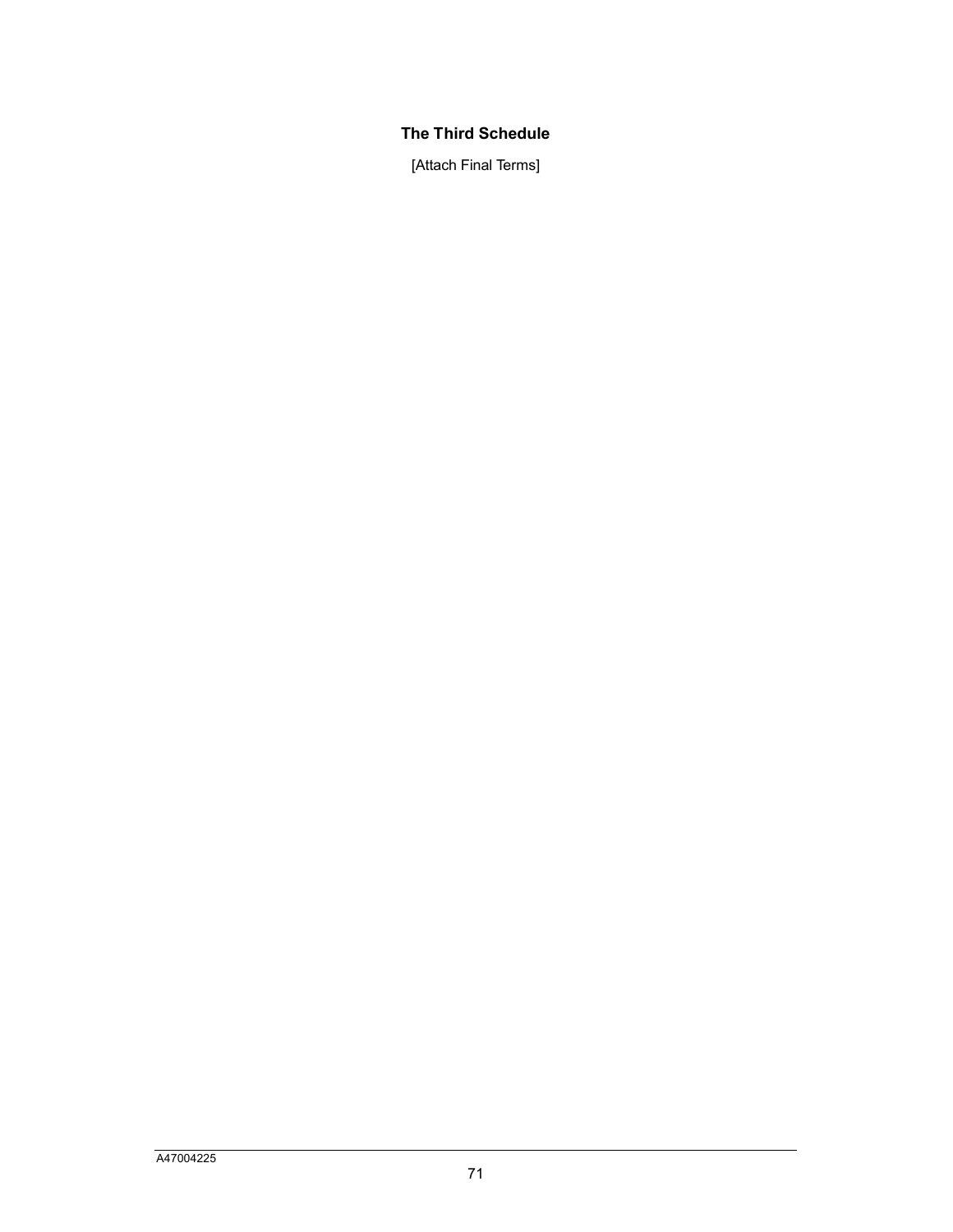# **The Fourth Schedule Exercise of Noteholders' Option**

The following exercises of the option of the Noteholders provided for in the Conditions have been made in respect of the stated nominal amount of this permanent Global Note:

**Date of exercise Nominal amount of this permanent Global Note in respect of which exercise is made**

**Date of which exercise of such option is effective** **Notation made by or on behalf of the Issuing and Paying Agent**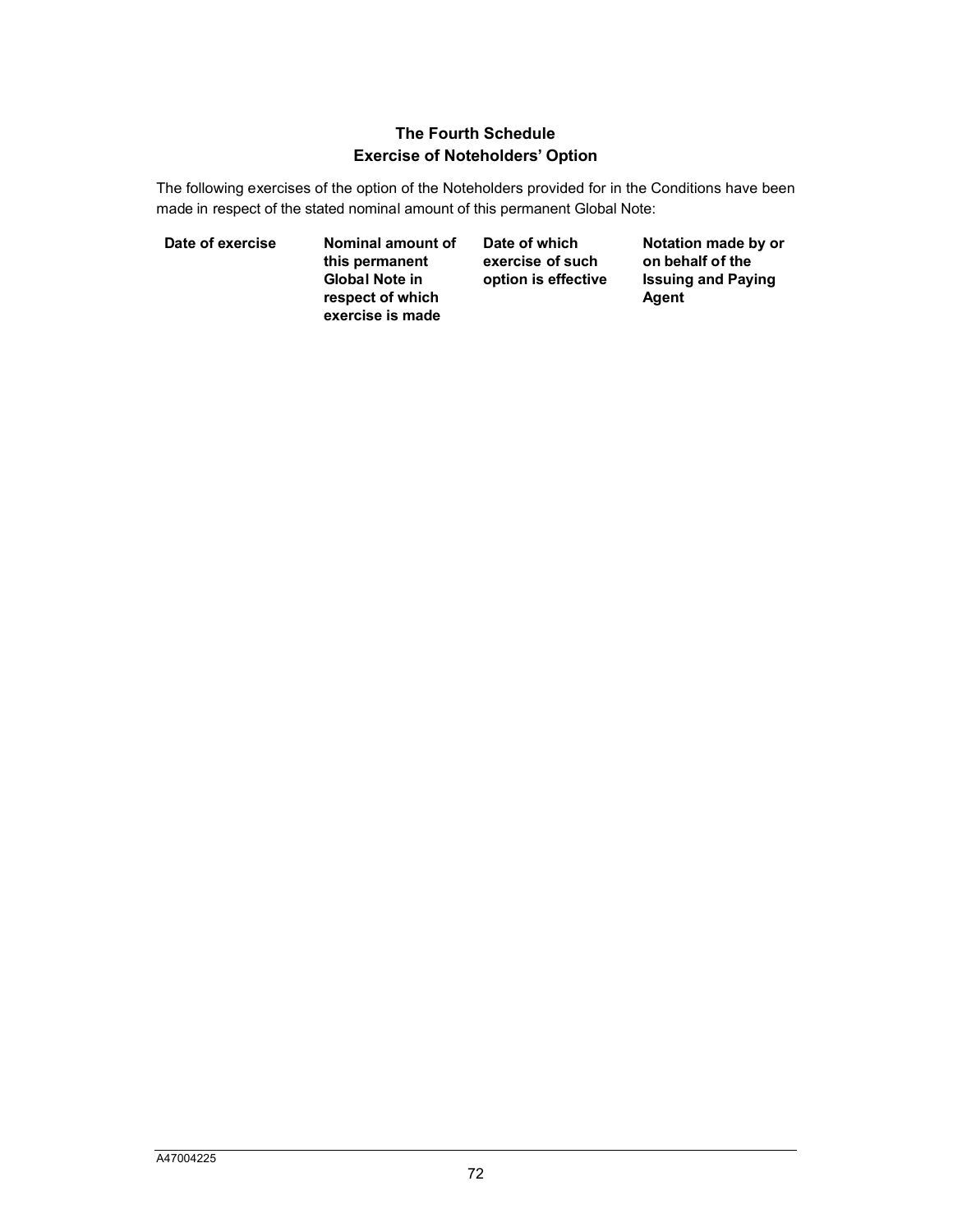#### **Part C**

#### **Form of NGN Temporary Global Note**

[A[N](#page-45-0)Y UNITED STATES PERSON WHO HOLDS THIS OBLIGATION WILL BE SUBJECT TO LIMITATIONS UNDER THE UNITED STATES INCOME TAX LAWS, INCLUDING THE LIMITATIONS PROVIDED IN SECTIONS 165(j) AND 1287(a) OF THE INTERNAL REVENUE CODE.] 3

#### **ØRSTED A/S**

(*Incorporated with limited liability in Denmark*)

and

#### **ØRSTED WIND POWER TW HOLDING A/S**

*(Incorporated with limited liability in Denmark)*

#### **€7,000,000,000 DEBT ISSUANCE PROGRAMME**

## **GUARANTEED (IN RESPECT OF NOTES ISSUED BY ØRSTED A/S) BY ØRSTED WIND POWER TW HOLDING A/S**

**AND**

#### **GUARANTEED (IN RESPECT OF NTD NOTES ISSUED BY ØRSTED WIND POWER HOLDING A/S) BY ØRSTED A/S**

#### **TEMPORARY GLOBAL NOTE**

#### **Series No. [●], Tranche No. [●]**

This temporary Global Note is issued in respect of the Notes (the "**Notes**") of the Tranche and Series specified in Part A of the Schedule hereto of Ørsted A/S (the "**Issuer**") unconditionally and irrevocably guranteed by Ørsted Wind Power TW Holding A/S (the "**Guarantor**").

#### **Interpretation and Definitions**

References in this temporary Global Note to the "Conditions" are to the Terms and Conditions applicable to the Notes (which are in the form set out in Schedule 2 Part C to the amended and restated trust deed (as further amended or supplemented as at the Issue Date, the "**Trust Deed**") dated 22 February 2022 between the Issuer, the Guarantor and Citicorp Trustee Company Limited as trustee, as such form is supplemented and/or modified and/or superseded by the provisions of this temporary Global Note (including the supplemental definitions and the provisions of the Notes set out in Part A of the Schedule hereto), which in the event of any conflict shall prevail). Other capitalised terms used in this temporary Global Note shall have the meanings given to them in the Conditions or the Trust Deed. If the Second Schedule hereto specifies that the applicable TEFRA exemption is either "C Rules" or "not applicable", this temporary Global Note is a "C Rules Note", otherwise this temporary Global Note is a "D Rules Note".

## **Aggregate Nominal Amount**

The aggregate nominal amount from time to time of this temporary Global Note shall be an amount equal to the aggregate nominal amount of the Notes from time to time entered in the records of both Euroclear and Clearstream, Luxembourg (together the "**relevant Clearing Systems"**), which shall be completed and/or amended, as the case may be, upon (i) the issue of Notes represented hereby, (ii) the exchange of the whole or a part of this temporary Global Note for a corresponding interest recorded in the records of the relevant Clearing Systems in a permanent Global Note or, as the case

 $\overline{a}$ 

<span id="page-45-0"></span><sup>&</sup>lt;sup>3</sup> Applicable to Notes with a maturity date of more than one year.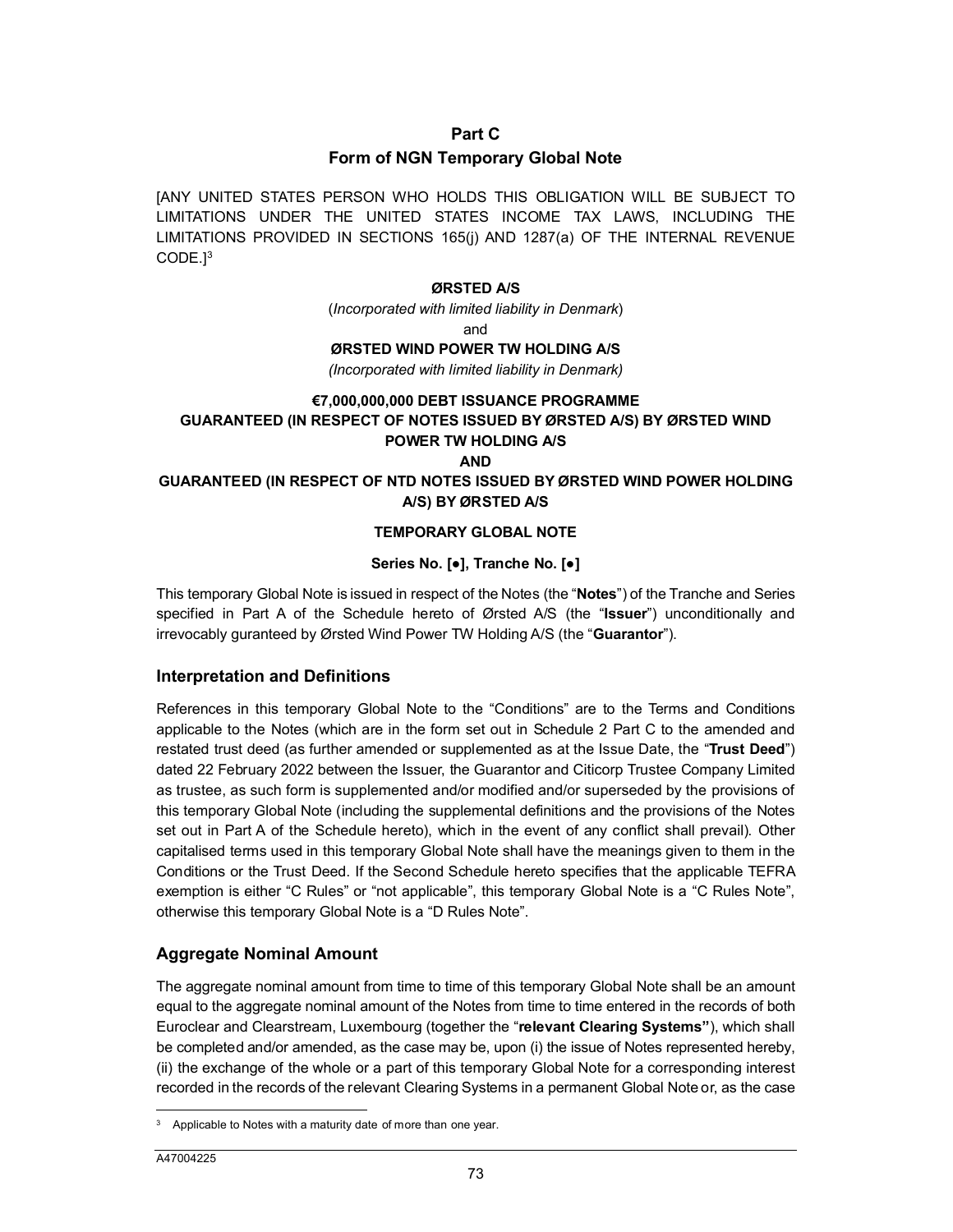may be, for Definitive Notes or Registered Notes and/or (iii) the redemption or purchase and cancellation of Notes represented hereby.

The records of the relevant Clearing Systems (which expression in this temporary Global Note means the records that each relevant Clearing System holds for its customers which reflect the amount of such customers' interests in the Notes) shall be conclusive evidence of the nominal amount of the Notes represented by this temporary Global Note and, for these purposes, a statement issued by a relevant Clearing System (which statement shall be made available to the bearer upon request) stating the nominal amount of Notes represented by the temporary Global Note at any time shall be conclusive evidence of the records of the relevant Clearing Systems at that time.

The Issuer shall procure that any exchange, payment, cancellation, exercise of any option or any right under the Notes, as the case may be, in addition to the circumstances set out above shall be entered in the records of the relevant clearing systems and upon any such entry being made, in respect of payments of principal, the nominal amount of the Notes represented by this temporary Global Note shall be adjusted accordingly.

## **Promise to Pay**

Subject as provided herein, the Issuer, for value received, promises to pay to the bearer of this temporary Global Note, upon presentation and (when no further payment is due in respect of this temporary Global Note) surrender of this temporary Global Note, on the Maturity Date (or on such earlier date as the amount payable upon redemption under the Conditions may become repayable in accordance with the Conditions) the amount payable upon redemption under the Conditions in respect of the aggregate nominal amount of Notes represented by this temporary Global Note and (unless this temporary Global Note does not bear interest) to pay interest in respect of the Notes from the Interest Commencement Date in arrear at the rates, on the dates for payment, and in accordance with the methods of calculation provided for in the Conditions, save that the calculation is made in respect of the total aggregate amount of the Notes, together with such other sums and additional amounts (if any) as may be payable under the Conditions, in accordance with the Conditions.

# **Exchange**

If this temporary Global Note is an Exchangeable Bearer Note, this temporary Global Note may be exchanged in whole or from time to time in part for one or more Registered Notes in accordance with the Conditions on or after the Issue Date but before the Exchange Date referred to below by its presentation to the Issuing and Paying Agent. On or after the Exchange Date, the outstanding nominal amount of this temporary Global Note may be exchanged for Definitive Notes and Registered Notes in accordance with the next paragraph.

On or after the first day following the expiry of 40 days after the Issue Date (the "**Exchange Date**"), this temporary Global Note may be exchanged (free of charge to the holder) in whole or (in the case of a D Rules Note only) from time to time in part by its presentation and, on exchange in full, surrender to or to the order of the Issuing and Paying Agent for interests recorded in the records of the relevant Clearing Systems in a permanent Global Note or, if so specified in Part A of the Schedule hereto, for Definitive Notes and (if this temporary Global Note is an Exchangeable Bearer Note), in each case, for Registered Notes in an aggregate nominal amount equal to the nominal amount of this temporary Global Note submitted for exchange provided that, in the case of any part of a D Rules Note submitted for exchange for interests recorded in the records of the relevant Clearing Systems in a permanent Global Note or Definitive Notes, there shall have been Certification with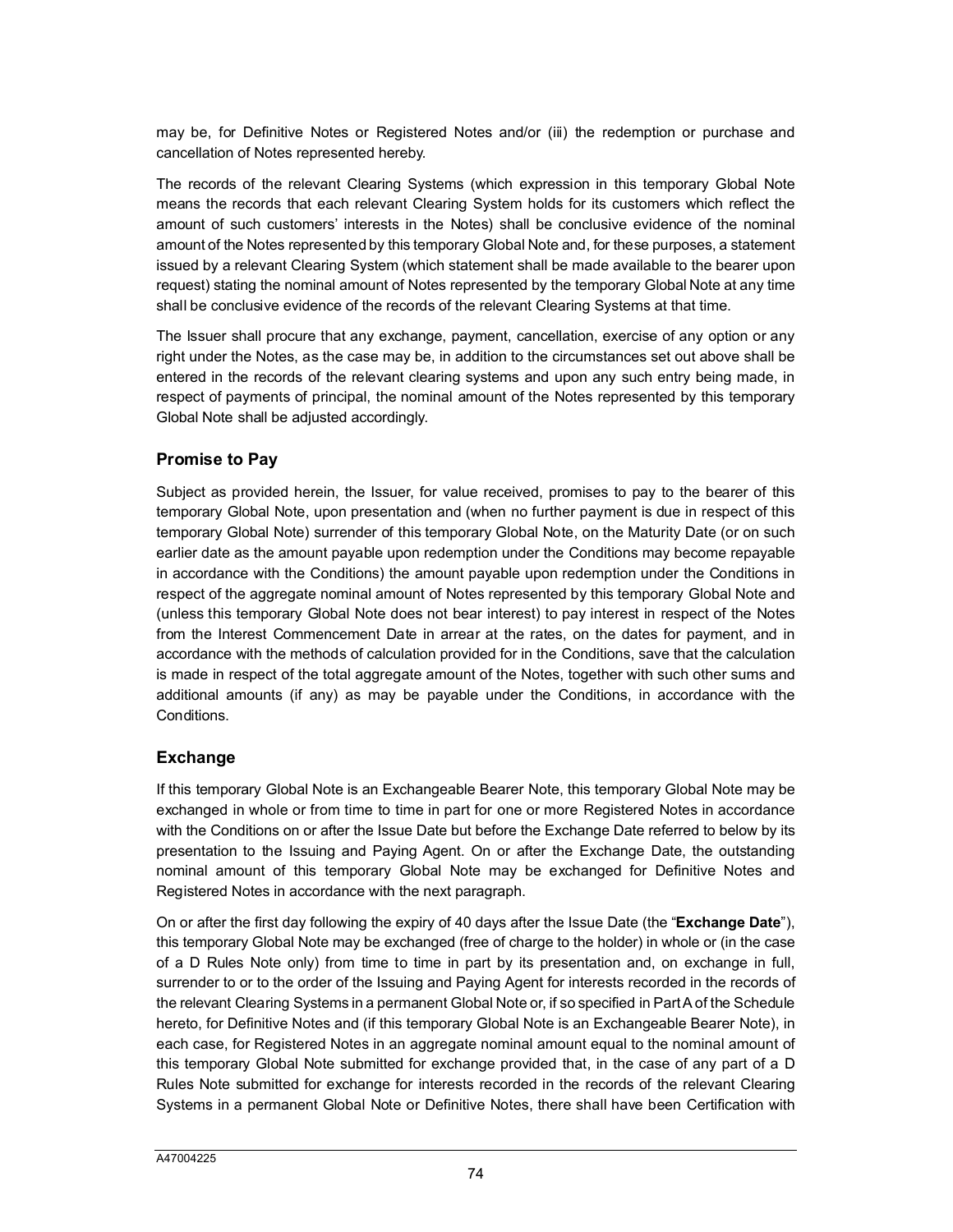respect to such nominal amount submitted for such exchange dated no earlier than the Exchange Date.

"**Certification**" means the presentation to the Issuing and Paying Agent of a certificate or certificates with respect to one or more interests in this temporary Global Note, signed by Euroclear or Clearstream, Luxembourg, substantially to the effect set out in Schedule 4 to the Agency Agreement to the effect that it has received a certificate or certificates substantially to the effect set out in Schedule 3 to the Agency Agreement with respect thereto and that no contrary advice as to the contents thereof has been received by Euroclear or Clearstream, Luxembourg, as the case may be.

Upon the whole or a part of this temporary Global Note being exchanged for a permanent Global Note, such permanent Global Note shall be exchangeable in accordance with its terms for Definitive Notes or Registered Notes.

The Definitive Notes or the Certificates representing the Registered Notes for which this temporary Global Note or a permanent Global Note may be exchangeable shall be duly executed and authenticated, shall, in the case of Definitive Notes, have attached to them all Coupons (and, where appropriate, Talons) in respect of interest, and all Receipts in respect of Instalment Amounts, that have not already been paid on this temporary Global Note or the permanent Global Note, as the case may be, shall be security printed or, in the case of Certificates, printed in accordance with applicable legal and stock exchange requirements and shall be substantially in the form set out in the Schedules to the Trust Deed as supplemented and/or modified and/or superseded by the terms of Part A of the Schedule hereto. Certificates issued upon exchange for Registered Notes shall not be Global Certificates unless the holder so requests and certifies to the Issuing and Paying Agent that it is, or is acting as a nominee for, Clearstream, Luxembourg, Euroclear and/or any other clearing system.

On any exchange of a part of this temporary Global Note for an equivalent interest recorded in the records of the relevant Clearing Systems in a permanent Global Note, for Definitive Notes or for Registered Notes, as the case may be, the Issuer shall procure that details of the portion of the nominal amount hereof so exchanged shall be entered *pro rata* in the records of the relevant Clearing Systems and upon any such entry being made, the nominal amount of the Notes recorded in the records of the relevant Clearing Systems and represented by this temporary Global Note shall be reduced by an amount equal to such portion so exchanged.

# **Benefit of Conditions**

Except as otherwise specified herein, this temporary Global Note is subject to the Conditions and the Trust Deed and, until the whole of this temporary Global Note is exchanged for equivalent interests in a permanent Global Note, for Definitive Notes or for Registered Notes, as the case may be, the holder of this temporary Global Note shall in all respects be entitled to the same benefits as if it were the holder of the permanent Global Note (or the relevant part of it) or the Definitive Notes, as the case may be, for which it may be exchanged as if such permanent Global Note or Definitive Notes had been issued on the Issue Date.

## **Payments**

No person shall be entitled to receive any payment in respect of the Notes represented by this temporary Global Note that falls due on or after the Exchange Date unless, upon due presentation of this temporary Global Note for exchange, delivery of (or, in the case of a subsequent exchange, a corresponding entry being recorded in the records of the relevant Clearing Systems) a permanent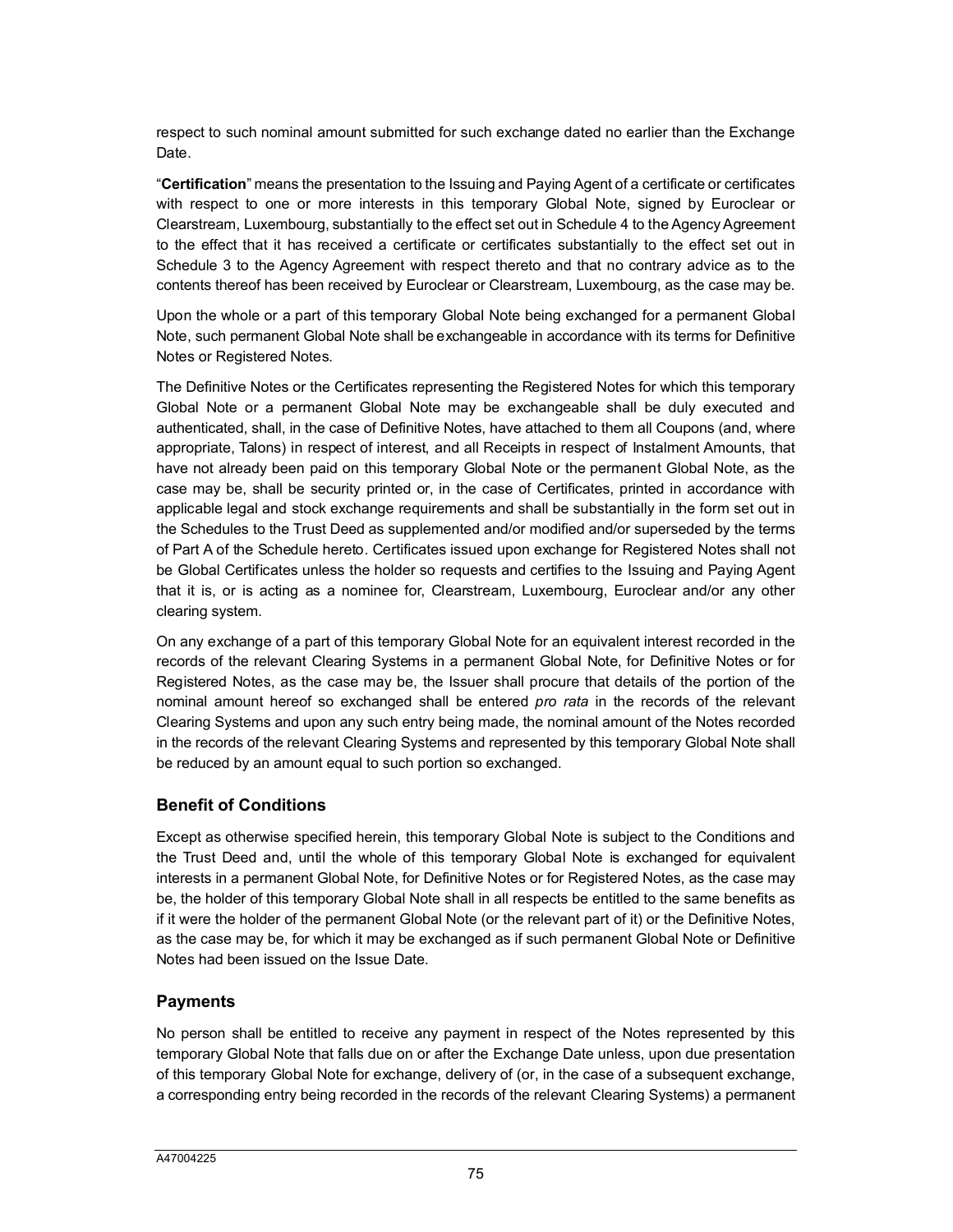Global Note or delivery of Definitive Notes or Certificates, as the case may be, is improperly withheld or refused by or on behalf of the Issuer.

Payments due in respect of a D Rules Note before the Exchange Date shall only be made in relation to such nominal amount of this temporary Global Note with respect to which there shall have been Certification dated no earlier than such due date for payment.

Any payments that are made in respect of this temporary Global Note shall be made to its holder against presentation and (if no further payment falls to be made on it) surrender of it at the specified office of the Issuing and Paying Agent or of any other Paying Agent provided for in the Conditions and each payment so made will discharge the Issuer's obligations in respect thereof. Any failure to make the entries in the records of the relevant Clearing Systems referred to herein shall not affect such discharge. If any payment in full or in part of principal or, in the case of Instalment Notes, payment of an Instalment Amount, is made in respect of any Note represented by this temporary Global Note the Issuer shall procure that details of such payment shall be entered *pro rata* in the records of the relevant Clearing Systems and, upon any such entry being made, the nominal amount of the Notes recorded in the records of the relevant Clearing Systems and represented by this temporary Global Note shall be reduced by the aggregate nominal amount of the Notes so redeemed or by the aggregate amount of the Instalment Amount so paid. If any other payments are made in respect of the Notes represented by this temporary Global Note, the Issuer shall procure that a record of each such payment shall be entered *pro rata* in the records of the relevant Clearing Systems. Condition 7(e)(vii) and Condition 8(d) will apply to the Definitive Notes only.

For the purpose of any payments made in respect of this temporary Global Note, the words "in the relevant place of presentation" shall not apply in the definition of "**business day**" in Condition 7(h) (*Non-Business Days*).

# **Prescription**

Claims in respect of principal and interest (as each is defined in the Conditions) in respect of this temporary Global Note shall become void unless it is presented for payment within a period of 10 years (in the case of principal) and five years (in the case of interest) from the appropriate Relevant Date.

## **Purchase**

Notes may only be purchased by the Issuer, the Guarantor or any of their respective Subsidiaries if they are purchased together with the right to receive all future payments of interest and Instalment Amounts (if any) thereon.

# **Issuer's Options**

Any option of the Issuer provided for in the Conditions shall be exercised by the Issuer giving notice to the Noteholders and the relevant Clearing Systems (or procuring that such notice is given on its behalf) within the time limits set out in and containing the information required by the Conditions, except that the notice shall not be required to contain the serial numbers of Notes drawn in the case of a partial exercise of an option and accordingly no drawing of Notes shall be required. In the case of a partial exercise of an option, the rights of accountholders with a clearing system in respect of the Notes will be governed by the standard procedures of Euroclear and/or Clearstream, Luxembourg and shall be reflected in the records of Euroclear and/or Clearstream, Luxembourg as either a pool factor or a reduction in nominal amount, at their discretion. Following the exercise of any such option, the Issuer shall procure that the nominal amount of the Notes recorded in the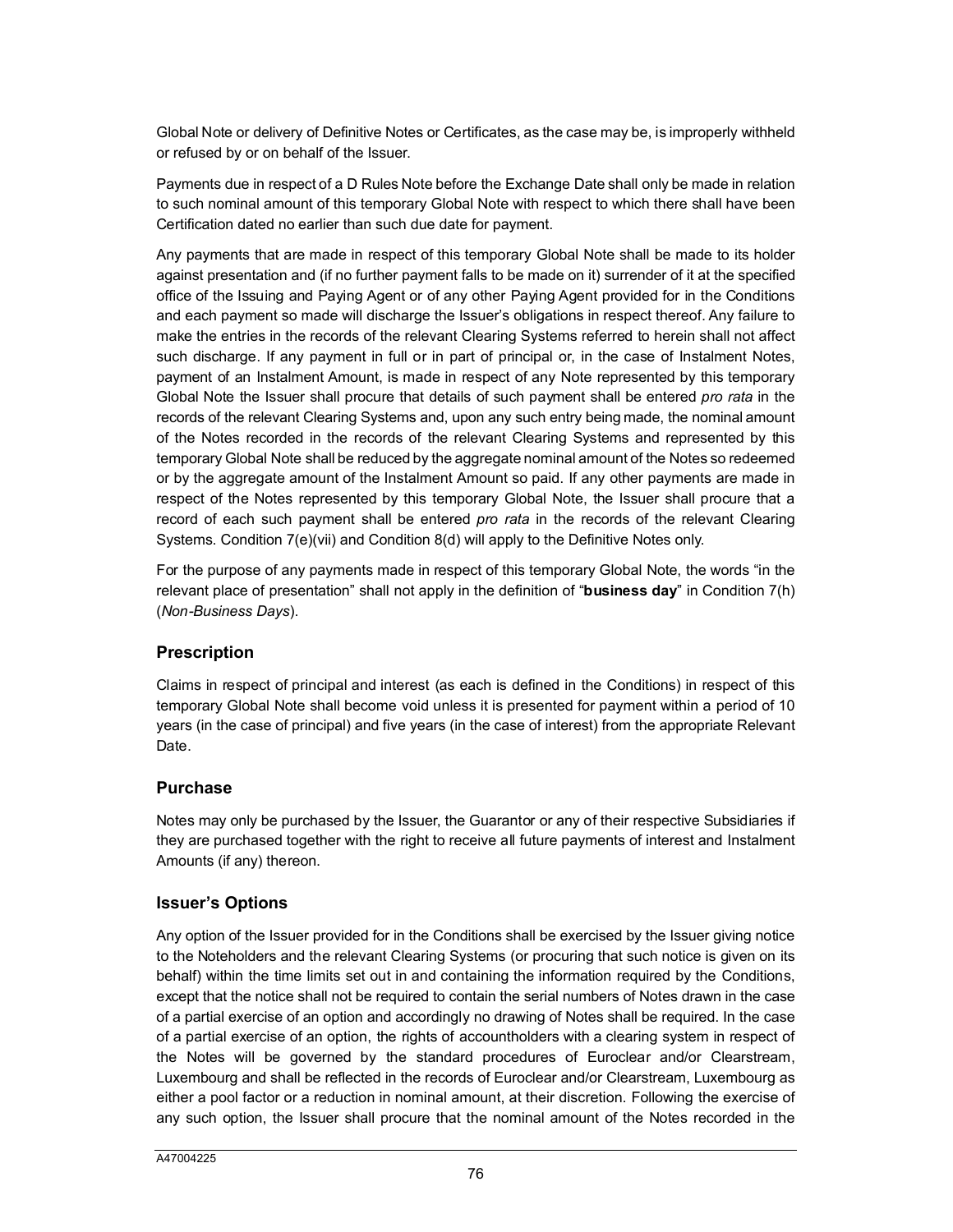records of the relevant Clearing Systems and represented by this temporary Global Note shall be reduced accordingly.

# **Noteholders' Options**

Any option of the Noteholders provided for in the Conditions may be exercised by the holder of this temporary Global Note giving notice to the Issuing and Paying Agent within the time limits relating to the deposit of Notes with a Paying Agent set out in the Conditions substantially in the form of the notice available from any Paying Agent, except that the notice shall not be required to contain the certificate numbers of the Notes in respect of which the option has been exercised. Following the exercise of any such option, the Issuer shall procure that the nominal amount of the Notes recorded in the records of the relevant Clearing Systems and represented by this temporary Global Note shall be reduced by the aggregate nominal amount stated in the relevant exercise notice.

# **Cancellation**

On cancellation of any Note represented by this temporary Global Note that is required by the Conditions to be cancelled (other than upon its redemption), the Issuer shall procure that details of such cancellation shall be entered *pro rata* in the records of the relevant Clearing systems and, upon any such entry being made, the nominal amount of the Note recorded in the records of the relevant Clearing Systems and represented by this temporary Global Note shall be reduced by the aggregate nominal amount of the Notes so cancelled.

## **Trustee's Powers**

In considering the interests of Noteholders while this temporary Global Note is held on behalf of a clearing system, the Trustee may have regard to any information provided to it by such clearing system or its operator as to the identity (either individually or by category) of its accountholders with entitlements to this temporary Global Note and may consider such interests as if such accountholders were the holders of the Notes represented by this temporary Global Note.

# **Notices**

Notices required to be given in respect of the Notes represented by this temporary Global Note may be given by their being delivered (so long as this temporary Global Note is held on behalf of Euroclear and/or Clearstream, Luxembourg or any other permitted clearing system) to Euroclear, Clearstream, Luxembourg or such other permitted clearing system, as the case may be, or otherwise to the holder of this temporary Global Note, rather than by publication as required by the Conditions.

No provision of this temporary Global Note shall alter or impair the obligation of the Issuer and the Guarantor to pay the principal and premium of and interest on the Notes when due in accordance with the Conditions and the Upstream Guarantee.

This temporary Global Note shall not be valid or become obligatory for any purpose until authenticated by or on behalf of the Issuing and Paying Agent and effectuated by the entity appointed as Common Safekeeper by the relevant Clearing Systems.

This temporary Global Note and any non-contractual obligations arising out of or in connection with it shall be governed by and construed in accordance with English law.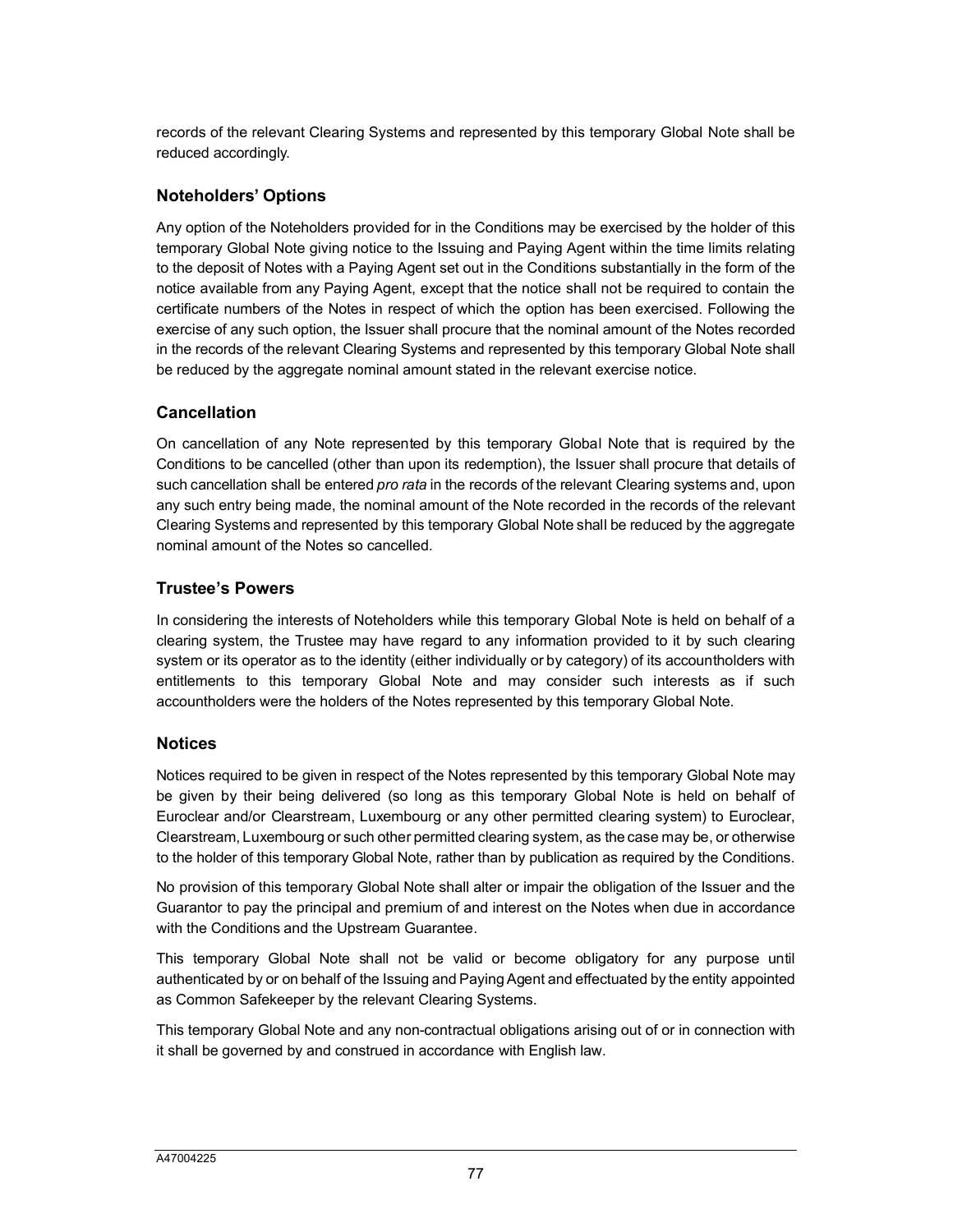**IN WITNESS WHEREOF** the Issuer has caused this temporary Global Note to be duly signed on its behalf.

Dated as of the Issue Date.

# **ØRSTED A/S**

as Issuer

By By

**Certificate of Authentication**

This temporary Global Note is authenticated by or on behalf of the Issuing and Paying Agent.

**CITIBANK, N.A.**

as Issuing and Paying Agent

 $By$ 

Authorised Signatory For the purposes of authentication only.

## **Effectuation**

This temporary Global Note is effectuated by or on behalf of the Common Safekeeper.

## **[COMMON SAFEKEEPER]**

as Common Safekeeper

By

Authorised Signatory For the purposes of effectuation only.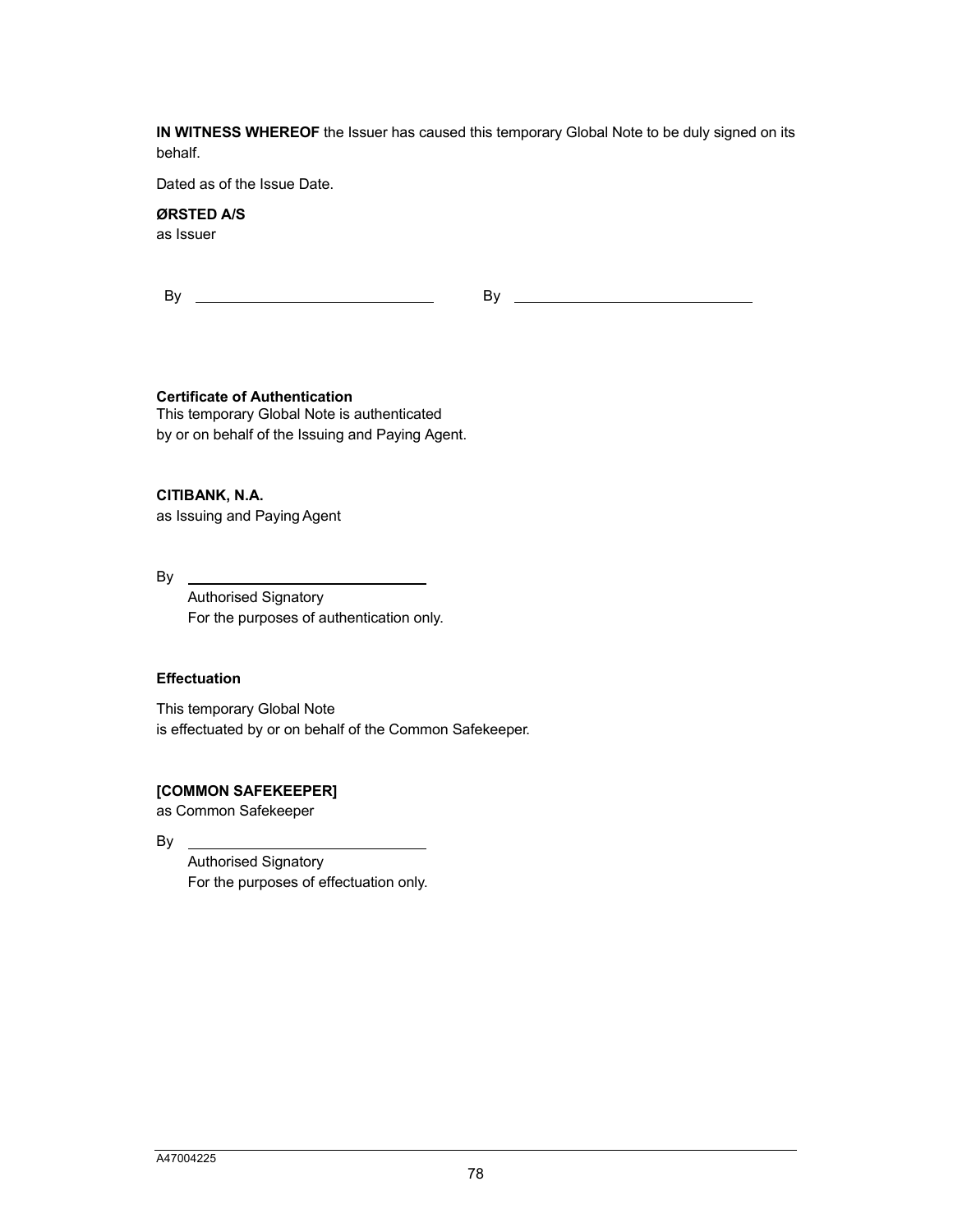# **Schedule**

[Attach Final Terms]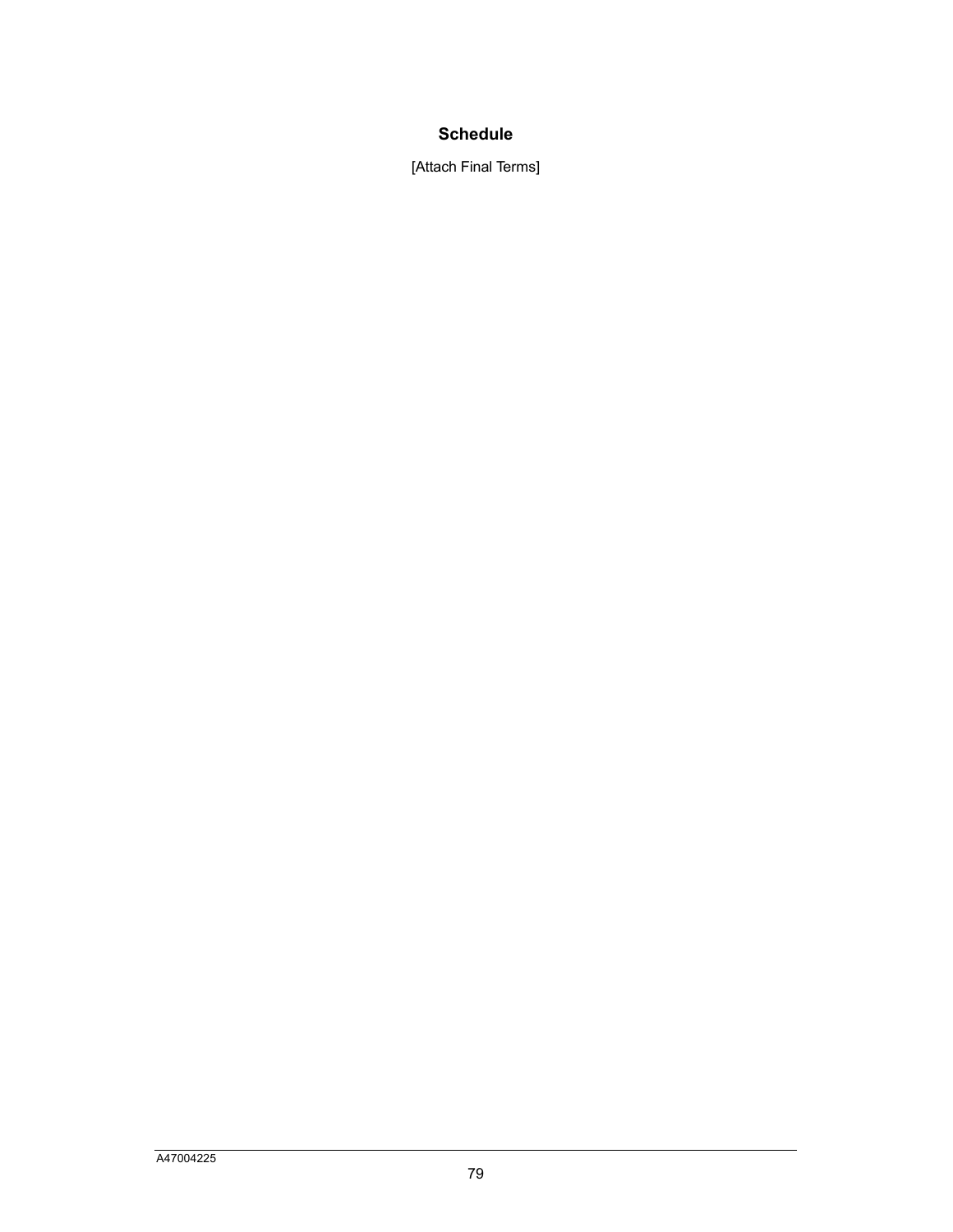#### **Part D**

## **Form of NGN Permanent Global Note**

[A[N](#page-52-0)Y UNITED STATES PERSON WHO HOLDS THIS OBLIGATION WILL BE SUBJECT TO LIMITATIONS UNDER THE UNITED STATES INCOME TAX LAWS, INCLUDING THE LIMITATIONS PROVIDED IN SECTIONS 165(j) AND 1287(a) OF THE INTERNAL REVENUE CODE.] 4

#### **ØRSTED A/S**

(*Incorporated with limited liability in Denmark*)

and

#### **ØRSTED WIND POWER TW HOLDING A/S**

*(Incorporated with limited liability in Denmark)*

#### **€7,000,000,000 DEBT ISSUANCE PROGRAMME**

## **GUARANTEED (IN RESPECT OF NOTES ISSUED BY ØRSTED A/S) BY ØRSTED WIND POWER TW HOLDING A/S**

**AND**

#### **GUARANTEED (IN RESPECT OF NTD NOTES ISSUED BY ØRSTED WIND POWER HOLDING A/S) BY ØRSTED A/S**

#### **PERMANENT GLOBAL NOTE**

## **Series No. [●], Tranche No. [●]**

This permanent Global Note is issued in respect of the Notes (the "**Notes**") of the Tranche(s) and Series specified in Part A of the Schedule hereto of Ørsted A/S (the "**Issuer**") unconditionally and irrevocably guranteed by Ørsted Wind Power TW Holding A/S (the "**Guarantor**").

## **Interpretation and Definitions**

References in this permanent Global Note to the "Conditions" are to the Terms and Conditions applicable to the Notes (which are in the form set out in Schedule 2 Part C to the amended and restated trust deed (as further amended or supplemented as at the Issue Date, the "**Trust Deed**") dated 22 February 2022 between the Issuer, the Guarantor and Citicorp Trustee Company Limited as trustee, as such form is supplemented and/or modified and/or superseded by the provisions of this permanent Global Note (including the supplemental definitions and the provisions of the Notes set out in Part A of the Schedule hereto), which in the event of any conflict shall prevail). Other capitalised terms used in this permanent Global Note shall have the meanings given to them in the Conditions or the Trust Deed.

## **Aggregate Nominal Amount**

The aggregate nominal amount from time to time of this permanent Global Note shall be an amount equal to the aggregate nominal amount of the Notes from time to time entered in the records of both Euroclear and Clearstream, Luxembourg (together, the "**relevant Clearing Systems**"), which shall be completed and/or amended as the case may be upon (i) the exchange of the whole or a part of the interests recorded in the records of the relevant Clearing Systems in the temporary Global Note initially representing the Notes for a corresponding interest herein (in the case of Notes represented by a temporary Global Note upon issue), (ii) the issue of the Notes represented hereby (in the case of Notes represented by this permanent Global Note upon issue), (iii) the exchange of the whole or,

 $\overline{a}$ 

<span id="page-52-0"></span><sup>4</sup> Applicable to Notes with a maturity date of more than one year.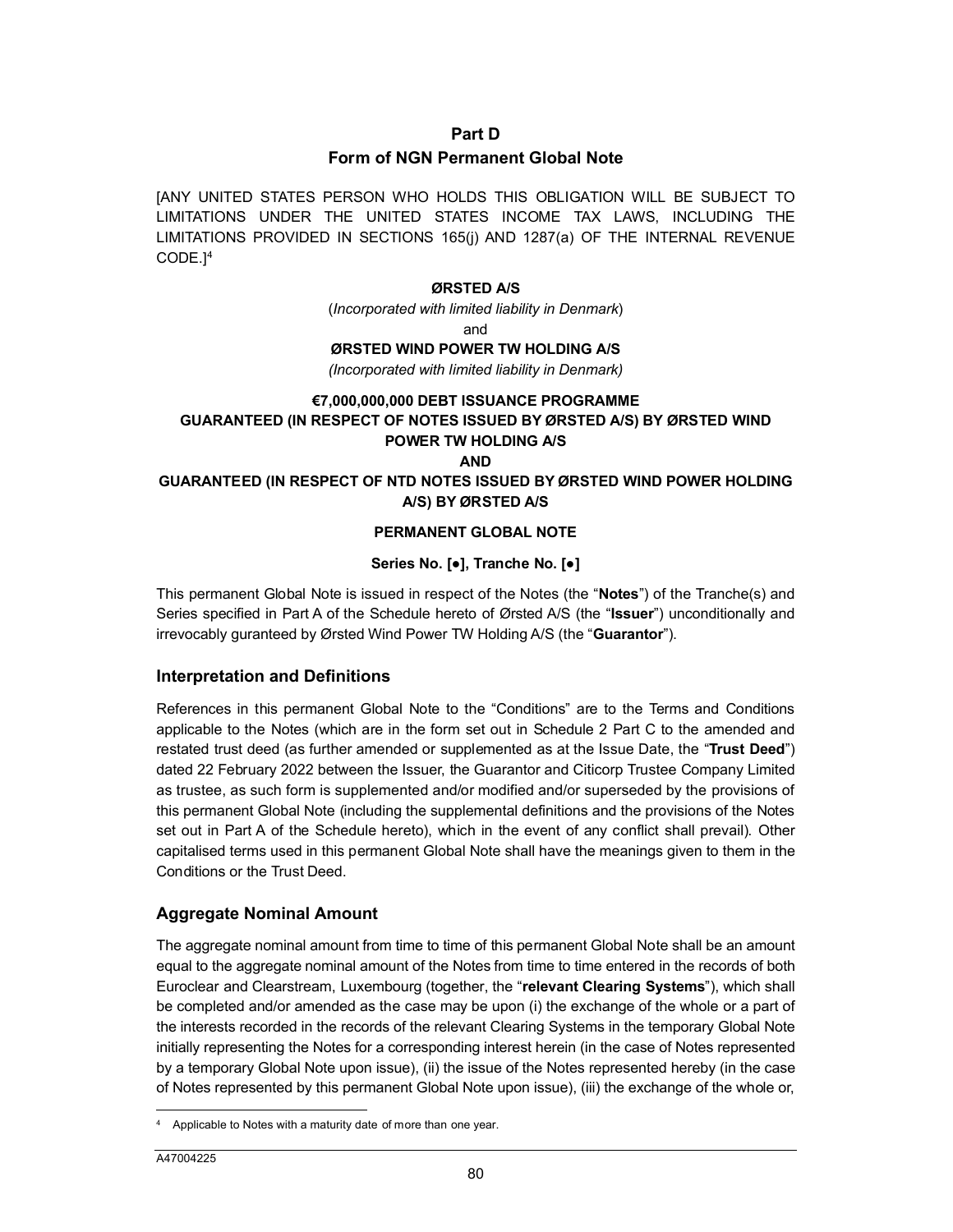where the limited circumstances so permit, a part of this permanent Global Note for Definitive Notes or Registered Notes and/or (iv) the redemption or purchase and cancellation of Notes represented hereby, all as described below.

The records of the relevant Clearing Systems (which expression in this permanent Global Note means the records that each relevant Clearing System holds for its customers which reflect the amount of such customers' interests in the Notes) shall be conclusive evidence of the nominal amount of the Notes represented by this permanent Global Note and, for these purposes, a statement issued by a relevant Clearing System (which statement shall be made available to the bearer upon request) stating the nominal amount of Notes represented by this permanent Global Note at any time shall be conclusive evidence of the records of the relevant Clearing System at that time.

# **Promise to Pay**

Subject as provided herein, the Issuer, for value received, hereby promises to pay to the bearer of this permanent Global Note, upon presentation and (when no further payment is due in respect of this permanent Global Note) surrender of this permanent Global Note, on the Maturity Date (or on such earlier date as the amount payable upon redemption under the Conditions may become repayable in accordance with the Conditions) the amount payable upon redemption under the Conditions in respect of the aggregate nominal amount of Notes represented by this permanent Global Note and (unless this permanent Global Note does not bear interest) to pay interest in respect of the Notes from the Interest Commencement Date in arrear at the rates, on the dates for payment, and in accordance with the methods of calculation provided for in the Conditions, save that the calculation is made in respect of the total aggregate amount of the Notes, together with such other sums and additional amounts (if any) as may be payable under the Conditions, in accordance with the Conditions.

# **Exchange**

This permanent Global Note is exchangeable (free of charge to the holder) on or after the Exchange Date in whole but not, except as provided in the next paragraph, in part for the Definitive Notes or (if this permanent Global Note is an Exchangeable Bearer Note) Registered Notes represented by the Certificates described below:

- **1** if this permanent Global Note is an Exchangeable Bearer Note, by the holder hereof giving notice to the Issuing and Paying Agent of its election to exchange the whole or a part of this permanent Global Note for Registered Notes; or
- **2** if this permanent Global Note is held on behalf of Euroclear or Clearstream, Luxembourg or any other permitted clearing system (an "**Alternative Clearing System**") and any such clearing system is closed for business for a continuous period of 14 days (other than by reason of holidays, statutory or otherwise) or announces an intention permanently to cease business or does in fact do so.

This permanent Global Note is exchangeable in part (**provided**, **however**, **that** if this permanent Global Note is held by or on behalf of Euroclear and/or Clearstream, Luxembourg, the rules of Euroclear and/or Clearstream, Luxembourg, as the case may be, so permit) if this permanent Global Note is an Exchangeable Bearer Note and the part hereof submitted for exchange is to be exchanged for Registered Notes.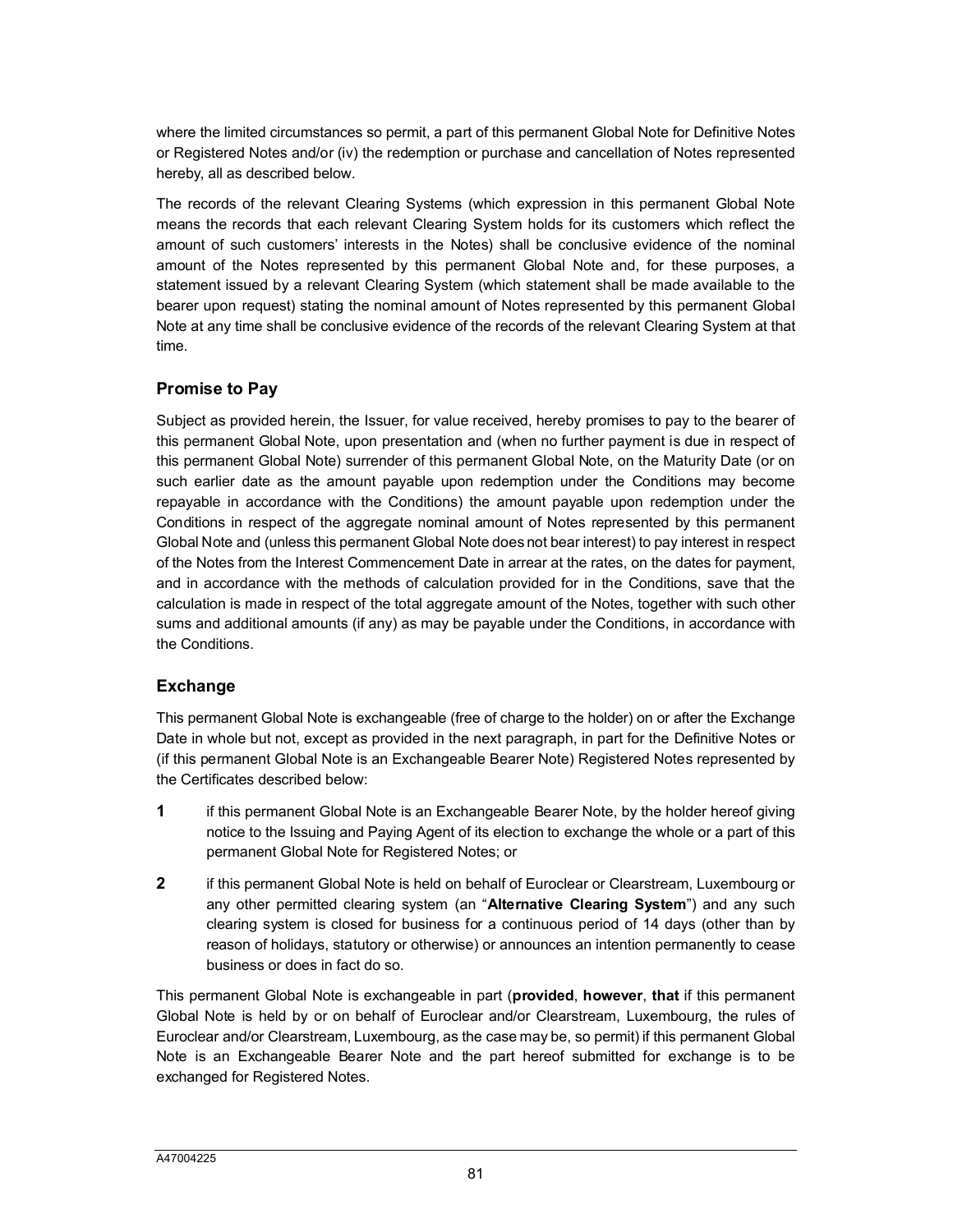"**Exchange Date**" means a day falling not less than 60 days, or in the case of an exchange for Registered Notes five days, after that on which the notice requiring exchange is given and on which banks are open for business in the city in which the specified office of the Issuing and Paying Agent is located and, except in the case of exchange pursuant to 4 above, in the cities in which Euroclear and Clearstream, Luxembourg or, if relevant, the Alternative Clearing System, are located.

Any such exchange may be effected on or after an Exchange Date by the holder of this permanent Global Note surrendering this permanent Global Note or, in the case of a partial exchange, presenting it to or to the order of the Issuing and Paying Agent. In exchange for this permanent Global Note, or part thereof to be exchanged, the Issuer shall deliver, or procure the delivery of, duly executed and authenticated Definitive Notes and/or (if this permanent Global Note is an Exchangeable Bearer Note) Certificates in an aggregate nominal amount equal to the nominal amount of this permanent Global Note submitted for exchange (if appropriate, having attached to them all Coupons (and, where appropriate, Talons) in respect of interest, and all Receipts in respect of Instalment Amounts, that have not already been paid on this permanent Global Note), security printed or, in the case of Certificates, printed in accordance with any applicable legal and stock exchange requirements and substantially in the form set out in Schedule 2 to the Trust Deed as supplemented and/or modified and/or superseded by the terms of Part A of the Schedule hereto. Certificates issued upon exchange for Registered Notes shall not be Global Certificates unless the holder so requests and certifies to the Issuing and Paying Agent that it is, or is acting as a nominee for, Clearstream, Luxembourg, Euroclear and/or an Alternative Clearing System.

On any exchange of a part of this permanent Global Note, the Issuer shall procure that the portion of the nominal amount hereof so exchanged shall be entered *pro rata* in the records of the relevant Clearing Systems and upon any such entry being made, the nominal amount of the Notes recorded in the records of the relevant Clearing Systems and represented by this permanent Global Note shall be reduced by an amount equal to such portion so exchanged.

The Issuer shall procure that any exchange, payment, cancellation, exercise of any option or any right under the Notes, as the case may be, in addition to the circumstances set out above shall be entered in the records of the relevant clearing systems and upon any such entry being made, in respect of payments of principal, the nominal amount of the Notes represented by this permanent Global Note shall be adjusted accordingly.

# **Benefit of Conditions**

Except as otherwise specified herein, this permanent Global Note, the Issuer shall procure that is subject to the Conditions and the Trust Deed and, until the whole of this permanent Global Note is exchanged for Definitive Notes or Registered Notes, the holder of this permanent Global Note shall in all respects be entitled to the same benefits as if it were the holder of the Definitive Notes for which it may be exchanged and as if such Definitive Notes had been issued on the Issue Date.

# **Payments**

No person shall be entitled to receive any payment in respect of the Notes represented by this permanent Global Note that falls due after an Exchange Date for such Notes, unless upon due presentation of this permanent Global Note for exchange, delivery of Definitive Notes or Certificates is improperly withheld or refused by or on behalf of the Issuer or the Issuer does not perform or comply with any one or more of what are expressed to be its obligations under any Definitive Notes.

Payments in respect of this permanent Global Note shall be made to its holder against presentation and (if no further payment falls to be made on it) surrender of it at the specified office of the Issuing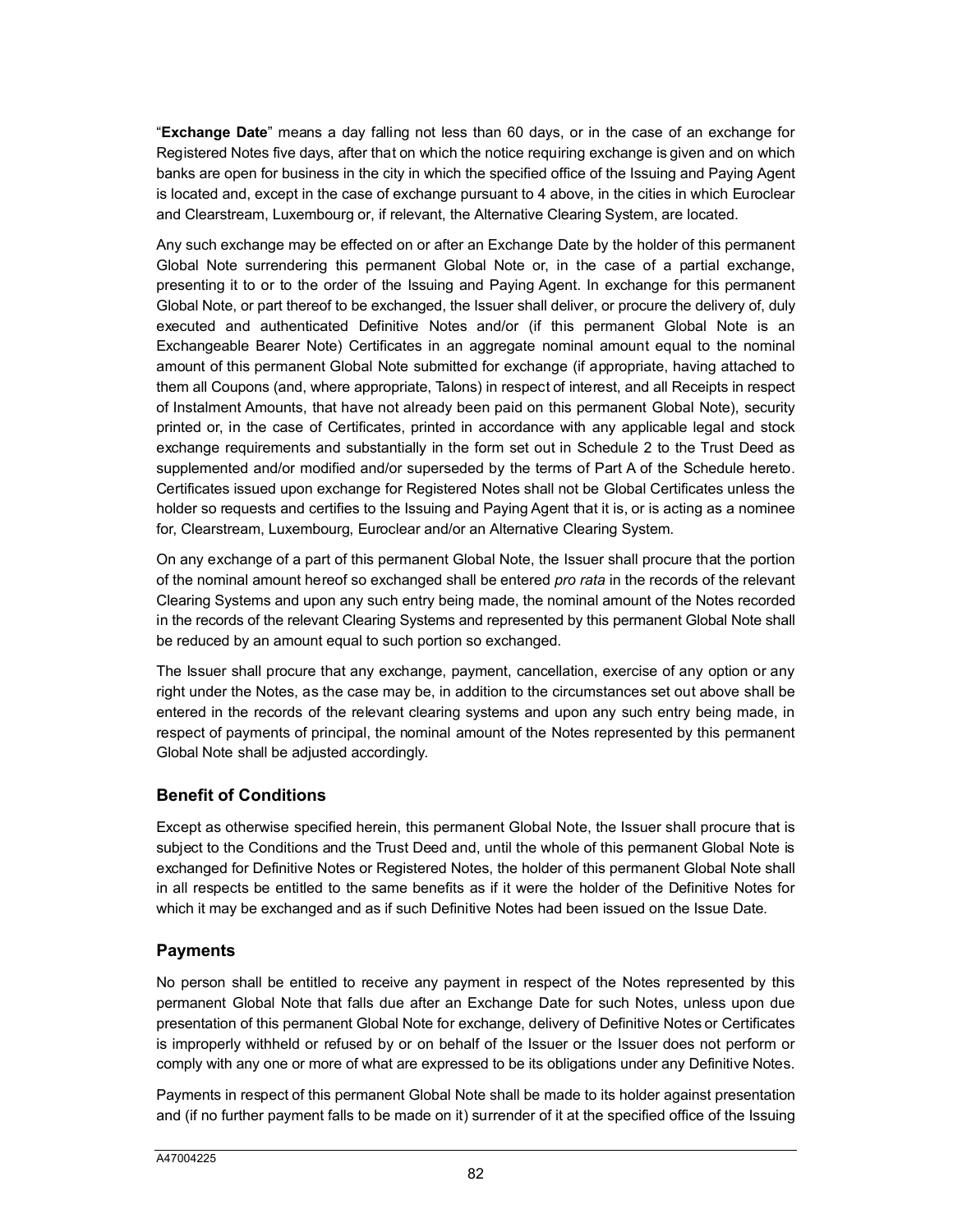and Paying Agent or of any other Paying Agent provided for in the Conditions and each payment so made will discharge the Issuer's obligations in respect thereof. Any failure to make the entries in the records of the relevant Clearing Systems referred to herein shall not affect such discharge. The Issuer shall procure that details of each such payment shall be entered *pro rata* in the records of the relevant Clearing Systems and in the case of any payment of principal, or in the case of Instalment Notes, payment of an Instalment Amount, and upon any such entry being made, the nominal amount of the Notes recorded in the records of the relevant Clearing Systems and represented by this permanent Global Note shall be reduced by the aggregate nominal amount of the Notes so redeemed or by the aggregate amount of the Instalment Amount so paid. Condition 7(e)(vii) and Condition 8(d) will apply to the Definitive Notes only.

For the purposes of any payments made in respect of this permanent Global Note, the words "in the relevant place of presentation" shall not apply in the definition of "**business day**" in Condition 8(h) (*Non-Business Days*).

## **Prescription**

Claims in respect of principal and interest (as each is defined in the Conditions) in respect of this permanent Global Note shall become void unless it is presented for payment within a period of 10 years (in the case of principal) and five years (in the case of interest) from the appropriate Relevant Date.

## **Meetings**

For the purposes of any meeting of Noteholders, the holder of this permanent Global Note shall (unless this permanent Global Note represents only one Note) be treated as two persons for the purposes of any quorum requirements of a meeting of Noteholders and, at any such meeting, as having one vote in respect of each integral currency unit of the Specified Currency of the Notes.

## **Cancellation**

On cancellation of any Note represented by this permanent Global Note that is required by the Conditions to be cancelled (other than upon its redemption), the Issuer shall procure that details of such cancellation shall be entered *pro rata* in the records of the relevant Clearing Systems and, upon any such entry being made, the nominal amount of the Notes recorded in the records of the relevant Clearing Systems and represented by this permanent Global Note shall be reduced by the aggregate nominal amount of the Notes so cancelled.

## **Purchase**

Notes may only be purchased by the Issuer, the Guarantor or any of their respective Subsidiaries if they are purchased together with the right to receive all future payments of interest and Instalment Amounts (if any) thereon.

## **Issuer's Options**

Any option of the Issuer provided for in the Conditions shall be exercised by the Issuer giving notice to the Noteholders and the relevant Clearing Systems (or procuring that such notice is given on its behalf) within the time limits set out in and containing the information required by the Conditions, except that the notice shall not be required to contain the serial numbers of Notes drawn in the case of a partial exercise of an option and accordingly no drawing of Notes shall be required. In the case of a partial exercise of an option, the rights of accountholders with a clearing system in respect of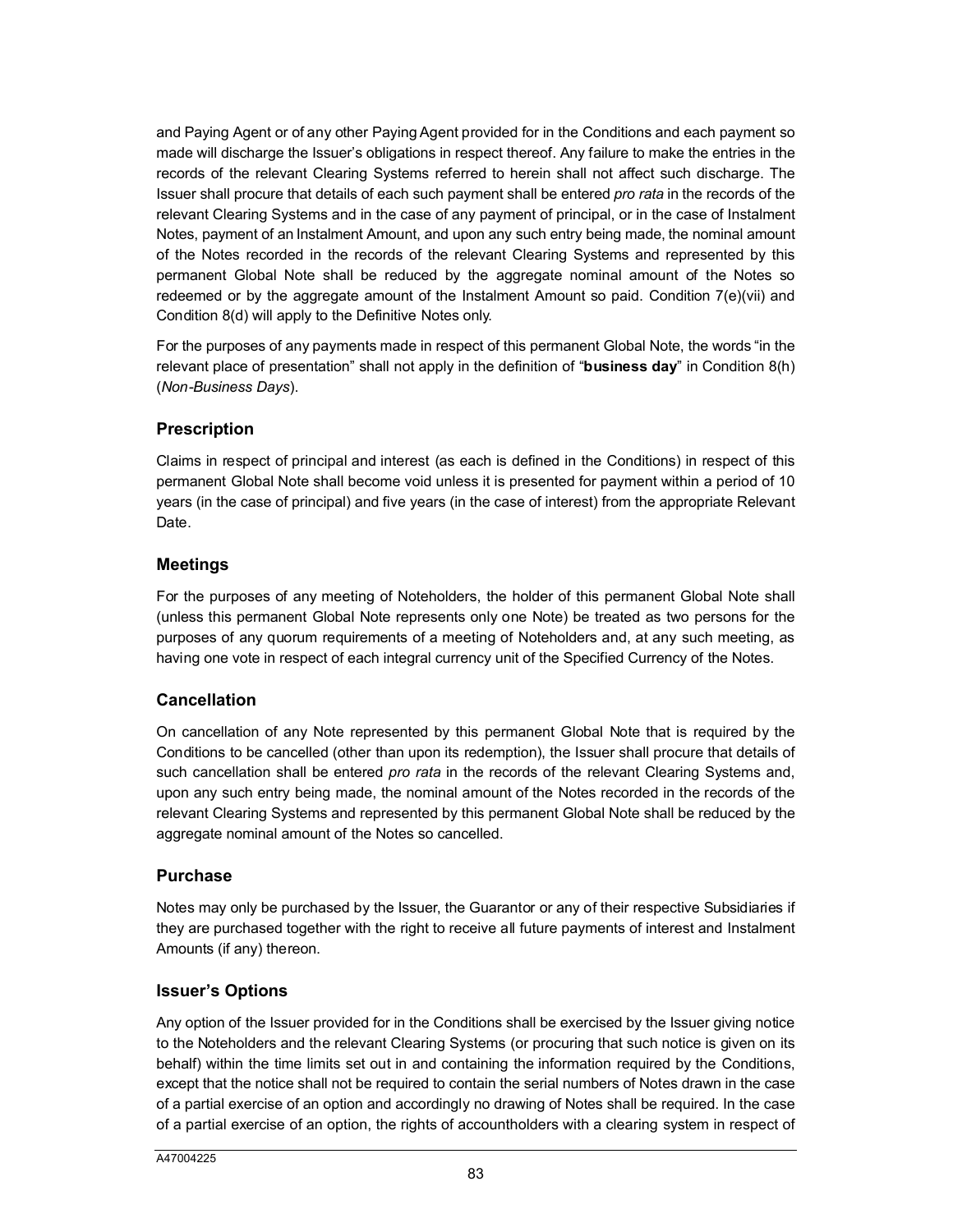the Notes will be governed by the standard procedures of Euroclear and/or Clearstream, Luxembourg and shall be reflected in the records of Euroclear and/or Clearstream, Luxembourg as either a pool factor or a reduction in nominal amount, at their discretion. Following the exercise of any such option, the Issuer shall procure that the nominal amount of the Notes recorded in the records of the relevant Clearing Systems and represented by this permanent Global Note shall be reduced accordingly.

## **Noteholders' Options**

Any option of the Noteholders provided for in the Conditions may be exercised by the holder of this permanent Global Note giving notice to the Issuing and Paying Agent within the time limits relating to the deposit of Notes with a Paying Agent set out in the Conditions substantially in the form of the notice available from any Paying Agent, except that the notice shall not be required to contain the certificate numbers of the Notes in respect of which the option has been exercised. Following the exercise of any such option, the Issuer shall procure that the nominal amount of the Notes recorded in the records of the relevant Clearing Systems and represented by this permanent Global Note shall be reduced by the aggregate nominal amount stated in the relevant exercise notice.

## **Trustee's Powers**

In considering the interests of Noteholders while this permanent Global Note is held on behalf of a clearing system, the Trustee may have regard to any information provided to it by such clearing system or its operator as to the identity (either individually or by category) of its accountholders with entitlements to this permanent Global Note and may consider such interests as if such accountholders were the holders of the Notes represented by this permanent Global Note.

#### **Notices**

Notices required to be given in respect of the Notes represented by this permanent Global Note may be given by their being delivered (so long as this permanent Global Note is held on behalf of Euroclear and/or Clearstream, Luxembourg and/or an Alternative Clearing System) to Euroclear, Clearstream, Luxembourg and/or such Alternative Clearing System, as the case may be, or otherwise to the holder of this permanent Global Note, rather than by publication as required by the Conditions.

## **Negotiability**

This permanent Global Note is a bearer document and negotiable and accordingly:

- **1** is freely transferable by delivery and such transfer shall operate to confer upon the transferee all rights and benefits appertaining hereto and to bind the transferee with all obligations appertaining hereto pursuant to the Conditions;
- **2** the holder of this permanent Global Note is and shall be absolutely entitled as against all previous holders to receive all amounts by way of amounts payable upon redemption, interest or otherwise payable in respect of this permanent Global Note and the Issuer has waived against such holder and any previous holder of this permanent Global Note all rights of set-off or counterclaim that would or might otherwise be available to it in respect of the obligations evidenced by this Global Note; and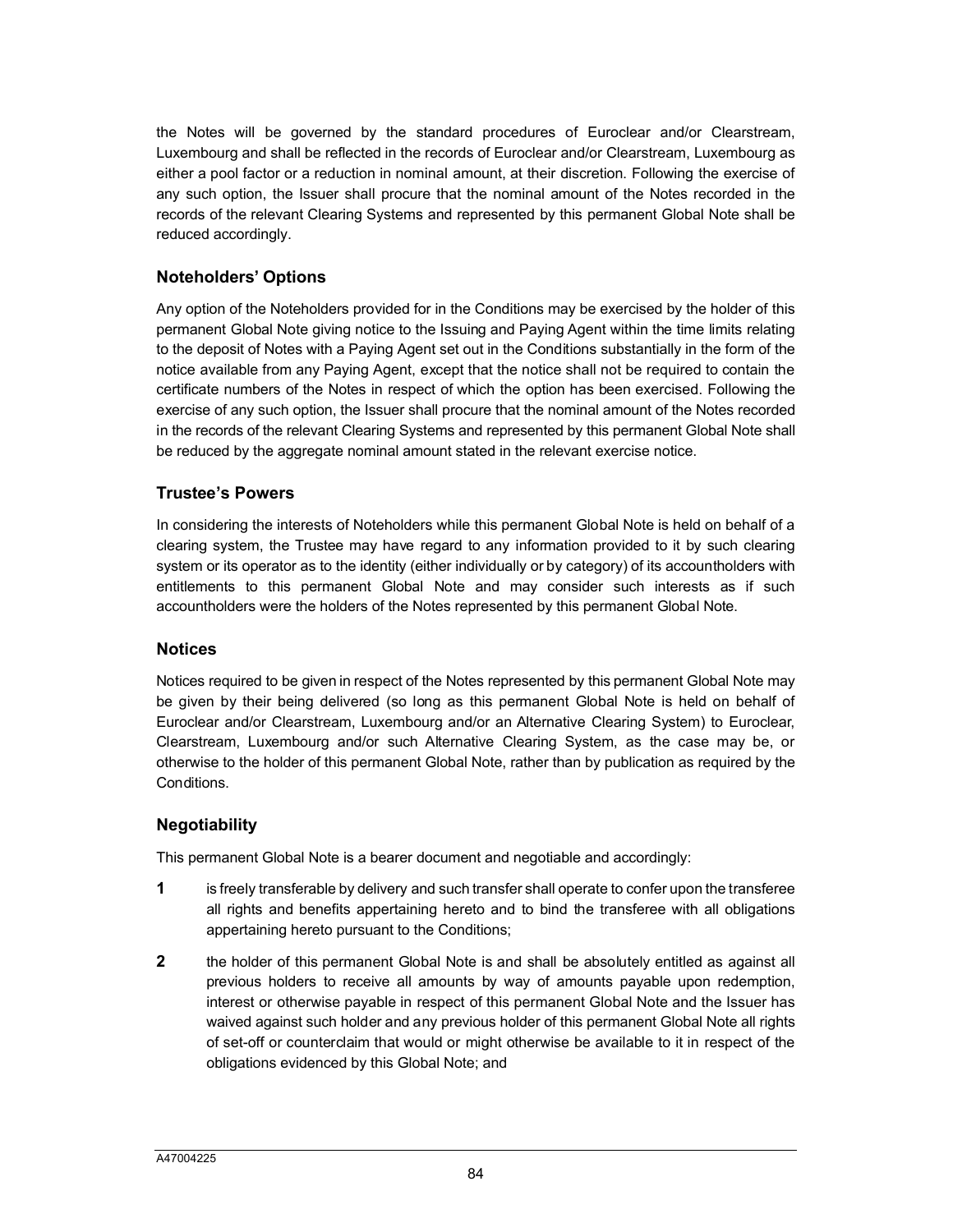**3** payment upon due presentation of this permanent Global Note as provided herein shall operate as a good discharge against such holder and all previous holders of this permanent Global Note.

No provision of this permanent Global Note shall alter or impair the obligation of the Issuer and the Guarantor to pay the principal and premium of and interest on the Notes when due in accordance with the Conditions and the Upstream Guarantee.

This permanent Global Note shall not be valid or become obligatory for any purpose until authenticated by or on behalf of the Issuing and Paying Agent and effectuated by the entity appointed as Common Safekeeper by the relevant Clearing Systems.

This permanent Global Note and any non-contractual obligations arising out of or in connection with it shall be governed by and construed in accordance with English law.

**IN WITNESS WHEREOF** the Issuer has caused this permanent Global Note to be duly signed on its behalf. Dated as of the Issue Date.

**ØRSTED A/S**

as Issuer

By By

#### **Certificate of Authentication**

This permanent Global Note is authenticated by or on behalf of the Issuing and Paying Agent.

#### **CITIBANK, N.A.**

as Issuing and Paying Agent

By

Authorised Signatory For the purposes of authentication only.

#### **Effectuation**

This permanent Global Note is effectuated by or on behalf of the Common Safekeeper.

#### **[COMMON SAFEKEEPER]**

as Common Safekeeper

By

Authorised Signatory For the purposes of effectuation only.

A47004225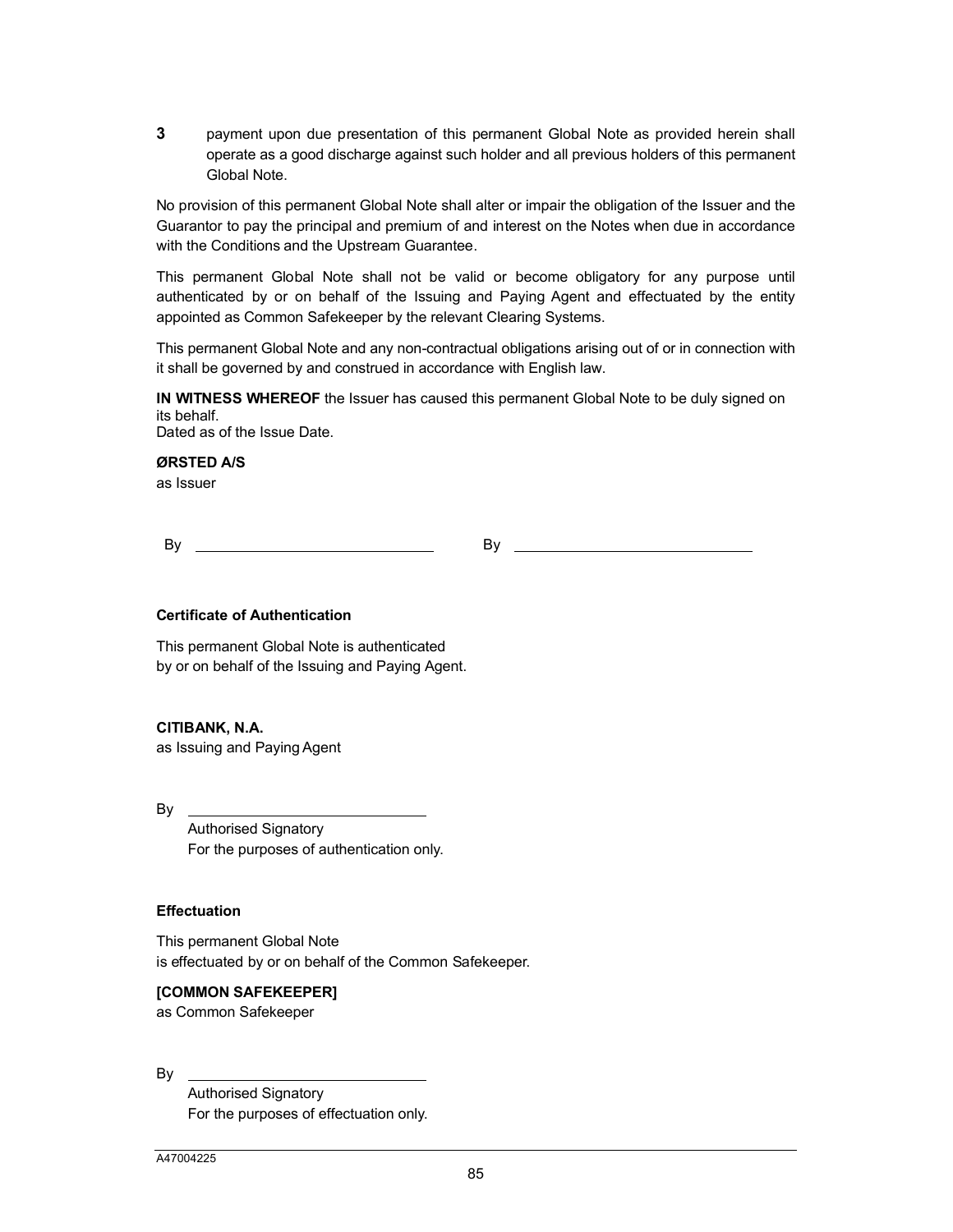# **Schedule**

[Attach Final Terms]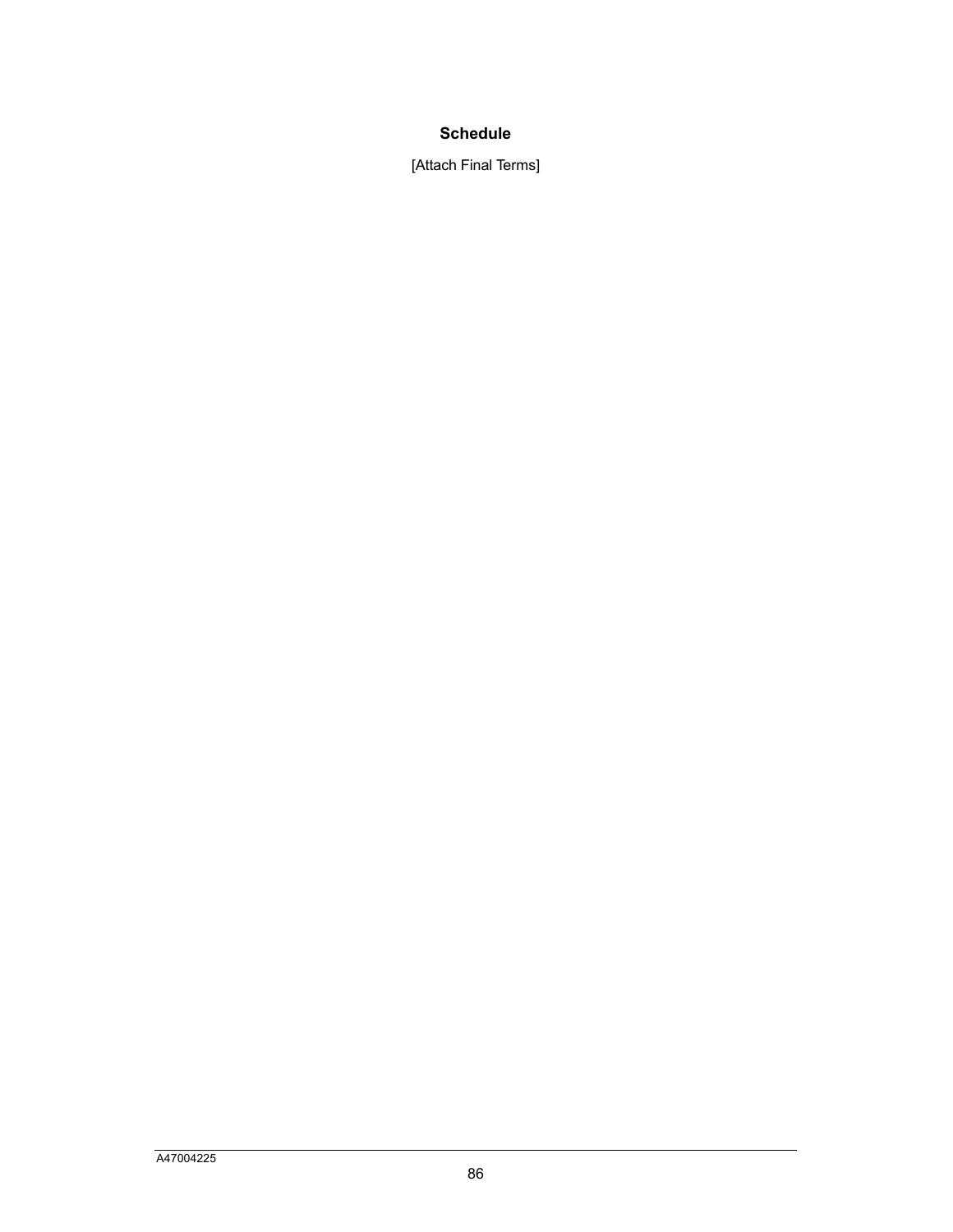# **Part E Form of Global Certificate**

#### **ØRSTED A/S**

(*Incorporated with limited liability in Denmark*)

and

**ØRSTED WIND POWER TW HOLDING A/S**

*(Incorporated with limited liability in Denmark)*

# **€7,000,000,000 DEBT ISSUANCE PROGRAMME GUARANTEED (IN RESPECT OF NOTES ISSUED BY ØRSTED A/S) BY ØRSTED WIND POWER TW HOLDING A/S**

#### **AND**

## **GUARANTEED (IN RESPECT OF NTD NOTES ISSUED BY ØRSTED WIND POWER HOLDING A/S) BY ØRSTED A/S**

#### **GLOBAL CERTIFICATE**

#### **Series No. [●], Tranche No. [●]**

This Global Certificate is issued in respect of the nominal amount specified above of the Notes (the "**Notes**") of the Tranche and Series specified in Part A of the Schedule hereto of Ørsted A/S (the "**Issuer**") unconditionally and irrevocably guranteed by Ørsted Wind Power TW Holding A/S (the "**Guarantor**"). This Global Certificate certifies that the person whose name is entered in the Register (the "**Registered Holder**") is registered as the holder of an issue of Notes of the nominal amount, specified currency and specified denomination set out in Part A of the Schedule hereto.

## **Interpretation and Definitions**

References in this Global Certificate to the "Conditions" are to the Terms and Conditions applicable to the Notes (which are in the form set out in Schedule 2 Part C to the amended and restated trust deed (as further amended or supplemented as at the Issue Date, the "**Trust Deed**") dated 22 February 2022 between the Issuer, the Guarantor and Citicorp Trustee Company Limited as trustee, as such form is supplemented and/or modified and/or superseded by the provisions of this Global Certificate (including the supplemental definitions and the provisions of the Notes set out in Part A of the Schedule hereto), which in the event of any conflict shall prevail). Other capitalised terms used in this Global Certificate shall have the meanings given to them in the Conditions or the Trust Deed.

## **Promise to Pay**

The Issuer, for value received, promises to pay to the holder of the Notes represented by this Global Certificate (subject to surrender of this Global Certificate if no further payment falls to be made in respect of such Notes) on the Maturity Date (or on such earlier date as the amount payable upon redemption under the Conditions may become repayable in accordance with the Conditions) the amount payable upon redemption under the Conditions in respect of the Notes represented by this Global Certificate and (unless the Notes represented by this Certificate do not bear interest) to pay interest in respect of such Notes from the Interest Commencement Date in arrear at the rates, on the dates for payment, and in accordance with the methods of calculation provided for in the Conditions, save that the calculation is made in respect of the total aggregate amount of the Notes represented by this Global Certificate, together with such other sums and additional amounts (if any) as may be payable under the Conditions, in accordance with the Conditions. Each payment will be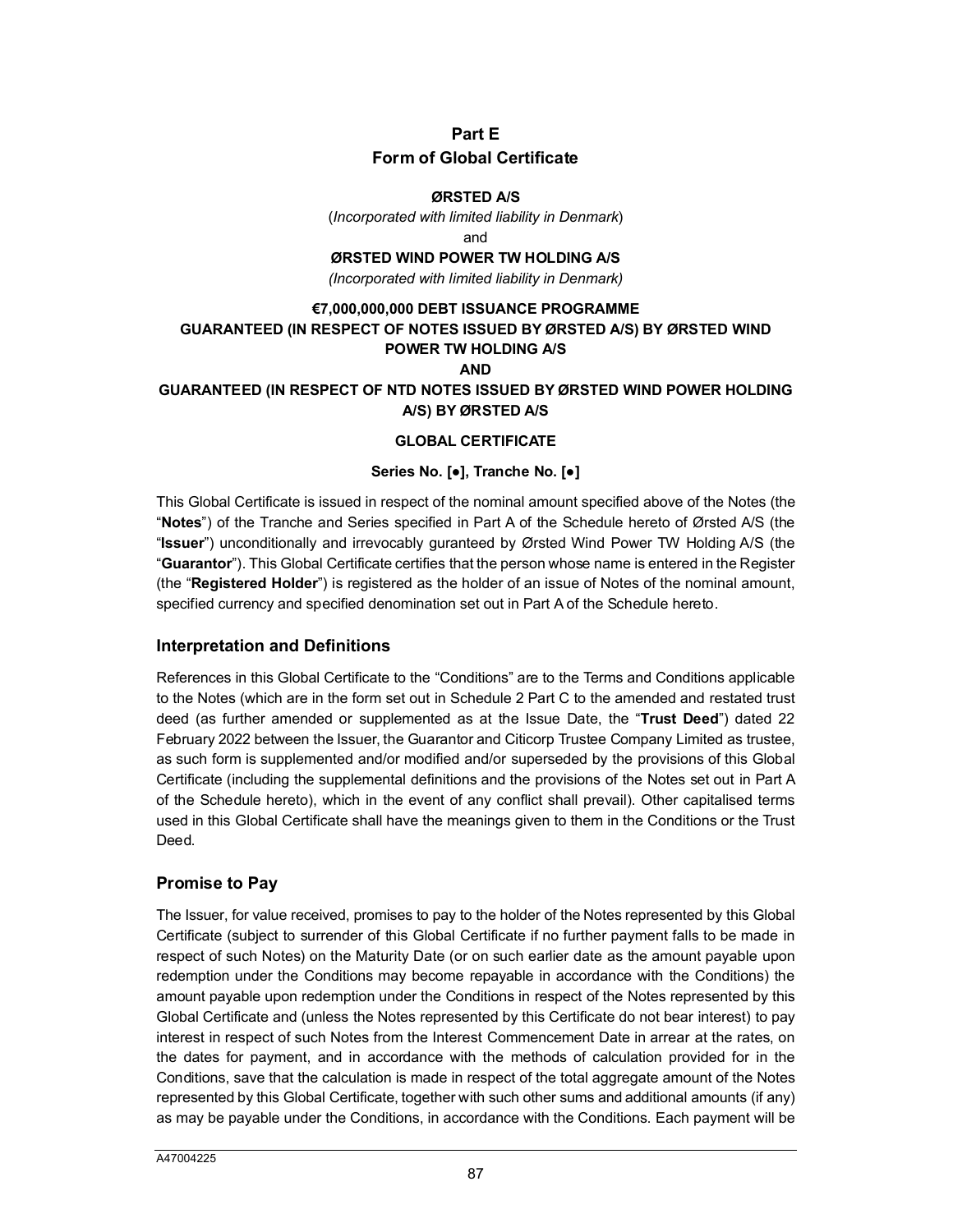made to, or to the order of, the person whose name is entered on the Register at the close of business on the Clearing System Business Day immediately prior to the date for payment, where Clearing System Business Day means Monday to Friday inclusive except 25 December and 1 January.

For the purposes of this Global Certificate, (a) the holder of the Notes represented by this Global Certificate is bound by the provisions of the Agency Agreement, (b) the Issuer certifies that the Registered Holder is, at the date hereof, entered in the Register as the holder of the Notes represented by this Global Certificate, (c) this Global Certificate is evidence of entitlement only, (d) title to the Notes represented by this Global Certificate passes only on due registration on the Register, and (e) only the holder of the Notes represented by this Global Certificate is entitled to payments in respect of the Notes represented by this Global Certificate.

Transfer of Notes represented by permanent Global Certificates

If the Schedule hereto states that the Notes are to be represented by a permanent Global Certificate on issue, transfers of the holding of Notes represented by this Global Certificate pursuant to Condition 2(b) may only be made in part:

- (i) if the Notes represented by this Global Certificate are held on behalf of Euroclear or Clearstream, Luxembourg or any other clearing system (an "**Alternative Clearing System**") and any such clearing system is closed for business for a continuous period of 14 days (other than by reason of holidays, statutory or otherwise) or announces an intention permanently to cease business or does in fact do so; or
- (ii) with the consent of the Issuer,

provided that, in the case of the first transfer of part of a holding pursuant to (i) above, the holder of the Notes represented by this Global Certificate has given the Registrar not less than 30 days' notice at its specified office of such holder's intention to effect such transfer. Where the holding of Notes represented by this Global Certificate is only transferable in its entirety, the Certificate issued to the transferee upon transfer of such holding shall be a Global Certificate. Where transfers are permitted in part, Certificates issued to transferees shall not be Global Certificates unless the transferee so requests and certifies to the Registrar that it is, or is acting as a nominee for, Clearstream, Luxembourg, Euroclear and/or an Alternative Clearing System.

# **Prescription**

Claims in respect of principal and interest (as each is defined in the Conditions) in respect of this Global Certificate shall become void unless it is presented for payment within a period of 10 years (in the case of principal) and five years (in the case of interest) from the appropriate Relevant Date.

# **Meetings**

For the purposes of any meeting of Noteholders, the holder of the Notes represented by this Global Certificate shall (unless this Global Certificate represents only one Note) be treated as two persons for the purposes of any quorum requirements of a meeting of Noteholders and as being entitled to one vote in respect of each integral currency unit of the Specified Currency of the Notes.

# **Cancellation**

On cancellation of any Note represented by this Global Certificate that is required by the Conditions to be cancelled (other than upon its redemption), the Issuer shall procure that details of such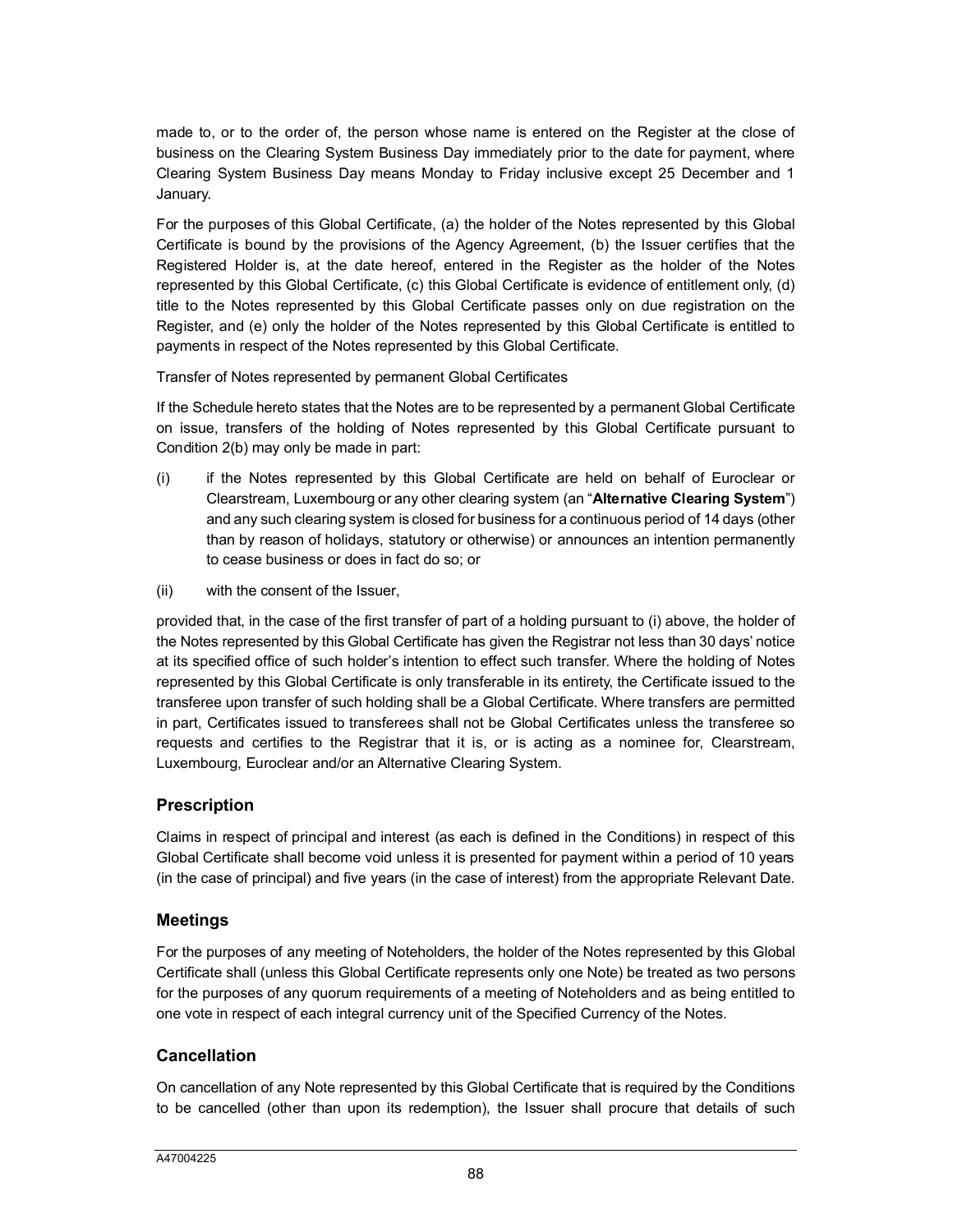cancellation shall be entered *pro rata* in the records of the relevant Clearing Systems and, upon any such entry being made, the nominal amount of the Notes recorded in the records of the relevant Clearing Systems and represented by this Global Certificate shall be reduced by the aggregate nominal amount of the Notes so cancelled.

# **Purchase**

Notes may only be purchased by the Issuer, the Guarantor or any of their respective Subsidiaries if they are purchased together with the right to receive all future payments of interest and Instalment Amounts (if any) thereon.

# **Issuer's Options**

Any option of the Issuer provided for in the Conditions shall be exercised by the Issuer giving notice to the Noteholders and the relevant Clearing Systems (or procuring that such notice is given on its behalf) within the time limits set out in and containing the information required by the Conditions, except that the notice shall not be required to contain the serial numbers of Notes drawn in the case of a partial exercise of an option and accordingly no drawing of Notes shall be required. In the case of a partial exercise of an option, the rights of accountholders with a clearing system in respect of the Notes will be governed by the standard procedures of Euroclear and/or Clearstream, Luxembourg and shall be reflected in the records of Euroclear and/or Clearstream, Luxembourg as either a pool factor or a reduction in nominal amount, at their discretion. Following the exercise of any such option, the Issuer shall procure that the nominal amount of the Notes recorded in the records of the relevant Clearing Systems and represented by this Global Certificate shall be reduced accordingly.

# **Noteholders' Options**

Any option of the Noteholders provided for in the Conditions may be exercised by the holder of this Global Certificate giving notice to the Issuing and Paying Agent within the time limits relating to the deposit of Notes with a Paying Agent set out in the Conditions substantially in the form of the notice available from any Paying Agent, except that the notice shall not be required to contain the certificate numbers of the Notes in respect of which the option has been exercised. Following the exercise of any such option, the Issuer shall procure that the nominal amount of the Notes recorded in the records of the relevant Clearing Systems and represented by this Global Certificate shall be reduced by the aggregate nominal amount stated in the relevant exercise notice.

# **Trustee's Powers**

In considering the interests of Noteholders while this Global Certificate is registered in the name of any nominee for a clearing system, the Trustee may have regard to any information provided to it by such clearing system or its operator as to the identity (either individually or by category) of its accountholders with entitlements to this Global Certificate and may consider such interests as if such accountholders were the holders of the Notes represented by this Global Certificate.

This Global Certificate shall not become valid for any purpose until authenticated by or on behalf of the Registrar [and in the case of Registered Notes held under the NSS only, effectuated by the entity appointed as Common Safekeeper by the relevant Clearing Systems].

This Global Certificate and any non-contractual obligations arising out of or in connection with it shall be governed by and construed in accordance with English law.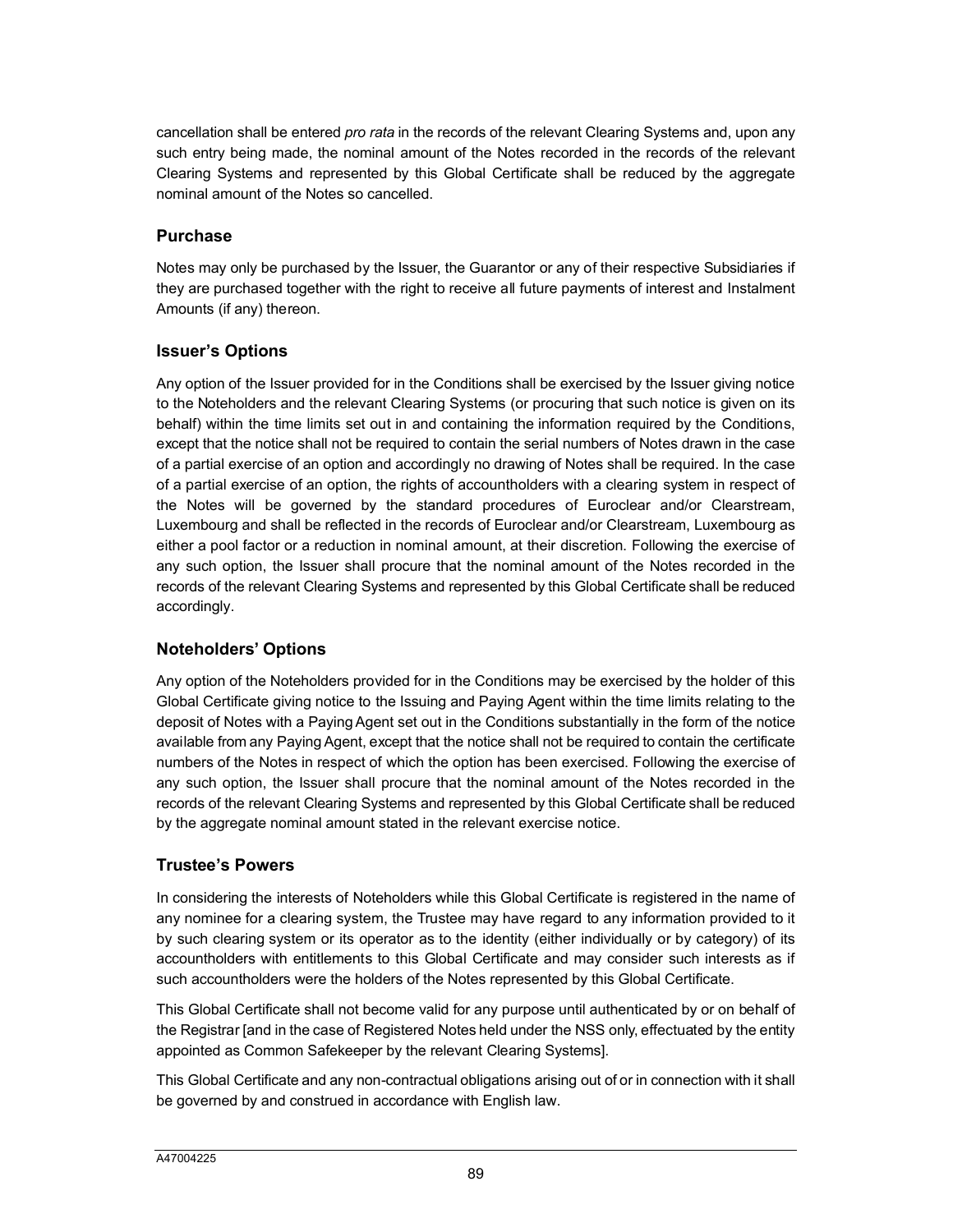**IN WITNESS WHEREOF** the Issuer has caused this Global Certificate to be signed on its behalf.

Dated as of the Issue Date.

# **ØRSTED A/S**

as Issuer

#### **Certificate of Authentication**

This Global Certificate is authenticated by or on behalf of the Registrar.

## **CITIGROUP GLOBAL MARKETS EUROPE AG**

as Registrar

By

Authorised Signatory For the purposes of authentication only.

#### [**Effectuation**

This Global Certificate is effectuated by or on behalf of the Common Safekeeper

#### **[COMMON SAFEKEEPER]**

as Common Safekeeper

By

Authorised Signatory For the purposes of effectuation of Registered Notes held through the NSS only.]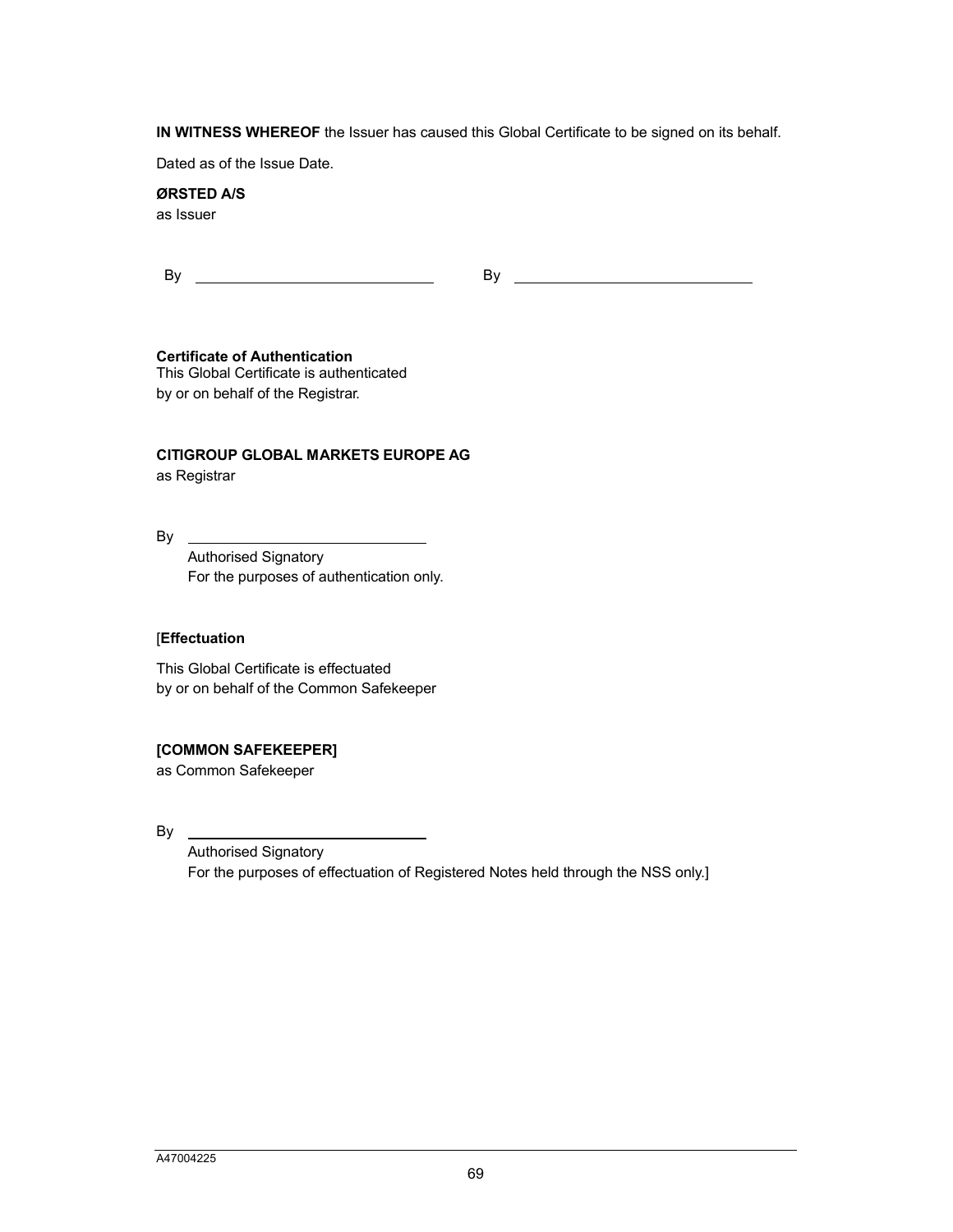# **Form of Transfer**

**For value received** the undersigned transfers to

....................................................................

# ....................................................................

(PLEASE PRINT OR TYPEWRITE NAME AND ADDRESS OF TRANSFEREE)

[●] nominal amount of the Notes represented by this Global Certificate, and all rights under them.

Dated ....................................................................

Signed ..................................................... Certifying Signature

Notes:

- (i) The signature of the person effecting a transfer shall conform to a list of duly authorised specimen signatures supplied by the holder of the Notes represented by this Global Certificate or (if such signature corresponds with the name as it appears on the face of this Global Certificate) be certified by a notary public or a recognised bank or be supported by such other evidence as a Transfer Agent or the Registrar may reasonably require.
- (ii) A representative of the Noteholder should state the capacity in which he signs e.g. executor.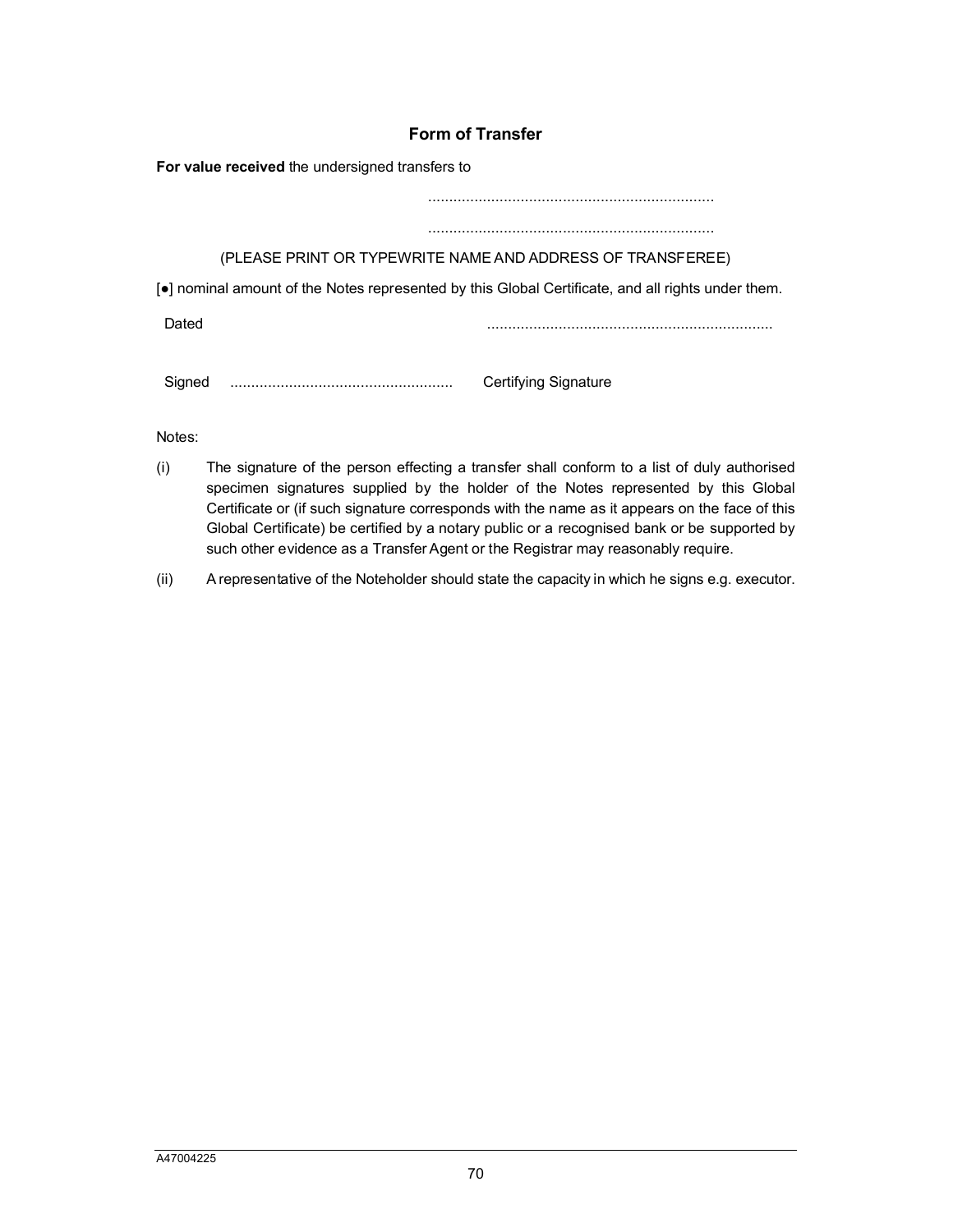# **Schedule**

[Attach Final Terms]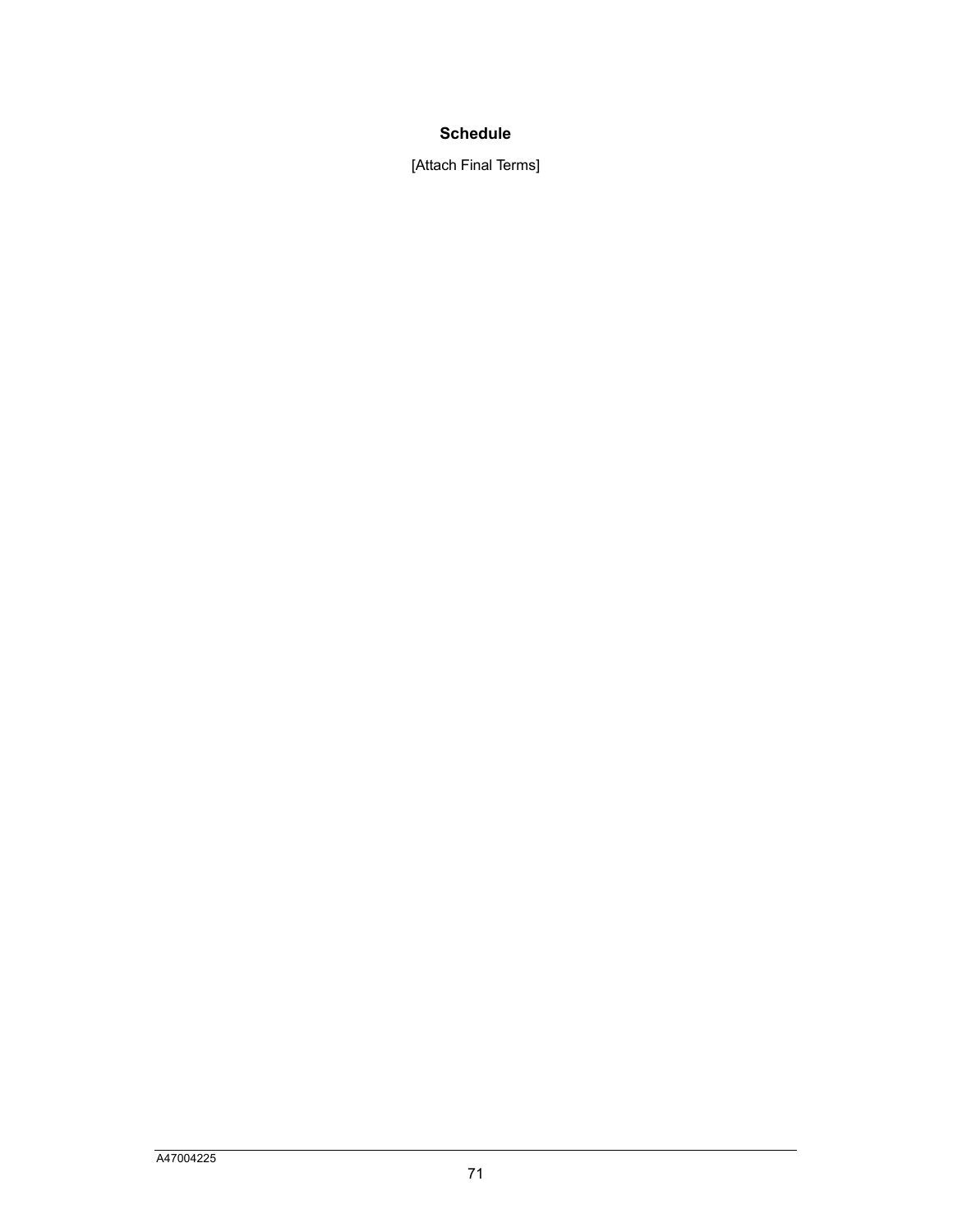## **Schedule 2**

# **Part A Form of Bearer Note**

[A[N](#page-65-0)Y UNITED STATES PERSON WHO HOLDS THIS OBLIGATION WILL BE SUBJECT TO LIMITATIONS UNDER THE UNITED STATES INCOME TAX LAWS, INCLUDING THE LIMITATIONS PROVIDED IN SECTIONS 165(j) AND 1287(a) OF THE INTERNAL REVENUE CODE.] 5

On the front:

**[Denomination] [ISIN] [Series] [Certif. No.]**

[Currency and denomination]

#### **ØRSTED A/S**

(*Incorporated with limited liability in Denmark*)

and

#### **ØRSTED WIND POWER TW HOLDING A/S**

*(Incorporated with limited liability in Denmark)*

#### **€7,000,000,000 DEBT ISSUANCE PROGRAMME GUARANTEED (IN RESPECT OF NOTES ISSUED BY ØRSTED A/S) BY ØRSTED WIND POWER TW HOLDING A/S AND**

## **GUARANTEED (IN RESPECT OF NTD NOTES ISSUED BY ØRSTED WIND POWER HOLDING A/S) BY ØRSTED A/S**

## **Series No. [●], Tranche No. [●]**

## **[Title of issue]**

This Note forms one of the Series of Notes referred to above (the "**Notes**") of Ørsted A/S (the "**Issuer**") unconditionally and irrevocably guaranteed by Ørsted Wind Power TW Holding A/S (the "**Guarantor**") designated as specified in the title hereof. The Notes are subject to the Terms and Conditions (the "**Conditions**") endorsed hereon, as the Conditions are completed by the final terms dated [●] relating to the Notes, and are issued subject to, and with the benefit of, the Trust Deed referred to in the Conditions. Expressions defined in the Conditions have the same meanings in this Note.

The Issuer for value received promises to pay to the bearer of this Note, on presentation and (when no further payment is due in respect of this Note) surrender of this Note on the Maturity Date (or on such earlier date as the amount payable upon redemption under the Conditions may become repayable in accordance with the Conditions) the amount payable upon redemption under the Conditions and (unless this Note does not bear interest) to pay interest from the Interest Commencement Date in arrear at the rates, in the amounts and on the dates for payment provided

 $\overline{a}$ 

<span id="page-65-0"></span><sup>5</sup> Applicable to Notes with a maturity date of more than one year.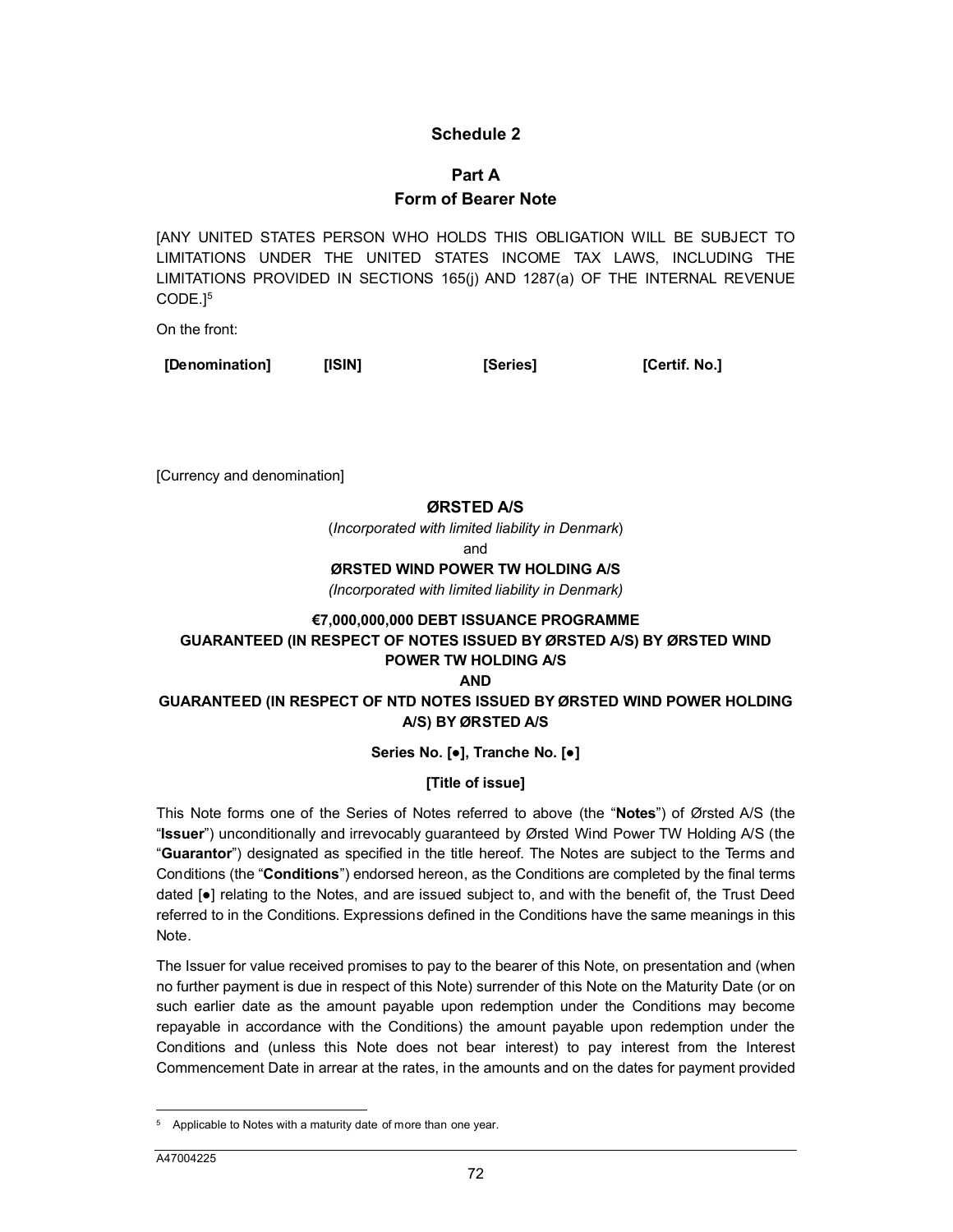for in the Conditions together with such other sums and additional amounts (if any) as may be payable under the Conditions, in accordance with the Conditions.

This Note shall not become valid or obligatory for any purpose until authenticated by or on behalf of the Issuing and Paying Agent.

**IN WITNESS WHEREOF** the Issuer has caused this Note to be signed on its behalf.

Dated as of the Issue Date.

**ØRSTED A/S** as Issuer

By By

#### **Certificate of Authentication**

This Note is authenticated by or on behalf of the Issuing and Paying Agent.

**CITIBANK, N.A.**

as Issuing and Paying Agent

By

Authorised Signatory For the purposes of authentication only.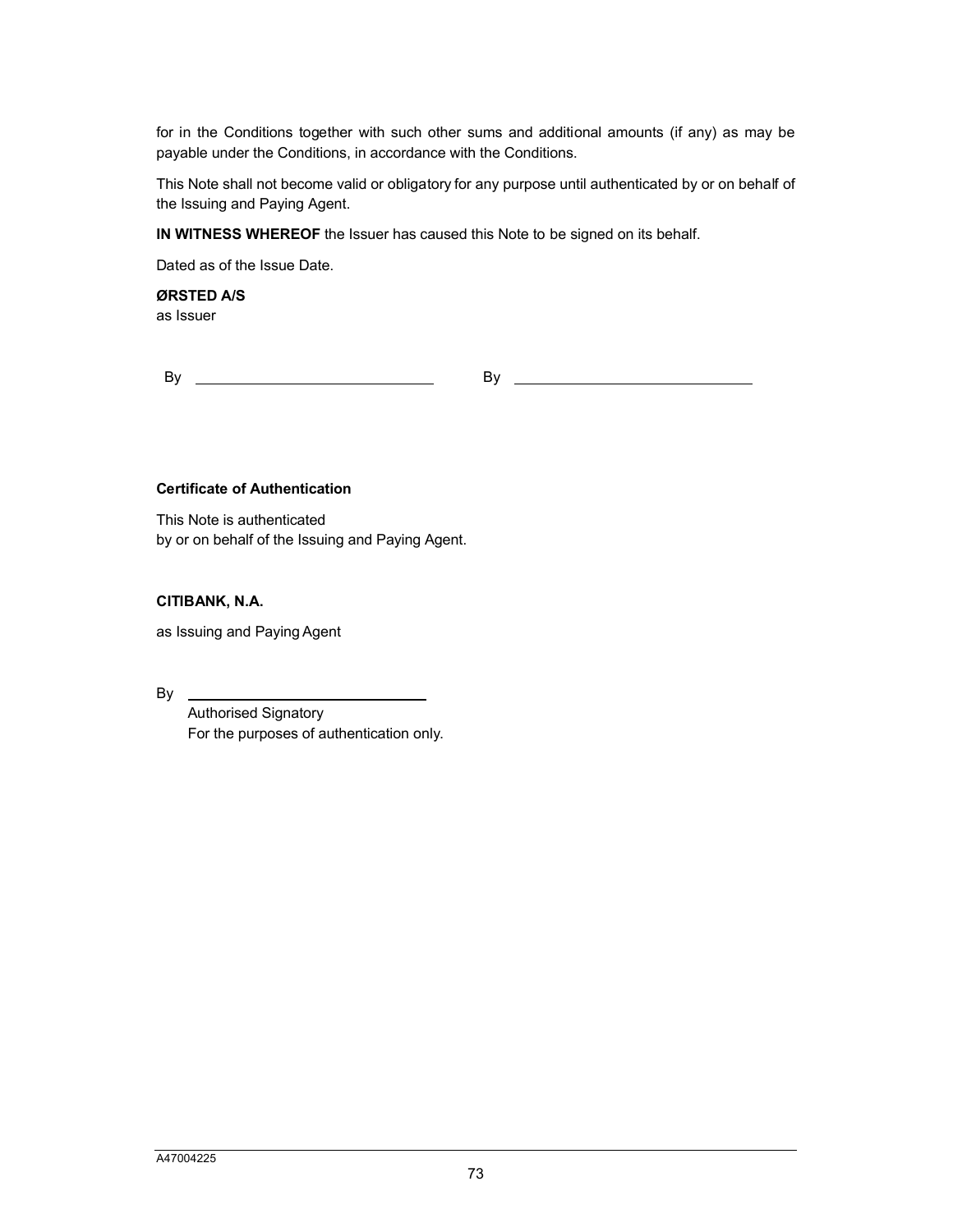On the back:

## **Terms and Conditions of the Notes**

*[The Terms and Conditions that are set out in Schedule 2 Part C to the amended and restated trust deed as amended by and incorporating any additional provisions forming part of such Terms and Conditions and set out in Part A of the relevant Final Terms shall be set out here.]*

## **ISSUING AND PAYING AGENT**

**CITIBANK, N.A.** Citigroup Centre Canada Square Canary Wharf London E14 5LB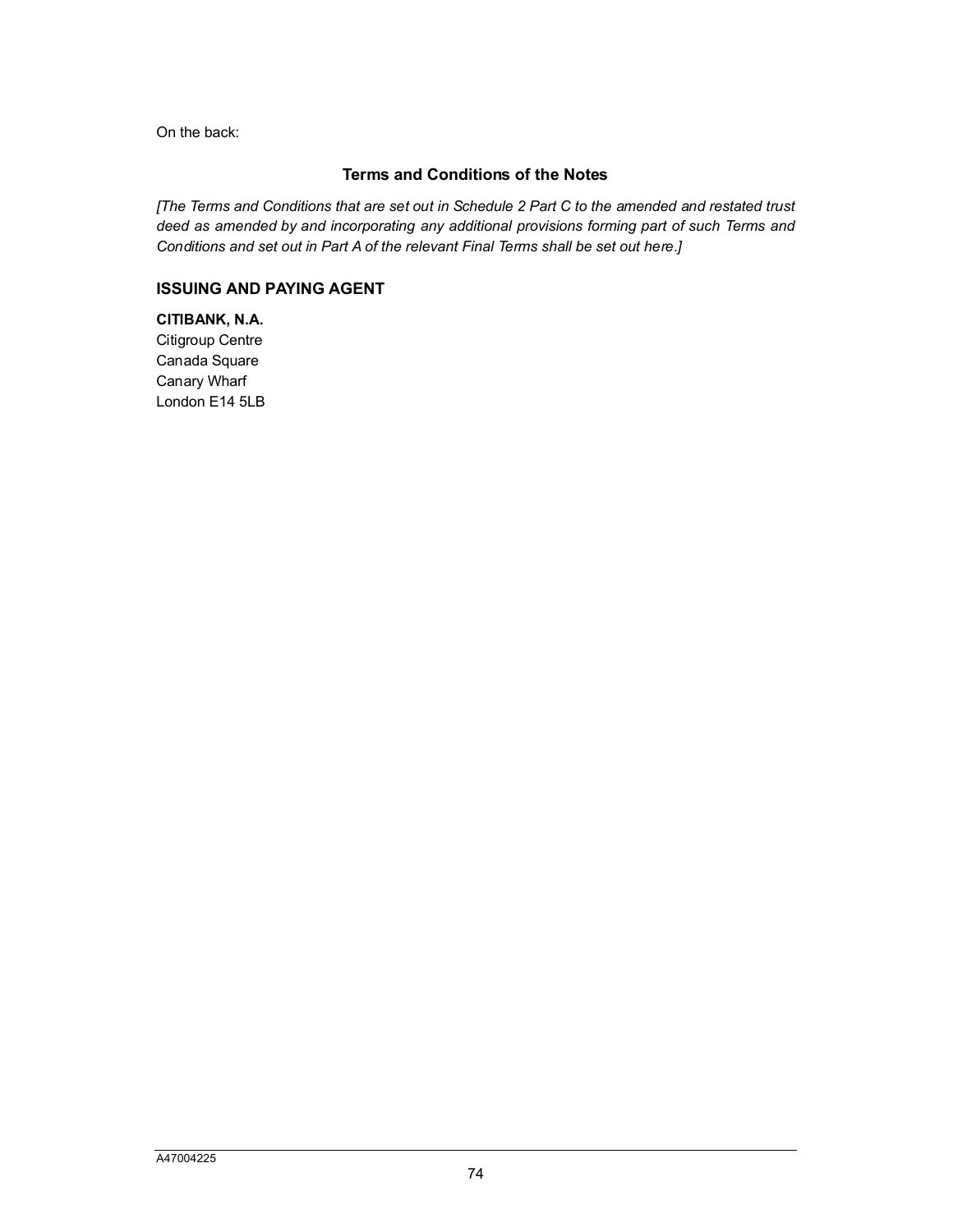# **Part B Form of Certificate**

On the front:

#### **ØRSTED A/S**

(Incorporated with limited liability in Denmark)

and

#### **ØRSTED WIND POWER TW HOLDING A/S**

*(Incorporated with limited liability in Denmark)*

#### **€7,000,000,000 DEBT ISSUANCE PROGRAMME GUARANTEED (IN RESPECT OF NOTES ISSUED BY ØRSTED A/S) BY ØRSTED WIND POWER TW HOLDING A/S AND**

#### **GUARANTEED (IN RESPECT OF NTD NOTES ISSUED BY ØRSTED WIND POWER HOLDING A/S) BY ØRSTED A/S**

**Series No. [●], Tranche No. [●]**

#### **[Title of issue]**

This Certificate certifies that [●] of [●] (the "**Registered Holder**") is, as at the date hereof, registered as the holder of [nominal amount] of Notes of the Series of Notes referred to above (the "**Notes**") of Ørsted A/S (the "**Issuer**") unconditionally and irrevocably guaranteed by Ørsted Wind Power TW Holding A/S (the "**Guarantor**"), designated as specified in the title hereof. The Notes are subject to the Terms and Conditions (the "**Conditions**") endorsed hereon, as the Conditions are completed by the final terms dated [●] relating to the Notes, and are issued subject to, and with the benefit of, the Trust Deed referred to in the Conditions. Expressions defined in the Conditions have the same meanings in this Certificate.

The Issuer, for value received, promises to pay to the holder of the Note(s) represented by this Certificate (subject to surrender of this Certificate if no further payment falls to be made in respect of such Note) on the Maturity Date (or on such earlier date as the amount payable upon redemption under the Conditions may become repayable in accordance with the Conditions) the amount payable upon redemption under the Conditions in respect of the Notes represented by this Certificate and (unless the Note(s) represented by this Certificate do not bear interest) to pay interest in respect of such Notes from the Interest Commencement Date in arrear at the rates, in the amounts and on the dates for payment provided for in the Conditions together with such other sums and additional amounts (if any) as may be payable under the Conditions, in accordance with the Conditions.

For the purposes of this Certificate, (a) the holder of the Note(s) represented by this Certificate is bound by the provisions of the Agency Agreement, (b) the Issuer certifies that the Registered Holder is, at the date hereof, entered in the Register as the holder of the Note(s) represented by this Certificate, (c) this Certificate is evidence of entitlement only, (d) title to the Note(s) represented by this Certificate passes only on due registration on the Register, and (e) only the holder of the Note(s) represented by this Certificate is entitled to payments in respect of the Note(s) represented by this Certificate.

This Certificate shall not become valid for any purpose until authenticated by or on behalf of the Registrar.

**IN WITNESS WHEREOF** the Issuer has caused this Certificate to be signed on its behalf.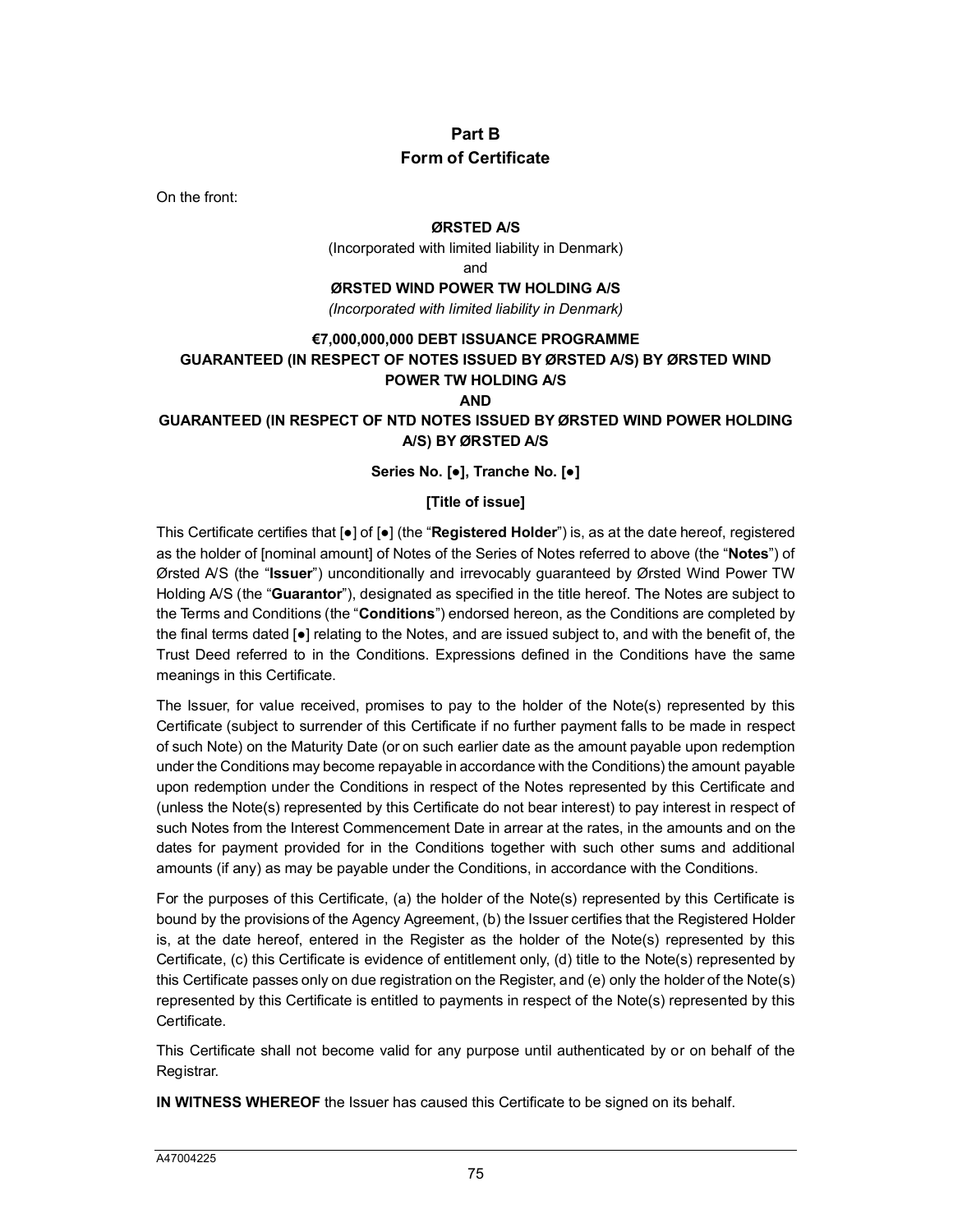Dated as of the Issue Date.

## **ØRSTED A/S**

as Issuer

By By

#### **Certificate of Authentication**

This Note is authenticated by or on behalf of the Issuing and Paying Agent.

#### **CITIGROUP GLOBAL MARKETS EUROPE AG**

as Registrar

By

Authorised Signatory For the purposes of authentication only.

 $\mathbb{R}$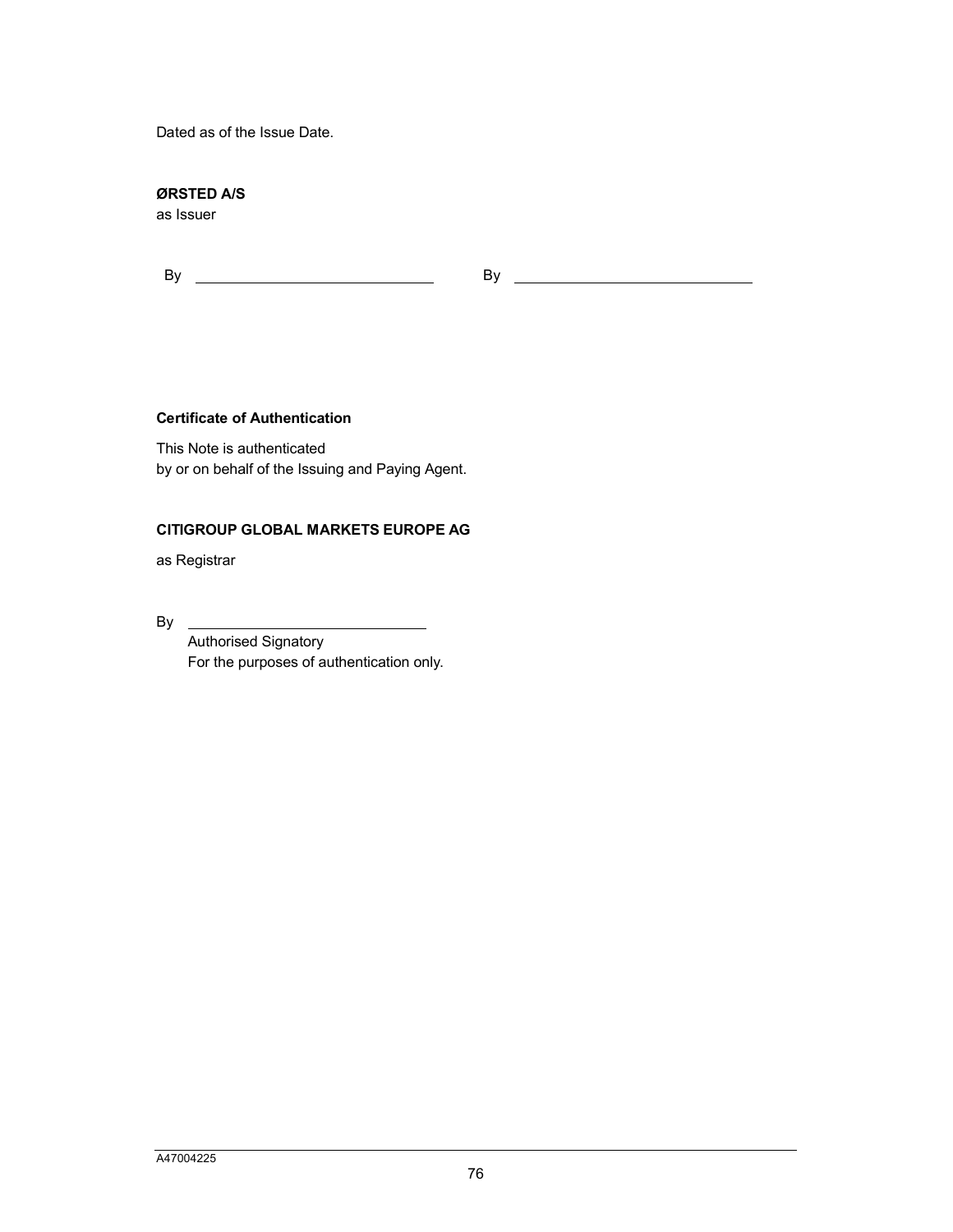On the back:

# **Terms and Conditions of the Notes**

*[The Terms and Conditions that are set out in Schedule 2 Part C to the amended and restated trust deed and the Final Terms to be attached.]*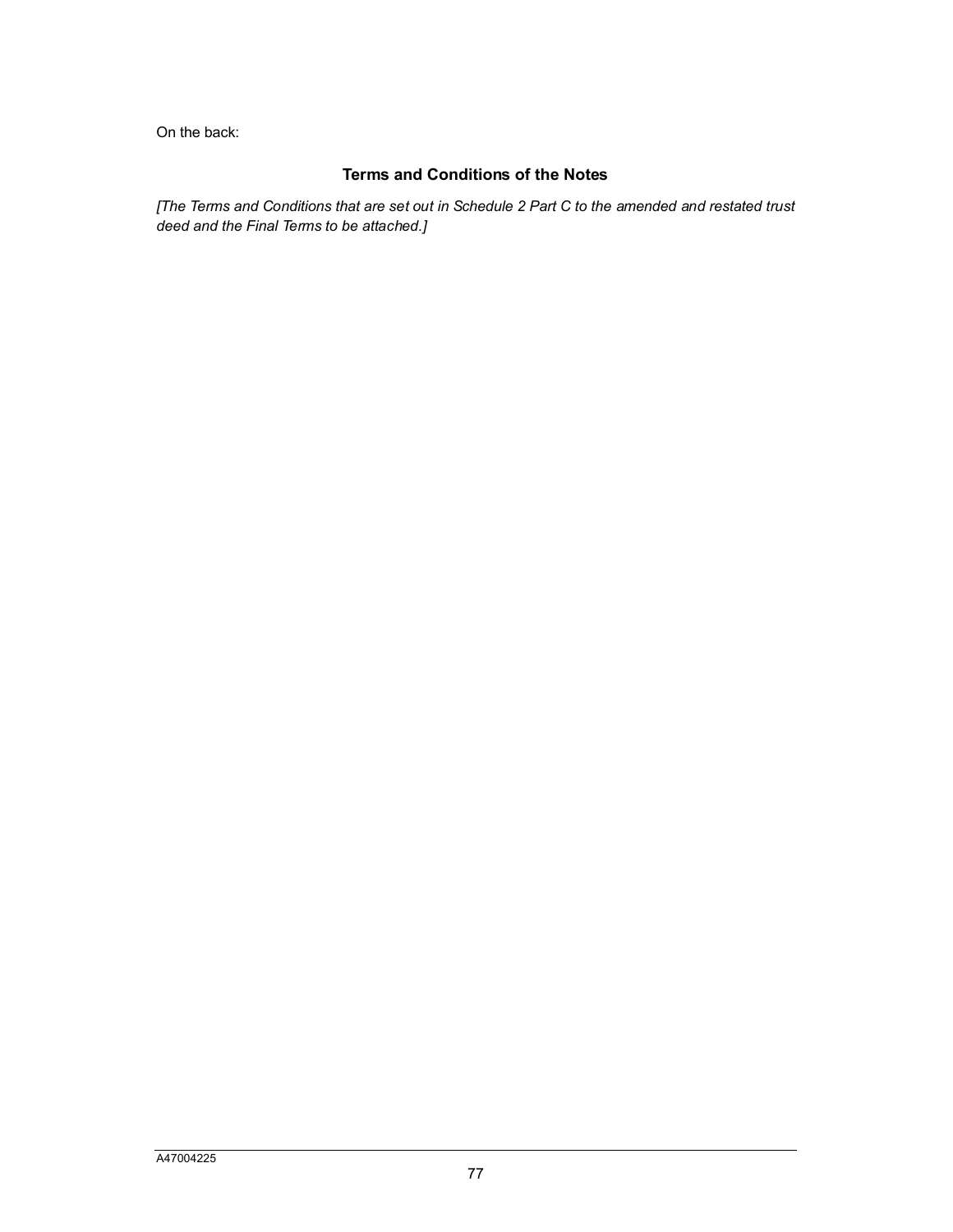# **Form of Transfer**

**For value received** the undersigned transfers to

.................................................................... .................................................................... (PLEASE PRINT OR TYPEWRITE NAME AND ADDRESS OF TRANSFEREE) [●] nominal amount of the Notes represented by this Certificate, and all rights under them. Dated ....................................................................

Signed ..................................................... Certifying Signature

Notes:

- (i) The signature of the person effecting a transfer shall conform to a list of duly authorised specimen signatures supplied by the holder of the Notes represented by this Certificate or (if such signature corresponds with the name as it appears on the face of this Certificate) be certified by a notary public or a recognised bank or be supported by such other evidence as a Transfer Agent or the Registrar may reasonably require.
- (ii) A representative of the Noteholder should state the capacity in which he signs.

Unless the context otherwise requires capitalised terms used in this Form of Transfer have the same meaning as in the amended and restated trust deed dated 22 February 2022 between the Issuer and the Trustee.

[TO BE COMPLETED BY TRANSFEREE:

[INSERT ANY REQUIRED TRANSFEREE REPRESENTATIONS, CERTIFICATIONS, ETC.]]

## **ISSUING AND PAYING AGENT, TRANSFER AGENT**

**CITIBANK, N.A.** Citigroup Centre Canada Square Canary Wharf London E14 5LB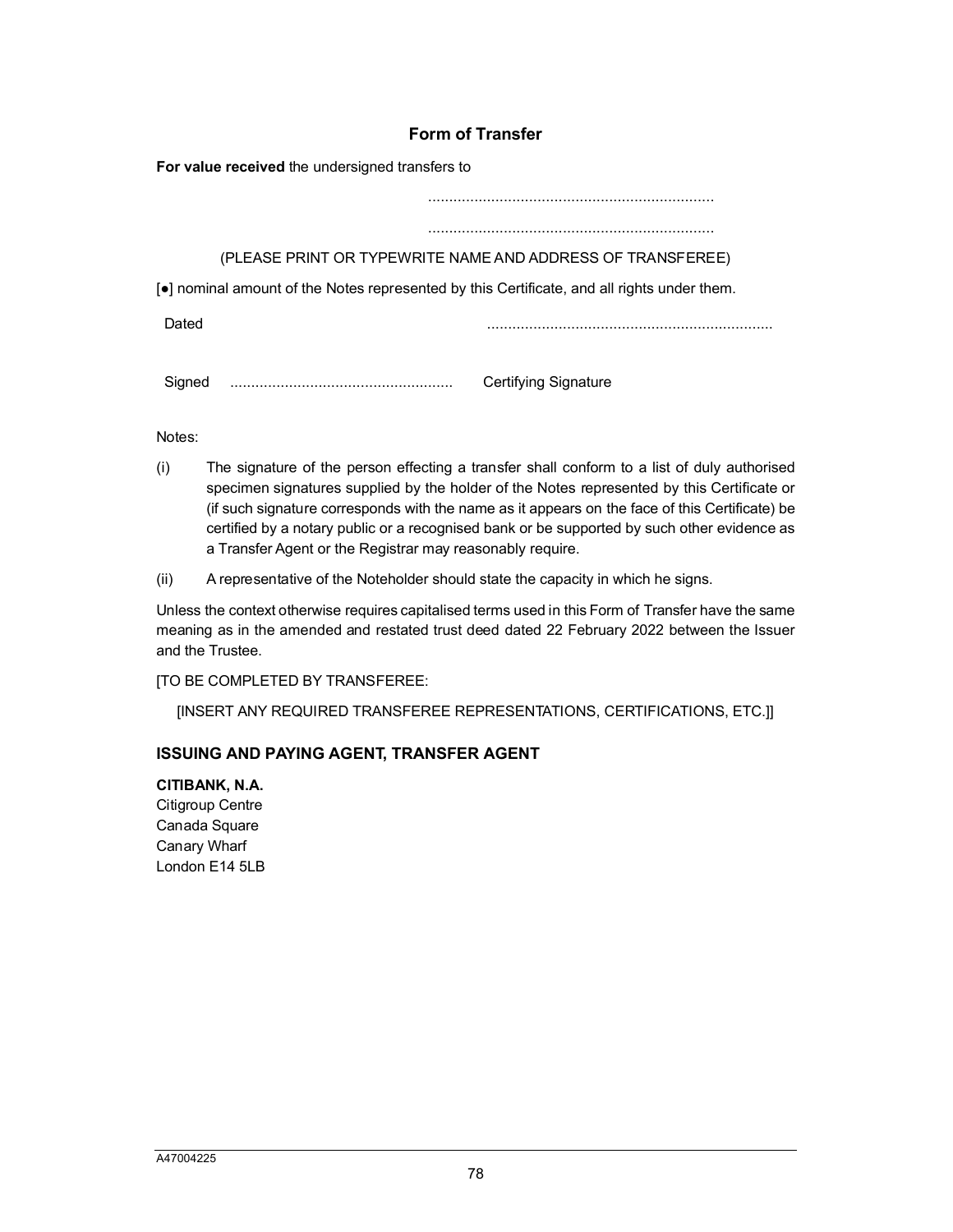# **Part C Terms and Conditions of the Notes**

The Notes are constituted by an Amended and Restated Trust Deed dated 22 February 2022 between Ørsted A/S ("**Ørsted**" and in its capacity as an issuer of Notes, the "**Issuer**"), Ørsted Wind Power TW Holding A/S as guarantor ("**Ørsted Wind**" and in its capacity as the guarantor of Notes issued by Ørsted, the "**Guarantor**") and Citicorp Trustee Company Limited (the "**Trustee**", which expression shall include all persons for the time being the trustee or trustees under the Trust Deed) as trustee for the Noteholders (as defined below) (as amended or supplemented as at the date of issue of the Notes (the "**Issue Date**"), the "**Trust Deed**"). These terms and conditions include summaries of, and are subject to, the detailed provisions of the Trust Deed, which includes the form of the Bearer Notes, Certificates, Receipts, Coupons and Talons referred to below. An Amended and Restated Agency Agreement (as amended or supplemented as at the Issue Date, the "**Agency Agreement**") dated 30 October 2020 has been entered into in relation to the Notes between the Issuer, the Guarantor, the Trustee, Citibank, N.A. as initial issuing and paying agent and the other agents named in it. The issuing and paying agent, the paying agents, the registrar, the transfer agents and the calculation agent(s) for the time being (if any) are referred to below respectively as the "**Issuing and Paying Agent**", the "**Paying Agents**" (which expression shall include the Issuing and Paying Agent), the "**Registrar**", the "**Transfer Agents**" (which expression shall include the Registrar) and the "**Calculation Agent**(**s**)". Copies of the Trust Deed and the Agency Agreement are available for inspection during usual business hours at the principal office of the Trustee (presently at 14th Floor, Citigroup Centre, Canada Square, Canary Wharf, London E14 5LB) and at the specified offices of the Paying Agents and the Transfer Agents provided that if any Agent is not able to make available for inspection at its specified office such documents by any event beyond its reasonable control, such Agent may provide such documents for inspection to any holder of a Note electronically upon request by any such Noteholder and upon the provision of evidence satisfactory to such Agent of such Noteholder's holding in such Note with the relevant clearing system.

The Noteholders, the holders of the interest coupons (the "**Coupons**") relating to interest bearing Notes in bearer form and, where applicable in the case of such Notes, talons for further Coupons (the "**Talons**") (the "**Couponholders**") and the holders of the receipts for the payment of instalments of principal (the "**Receipts**" and the "**Receiptholders**") relating to Notes in bearer form of which the principal is payable in instalments are entitled to the benefit of, are bound by, and are deemed to have notice of, all the provisions of the Trust Deed and are deemed to have notice of those provisions applicable to them of the Agency Agreement.

As used in these Conditions, "**Tranche**" means Notes which are identical in all respects.

### **1 Form, Denomination and Title**

The Notes are issued in bearer form ("**Bearer Notes**", which expression includes Notes that are specified to be Exchangeable Bearer Notes), in registered form ("**Registered Notes**") or in bearer form exchangeable for Registered Notes ("**Exchangeable Bearer Notes**") as specified hereon in each case in the Specified Denomination(s) shown hereon **provided that** in the case of any Notes which are to be admitted to trading on a regulated market within the European Economic Area or offered to the public in a Member State of the European Economic Area in circumstances which require the publication of a Prospectus under the Prospectus Regulation, the minimum Specified Denomination shall be  $\epsilon$ 100,000 (or its equivalent in any other currency as at the date of issue of the relevant Notes).

*All Registered Notes shall have the same Specified Denomination. Where Exchangeable Bearer Notes are issued, the Registered Notes for which they are exchangeable shall have the same Specified Denomination as the lowest denomination of Exchangeable Bearer Notes.*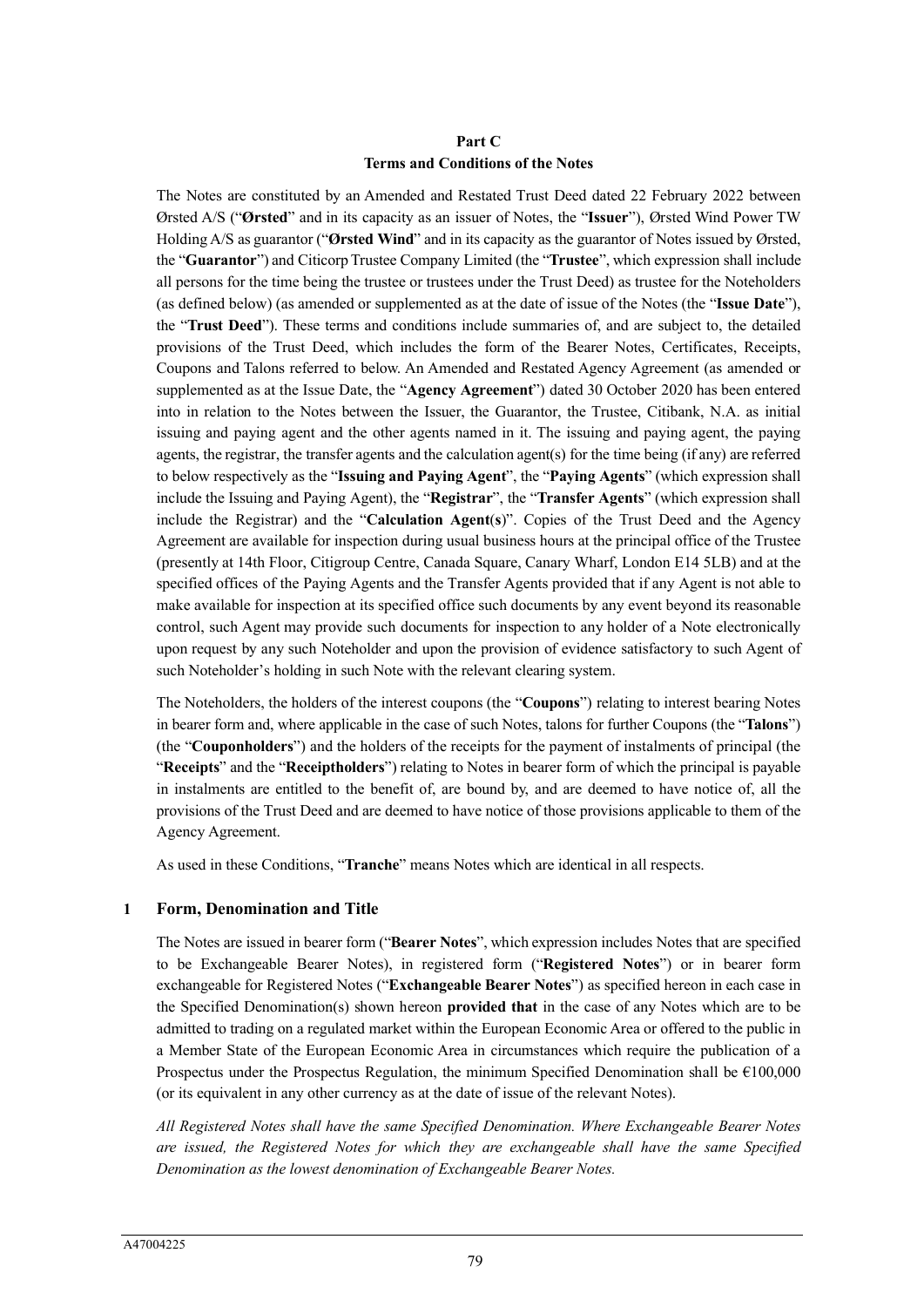This Note is a Fixed Rate Note, a Floating Rate Note, a Zero Coupon Note, an Inflation Linked Note or an Instalment Note, a combination of any of the foregoing, depending upon the Interest and Redemption/Payment Basis shown hereon.

Bearer Notes are serially numbered and are issued with Coupons (and, where appropriate, a Talon) attached, save in the case of Zero Coupon Notes in which case references to interest (other than in relation to interest due after the Maturity Date), Coupons and Talons in these Conditions are not applicable. Instalment Notes are issued with one or more Receipts attached.

Registered Notes are represented by registered certificates ("**Certificates**") and, save as provided in Condition 2(c), each Certificate shall represent the entire holding of Registered Notes by the same holder.

The Notes are denominated in such currency as may be specified in the Final Terms. Any currency may be so specified, subject to compliance with all legal and/or regulatory and/or central bank requirements.

Title to the Bearer Notes and the Receipts, Coupons and Talons shall pass by delivery. Title to the Registered Notes shall pass by registration in the register that the Issuer shall procure to be kept by the Registrar in accordance with the provisions of the Agency Agreement (the "**Register**") or as specified hereon. Except as ordered by a court of competent jurisdiction or as required by law, the holder (as defined below) of any Note, Receipt, Coupon or Talon shall be deemed to be and may be treated as its absolute owner for all purposes whether or not it is overdue and regardless of any notice of ownership, trust or an interest in it, any writing on it (or on the Certificate representing it) or its theft or loss (or that of the related Certificate) and no person shall be liable for so treating the holder.

In these Conditions, "**Noteholder**" means the bearer of any Bearer Note and the Receipts relating to it or the person in whose name a Registered Note is registered (as the case may be), "**holder**" (in relation to a Note, Receipt, Coupon or Talon) means the bearer of any Bearer Note, Receipt, Coupon or Talon or the person in whose name a Registered Note is registered (as the case may be) and capitalised terms have the meanings given to them hereon, the absence of any such meaning indicating that such term is not applicable to the Notes.

### **2 Exchanges of Exchangeable Bearer Notes and Transfers of Registered Notes**

### (a) *Exchange of Exchangeable Bearer Notes:*

Subject as provided in Condition 2(f), Exchangeable Bearer Notes may be exchanged for the same nominal amount of Registered Notes at the request in writing of the relevant Noteholder and upon surrender of each Exchangeable Bearer Note to be exchanged, together with all unmatured Receipts, Coupons and Talons relating to it, at the specified office of any Transfer Agent; **provided**, **however**, **that** where an Exchangeable Bearer Note is surrendered for exchange after the Record Date (as defined in Condition 8(b)) for any payment of interest, the Coupon in respect of that payment of interest need not be surrendered with it. Registered Notes may not be exchanged for Bearer Notes. Bearer Notes of one Specified Denomination may not be exchanged for Bearer Notes of another Specified Denomination. Bearer Notes that are not Exchangeable Bearer Notes may not be exchanged for Registered Notes.

### (b) *Transfer of Registered Notes:*

One or more Registered Notes may be transferred upon the surrender (at the specified office of the Registrar or any Transfer Agent) of the Certificate representing such Registered Notes to be transferred, together with the form of transfer endorsed on such Certificate, (or another form of transfer substantially in the same form and containing the same representations and certifications (if any), unless otherwise agreed by the Issuer), duly completed and executed and any other evidence as the Registrar or Transfer Agent may reasonably require. In the case of a transfer of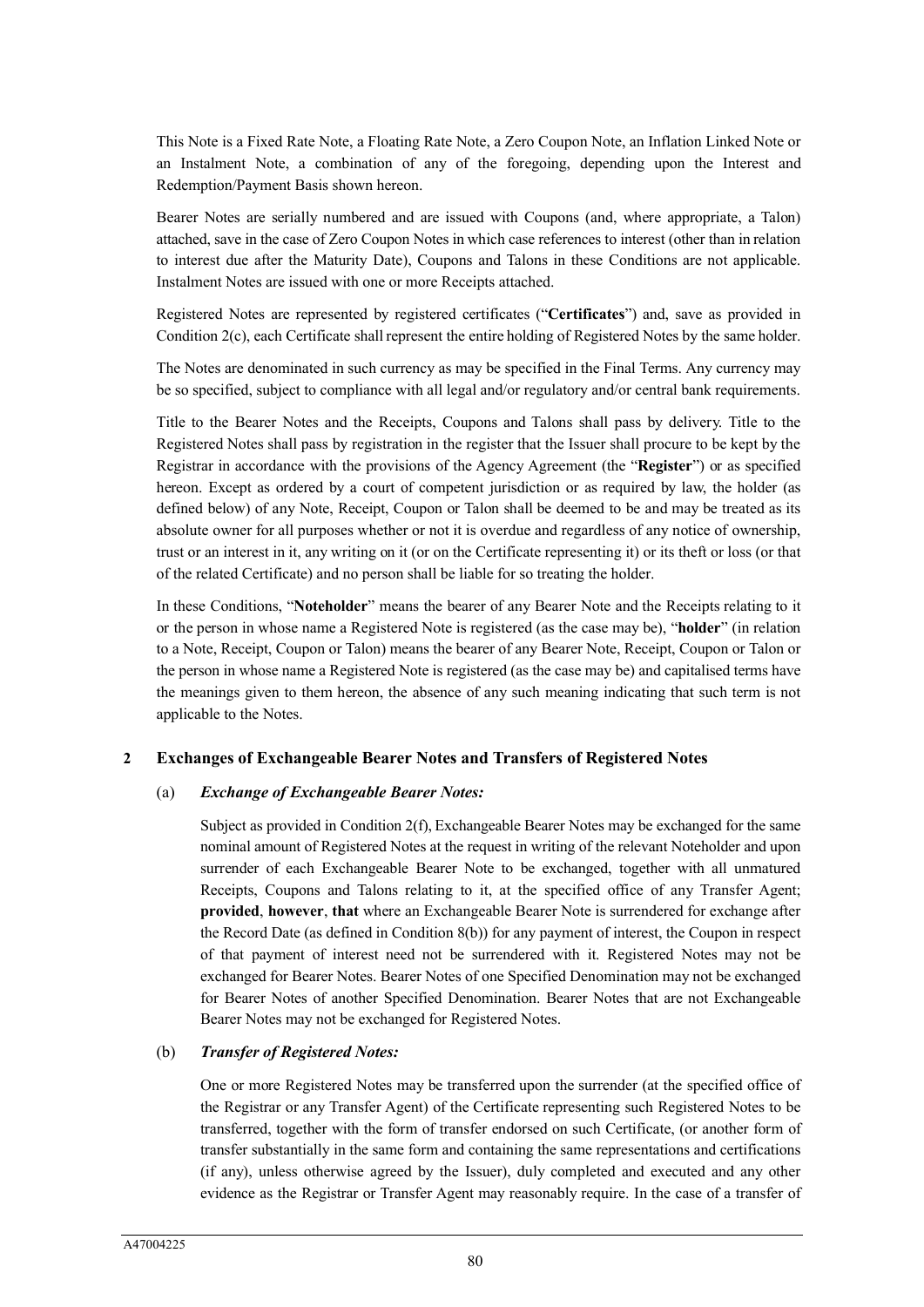part only of a holding of Registered Notes represented by one Certificate, a new Certificate shall be issued to the transferee in respect of the part transferred and a further new Certificate in respect of the balance of the holding not transferred shall be issued to the transferor. All transfers of Notes and entries on the Register will be made subject to the detailed regulations concerning transfers of Notes scheduled to the Agency Agreement. The regulations may be changed by the Issuer, with the prior written approval of the Registrar and the Trustee. A copy of the current regulations will be made available by the Registrar to any Noteholder upon request.

#### (c) *Exercise of Options or Partial Redemption in Respect of Registered Notes:*

In the case of an exercise of an Issuer's or Noteholder's option in respect of, or a partial redemption of, a holding of Registered Notes represented by a single Certificate, a new Certificate shall be issued to the holder to reflect the exercise of such option or in respect of the balance of the holding not redeemed. In the case of a partial exercise of an option resulting in Registered Notes of the same holding having different terms, separate Certificates shall be issued in respect of those Notes of that holding that have the same terms. New Certificates shall only be issued against surrender of the existing Certificates to the Registrar or any Transfer Agent. In the case of a transfer of Registered Notes to a person who is already a holder of Registered Notes, a new Certificate representing the enlarged holding shall only be issued against surrender of the Certificate representing the existing holding.

#### (d) *Delivery of New Certificates:*

Each new Certificate to be issued pursuant to Conditions 2(a), (b) or (c) shall be available for delivery within three business days of receipt of the request for exchange, form of transfer or Exercise Notice (as defined in Condition  $7(g)$ ) and surrender of the Certificate for exchange. Delivery of the new Certificate(s) shall be made at the specified office of the Transfer Agent or of the Registrar (as the case may be) to whom delivery or surrender of such request for exchange, form of transfer, Exercise Notice or Certificate shall have been made or, at the option of the holder making such delivery or surrender as aforesaid and as specified in the relevant request for exchange, form of transfer, Exercise Notice or otherwise in writing, be mailed by uninsured post at the risk of the holder entitled to the new Certificate to such address as may be so specified, unless such holder requests otherwise and pays in advance to the relevant Transfer Agent the costs of such other method of delivery and/or such insurance as it may specify. In this Condition (d), "**business day**" means a day, other than a Saturday or Sunday, on which banks are open for business in the place of the specified office of the relevant Transfer Agent or the Registrar (as the case may be).

### (e) *Exchange Free of Charge:*

Exchange and transfer of Notes and Certificates on registration, transfer, exercise of an option or partial redemption shall be effected without charge by or on behalf of the Issuer, the Registrar or the Transfer Agents, but upon payment by the applicant of any tax or other governmental charges that may be imposed in relation to it (or the giving of such indemnity as the Registrar or the relevant Transfer Agent may require).

#### (f) *Closed Periods:*

No Noteholder may require the transfer of a Registered Note to be registered or an Exchangeable Bearer Note to be exchanged for one or more Registered Note(s) (i) during the period of 15 days ending on the due date for redemption of, or payment of any Instalment Amount in respect of, that Note, (ii) during the period of 15 days prior to any date on which Notes may be called for redemption by the Issuer at its option pursuant to Conditions 7(e), (iii) after any such Note has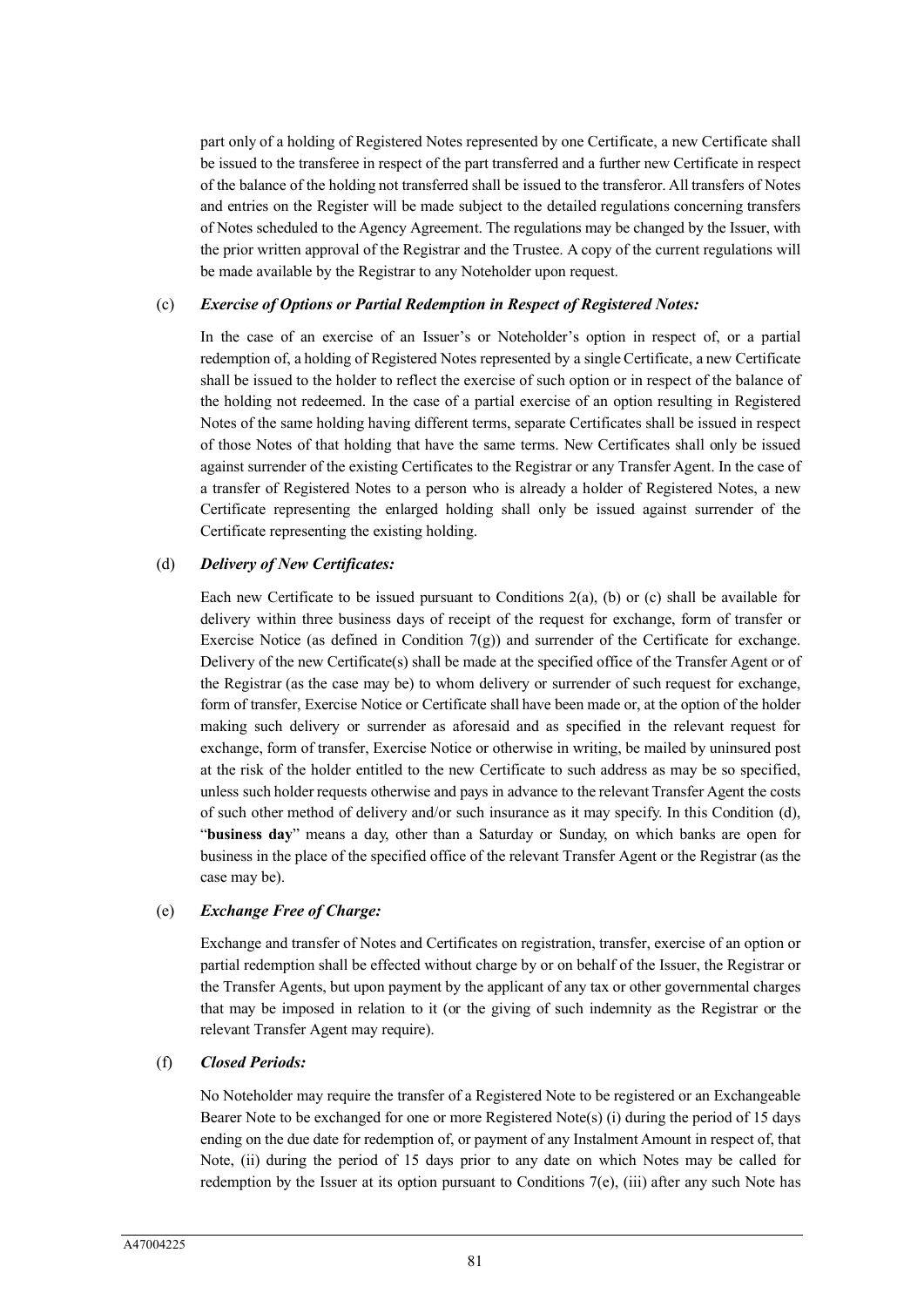been called for redemption or (iv) during the period of seven days ending on (and including) any Record Date. An Exchangeable Bearer Note called for redemption may, however, be exchanged for one or more Registered Note(s) in respect of which the Certificate is simultaneously surrendered not later than the relevant Record Date (as defined in Condition 8(b)(ii)).

### **3 Guarantee and Status**

#### (a) *Guarantee*

The Guarantor has unconditionally and irrevocably guaranteed the due payment of all sums expressed to be payable by the Issuer under the Trust Deed, the Notes and any Receipts and Coupons relating to them. Its obligations in that respect (the "**Upstream Guarantee**") are contained in the Amended and Restated Trust Deed. The obligations of the Guarantor under the Guarantee shall, save for such exceptions as may be provided by applicable legislation and subject to Condition 4, at all times rank at least equally with all its other unsecured and unsubordinated obligations, present and future.

#### (b) *Status*

The Notes and the Receipts and Coupons relating to them constitute (subject to Condition 4) unsecured obligations of the Issuer and shall at all times rank *pari passu* and without any preference among themselves. The payment obligations of the Issuer under the Notes and the Receipts and Coupons relating to them shall, save for such exceptions as may be provided by applicable legislation and subject to Condition 4, at all times rank at least equally with all its other unsecured and unsubordinated indebtedness and monetary obligations of the Issuer, present and future.

### **4 Negative Pledge**

### (a) *Restriction:*

So long as any Note, Receipt or Coupon remains outstanding (as defined in the Trust Deed), neither the Issuer nor the Guarantor will, and the Issuer and the Guarantor will each ensure that none of their respective Material Subsidiaries (as defined below) will create, or have outstanding any mortgage, charge, lien, pledge or other security interest (each a "**Security Interest**") other than a Permitted Security Interest (as defined below), upon the whole or any part of its present or future undertaking, assets or revenues (including any uncalled share capital) to secure any (A) Relevant Debt, or (B) payment under any guarantee or indemnity granted by the Issuer or the Guarantor or any such Material Subsidiary in respect of any Relevant Debt without at the same time or prior thereto according to the Notes, the Coupons and the Issuer's and the Guarantor's obligations under the Trust Deed, equal and rateable security to that which is created or subsisting to secure any such Relevant Debt, guarantee or indemnity or such other security as the Trustee in its absolute discretion shall deem to be not materially less beneficial to the Noteholders or as shall be approved by an Extraordinary Resolution (as defined in the Trust Deed) of the Noteholders.

### (b) *Definitions:*

For the purposes of these Conditions:

(i) "**Group**" means together Ørsted, Ørsted Wind and Subsidiaries of each of Ørsted and Ørsted Wind whose financial statements at any time are required by law or in accordance with generally accepted accounting principles to be fully consolidated with those of Ørsted;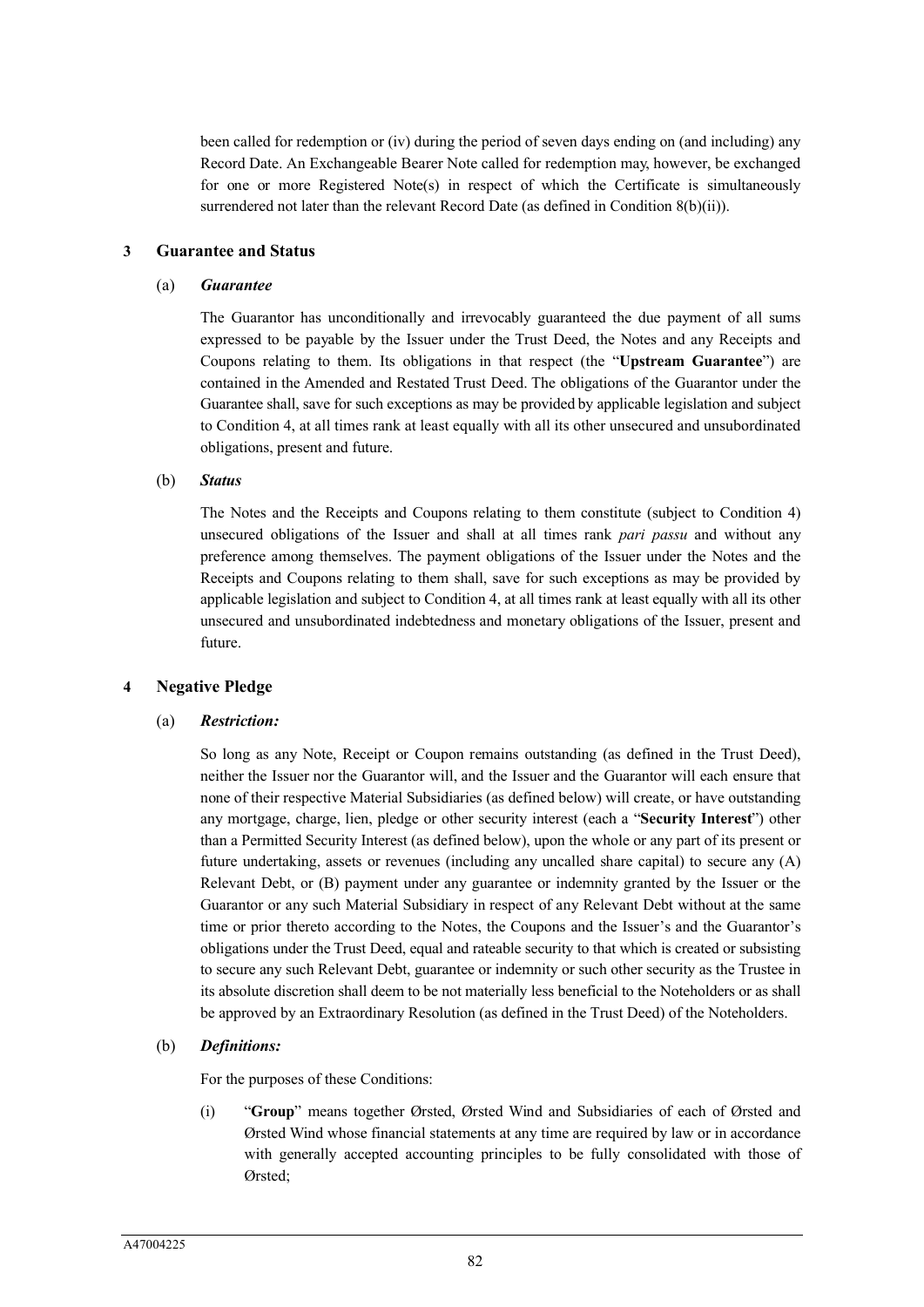- (ii) "**Material Subsidiary**" at any time means (A) Ørsted Wind and (B) any member of the Group (not being a Subsidiary falling within sub-paragraph (iv) of the definition of Non-Recourse Project Financing and whose only indebtedness for borrowed money is Non-Recourse Project Financing):
	- (i) which was a Subsidiary of the Issuer or the Guarantor (as the case may be) at the date to which the then latest audited consolidated annual financial statements of the Group (the "**Accounts**") were made up and whose total revenue and/or gross assets (in each case consolidated in the case of a Subsidiary which itself has Subsidiaries) at the time of its latest financial statements (consolidated where applicable) exceeded 10 per cent. of the consolidated total revenue and/or gross assets of the Group at such date, as determined by reference to such Accounts;
	- (ii) which has been a Subsidiary of the Issuer or the Guarantor (as the case may be) for more than 180 days and which became a Subsidiary of the Issuer or the Guarantor (as the case may be) subsequent to the date of the then latest Accounts and whose total revenue and/or gross assets (in each case consolidated in the case of a Subsidiary which itself has Subsidiaries) would, as at the balance sheet date of the then latest Accounts on the basis that such Subsidiary was a Subsidiary on such balance sheet date, exceed 10 per cent. of the consolidated total revenue and/or gross assets of the Group as would be determined by reference to such consolidated financial statements; or
	- (iii) any Subsidiary of the Issuer or the Guarantor (as the case may be) which, although not a Material Subsidiary at the date of the then latest Accounts, subsequently acquires or develops assets and/or generates revenues which would, when aggregated with its existing assets and/or revenues (in each case consolidated in the case of a Subsidiary which itself has Subsidiaries), constitute 10 per cent. or more of the consolidated total revenue and/or gross assets of the Group if at the balance sheet date of the then latest Accounts, those Accounts and the latest financial statements of the relevant Subsidiary (consolidated where applicable) had been prepared on the basis that such assets had already been acquired or developed or such revenues had already been generated,

**provided that** if any Material Subsidiary shall at any relevant time cease to have revenue and/or gross assets (in each case consolidated in the case of a Subsidiary which itself has Subsidiaries) which constitute more than 10 per cent. of the consolidated total revenues and/or gross assets of the Group if consolidated financial statements of the Group were prepared at that time, it shall at that time cease to be a Material Subsidiary, until such time as its revenues and/or gross assets (in each case consolidated in the case of a Subsidiary which itself has Subsidiaries) subsequently exceed 10 per cent. of the consolidated total revenues and/or gross assets of the Group at any relevant time. A certificate of two Directors of the Issuer or the Guarantor (as the case may be) that, in their opinion, a Subsidiary is or is not, or was or was not, at any particular time or during any particular period, a Material Subsidiary may be relied upon by the Trustee and, if so relied upon, shall, in the absence of manifest error, be conclusive and binding on all concerned;

(iii) "**Non-Recourse Project Financing**" means any present or future indebtedness incurred to finance the ownership, acquisition, construction, creation, development, maintenance and/or operation of an asset (whether or not an asset of the Issuer or the Guarantor (as the case may be) or any of its Subsidiaries), or any associated rehabilitation works, in respect of which the person or persons to whom any such indebtedness is or may be owed by the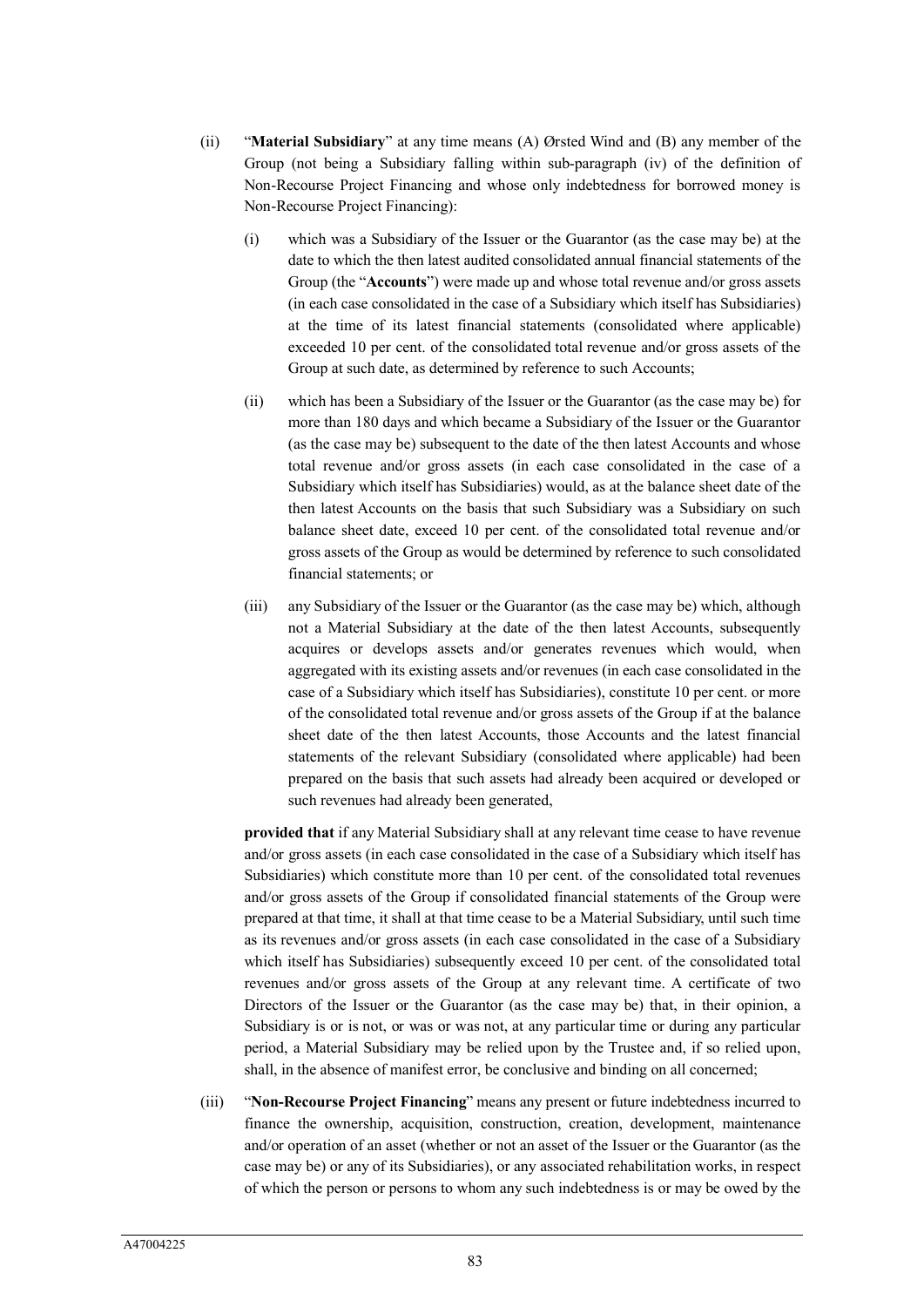relevant borrower (whether or not the Issuer or the Guarantor (as the case may be) or any of its Subsidiaries) has or have no recourse whatsoever to the Issuer or the Guarantor (as the case may be) or any of its Subsidiaries for the repayment thereof other than:

- (i) recourse for amounts limited to the cash flow or net cash flow (other than historic cash flow or historic net cash flow) from such asset or the business of owning, acquiring, constructing, developing, maintaining and/or operating such asset; and/or
- (ii) (A) recourse for the purpose only of enabling amounts to be claimed in respect of such indebtedness in an enforcement of any encumbrance given over such asset (and/or any other assets primarily used in the business of owning, acquiring, constructing, creating, developing, maintaining and/or operating such asset) or the income, cash flow or other proceeds deriving therefrom (or given over shares or the like in the capital of the borrower or owner of the asset or any Subsidiary described in paragraph (iv)) to secure such indebtedness, **provided that** (aa) the extent of such recourse is limited solely to the amount of any recoveries made on any such enforcement and (bb) such person or persons is/are not entitled, by virtue of any right or claim arising out of or in connection with such indebtedness, to commence proceedings for the winding up or dissolution of the Issuer or the Guarantor (as the case may be) or any of its Subsidiaries (other than a Subsidiary described in paragraph (iv)) or to appoint or procure the appointment of any receiver, trustee or similar person or officer in respect of the Issuer or the Guarantor (as the case may be) or any of its Subsidiaries (other than a Subsidiary described in paragraph (iv)) or any of its assets (save for the assets the subject of such encumbrance); and/or (B) recourse against the assets, income, cashflow, proceeds or shares or the like subject to an encumbrance referred to in this paragraph (ii); and/or
- (iii) recourse under any form of assurance, undertakings or support, which recourse is limited to a claim for damages (other than liquidated damages and damages required to be calculated in a specified way) or under an indemnity for breach of an obligation or representation (not being a payment obligation or an obligation to procure payment by another or an indemnity in respect thereof or any obligation to comply or to procure compliance by another with any financial ratios or other tests of financial condition other than costs to complete tests or project completion tests) of the Issuer or the Guarantor (as the case may be) or any of its Subsidiaries; and/or
- (iv) recourse against (aa) any Subsidiary, or the assets of any Subsidiary, whose principal business comprises the ownership, acquisition, construction, creation, development, maintenance and/or operation of the asset concerned; or (bb) any Subsidiary, or the assets of any Subsidiary, whose principal business comprises the ownership or financing, directly or indirectly, of any Subsidiary described in paragraph (iv)(aa); and/or
- (v) recourse under any guarantee and/or indemnity of such indebtedness or completion of construction or development of an asset, **provided that** in any such case the guarantee and/or indemnity is (to the extent not permitted by any of the foregoing paragraphs) released or discharged if completion of the relevant construction or development occurs on or prior to the agreed date for completion referred to in or in connection with the guarantee and/or indemnity and no default under or in connection with such indebtedness, guarantee or indemnity or any agreement relating thereto is then subsisting;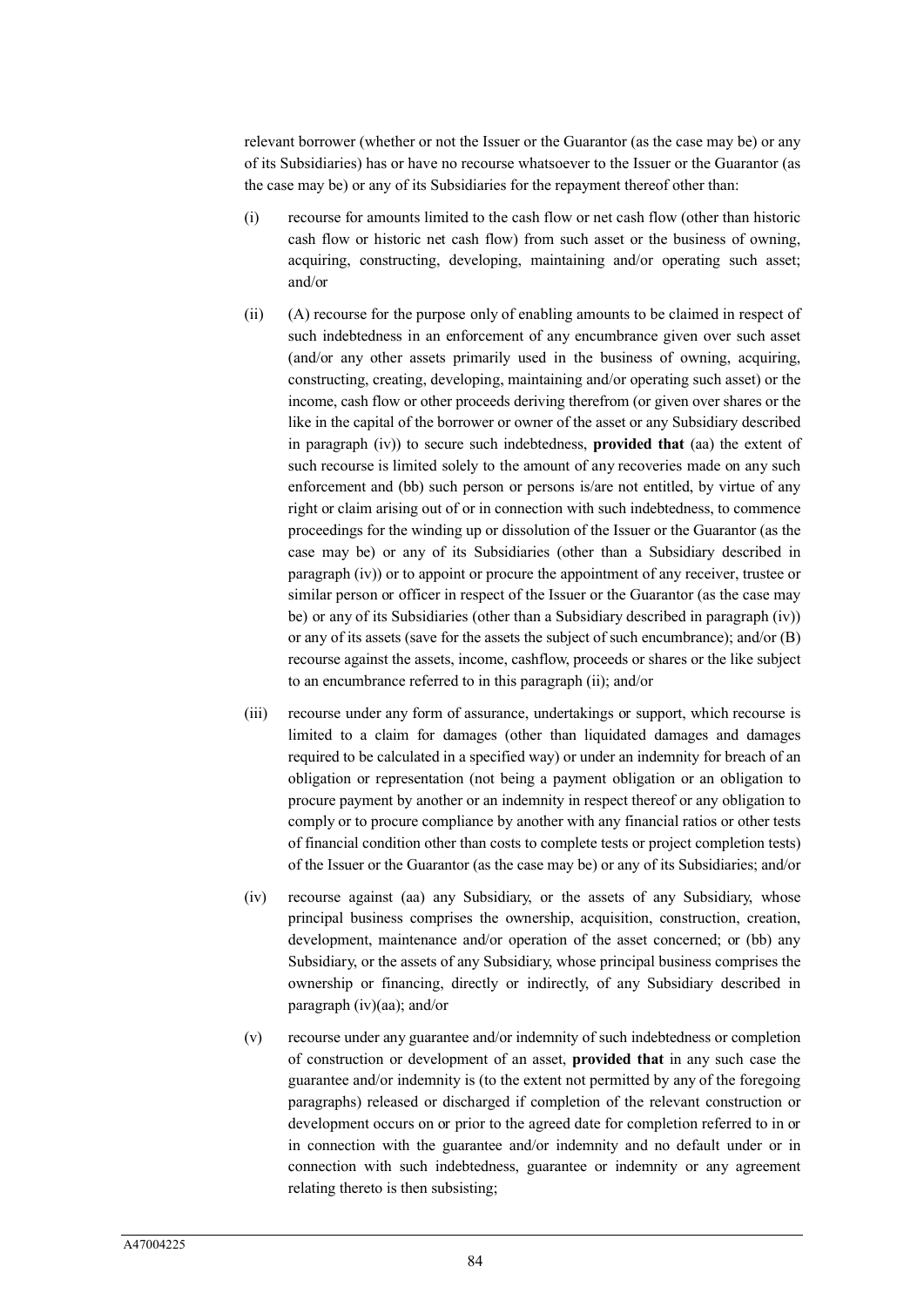- (iv) "**Permitted Security Interest**" means (a) any Security Interest created by either the Issuer or the Guarantor (as the case may be) or any Material Subsidiary upon real property, energy producing assets and/or ships in favour of one or more Danish mortgage institutions (*realkreditinstitutter*) or other credit institutions (including, but not limited to, Danish Ship Finance (*Danmarks Skibskredit*)) in respect of Relevant Debt constituting indebtedness owed to such institutions, **provided that** the aggregate principal amount of the Relevant Debt in respect of which all such Security Interests shall have been created as shown on the then most recent annual audited consolidated accounts of the Group shall be equal to not more than 15 per cent. of the total consolidated assets of the Group, also as shown in the then most recent annual audited consolidated accounts of the Group or (b) any Security Interest over assets of a company which becomes a Subsidiary (as defined below) after the date on which agreement is reached to issue the first Tranche of Notes, but only if (i) the Security Interest (1) was in existence prior to the date of the company concerned becoming a Subsidiary and (2) was not created in contemplation of such company becoming a Subsidiary and (ii) the principal amount secured by the Security Interest as at the date the company became a Subsidiary is not subsequently increased;
- (v) "**Relevant Debt**" means any present or future indebtedness in the form of, or represented by, bonds, notes, debentures, loan stock or other securities which are for the time being, or are capable of being, quoted, listed or ordinarily dealt in on any stock exchange, over-the-counter or other securities market, but shall in any event not include any Non-Recourse Project Financing; and
- (vi) "**Subsidiary**" means a limited liability company covered by the term "*dattervirksomhed*" as defined in section 5(3) of the Danish Companies Act (Consolidated Act. No. 763 of 23 July 2019 as amended) and for the avoidance of doubt, such term shall include any limited liability company incorporated in a jurisdiction other than Denmark.

### **5 Interest and other Calculations**

Notes may be interest bearing or non-interest bearing as specified in the applicable Final Terms.

### (a) *Interest on Fixed Rate Notes:*

Each Fixed Rate Note bears interest on its outstanding nominal amount from the Interest Commencement Date at the rate per annum (expressed as a percentage) equal to the Rate of Interest, such interest being payable in arrear on each Interest Payment Date. The amount of interest payable shall be determined in accordance with Condition 5(f).

### (b) *Interest on Floating Rate Notes and Inflation Linked Notes:*

(i) *Interest Payment Dates*: Each Floating Rate Note and Inflation Linked Note bears interest on its outstanding nominal amount from the Interest Commencement Date at the rate per annum (expressed as a percentage) equal to the Rate of Interest, such interest being payable in arrear on each Interest Payment Date. The amount of interest payable shall be determined in accordance with Condition 5(f) (and Condition 6, if applicable). Such Interest Payment Date(s) is/are either shown hereon as Specified Interest Payment Dates or, if no Specified Interest Payment Date(s) is/are shown hereon, "**Interest Payment Date**" shall mean each date which falls the number of months or other period shown hereon as the Interest Period after the preceding Interest Payment Date or, in the case of the first Interest Payment Date, after the Interest Commencement Date.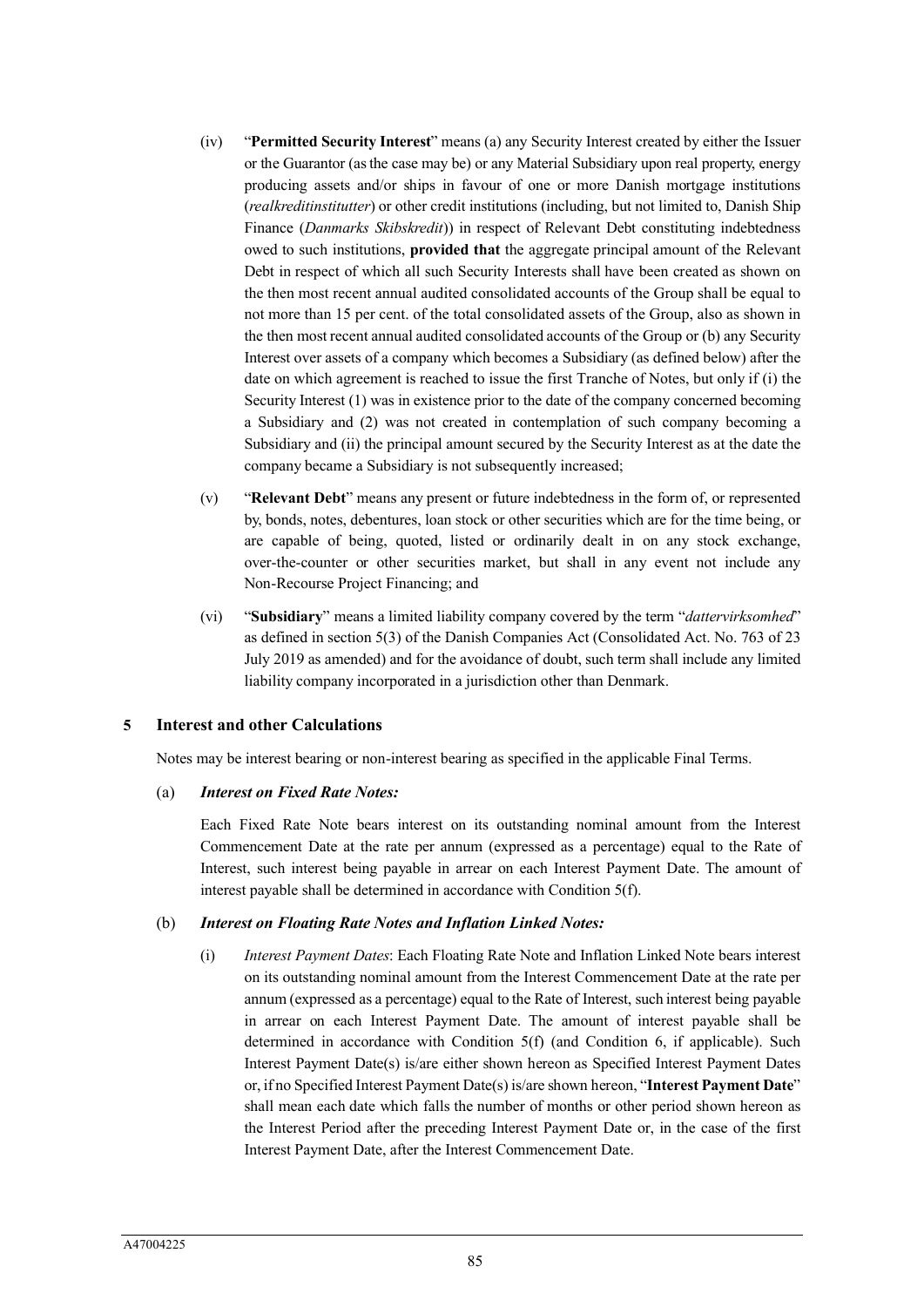- (ii) *Business Day Convention*: If any date referred to in these Conditions that is specified to be subject to adjustment in accordance with a Business Day Convention would otherwise fall on a day that is not a Business Day, then, if the Business Day Convention specified is (A) the Floating Rate Business Day Convention, such date shall be postponed to the next day that is a Business Day unless it would thereby fall into the next calendar month, in which event (x) such date shall be brought forward to the immediately preceding Business Day and (y) each subsequent such date shall be the last Business Day of the month in which such date would have fallen had it not been subject to adjustment, (B) the Following Business Day Convention, such date shall be postponed to the next day that is a Business Day, (C) the Modified Following Business Day Convention, such date shall be postponed to the next day that is a Business Day unless it would thereby fall into the next calendar month, in which event such date shall be brought forward to the immediately preceding Business Day or (D) the Preceding Business Day Convention, such date shall be brought forward to the immediately preceding Business Day.
- (iii) *Rate of Interest for Floating Rate Notes*: The Rate of Interest in respect of Floating Rate Notes for each Interest Accrual Period shall be determined in the manner specified hereon and the provisions below relating to either ISDA Determination, Screen Rate Determination and/or Linear Interpolation shall apply, depending upon which is specified hereon.
	- (A) *ISDA Determination for Floating Rate Notes*

Where ISDA Determination is specified hereon as the manner in which the Rate of Interest is to be determined, the Rate of Interest for each Interest Accrual Period shall be determined by the Calculation Agent as a rate equal to the relevant ISDA Rate. For the purposes of this sub-paragraph (A), "**ISDA Rate**" for an Interest Accrual Period means a rate equal to the Floating Rate that would be determined by the Calculation Agent under a Swap Transaction under the terms of an agreement incorporating the ISDA Definitions and under which:

- (x) the Floating Rate Option is as specified hereon;
- (y) the Designated Maturity is a period specified hereon; and
- (z) the relevant Reset Date is the first day of that Interest Accrual Period unless otherwise specified hereon.

For the purposes of this sub-paragraph (A), "**Floating Rate**", "**Calculation Agent**", "**Floating Rate Option**", "**Designated Maturity**", "**Reset Date**" and "**Swap Transaction**" have the meanings given to those terms in the ISDA Definitions.

Unless otherwise stated in the applicable Final Terms, the Minimum Rate of Interest shall be deemed to be zero.

- (B) *Screen Rate Determination for Floating Rate Notes*
	- (x) Where Screen Rate Determination is specified hereon as the manner in which the Rate of Interest is to be determined, the Rate of Interest for each Interest Accrual Period will, subject as provided below, be either:
		- (1) the offered quotation; or
		- (2) the arithmetic mean of the offered quotations,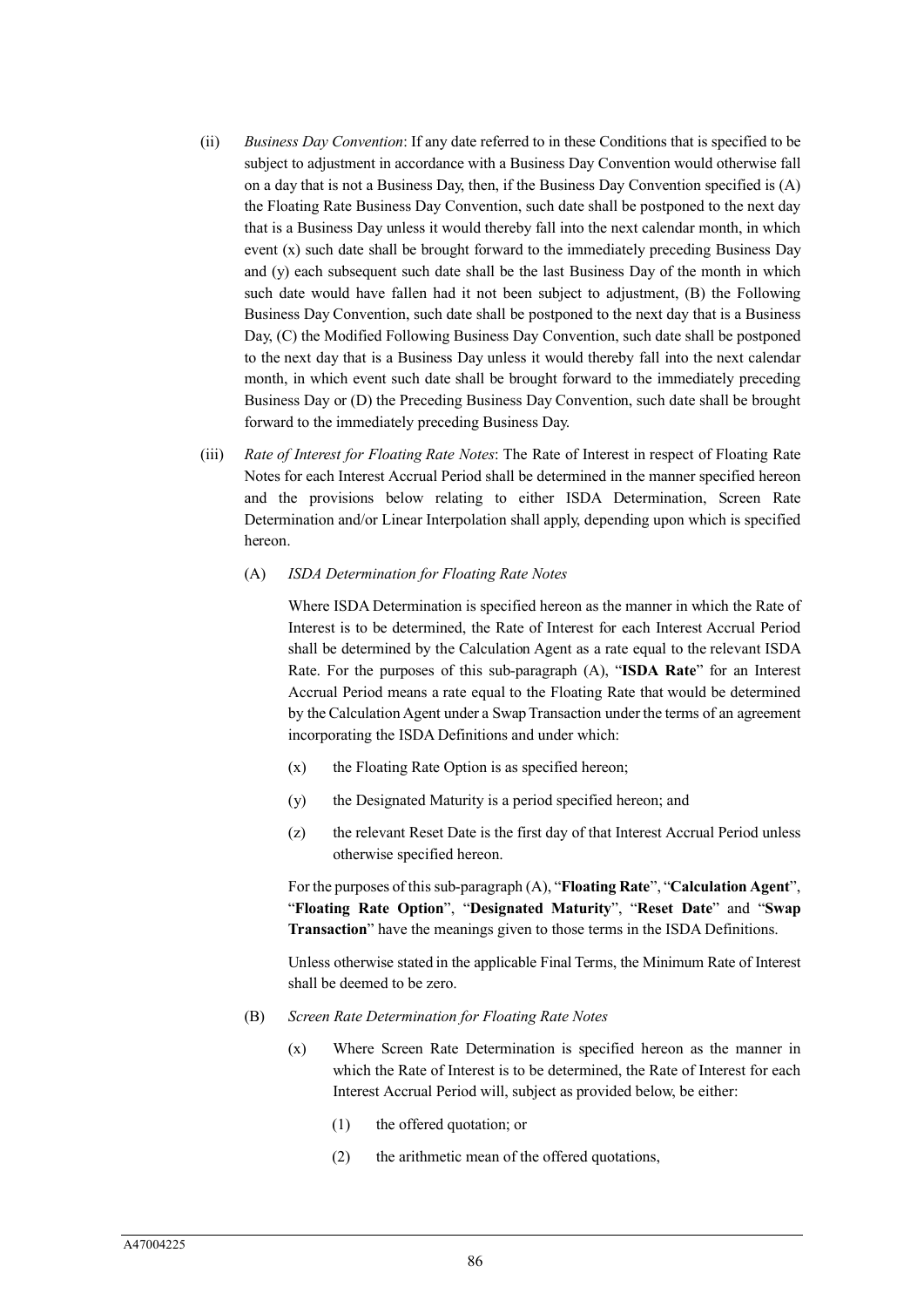(expressed as a percentage rate per annum) for the Reference Rate which appears or appear, as the case may be, on the Relevant Screen Page as at either 11.00 a.m. (London time in the case of CMS London or Brussels time in the case of EURIBOR or CMS Brussels or Copenhagen time in the case of CIBOR) on the Interest Determination Date in question as determined by the Calculation Agent. If five or more of such offered quotations are available on the Relevant Screen Page, the highest (or, if there is more than one such highest quotation, one only of such quotations) and the lowest (or, if there is more than one such lowest quotation, one only of such quotations) shall be disregarded by the Calculation Agent for the purpose of determining the arithmetic mean of such offered quotations;

- (y) if the Relevant Screen Page is not available or if, sub-paragraph (x)(l) applies and no such offered quotation appears on the Relevant Screen Page or if subparagraph  $(x)(2)$  above applies and fewer than three such offered quotations appear on the Relevant Screen Page in each case as at the time specified above, subject as provided below, the Calculation Agent shall request, if the Reference Rate is CMS London, the principal London office of each of the Reference Banks or if the Reference Rate is EURIBOR or CMS Brussels, the principal Euro-zone office of each of the Reference Banks or, if the Reference Rate is CIBOR, the principal Danish office of each of the Reference Banks to provide the Calculation Agent with its offered quotation (expressed as a percentage rate per annum) for the Reference Rate if the Reference Rate is CMS London, at approximately 11.00 a.m. (London time), if the Reference Rate is EURIBOR or CMS Brussels, at approximately 11.00 a.m. (Brussels time), or if the Reference Rate is CIBOR, at approximately 11.00 a.m. (Copenhagen time) on the Interest Determination Date in question. If two or more of the Reference Banks provide the Calculation Agent with such offered quotations, the Rate of Interest for such Interest Period shall be the arithmetic mean of such offered quotations as determined by the Calculation Agent; and
- (z) if paragraph (y) above applies and the Calculation Agent determines that fewer than two Reference Banks are providing offered quotations, subject as provided below, the Rate of Interest shall be:
	- (1) if the Reference Rate is EURIBOR or CIBOR, the arithmetic mean of the rates per annum (expressed as a percentage) as communicated to (and at the request of) the Calculation Agent by the Reference Banks or any two or more of them, at which such banks were offered, if the Reference Rate is EURIBOR, at approximately 11.00 a.m. (Brussels time) or, if the Reference Rate is CIBOR, at approximately 11.00 a.m. (Copenhagen time) on the relevant Interest Determination Date, deposits in the Specified Currency for a period equal to that which would have been used for the Reference Rate by leading banks in, if the Reference Rate is EURIBOR, the Euro-zone interbank market or, if the Reference Rate is CIBOR, the Copenhagen interbank market as the case may be, or, if fewer than two of the Reference Banks provide the Calculation Agent with such offered rates, the offered rate for deposits in the Specified Currency for a period equal to that which would have been used for the Reference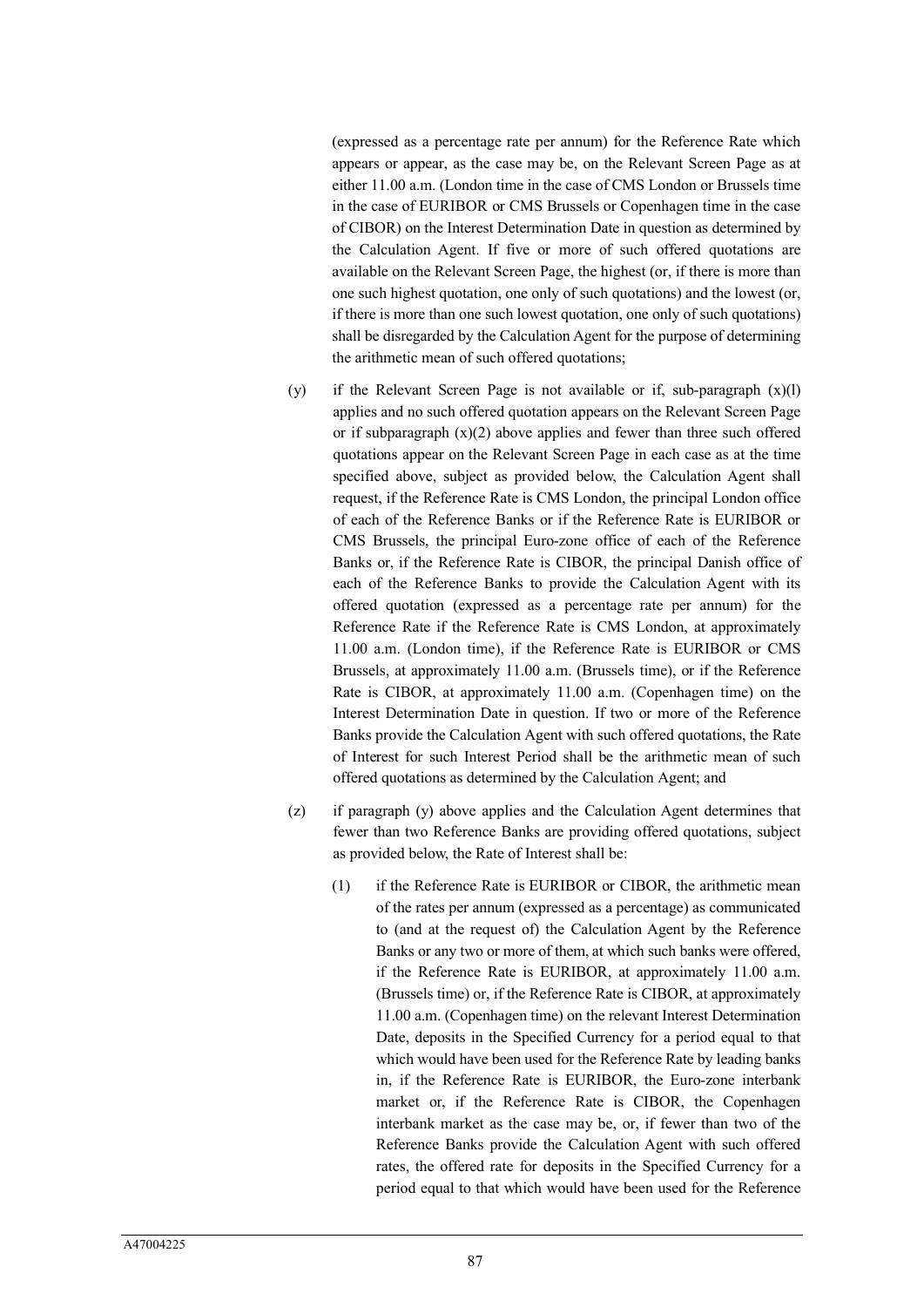Rate, or the arithmetic mean of the offered rates for deposits in the Specified Currency for a period equal to that which would have been used for the Reference Rate, at which, if the Reference Rate is EURIBOR, at approximately 11.00 a.m. (Brussels time) or, if the Reference Rate is CIBOR, at approximately 11.00 a.m. (Copenhagen time) on the relevant Interest Determination Date, any one or more banks (which bank or banks is or are in the opinion of the Trustee and the Issuer suitable for such purpose) informs the Calculation Agent it is quoting to leading banks in, if the Reference Rate is EURIBOR, the Euro-zone interbank market or, if the Reference Rate is CIBOR, the Copenhagen interbank market, as the case may be, **provided that**, if the Rate of Interest cannot be determined in accordance with the foregoing provisions of this paragraph, the Rate of Interest shall be determined as at the last preceding Interest Determination Date (though substituting, where a different Margin or Maximum or Minimum Rate of Interest is to be applied to the relevant Interest Accrual Period from that which applied to the last preceding Interest Accrual Period, the Margin or Maximum or Minimum Rate of Interest relating to the relevant Interest Accrual Period, in place of the Margin or Maximum or Minimum Rate of Interest relating to that last preceding Interest Accrual Period); or

(2) if the Reference Rate is CMS Brussels or CMS London, a rate determined on the basis of the mid-market annual swap rate, as selected by the Calculation Agent in its sole discretion on the Interest Determination Date at approximately 11.00 a.m. (London time), if the Reference Rate is CMS London or, if the Reference Rate is CMS Brussels, at approximately 11.00 a.m. (Brussels time). The midmarket annual swap rate as referred to in the preceding sentence means the arithmetic mean of the bid and offered rates for the annual fixed leg, calculated on a 30/360 day count basis, of a fixed-forfloating interest rate swap transaction denominated in EUR with respect in CMS Brussels and GBP with respect to CMS London with a maturity equal to the Designated Maturity for in an amount that is representative for a single transaction in the relevant market commencing on the first day of the Interest Period with an acknowledged dealer of good credit in the swap market, where the floating leg, in each case calculated on an Actual/360 day count basis, is equivalent to 6 months.

#### (C) *Benchmark discontinuation*

#### *(1) Independent Adviser*

If a Benchmark Event occurs in relation to an Original Reference Rate when any Rate of Interest (or any component part thereof) remains to be determined by reference to such Original Reference Rate, the Issuer shall use its reasonable endeavours to appoint an Independent Adviser, as soon as reasonably practicable, to determine a Successor Rate, failing which an Alternative Rate (in accordance with Condition  $5(b)(iii)(C)(2))$  and, in either case, an Adjustment Spread and any Benchmark Amendments (in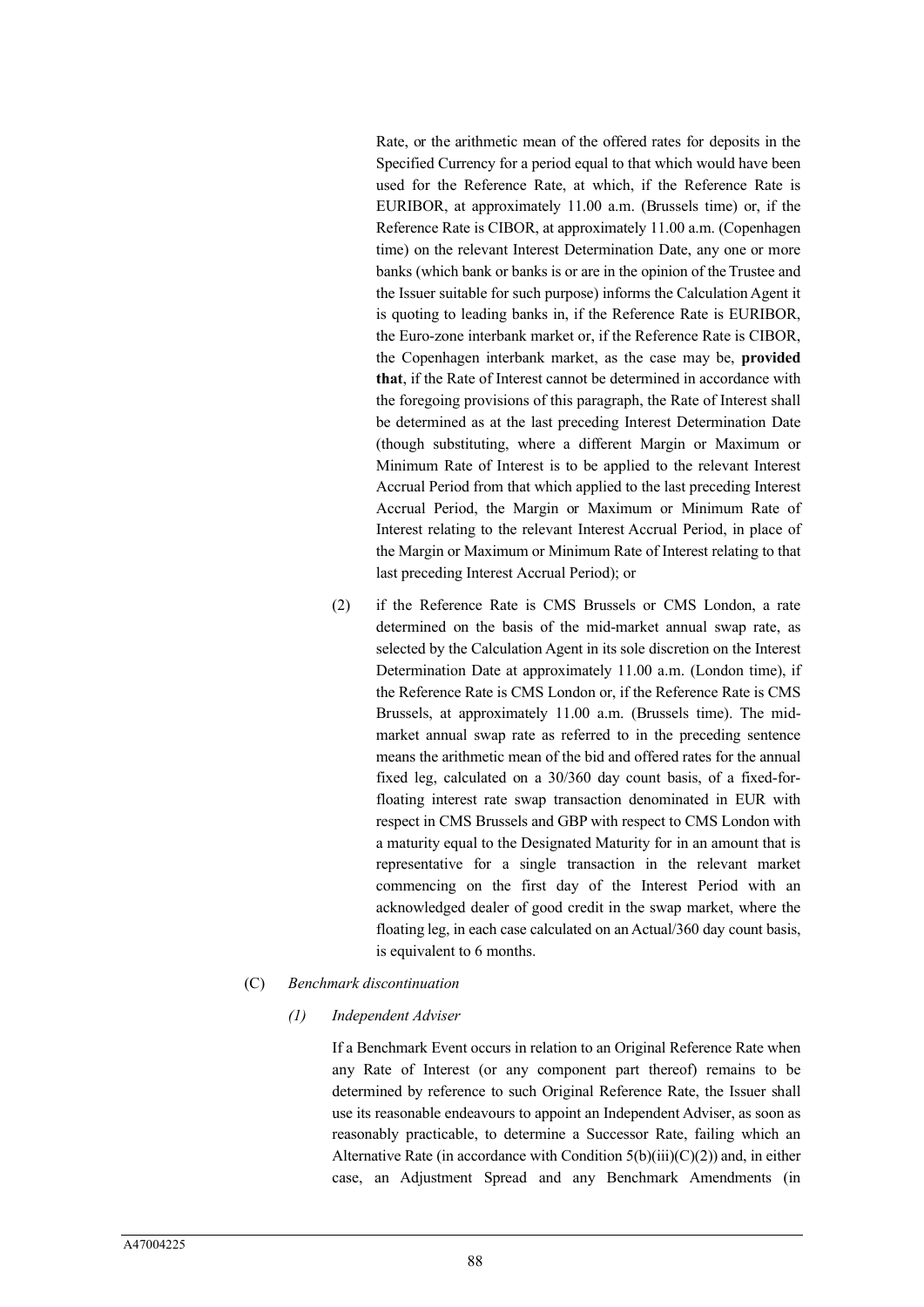accordance with Conditions  $5(b)(iii)(C)(3)$  and  $5(b)(iii)(C)(4)$ , respectively). In making such determination, the Independent Adviser appointed pursuant to this Condition  $5(b)(iii)(C)$  shall act in good faith and in a commercially reasonable manner as an expert. In the absence of bad faith or fraud, the Independent Adviser shall have no liability whatsoever to the Issuer, the Trustee, the Paying Agents, the Noteholders or the Couponholders for any determination made by it, pursuant to this Condition  $5(b)(iii)(C).$ 

If (i) the Issuer is unable to appoint an Independent Adviser; or (ii) the Independent Adviser appointed by it fails to determine a Successor Rate or, failing which, an Alternative Rate in accordance with this Condition  $5(b)(iii)(C)(1)$  prior to the date which is 10 business days prior to the relevant Interest Determination Date, the Rate of Interest applicable to the next succeeding Interest Period shall be equal to the Rate of Interest last determined in relation to the Notes in respect of the immediately preceding Interest Period. If there has not been a first Interest Payment Date, the Rate of Interest shall be the initial Rate of Interest. Where a different Margin or Maximum or Minimum Rate of Interest is to be applied to the relevant Interest Period from that which applied to the last preceding Interest Period, the Margin or Maximum or Minimum Rate of Interest relating to the relevant Interest Period shall be substituted in place of the Margin or Maximum or Minimum Rate of Interest relating to that last preceding Interest Period. For the avoidance of doubt, this paragraph shall apply to the relevant next succeeding Interest Period only and any subsequent Interest Periods are subject to the subsequent operation of, and to adjustment as provided in, the first paragraph of this Condition  $5(b)(iii)(C)(1)$ .

#### *(2) Successor Rate or Alternative Rate*

If the Independent Adviser, determines that:

- (i) there is a Successor Rate, then such Successor Rate and the applicable Adjustment Spread shall subsequently be used in place of the Original Reference Rate to determine the Rate of Interest (or the relevant component part thereof) for all future payments of interest on the Notes (subject to the operation of this Condition  $5(b)(iii)(C)$ ; or
- (ii) there is no Successor Rate but that there is an Alternative Rate, then such Alternative Rate and the applicable Adjustment Spread shall subsequently be used in place of the Original Reference Rate to determine the Rate of Interest (or the relevant component part thereof) for all future payments of interest on the Notes (subject to the operation of this Condition  $5(b)(iii)(C)$ ).

### *(3) Adjustment Spread*

The Adjustment Spread (or the formula or methodology for determining the Adjustment Spread) shall be applied to the Successor Rate or the Alternative Rate (as the case may be). If the Independent Adviser is unable to determine the quantum of, or a formula or methodology for determining such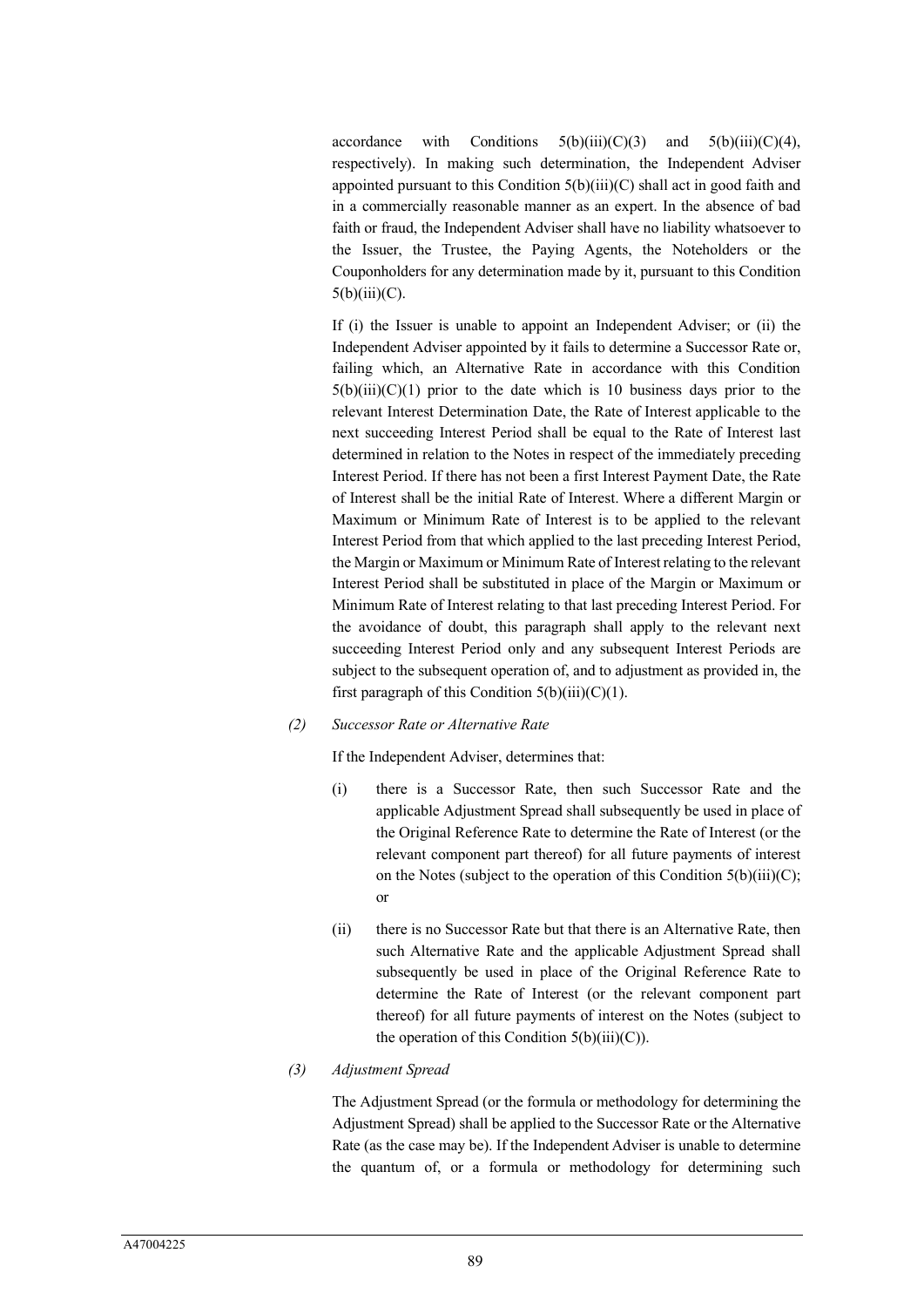Adjustment Spread, then the Successor Rate or Alternative Rate (as applicable) will apply without an Adjustment Spread.

*(4) Benchmark Amendments*

If any Successor Rate or Alternative Rate and, in either case, the applicable Adjustment Spread is determined in accordance with this Condition 5(b)(iii)(C) and the Independent Adviser, determines (i) that amendments to these Conditions and/or the Trust Deed are necessary to ensure the proper operation of such Successor Rate or Alternative Rate and/or (in either case) the applicable Adjustment Spread (such amendments, the "**Benchmark Amendments**") and (ii) the terms of the Benchmark Amendments, then the Issuer shall, subject to giving notice thereof in accordance with Condition  $5(b)(iii)(C)(5)$ , without any requirement for the consent or approval of Noteholders, vary these Conditions and/or the Trust Deed to give effect to such Benchmark Amendments with effect from the date specified in such notice.

At the request of the Issuer, but subject to receipt by the Trustee of a certificate signed by two Directors of the Issuer pursuant to Condition  $5(b)(iii)(C)(5)$ , the Trustee shall (at the expense of the Issuer), without any requirement for the consent or approval of the Noteholders, be obliged to concur with the Issuer in effecting any Benchmark Amendments (including, inter alia, by the execution of a deed supplemental to or amending the Trust Deed), provided that the Trustee shall not be obliged so to concur if in the opinion of the Trustee doing so would impose more onerous obligations upon it or expose it to any additional duties, responsibilities or liabilities or reduce or amend the protective provisions afforded to the Trustee in these Conditions or the Trust Deed (including, for the avoidance of doubt, any supplemental trust deed) in any way.

Notwithstanding any other provision of this Condition  $5(b)(iii)(C)$ , the Calculation Agent or any Paying Agent is not obliged to concur with the Issuer or the Independent Adviser in respect of any changes or amendments as contemplated under this Condition  $5(b)(iii)(C)$  to which, in the sole opinion of the Calculation Agent or the relevant Paying Agent, as the case may be, would impose more onerous obligations upon it or expose it to any additional duties, responsibilities or liabilities or reduce or amend the protective provisions afforded to the Calculation Agent or the relevant Paying Agent (as applicable) in the Agency Agreement and/or these Conditions.

In connection with any such variation in accordance with this Condition  $5(b)(iii)(C)(4)$ , the Issuer shall comply with the rules of any stock exchange on which the Notes are for the time being listed or admitted to trading.

*(5) Notices, etc.*

Any Successor Rate, Alternative Rate, Adjustment Spread and the specific terms of any Benchmark Amendments determined under this Condition  $5(b)(iii)(C)$  will be notified promptly by the Issuer to the Trustee, the Calculation Agent, the Paying Agents and, in accordance with Condition 17,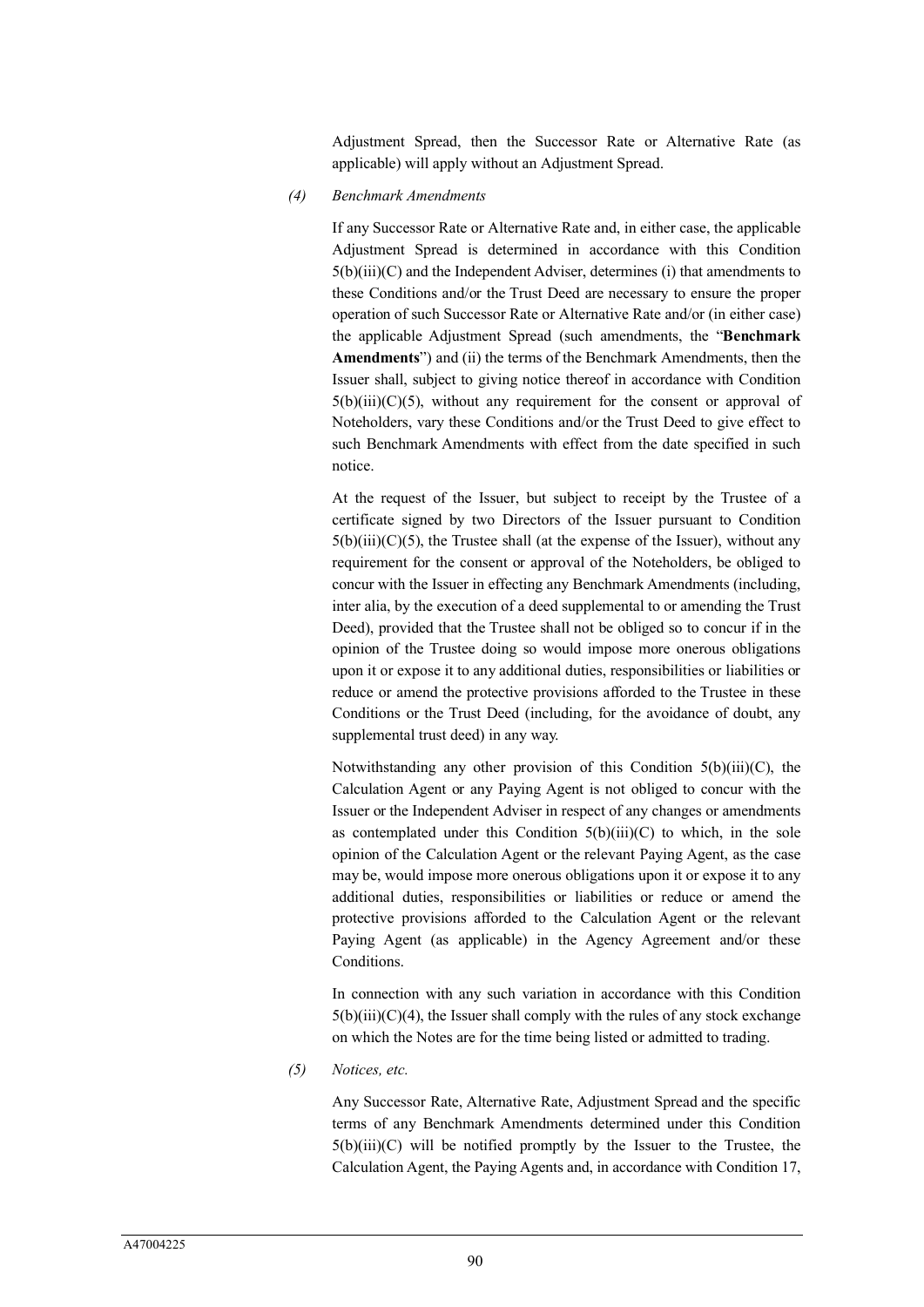the Noteholders. Such notice shall be irrevocable and shall specify the effective date of the Benchmark Amendments, if any.

No later than notifying the Noteholders of the same, the Issuer shall deliver to the Trustee, the Calculation Agent and the Paying Agents a certificate signed by two Directors of the Issuer:

- (i) confirming (i) that a Benchmark Event has occurred, (ii) the Successor Rate or, as the case may be, the Alternative Rate, (iii) the applicable Adjustment Spread and (iv) the specific terms of the Benchmark Amendments (if any), in each case as determined in accordance with the provisions of this Condition  $5(b)(iii)(C)$ ; and
- (ii) certifying that the Benchmark Amendments (if any) are necessary to ensure the proper operation of such Successor Rate or Alternative Rate and (in either case) the applicable Adjustment Spread.

Each of the Trustee, the Calculation Agent and the Paying Agents shall be entitled to rely on such certificate (without liability to any person) as sufficient evidence thereof. The Successor Rate or Alternative Rate and the Adjustment Spread and the Benchmark Amendments (if any) specified in such certificate will (in the absence of manifest error or bad faith in the determination of the Successor Rate or Alternative Rate and the Adjustment Spread and the Benchmark Amendments (if any) and without prejudice to the Trustee's or the Calculation Agent's or the Paying Agents' ability to rely on such certificate as aforesaid) be binding on the Issuer, the Trustee, the Calculation Agent, the Paying Agents and the Noteholders.

Notwithstanding any other provision of this Condition 5(b)(iii)(C), if following the determination of any Successor Rate, Alternative Rate, Adjustment Spread or Benchmark Amendments (if any), in the Calculation Agent's opinion there is any uncertainty between two or more alternative courses of action in making any determination or calculation under this Condition  $5(b)(iii)(C)$ , the Calculation Agent shall promptly notify the Issuer thereof and the Issuer shall direct the Calculation Agent in writing as to which alternative course of action to adopt. If the Calculation Agent is not promptly provided with such direction or is otherwise unable (other than due to its own gross negligence, wilful default or fraud) to make such calculation or determination for any reason, it shall notify the Issuer thereof and the Calculation Agent shall be under no obligation to make such calculation or determination and (in the absence of such gross negligence, wilful default or fraud) shall not incur any liability for not doing so.

*(6) Survival of Original Reference Rate*

Without prejudice to the obligations of the Issuer under Condition  $5(b)(iii)(C)(1)(2)$ , (3) and (4), the Original Reference Rate and the fallback provisions provided for in Condition 5(b)(iii)(B) will continue to apply unless and until a Benchmark Event has occurred.

*(7) Definitions:*

As used in this Condition  $5(b)(iii)(C)$ :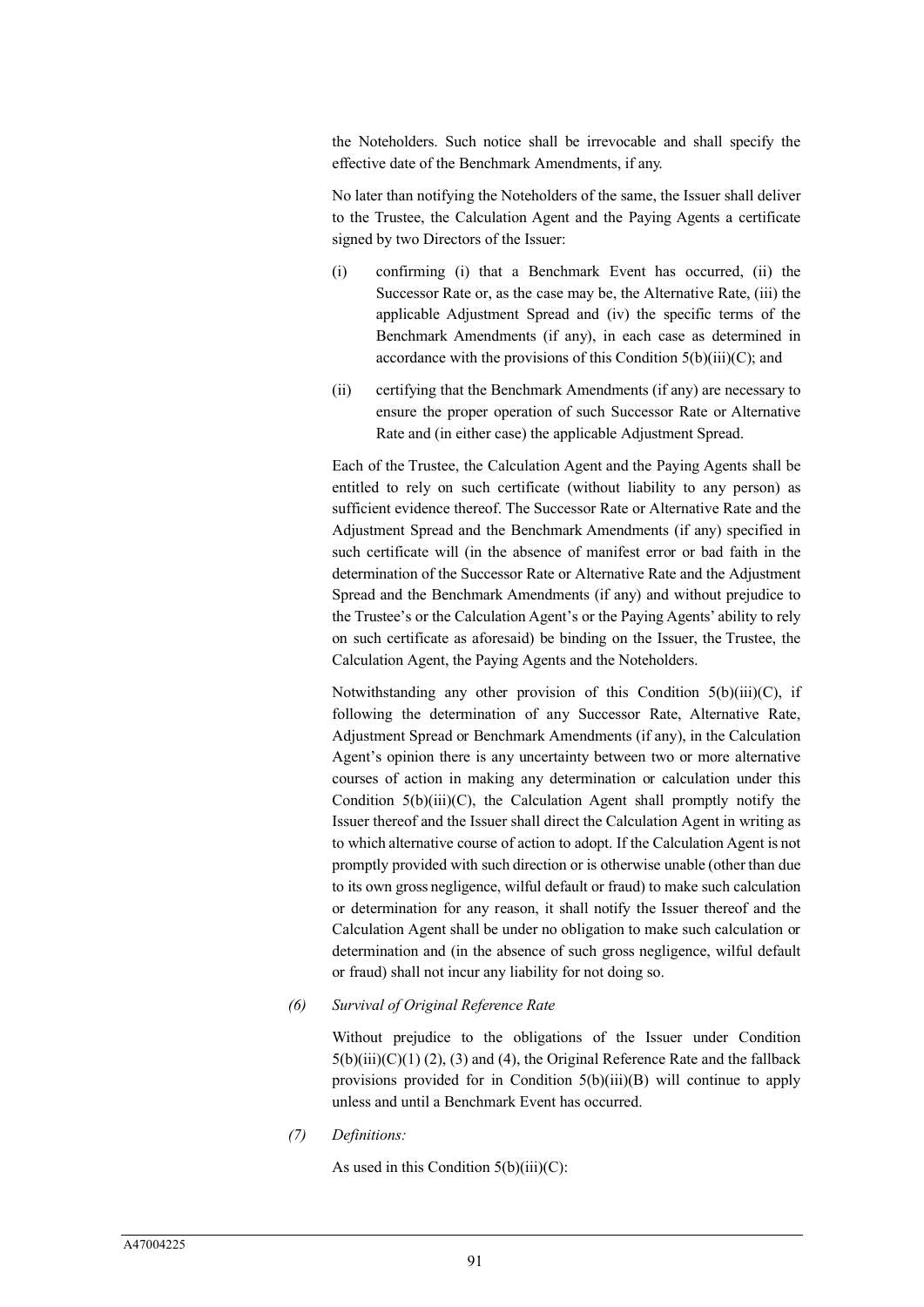"**Adjustment Spread**" means either (a) a spread (which may be positive, negative or zero) or (b) a formula or methodology for calculating a spread, in each case to be applied to the Successor Rate or the Alternative Rate (as the case may be) and is the spread, formula or methodology which:

- (i) in the case of a Successor Rate, is formally recommended in relation to the replacement of the Original Reference Rate with the Successor Rate by any Relevant Nominating Body; or (if no such recommendation has been made, or in the case of an Alternative Rate);
- (ii) the Independent Adviser determines, is customarily applied to the relevant Successor Rate or the Alternative Rate (as the case may be) in international debt capital markets transactions to produce an industry-accepted replacement rate for the Original Reference Rate; or (if Independent Adviser determines that no such spread is customarily applied);
- (iii) the Independent Adviser determines is recognised or acknowledged as being the industry standard for over-the-counter derivative transactions which reference the Original Reference Rate, where such rate has been replaced by the Successor Rate or the Alternative Rate (as the case may be).

"**Alternative Rate**" means an alternative benchmark or screen rate which the Independent Adviser determines in accordance with Condition  $5(b)(iii)(C)(2)$  is customarily applied in international debt capital markets transactions for the purposes of determining rates of interest (or the relevant component part thereof) in the same Specified Currency as the Notes.

"**Benchmark Amendments**" has the meaning given to it in Condition  $5(b)(iii)(C)(4)$ .

"**Benchmark Event**" means:

- (1) the Original Reference Rate ceasing to be published for a period of at least 5 Business Days or ceasing to exist; or
- (2) a public statement by the administrator of the Original Reference Rate that it has ceased or that it will cease publishing the Original Reference Rate permanently or indefinitely (in circumstances where no successor administrator has been appointed that will continue publication of the Original Reference Rate); or
- (3) a public statement by the supervisor of the administrator of the Original Reference Rate, that the Original Reference Rate has been or will be permanently or indefinitely discontinued; or
- (4) a public statement by the supervisor of the administrator of the Original Reference Rate as a consequence of which the Original Reference Rate will be prohibited from being used either generally, or in respect of the Notes; or
- (5) the making of a public statement by the supervisor of the administrator of the Original Reference Rate that the Original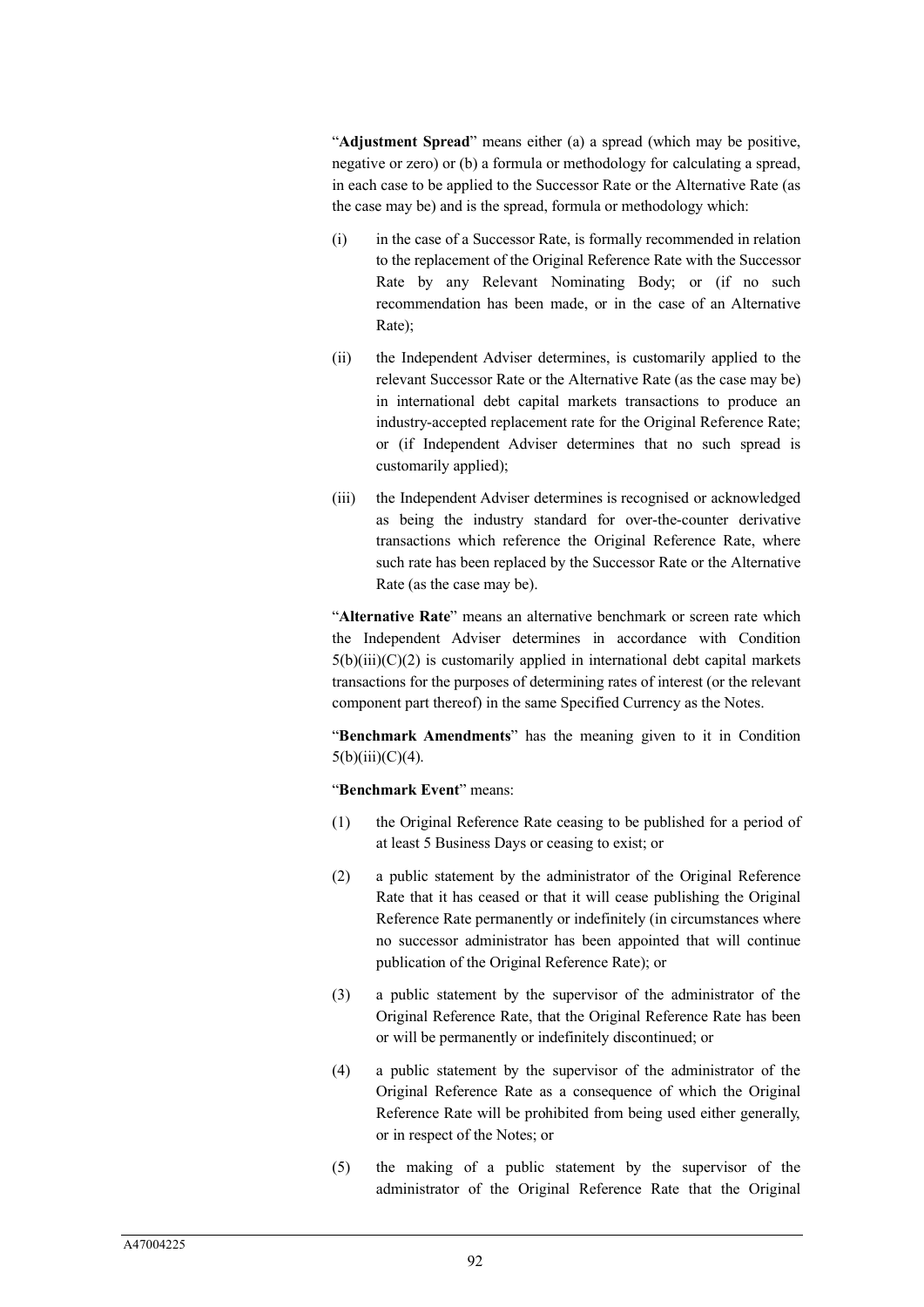Reference Rate is or will be (or is or will be deemed by such supervisor to be) no longer representative of its relevant underlying market; or

(6) it has become unlawful for any Paying Agent, the Calculation Agent, the Issuer or other party to calculate any payments due to be made to any Noteholder using the Original Reference Rate;

provided that the Benchmark Event shall be deemed to occur (a) in the case of sub-paragraphs (2) and (3) above, on the date of the cessation of publication of the Original Reference Rate or the discontinuation of the Original Reference Rate, as the case may be, (b) in the case of sub-paragraph (4) above, on the date of the prohibition of use of the Original Reference Rate and (c) in the case of sub-paragraph (5) above, on the date with effect from which the Original Reference Rate will no longer be (or will be deemed by the relevant supervisor to no longer be) representative of its relevant underlying market and which is specified in the relevant public statement, and, in each case, not the date of the relevant public statement.

The occurrence of a Benchmark Event shall be determined by the Issuer and promptly notified to the Trustee, the Calculation Agent and the Paying Agents. For the avoidance of doubt, neither the Trustee, the Calculation Agent nor the Paying Agents shall have any responsibility for making such determination.

"**Independent Adviser**" means an independent financial institution of international repute or an independent financial adviser with appropriate expertise appointed by the Issuer under Condition  $5(b)(iii)(C)(1)$ .

"**Original Reference Rate**" means the originally-specified benchmark or screen rate (as applicable) used to determine the Rate of Interest (or any component part thereof) on the Notes.

"**Relevant Nominating Body**" means, in respect of a benchmark or screen rate (as applicable):

- (i) the central bank for the currency to which the benchmark or screen rate (as applicable) relates, or any central bank or other supervisory authority which is responsible for supervising the administrator of the benchmark or screen rate (as applicable); or
- (ii) any working group or committee sponsored by, chaired or co-chaired by or constituted at the request of (a) the central bank for the currency to which the benchmark or screen rate (as applicable) relates, (b) any central bank or other supervisory authority which is responsible for supervising the administrator of the benchmark or screen rate (as applicable), (c) a group of the aforementioned central banks or other supervisory authorities or (d) the Financial Stability Board or any part thereof.

"**Successor Rate**" means a successor to or replacement of the Original Reference Rate which is formally recommended by any Relevant Nominating Body.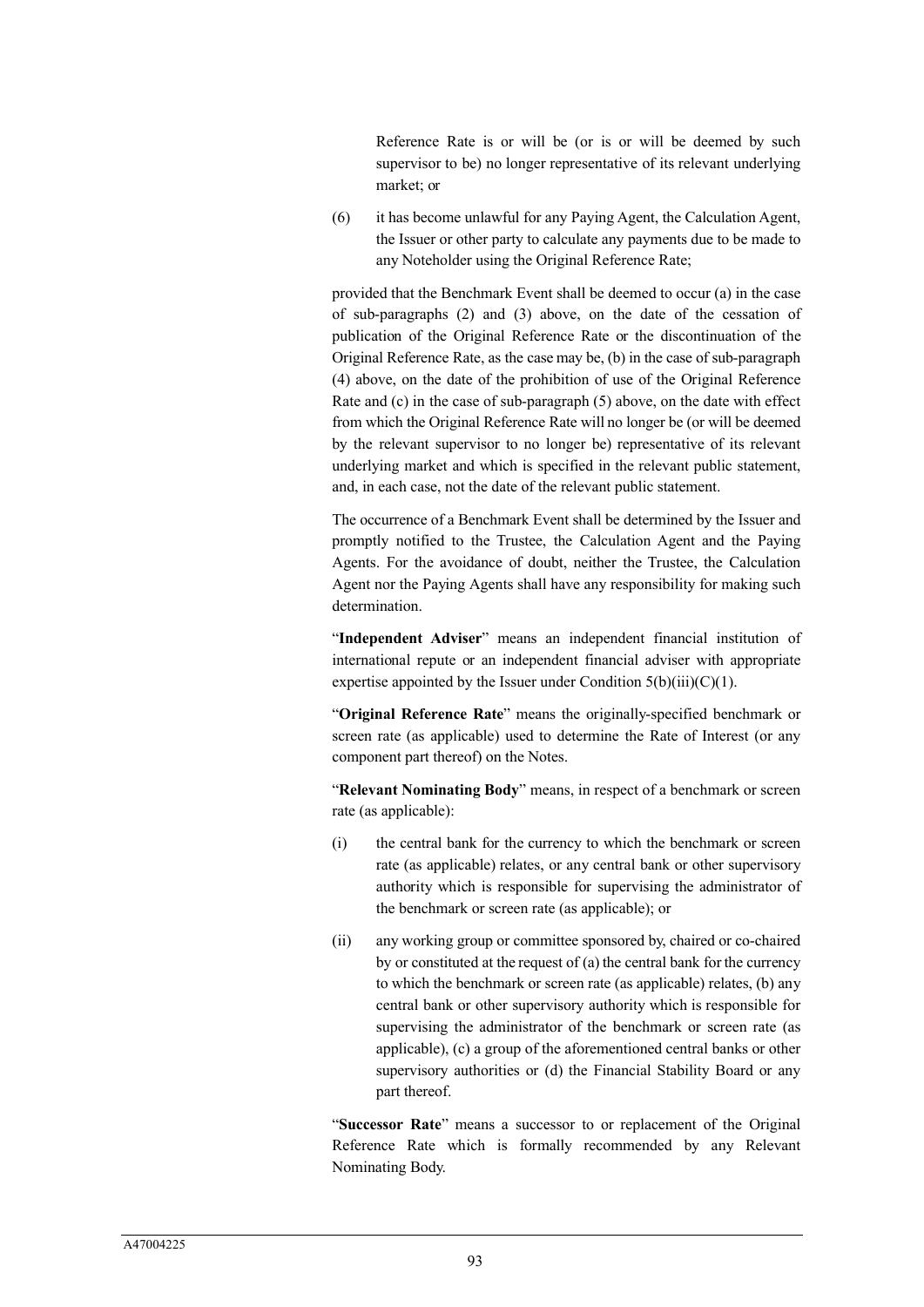The occurrence of a Benchmark Event shall be determined by the Issuer and promptly notified to the Trustee, the Calculation Agent and the Paying Agents. For the avoidance of doubt, neither the Trustee, the Calculation Agent nor the Paying Agents shall have any responsibility for making such determination.

(D) *Linear Interpolation:* Where Linear Interpolation is specified hereon as applicable in respect of an Interest Accrual Period, the Rate of Interest for such Interest Accrual Period shall be calculated by the Calculation Agent by straight line linear interpolation by reference to two rates based on the relevant Reference Rate (where Screen Rate Determination is specified hereon as applicable) or the relevant Floating Rate Option (where ISDA Determination is specified hereon as applicable), one of which shall be determined as if the Designated Maturity were the period of time for which rates are available next shorter than the length of the relevant Interest Accrual Period and the other of which shall be determined as if the Designated Maturity were the period of time for which rates are available next longer than the length of the relevant Interest Accrual Period provided however that if there is no rate available for the period of time next shorter or, as the case may be, next longer, then the Calculation Agent, following consultation with the Issuer and the Guarantor, shall determine such rate at such time and by reference to such sources as it determines appropriate.

#### (c) *Zero Coupon Notes:*

Where a Note the Interest Basis of which is specified to be Zero Coupon is repayable prior to the Maturity Date and is not paid when due, the amount due and payable prior to the Maturity Date shall be the Early Redemption Amount of such Note. As from the Maturity Date, the Rate of Interest for any overdue principal of such a Note shall be a rate per annum (expressed as a percentage) equal to the Amortisation Yield (as described in Condition 7(b)(i)).

### (d) *Accrual of Interest:*

Interest shall cease to accrue on each Note on the due date for redemption unless, upon due presentation, payment is improperly withheld or refused, in which event interest shall continue to accrue (both before and after judgment) at the Rate of Interest in the manner provided in this Condition 5 to the Relevant Date (as defined in Condition 9).

# (e) *Margin, Maximum/Minimum Rates of Interest, Instalment Amounts and Redemption Amounts and Rounding:*

- (i) If any Margin is specified hereon (either (x) generally, or (y) in relation to one or more Interest Accrual Periods), an adjustment shall be made to all Rates of Interest, in the case of  $(x)$ , or the Rates of Interest for the specified Interest Accrual Periods, in the case of  $(y)$ , calculated in accordance with Condition 5(b) above by adding (if a positive number) or subtracting the absolute value (if a negative number) of such Margin, subject always to the next paragraph.
- (ii) If any Maximum or Minimum Rate of Interest, Instalment Amount or Redemption Amount is specified hereon, then any Rate of Interest, Instalment Amount or Redemption Amount shall be subject to such maximum or minimum, as the case may be.
- (iii) For the purposes of any calculations required pursuant to these Conditions (unless otherwise specified),  $(x)$  all percentages resulting from such calculations shall be rounded, if necessary, to the nearest one hundred-thousandth of a percentage point (with halves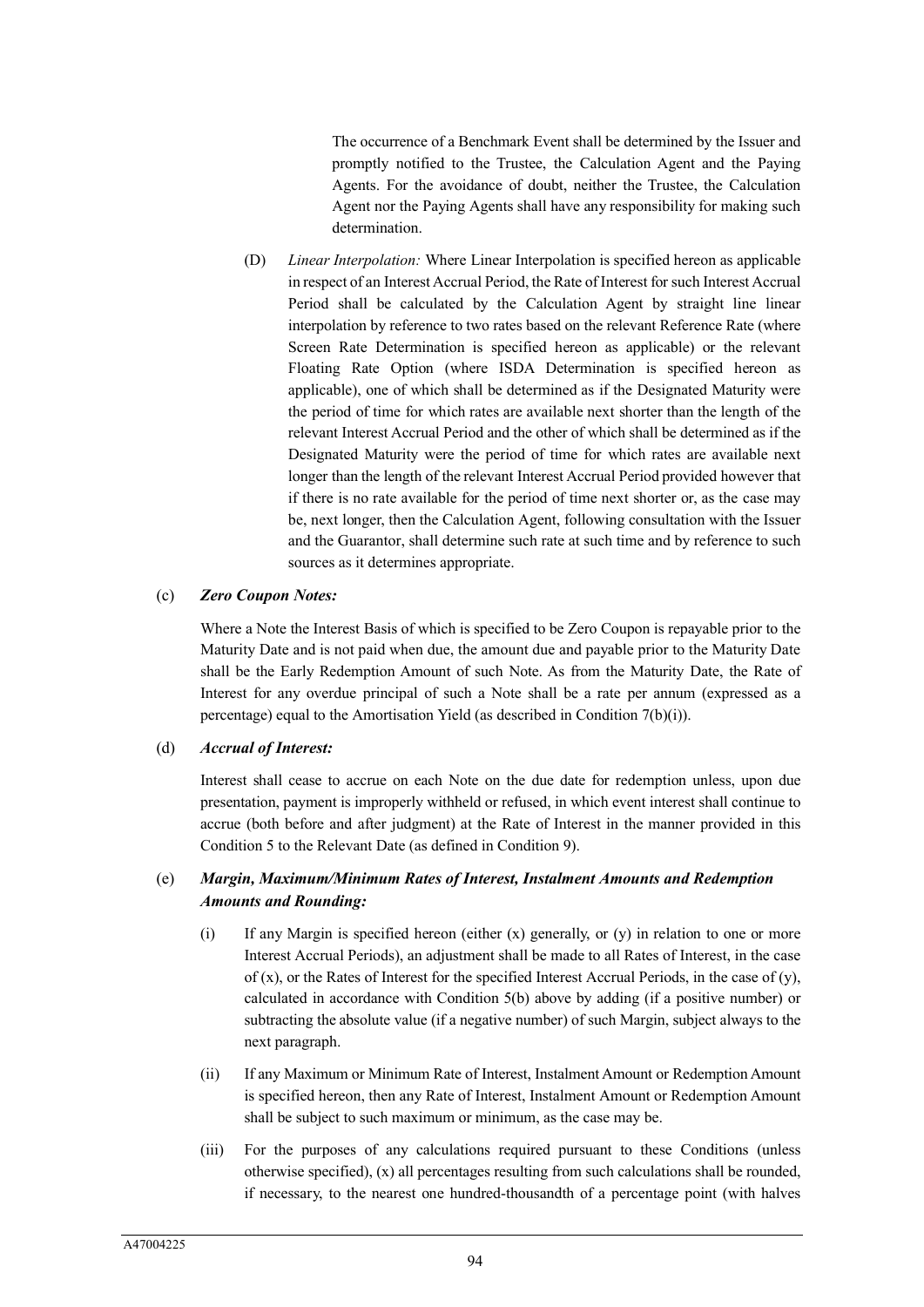being rounded up), (y) all figures shall be rounded to seven significant figures (with halves being rounded up) and (z) all currency amounts that fall due and payable shall be rounded to the nearest unit of such currency (with halves being rounded up), save in the case of yen, which shall be rounded down to the nearest yen. For these purposes "**unit**" means the lowest amount of such currency that is available as legal tender in the countries of such currency.

#### (f) *Calculations:*

The amount of interest payable per Calculation Amount in respect of any Note for any Interest Accrual Period shall be equal to the product of the Rate of Interest, the Calculation Amount specified hereon, and the Day Count Fraction for such Interest Accrual Period, unless an Interest Amount is applicable to such Interest Accrual Period, in which case the amount of interest payable per Calculation Amount in respect of such Note for such Interest Accrual Period shall equal such Interest Amount. Where any Interest Period comprises two or more Interest Accrual Periods, the amount of interest payable per Calculation Amount in respect of such Interest Period shall be the sum of the Interest Amounts payable in respect of each of those Interest Accrual Periods. In respect of any other period for which interest is required to be calculated, the provisions above shall apply save that the Day Count Fraction shall be for the period for which interest is required to be calculated.

# (g) *Determination and Publication of Rates of Interest, Interest Amounts, Final Redemption Amounts, Early Redemption Amounts, Optional Redemption Amounts and Instalment Amounts:*

The Calculation Agent shall, as soon as practicable on each Interest Determination Date, or such other time on such date as the Calculation Agent may be required to calculate any rate or amount, obtain any quotation or make any determination or calculation, determine such rate and calculate the Interest Amounts for the relevant Interest Accrual Period, calculate the Final Redemption Amount, Early Redemption Amount, Optional Redemption Amount or Instalment Amount (each, a "**Redemption Amount**"), obtain such quotation or make such determination or calculation, as the case may be, and cause the Rate of Interest and the Interest Amounts for each Interest Accrual Period and the relevant Interest Payment Date and, if required to be calculated, the relevant Redemption Amount(s) to be notified to the Trustee, the Issuer, the Guarantor, each of the Paying Agents, the Noteholders, any other Calculation Agent appointed in respect of the Notes that is to make a further calculation upon receipt of such information and, if the Notes are listed on a stock exchange and the rules of such exchange or other relevant authority so require, such exchange or other relevant authority as soon as possible after their determination but in no event later than (i) the commencement of the relevant Interest Period, if determined prior to such time, in the case of notification to such exchange of a Rate of Interest and Interest Amount, or (ii) in all other cases, the fourth Business Day after such determination. Where any Interest Payment Date or Interest Period Date is subject to adjustment pursuant to Condition 5(b)(ii), the Interest Amounts and the Interest Payment Date so published may subsequently be amended (or appropriate alternative arrangements made with the consent of the Trustee by way of adjustment) without notice in the event of an extension or shortening of the Interest Period. If the Notes become due and payable under Condition 11, the accrued interest and the Rate of Interest payable in respect of the Notes shall nevertheless continue to be calculated as previously in accordance with this Condition but no publication of the Rate of Interest or the Interest Amount so calculated need be made unless the Trustee otherwise requires. The determination of any rate or amount, the obtaining of each quotation and the making of each determination or calculation by the Calculation Agent(s) shall (in the absence of manifest error) be final and binding upon all parties.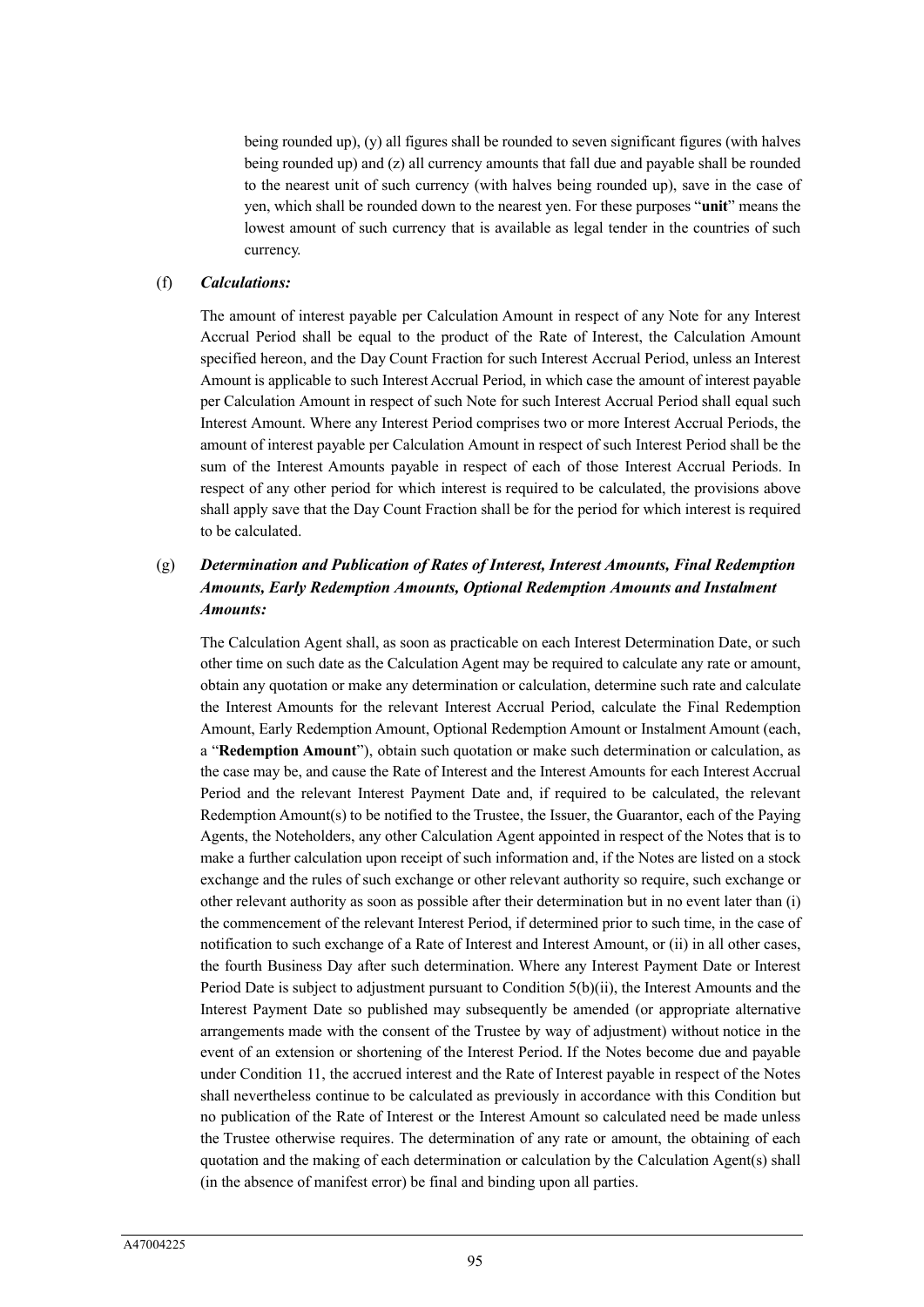#### (h) *Definitions:*

In these Conditions, unless the context otherwise requires, the following defined terms shall have the meanings set out below:

"**Business Day**" means:

- (i) in the case of a currency other than euro, a day (other than a Saturday or Sunday) on which commercial banks and foreign exchange markets settle payments in the principal financial centre for such currency and/or
- (ii) in the case of euro, a day on which the TARGET system is operating (a "**TARGET Business Day**") and/or
- (iii) in the case of a currency and/or one or more Business Centres a day (other than a Saturday or a Sunday) on which commercial banks and foreign exchange markets settle payments in such currency in the Business Centre $(s)$  or, if no currency is indicated, generally in each of the Business Centres.

"**CIBOR**" means, in respect of any currency and any period specified hereon, the interest rate benchmark known as the Copenhagen interbank offered rate which is calculated and published by a designated distributor (currently Nasdaq Copenhagen A/S) in accordance with the requirements from time to time of Finance Denmark based on estimated interbank borrowing rates for Danish Kroner for a number of designated maturities which are provided by a panel of contributor banks.

"**CMS Brussels**" or "**CMS London**" means a rate for the Designated Maturity determined in accordance with the Floating Rate Option for each relevant Reset Date, each as specified in the applicable Final Terms and having the meanings given to them in the ISDA Definitions.

"**Day Count Fraction**" means, in respect of the calculation of an amount of interest on any Note for any period of time (from and including the first day of such period to but excluding the last) (whether or not constituting an Interest Period or Interest Accrual Period, the "**Calculation Period**"):

- (i) if "**Actual/Actual**" or "**Actual/Actual** (**ISDA)**" is specified hereon, the actual number of days in the Calculation Period divided by 365 (or, if any portion of that Calculation Period falls in a leap year, the sum of (A) the actual number of days in that portion of the Calculation Period falling in a leap year divided by 366 and (B) the actual number of days in that portion of the Calculation Period falling in a non-leap year divided by 365)
- (ii) if "**Actual/365** (**Fixed**)" is specified hereon, the actual number of days in the Calculation Period divided by 365
- (iii) if "**Actual/360**" is specified hereon, the actual number of days in the Calculation Period divided by 360
- (iv) if "**30/360**", "**360/360**" or "**Bond Basis**" is specified hereon, the number of days in the Calculation Period divided by 360 calculated on a formula basis as follows:

Day Count Fraction =  $\frac{[360 \times (Y_2 - Y_1)] + [30 \times (M_2M_1)] + D_2 - D_1]}{360}$ 360

where:

"**Y1**" is the year, expressed as a number, in which the first day of the Calculation Period falls;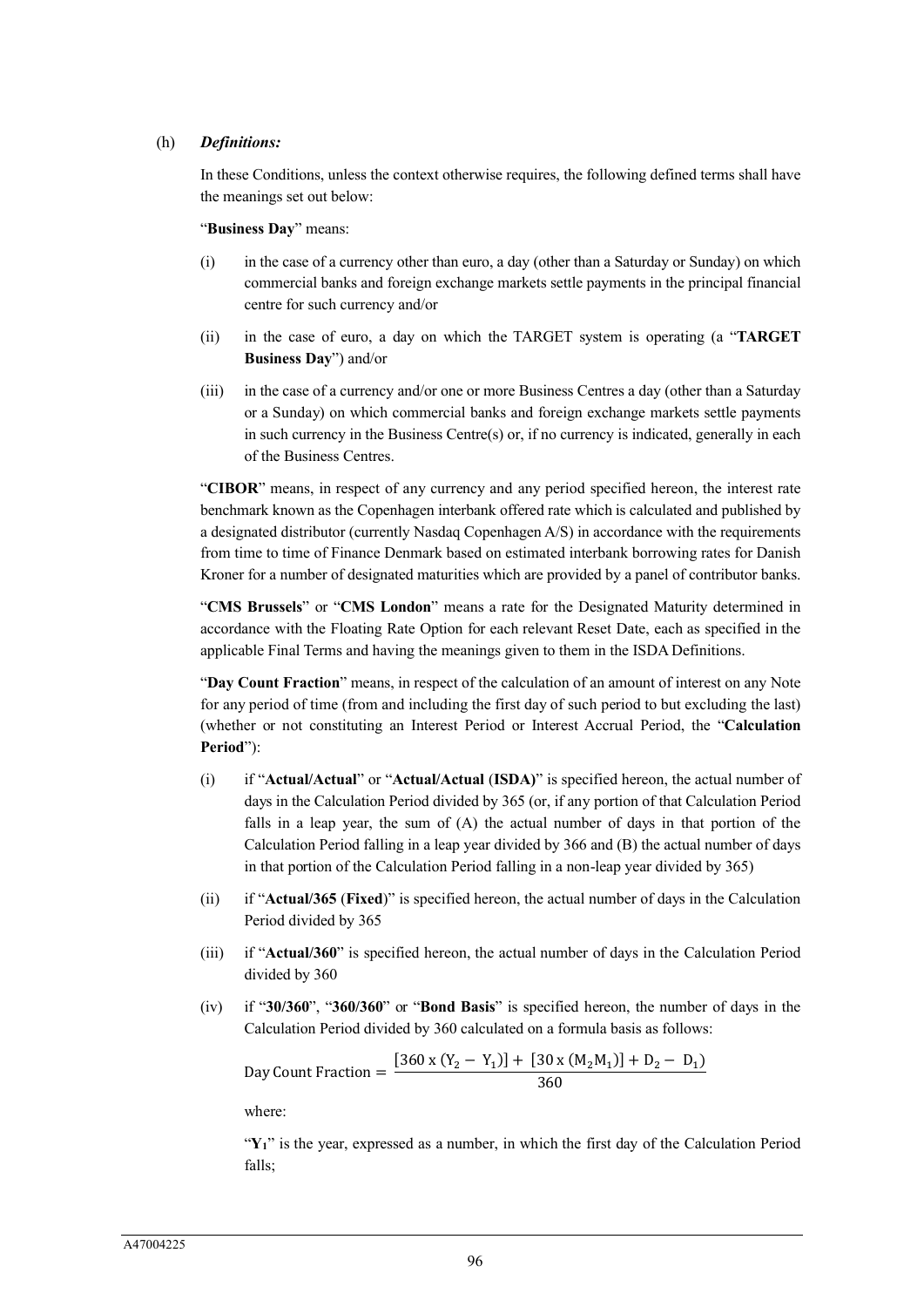"Y<sub>2</sub>" is the year, expressed as a number, in which the day immediately following the last day included in the Calculation Period falls;

"M<sub>1</sub>" is the calendar month, expressed as a number, in which the first day of the Calculation Period falls;

"M<sub>2</sub>" is the calendar month, expressed as number, in which the day immediately following the last day included in the Calculation Period falls;

"**D1**" is the first calendar day, expressed as a number, of the Calculation Period, unless such number would be 31, in which case  $D_1$  will be 30; and

"D<sub>2</sub>" is the calendar day, expressed as a number, immediately following the last day included in the Calculation Period, unless such number would be 31 and  $D_1$  is greater than 29, in which case  $D_2$  will be 30

(v) if "**30E/360**" or "**Eurobond Basis**" is specified hereon, the number of days in the Calculation Period divided by 360 calculated on a formula basis as follows:

Day Count Fraction =  $\frac{[360 \times (Y_2 - Y_1)] + [30 \times (M_2M_1)] + D_2 - D_1]}{360}$ 360

where:

"**Y1**" is the year, expressed as a number, in which the first day of the Calculation Period falls;

"Y<sub>2</sub>" is the year, expressed as a number, in which the day immediately following the last day included in the Calculation Period falls;

"**M1**" is the calendar month, expressed as a number, in which the first day of the Calculation Period falls;

"M<sub>2</sub>" is the calendar month, expressed as a number, in which the day immediately following the last day included in the Calculation Period falls;

"**D1**" is the first calendar day, expressed as a number, of the Calculation Period, unless such number would be 31, in which case  $D_1$  will be 30; and

"D<sub>2</sub>" is the calendar day, expressed as a number, immediately following the last day included in the Calculation Period, unless such number would be 31, in which case D2 will be 30

(vi) if "**30E/360** (**ISDA**)" is specified hereon, the number of days in the Calculation Period divided by 360, calculated on a formula basis as follows:

Day Count Fraction = 
$$
\frac{[360 \times (Y_2 - Y_1)] + [30 \times (M_2M_1)] + D_2 - D_1]}{360}
$$

where:

"**Y1**" is the year, expressed as a number, in which the first day of the Calculation Period falls;

"**Y2**" is the year, expressed as a number, in which the day immediately following the last day included in the Calculation Period falls;

"M<sub>1</sub>" is the calendar month, expressed as a number, in which the first day of the Calculation Period falls;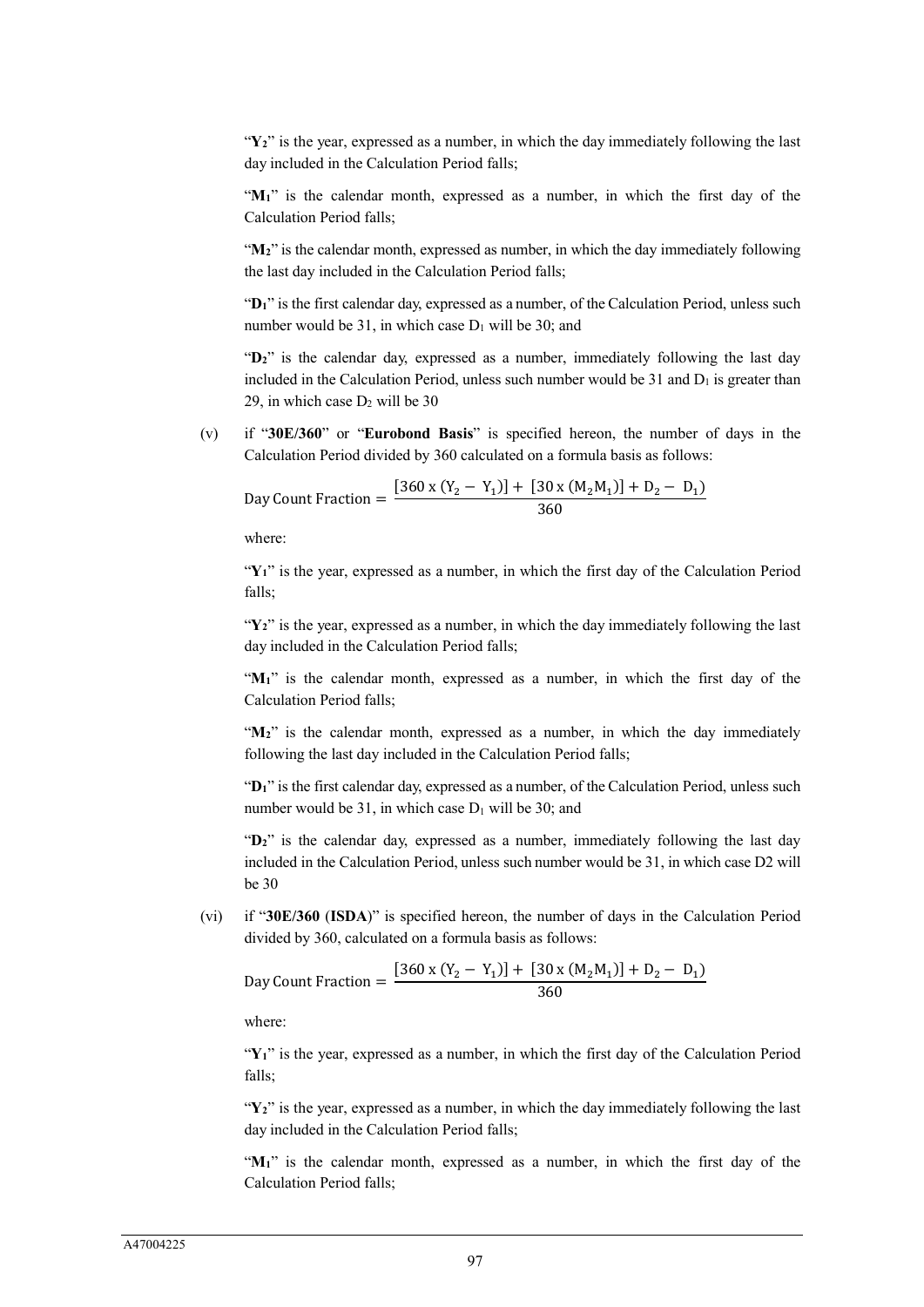"M<sub>2</sub>" is the calendar month, expressed as a number, in which the day immediately following the last day included in the Calculation Period falls;

"D<sub>1</sub>" is the first calendar day, expressed as a number, of the Calculation Period, unless (i) that day is the last day of February or (ii) such number would be 31, in which case  $D_1$  will be 30; and

"**D2**" is the calendar day, expressed as a number, immediately following the last day included in the Calculation Period, unless (i) that day is the last day of February but not the Maturity Date or (ii) such number would be 31, in which case D2 will be 30

#### (vii) if "**Actual/Actual (ICMA)**" is specified hereon,

- (a) if the Calculation Period is equal to or shorter than the Determination Period during which it falls, the number of days in the Calculation Period divided by the product of  $(x)$  the number of days in such Determination Period and  $(y)$  the number of Determination Periods normally ending in any year; and
- (b) if the Calculation Period is longer than one Determination Period, the sum of:
	- (x) the number of days in such Calculation Period falling in the Determination Period in which it begins divided by the product of (1) the number of days in such Determination Period and (2) the number of Determination Periods normally ending in any year; and
	- (y) the number of days in such Calculation Period falling in the next Determination Period divided by the product of (1) the number of days in such Determination Period and (2) the number of Determination Periods normally ending in any year

where:

"**Determination Period**" means the period from and including a Determination Date in any year to but excluding the next Determination Date and

"**Determination Date**" means the date specified as such hereon or, if none is so specified, the Interest Payment Date.

"**Directive**" means a directive of the European Union.

"**EURIBOR**" means, in respect of any currency and any period specified hereon, the interest rate benchmark known as the Euro-zone interbank offered rate.

"**Euro-zone**" means the region comprised of member states of the European Union that adopt the single currency in accordance with the Treaty establishing the European Community, as amended.

"**Interest Accrual Period**" means the period beginning on (and including) the Interest Commencement Date and ending on (but excluding) the first Interest Period Date and each successive period beginning on (and including) an Interest Period Date and ending on (but excluding) the next succeeding Interest Period Date.

#### "**Interest Amount**" means:

(i) in respect of an Interest Accrual Period, the amount of interest payable per Calculation Amount for that Interest Accrual Period and which, in the case of Fixed Rate Notes, and unless otherwise specified hereon, shall mean the Fixed Coupon Amount or Broken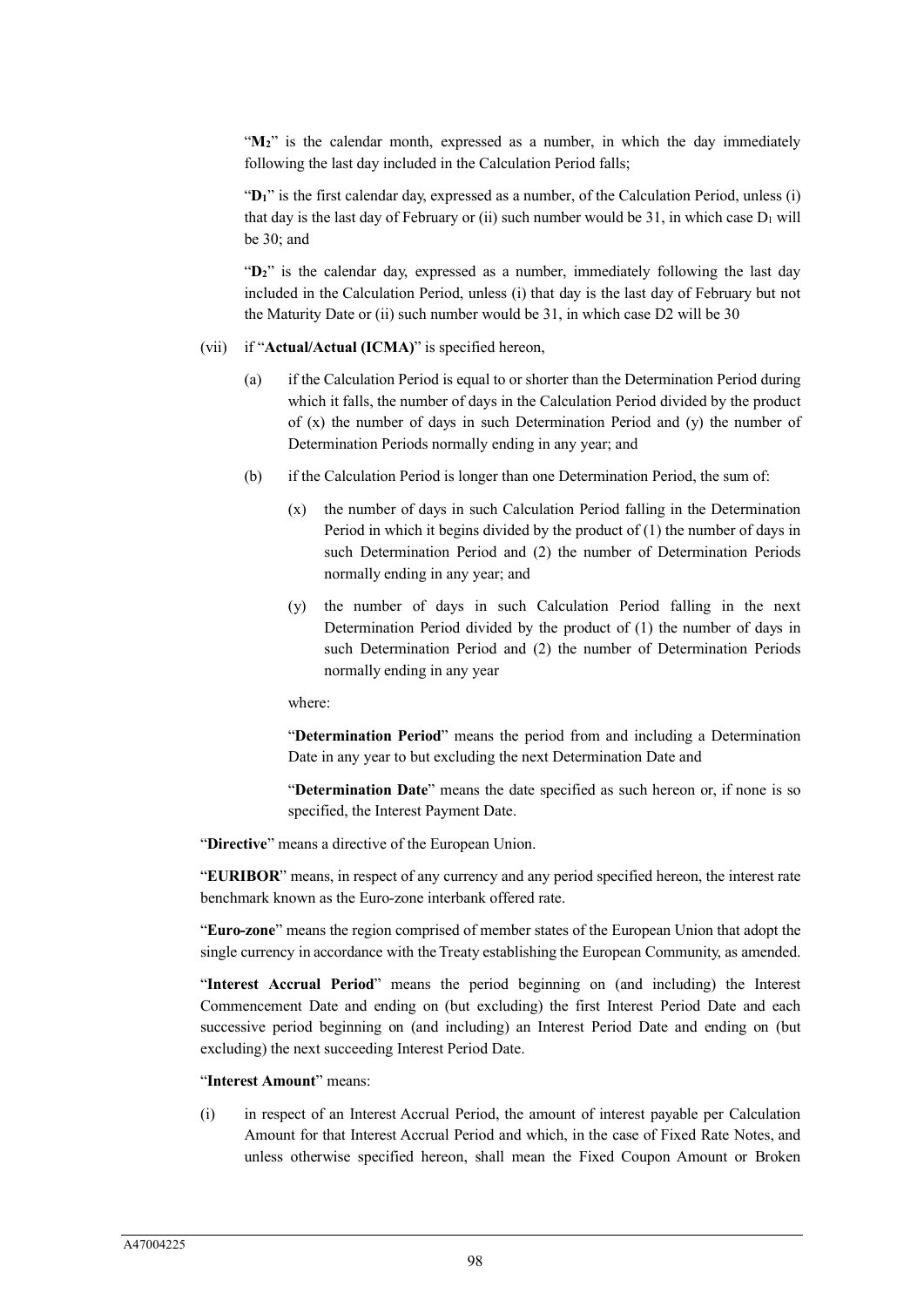Amount specified hereon as being payable on the Interest Payment Date ending the Interest Period of which such Interest Accrual Period forms part; and

(ii) in respect of any other period, the amount of interest payable per Calculation Amount for that period.

"**Interest Commencement Date**" means the Issue Date or such other date as may be specified hereon.

"**Interest Determination Date**" means, with respect to a Rate of Interest and Interest Accrual Period, the date specified as such hereon or, if none is so specified, (i) the first day of such Interest Accrual Period if the Specified Currency is Sterling or (ii) the day falling two Business Days in London for the Specified Currency prior to the first day of such Interest Accrual Period if the Specified Currency is neither Sterling nor euro or (iii) the day falling two TARGET Business Days prior to the first day of such Interest Accrual Period if the Specified Currency is euro.

"**Interest Period**" means the period beginning on (and including) the Interest Commencement Date and ending on (but excluding) the first Interest Payment Date and each successive period beginning on (and including) an Interest Payment Date and ending on (but excluding) the next succeeding Interest Payment Date, unless otherwise specified hereon.

"**Interest Period Date**" means each Interest Payment Date unless otherwise specified hereon.

"**ISDA Definitions**" means the 2006 ISDA Definitions, as published by the International Swaps and Derivatives Association, Inc. and in respect of the Notes, as amended and supplemented up to and including the Issue Date for the first Tranche of the Notes, unless otherwise specified hereon.

"**Minimum Percentage**" means the percentage of the initial aggregate principal amount of that particular Series of Notes (including, for the avoidance of doubt, any Notes which have been consolidated and form a single Series therewith) specified as such hereon. "**Rate of Interest**" means the rate of interest payable from time to time in respect of this Note and that is either specified or calculated in accordance with the provisions hereon.

"**Reference Banks**" means, in the case of a determination of CMS London, the principal London office of four major banks in the London interbank market, in the case of a determination of EURIBOR or CMS Brussels, the principal Euro-zone office of four major banks in the Euro-zone interbank market and, in the case of a determination of CIBOR, the principal Danish office of four major banks in the Copenhagen interbank market in each case selected by the Issuer.

"**Reference Rate**" means the rate specified as such hereon, and includes any successor to such rate.

"**Relevant Screen Page**" means such page, section, caption, column or other part of a particular information service as may be specified hereon. In the event that any Relevant Screen Page stops providing quotations for a Reference Rate, then such other page, section, caption, column or other part as may replace the same on that information service or on such other information service, in each case as may be nominated by the person or organisation providing or sponsoring the relevant Reference Rate for the purpose of displaying comparable rates or prices will be used. If there is more than one service displaying the Reference Rate, the one approved in writing by the Issuer will be used.

"**Specified Currency**" means the currency specified as such hereon or, if none is specified, the currency in which the Notes are denominated.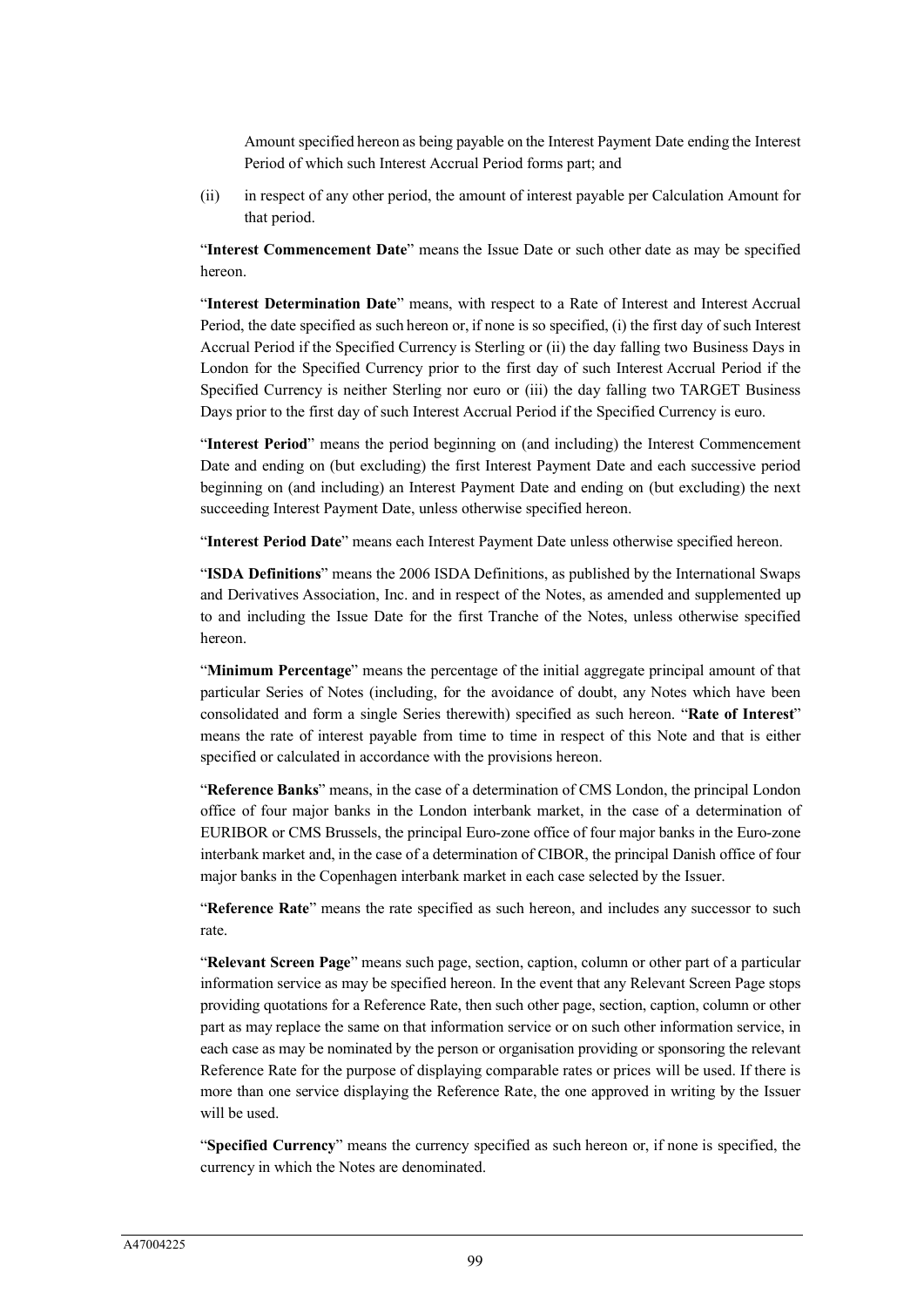"**TARGET System**" means the Trans-European Automated Real-time Gross Settlement Express Transfer (known as TARGET2) System which was launched on 19 November 2007 or any successor thereto.

#### (i) *Calculation Agent:*

The Issuer and/or the Guarantor shall procure that there shall at all times be one or more Calculation Agents if provision is made for them hereon and for so long as any Note is outstanding (as defined in the Trust Deed). Where more than one Calculation Agent is appointed in respect of the Notes, references in these Conditions to the Calculation Agent shall be construed as each Calculation Agent performing its respective duties under the Conditions. If the Calculation Agent is unable or unwilling to act as such or if the Calculation Agent fails duly to establish the Rate of Interest for an Interest Accrual Period or to calculate any Interest Amount, Instalment Amount, Final Redemption Amount, Early Redemption Amount or Optional Redemption Amount, as the case may be, or to comply with any other requirement, the Issuer and/or the Guarantor shall (with the prior written approval of the Trustee) appoint a leading bank or financial institution engaged in the interbank market (or, if appropriate, money, swap or over-the-counter index options market) that is most closely connected with the calculation or determination to be made by the Calculation Agent (acting through its principal London office or any other office actively involved in such market) to act as such in its place. The Calculation Agent may not resign its duties without a successor having been appointed as aforesaid.

#### **6 Indexation**

This Condition 6 is applicable only if the applicable Final Terms specifies the Notes as Inflation Linked Notes.

#### (a) *Indexation of Principal:*

Unless otherwise specified hereon, the Final Redemption Amount, the Early Redemption Amount and the Optional Redemption Amount in respect of the Inflation Linked Notes shall be the nominal amount of the Inflation Linked Notes multiplied by the Index Ratio applicable to the date on which the Final Redemption Amount, Early Redemption Amount or Optional Redemption Amount (as the case may be) becomes payable (as determined in accordance with Condition 6(f)), **provided that**:

- (i) if a Minimum Final Redemption Amount, Minimum Early Redemption Amount and/or Minimum Optional Redemption Amount is specified in the applicable Final Terms and such amount is greater than the amount of principal in respect of the Notes determined in accordance with this Condition 6(a) (expressed on a per Calculation Amount basis), the Final Redemption Amount, Early Redemption Amount and/or Optional Redemption Amount (as applicable) shall be, respectively, the Minimum Final Redemption Amount, Minimum Early Redemption Amount and/or Minimum Optional Redemption Amount (as applicable) so specified in the applicable Final Terms; and/or
- (ii) if a Maximum Final Redemption Amount, Maximum Early Redemption Amount and/or Maximum Optional Redemption Amount is specified in the applicable Final Terms and such amount is less than the amount of principal in respect of the Notes determined in accordance with this Condition 6(a) (expressed on a per Calculation Amount basis), the Final Redemption Amount, Early Redemption Amount and/or Optional Redemption Amount (as applicable) shall be, respectively, the Maximum Final Redemption Amount, Maximum Early Redemption Amount or Maximum Optional Redemption Amount (as applicable) so specified in the applicable Final Terms;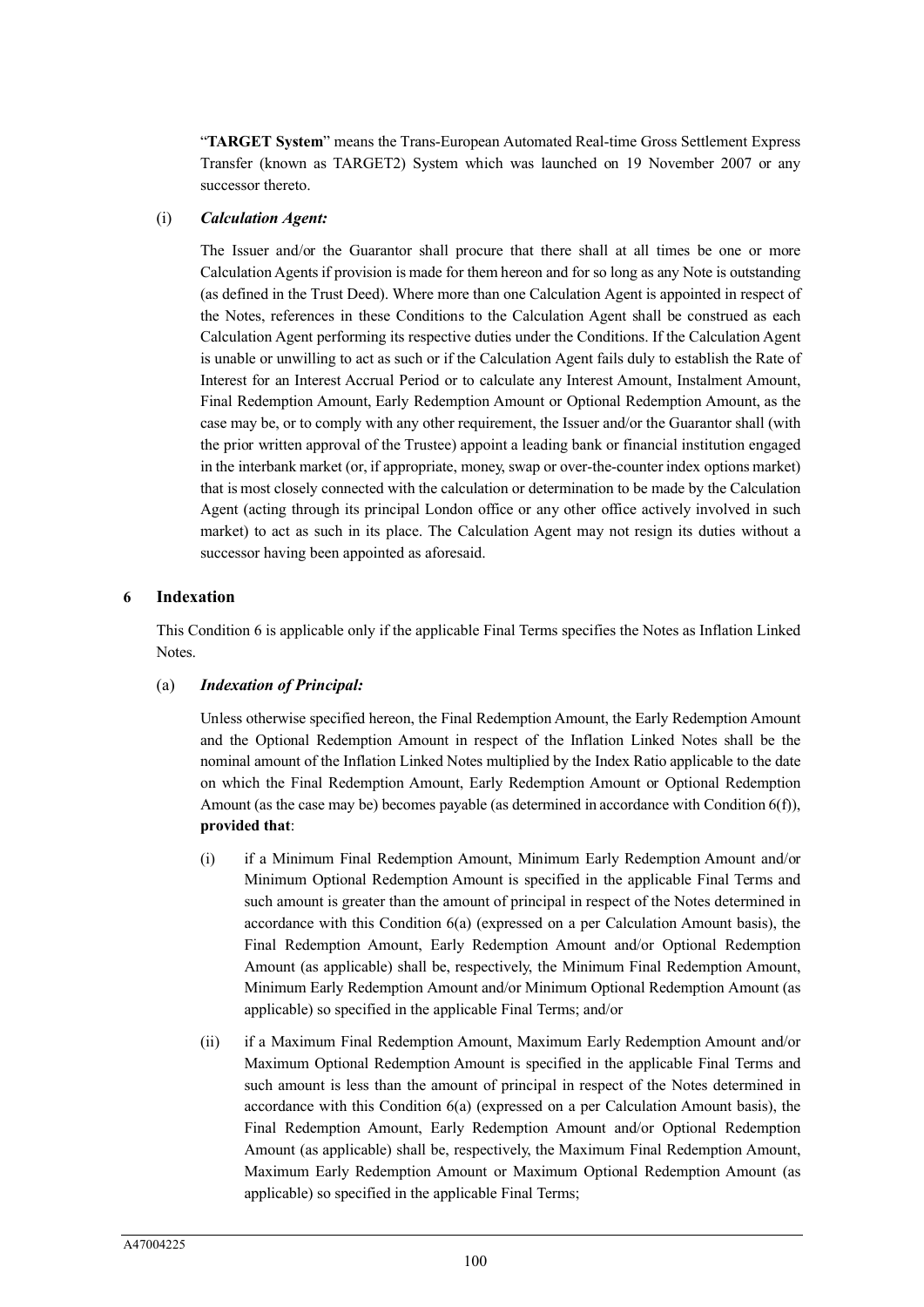and the Calculation Agent will calculate the Final Redemption Amount, Early Redemption Amount and Optional Redemption Amount (as the case may be) as set out in Condition  $5(g)$ .

#### (b) *Changes in Circumstances Affecting the Index:*

(i) *Change in Base*:

If at any time and from time to time the Index is changed by the substitution of a new base for it, then with effect from (and including) the month in respect of which such substitution takes effect:

- (A) the definition of Index and Index Figure in Condition 6(f) shall be deemed to refer to the month and/or year (as applicable) in substitution for January 1987 (where RPI is specified as the Index in the relevant Final Terms) or 2015 (where CPI is specified as the Index in the relevant Final Terms) (or, as the case may be, for such other date or month as may have been substituted for it); and
- (B) the definition of Base Index Figure in Condition 6(f) shall be amended to mean the product of the then existing Base Index Figure and the Index Figure immediately following such substitution, divided by the Index immediately prior to such substitution.

#### (ii) *Delay in publication of the Index*:

If in relation to a particular Interest Accrual Period or to the redemption of all or some only of the Notes and otherwise than in circumstances which the Issuer certifies to the Trustee may fall with Condition 6(d) or Condition 7(d) (notwithstanding that the Issuer may subsequently be advised that they do not fall within Condition  $6(d)$  or Condition 7(d)), the Index Figure relating to any month (the "**calculation month**") which is required to be taken into account for the purposes of the determination of the Index Figure applicable to any date is not published on or before the fourteenth day before the date on which such payment is due (the "date for payment"), the Index Figure for the relevant calculation month shall be:

- (A) the substitute index figure (if any) as is published by the Bank of England or the United Kingdom Debt Management Office (or such other United Kingdom authority as may be appropriate) for the purposes of indexation or payments on the Reference Gilt or the Indexed Benchmark Gilt (as applicable) or, failing such publication, on any one or more of HM Government's index-linked stocks that is indexed to the same Index as the Notes, as determined by the Expert; or
- (B) if no such determination is made by the Expert within seven days, the Index Figure last published before the date for payment.

# (c) *Application of Changes:*

Where the provisions of Condition 6(b)(ii) apply, the Issuer shall deliver to the Issuing and Paying Agent and Calculation Agent a certificate, acting on the sole advice of the Expert, as to the Index Figure applicable to the date for payment which shall be conclusive and binding. If a substitute index is published as specified in Condition 6(b)(ii)(A) above, a determination made based on that Index shall be final and no further payment by way of adjustment shall be made, notwithstanding that the Index Figure applicable to the date for payment may subsequently be published.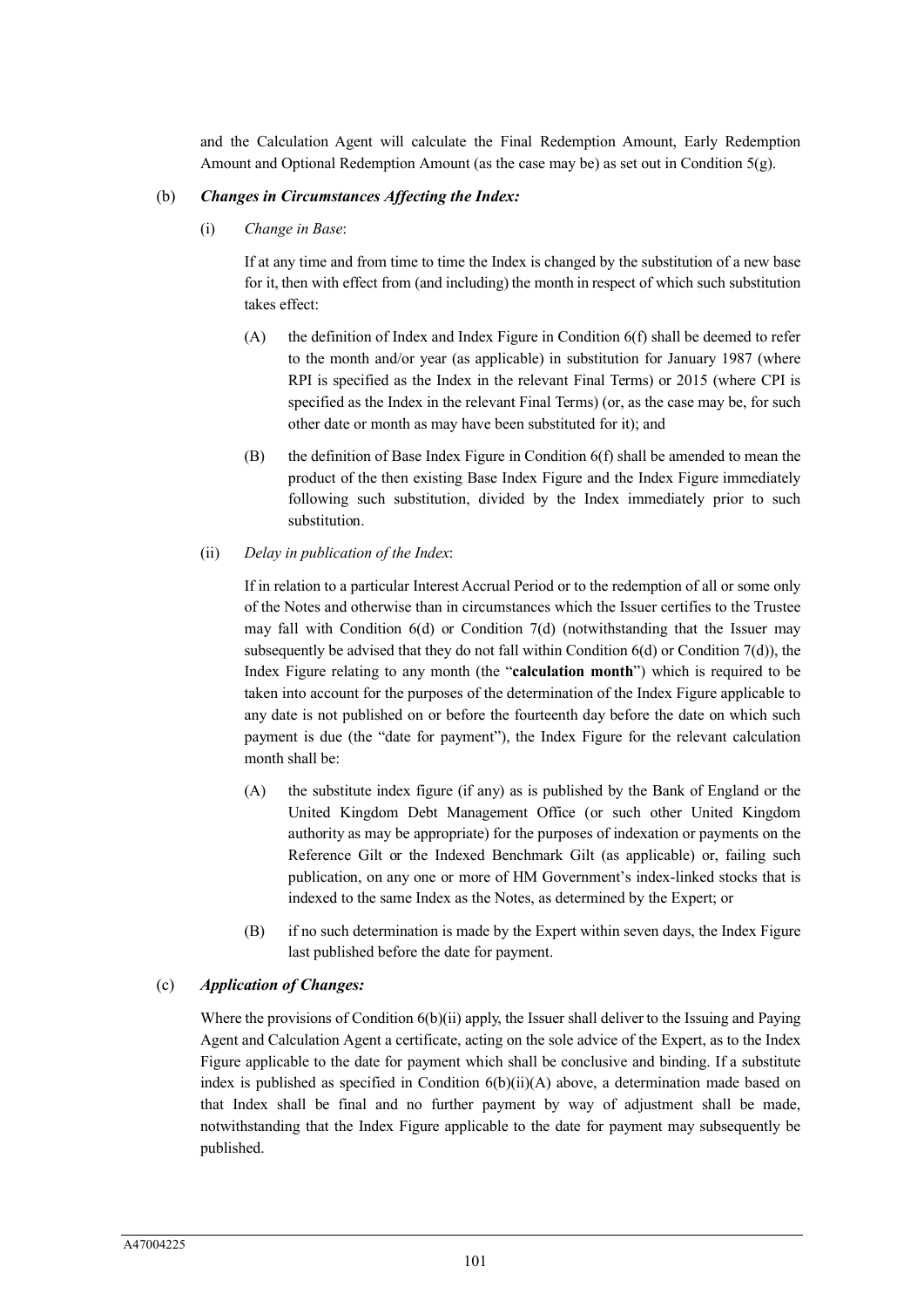If no substitute index is so published and the index relating to the date for payment is subsequently published then:

- (i) in the case of an Inflation Linked Note not falling due for redemption on the date for payment of interest or principal (as the case may be), if the index so subsequently published (if published when such Note remains outstanding) is greater or less than the Index applicable by virtue of Condition  $6(b)(ii)(B)$ , the interest payable on that Note on the Interest Payment Date next succeeding the date of such subsequent publication shall be increased or reduced to reflect the amount by which the interest or principal (as the case may be) next payable on that Note on the date for payment on the basis of the index applicable by virtue of the preceding paragraph fell short of, or (as the case may be) exceeded the interest or principal (as the case may be) which would have been payable on that Note if the Index subsequently published had been published on or before the fourteenth business day before the date for payment; or
- (ii) in the case of any Note falling due for final redemption on the date of payment, no subsequent adjustment to amounts paid will be made.

#### (d) *Cessation of or Fundamental Changes to the Index:*

If the Index ceases to be published or any changes are made to it which, in the opinion of the Expert, constitute a fundamental change in the rules governing the Index and the change would, in the opinion of the Expert, be detrimental to the interests of the Issuer, the Guarantor or the Noteholders and if, within 30 days after its appointment (or such longer period as the Trustee may in its sole discretion agree), the Expert recommends for the purposes of the Inflation Linked Notes one or more adjustments to the Index or substitute index (with or without adjustments), then provided that such adjustments or substitute index (as the case may be) are not materially detrimental (in the opinion of the Expert) to the interests of the Issuer, the Guarantor or the Noteholders, as compared to the interests of the Issuer, the Guarantor and the Noteholders (as the case may be) as they would have been had the Index continued to be published or such fundamental change in the rules governing the Index had not been made, the Index shall be adjusted as so recommended or (as the case may be) shall be replaced by the substitute index so recommended (as so adjusted, if so recommended) and references in these Conditions to the Index shall be construed accordingly and the Issuer shall notify the Noteholders of the adjustments to the Index or the introduction of the substitute index (with or without adjustments) in accordance with Condition 16.

If any payment in respect of the Inflation Linked Notes is due to be made after the cessation or changes referred to in the preceding paragraph but before any such adjustment to, or replacement of, the Index takes effect, the Issuer or, if the Upstream Guarantee in the case of such Notes were called, the Guarantor shall (if the Index Figure applicable (or deemed applicable) to the date of payment is not available in accordance with the provisions of Condition 6(f)) make a provisional payment on the basis that the Index Figure applicable to the date for payment is the Index last published. In that event or in the event of any payment on the Inflation Linked Notes having been made on the basis of an index deemed applicable under Condition  $6(b)(ii)(A)$  above (also referred to below as a "provisional payment") the Expert subsequently determines that the relevant circumstances fall within this Condition 6(d), then:

(i) except in the case of a payment on redemption of the Inflation Linked Notes, if the sum which would have been payable if such adjustments or such substitute index had been in effect on the due date for such provisional payment is greater or less than the amount of such provisional payment, the interest payable on the Inflation Linked Notes on the Interest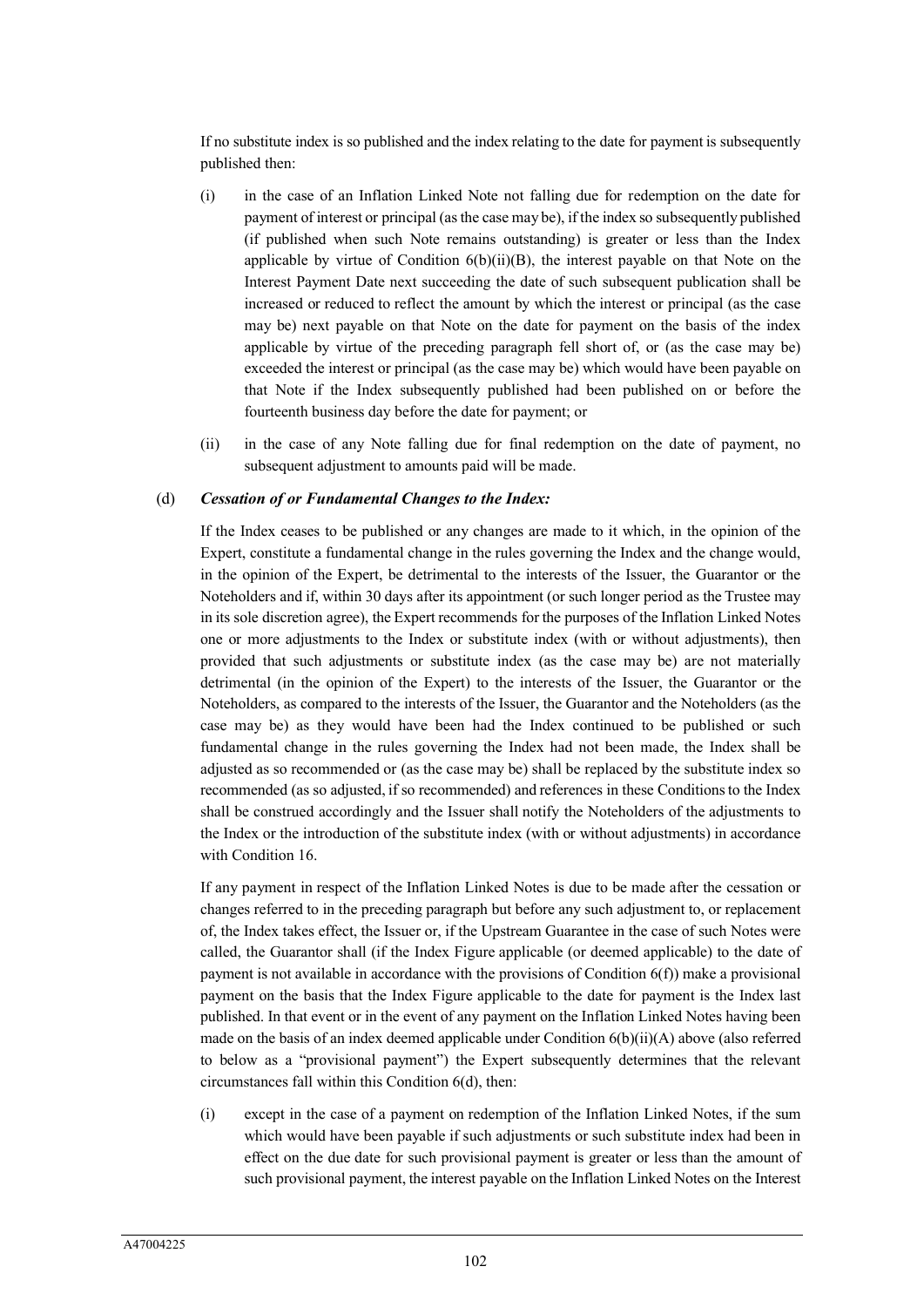Payment Date next succeeding the date on which the Issuer, the Guarantor and the Trustee receive such recommendation shall be increased or reduced to reflect the amount by which such provisional payment of interest fell short or, (as the case may be) exceeded, the interest which would have been payable on the Notes if such adjustments or such substituted index had been in effect on that date; or

(ii) in the case of a payment of principal or interest on redemption of the Notes, no subsequent adjustment to amounts paid will be made.

#### (e) *Trustee Action and/or Steps:*

The Trustee shall be entitled to assume that no cessation of or change to the Index has occurred until notified otherwise by the Issuer and/or the Guarantor and it will not be responsible for identifying or appointing an Expert. The Trustee may rely absolutely on any determination made or advice given by the Expert without need for further investigation.

#### (f) *Definitions:*

In these Conditions:

"**Base Index Figure**" means (subject to Condition 6(b)) the base index figure as specified in the relevant Final Terms;

"**Calculation Date**" means any date when an Interest Amount or principal amount, as the case may be, falls due;

"**CPI**" means the U.K. Consumer Price Index (for all items) published by the Office for National Statistics ( $2015 = 100$ ), or any comparable index which may replace such index for the purpose of calculating the amount payable on repayment of the Indexed Benchmark Gilt (if any);

"**Expert**" means a gilt-edged market maker, an independent investment bank or other expert in London appointed by the Issuer and/or the Guarantor ;

"**Index**" or "**Index Figure**" means, subject as provided in Conditions 6(b), 6(d) and 7(d), either RPI or CPI as specified in the relevant Final Terms

(i) Where RPI is specified as the Index in the relevant Final Terms, any reference to the "Index Figure applicable" to a particular Calculation Date shall, subject as provided in Conditions 6(b), 6(d) and 7(d), and if "3 months lag" is specified in the applicable Final Terms, be calculated in accordance with the following formula:

$$
RPI_{m-3} + \frac{(Day\ of\ Calculation\ Date - 1)}{(Days\ in\ month\ of\ Calculation\ Date)} \times (RPI_{m-2} - RPI_{m-3})
$$

and rounded to five decimal places (0.000005 being rounded upwards) and where:

"**RPIm-3**" means the Index Figure for the first day of the month that is three months prior to the month in which the payment falls due; and

"**RPIm-2**" means the Index Figure for the first day of the month that is two months prior to the month in which the payment falls due;

(ii) Where RPI is specified as the Index in the relevant Final Terms, any reference to the "Index Figure applicable" to a particular Calculation Date shall, subject as provided in Conditions  $6(b)$ ,  $6(d)$  and  $7(d)$ , and if "8 months lag" is specified in the applicable Final Terms, mean the Index Figure for the first day of the month that is eight months prior to the month in which the payment falls due;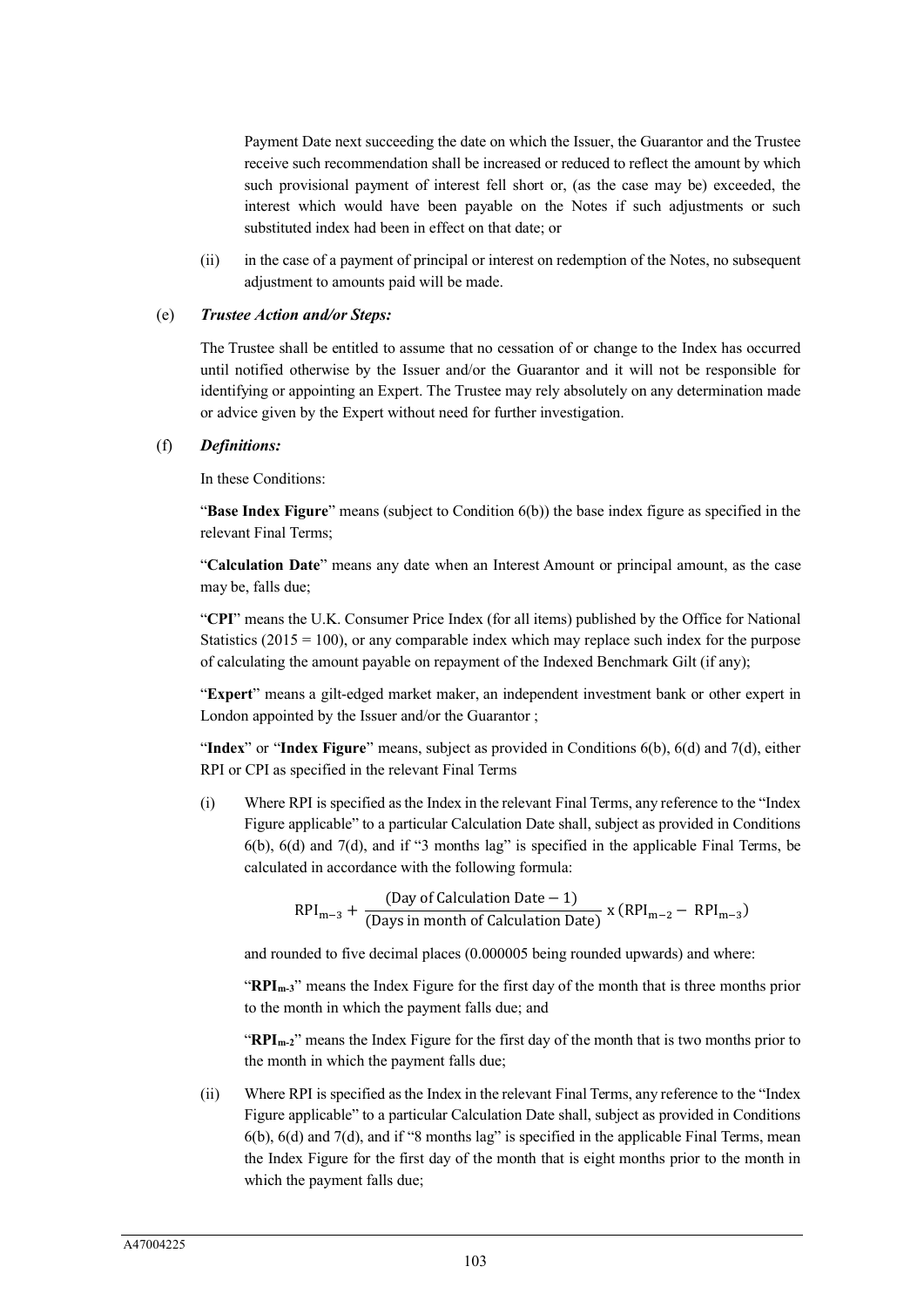(iii) Where CPI is specified as the Index in the relevant Final Terms, any reference to the "Index Figure applicable" to a particular Calculation Date shall, subject as provided in Conditions 6(b), 6(d) and 7(d), be calculated in accordance with the following formula:

$$
CPI_{m-t} + \frac{(Day\ of\ Calculation\ Date - 1)}{(Days\ in\ month\ of\ Calculation\ Date)} \ x (CPI_{m-(tp1)} - RPI_{m-t})
$$

and rounded to five decimal places (0.000005 being rounded upwards) and where:

"**CPIm-t**" means the Index Figure for the first day of the month that is "t" months prior to the month in which the payment falls due, where the lag period "t" has a value of 2 to 24 as specified in the applicable Final Terms;

"**Indexed Benchmark Gilt**" means the index-linked sterling obligation of the United Kingdom Government listed on the Official List of the Financial Conduct Authority (in its capacity as competent authority under the Financial Services and Markets Act 2000, as amended) and traded on the London Stock Exchange that is indexed to the same Index as the Notes and whose average maturity most closely matches that of the Notes as the Expert shall determine to be appropriate;

"**Index Ratio**" applicable to any Calculation Date means the Index Figure applicable to such month or date divided by the Base Index Figure and rounded to five decimal places (0.000005 being rounded upwards);

"**Reference Gilt**" means the Treasury Stock specified in the applicable Final Terms (or, if such stock is not in existence, such other index-linked stock issued by or on behalf of HM Government as the Issuer, on the advice of the Expert, may consider to be the most appropriate reference government stock for the Inflation Linked Notes); and

"**RPI**" means the U.K. Retail Price Index (for all items) published by the Office for National Statistics (January 1987 = 100) as published by HM Government.

#### **7 Redemption, Purchase and Options**

#### (a) *Redemption by Instalments and Final Redemption:*

- (i) Unless previously redeemed, purchased and cancelled as provided in this Condition 7, each Note that provides for Instalment Dates and Instalment Amounts (other than an Inflation Linked Note) shall be partially redeemed on each Instalment Date at the related Instalment Amount specified hereon. The outstanding nominal amount of each such Note shall be reduced by the Instalment Amount (or, if such Instalment Amount is calculated by reference to a proportion of the nominal amount of such Note, such proportion) for all purposes with effect from the related Instalment Date, unless payment of the Instalment Amount is improperly withheld or refused, in which case, such amount shall remain outstanding until the Relevant Date relating to such Instalment Amount.
- (ii) Unless previously redeemed, purchased and cancelled as provided below, each Note (other than an Inflation Linked Note) shall be finally redeemed on the Maturity Date specified hereon at its Final Redemption Amount (which, unless otherwise provided hereon, is its nominal amount) or, in the case of a Note falling within paragraph (i) above, its final Instalment Amount.

#### (b) *Early Redemption:*

(i) Zero Coupon Notes: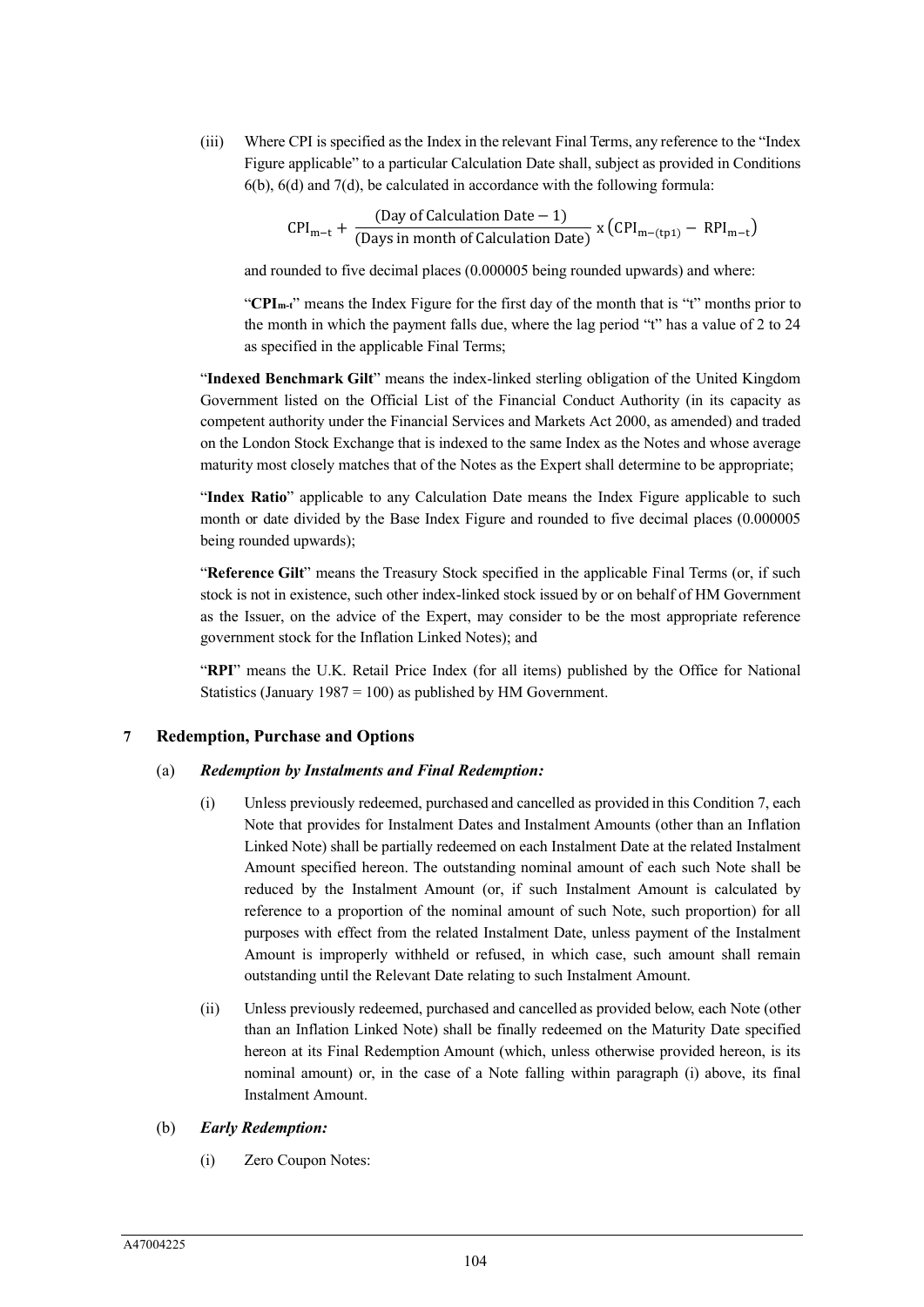- (A) The Early Redemption Amount payable in respect of any Zero Coupon Note, upon redemption of such Note pursuant to Condition 7(c) or upon it becoming due and payable as provided in Condition 11, shall be the Amortised Face Amount (calculated as provided below) of such Note unless otherwise specified hereon.
- (B) Subject to the provisions of sub-paragraph (C) below, the Amortised Face Amount of any such Note shall be the scheduled Final Redemption Amount of such Note on the Maturity Date discounted at a rate per annum (expressed as a percentage) equal to the Amortisation Yield (which, if none is shown hereon, shall be such rate as would produce an Amortised Face Amount equal to the issue price of the Notes if they were discounted back to their issue price on the Issue Date) compounded annually (the "**Amortised Face Amount**").
- (C) If the Early Redemption Amount payable in respect of any such Note upon its redemption pursuant to Condition 7(c) or upon it becoming due and payable as provided in Condition 11 is not paid when due, the Early Redemption Amount due and payable in respect of such Note shall be the Amortised Face Amount of such Note as defined in sub-paragraph (B) above, except that such sub-paragraph shall have effect as though the date on which the Note becomes due and payable were the Relevant Date. The calculation of the Amortised Face Amount in accordance with this sub-paragraph shall continue to be made (both before and after judgment) until the Relevant Date, unless the Relevant Date falls on or after the Maturity Date, in which case the amount due and payable shall be the scheduled Final Redemption Amount of such Note on the Maturity Date together with any interest that may accrue in accordance with Condition 5(c).

Where such calculation is to be made for a period of less than one year, it shall be made on the basis of the Day Count Fraction shown hereon.

(ii) *Notes other than Zero Coupon Notes*: The Early Redemption Amount payable in respect of any Note (other than Zero Coupon Notes described in (i) above), upon redemption of such Note pursuant to Condition 7(c) or Condition 7(d) or upon it becoming due and payable as provided in Condition 11, shall be the Final Redemption Amount unless otherwise specified hereon.

#### (c) *Redemption for Taxation Reasons:*

The Notes may be redeemed at the option of the Issuer in whole, but not in part, on any Interest Payment Date (if this Note is a Floating Rate Note) or at any time (if this Note is not a Floating Rate Note), on giving not less than 30 nor more than 60 days' notice to the Noteholders (which notice shall be irrevocable) at their Early Redemption Amount (as described in Condition 7(b) above) (together with interest accrued to the date fixed for redemption), if (i) the Issuer or the Guarantor (as the case may be) satisfies the Trustee immediately before the giving of such notice that the Issuer or the Guarantor (as the case may be) has or will become obliged to pay additional amounts as described under Condition 9 as a result of any change in, or amendment to, the laws or regulations of the Kingdom of Denmark or any political subdivision or any authority thereof or therein having power to tax, or any change in the application or official interpretation of such laws or regulations, which change or amendment becomes effective on or after the date on which agreement is reached to issue the first Tranche of the Notes, and (ii) such obligation cannot be avoided by the Issuer or the Guarantor (as the case may be) taking reasonable measures available to it, **provided that** no such notice of redemption shall be given earlier than 90 days prior to the earliest date on which the Issuer or the Guarantor (as the case may be) would be obliged to pay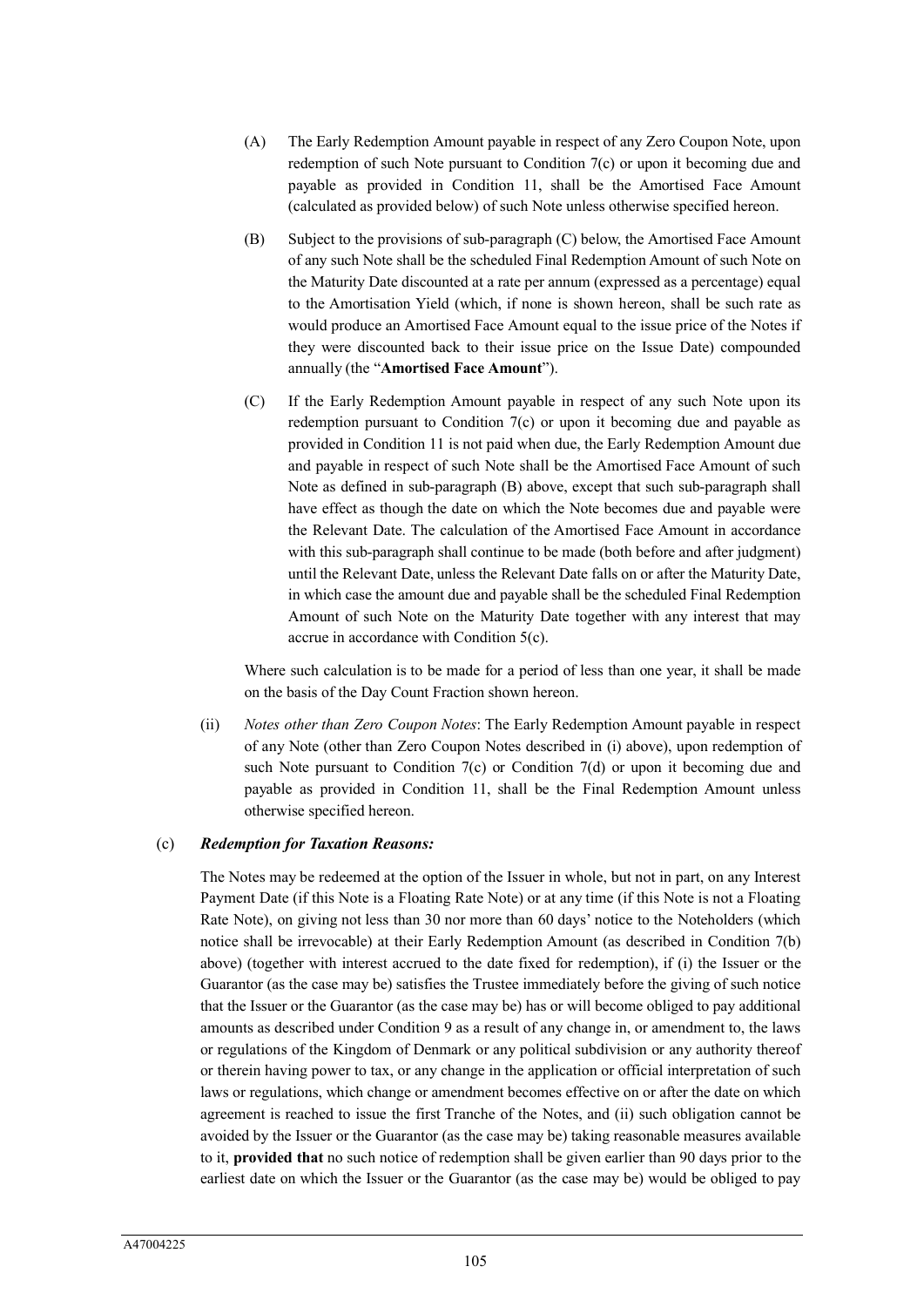such additional amounts were a payment in respect of the Notes or the Upstream Guarantee as the case may be, then due. Before the publication of any notice of redemption pursuant to this paragraph, the Issuer or the Guarantor (as the case may be) shall deliver to the Trustee a certificate signed by two Directors of the Issuer or the Guarantor (as the case may be) stating that the obligation referred to in (i) above cannot be avoided by the Issuer or the Guarantor (as the case may be) taking reasonable measures available to it and the Trustee shall be entitled to accept such certificate as sufficient evidence of the satisfaction of the condition precedent set out in (ii) above in which event it shall be conclusive and binding on Noteholders and Couponholders.

#### (d) *Redemption for Index Reasons:*

In the case of Inflation Linked Notes, if Redemption for Index Reasons is specified hereon and where:

- (i) the Index ceases to be published or any changes are made to it which, in the opinion of an Expert, constitute a fundamental change in the rules governing the Index and the change would, in the opinion of the Expert, be detrimental to the interests of the Noteholders and if the Expert fails within 30 days after its appointment (or such longer period as the Trustee may in its sole discretion agree), or states to the Issuer, the Guarantor and the Trustee that it is unable, to recommend for the purposes of the Notes any adjustments to the Index or any substitute index (with or without adjustments), as described in Condition 6(d), the Issuer shall, within 14 days of the expiry of such period or (as the case may be) after the date of such statement, give notice (which shall be irrevocable and shall state the date fixed for redemption which shall not be more than 15 days after the date on which the notice is given) to redeem the Notes then outstanding, at a price equal to their nominal amount multiplied by the Index Ratio applicable to the date on which the date fixed for redemption falls, together with accrued interest; or
- (ii) the Index ceases to be published or any changes are made to it which, in the opinion of an Expert, constitute a fundamental change in the rules governing the Index and the change would, in the opinion of the Expert, be detrimental to the interests of the Issuer or the Guarantor (as the case may be) and if the Expert fails within 30 days after its appointment (or such longer period as the Trustee may in its sole discretion agree), or states to the Issuer, the Guarantor and the Trustee that it is unable, to recommend for the purposes of the Notes any adjustments to the Index or any substitute index (with or without adjustments), as described in Condition 6(d), the Issuer may at its option, within 14 days of the expiry of such period or (as the case may be) after the date of such statement, give notice (which shall be irrevocable and shall state the date fixed for redemption which shall not be more than 15 days after the date on which the notice is given) to redeem the Notes then outstanding, at a price equal to their nominal amount multiplied by the Index Ratio applicable to the date on which the date fixed for redemption falls, together with accrued interest,

**provided that** no change as set out in Condition 7(d)(i) shall constitute a fundamental change in the rules governing the Index which would be detrimental to the interests of the Noteholders unless (i) the Fundamental Change Reference Bond specified hereon contains similar terms allowing redemption on a fundamental change to the relevant index and (ii) a notice has been published offering holders of the Fundamental Change Reference Bond the right to redeem such Fundamental Change Reference Bonds in accordance with their terms.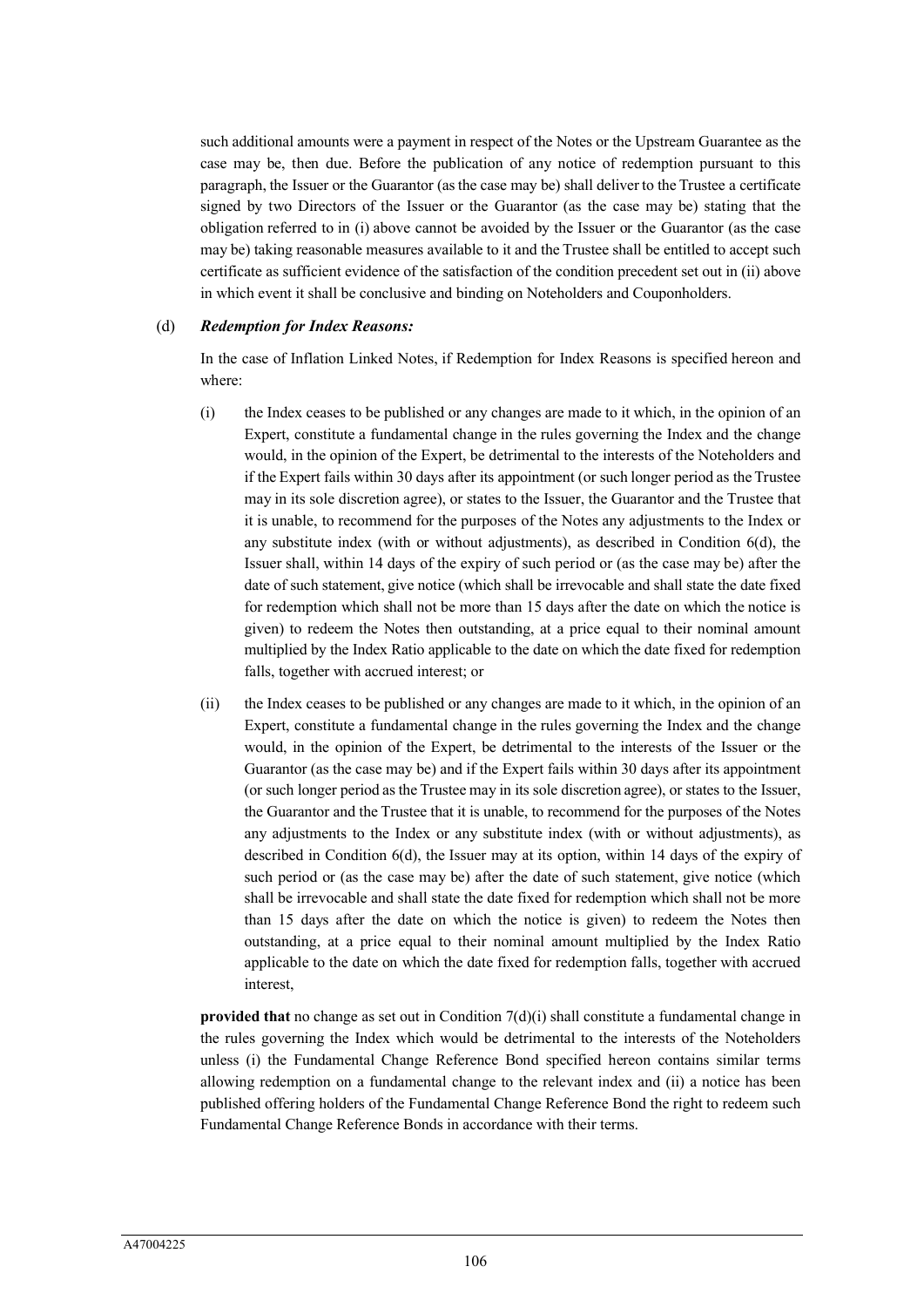### (e) *Redemption at the Option of the Issuer:*

If Call Option is specified hereon, the Issuer may, on giving not less than 15 nor more than 30 days' irrevocable notice to the Noteholders (or such other notice period as may be specified hereon), redeem all or, if so provided, some of the Notes on any Optional Redemption Date. Any such redemption of Notes shall be at their Optional Redemption Amount together with interest accrued to the date fixed for redemption. Any such redemption or exercise must relate to Notes of a nominal amount at least equal to the Minimum Redemption Amount to be redeemed specified hereon and no greater than the Maximum Redemption Amount to be redeemed specified hereon.

If Make-Whole Redemption is specified hereon, the Issuer may, on giving not less than 15 nor more than 30 days' irrevocable notice to the Noteholders (or such other notice period as may be specified hereon), redeem all or, if so provided, some of the Notes at any time or from time to time (i) where no particular period during which Make-Whole Redemption is applicable is specified, prior to their Maturity Date, or (ii) where Make-Whole Redemption is specified as only being applicable for a certain period, during such period, in each case on the date for redemption specified in such notice (the "**Make-Whole Redemption Date**") at the Make-Whole Redemption Rate.

In the case of Notes other than Inflation Linked Notes where CPI is specified as the Index in the relevant Final Terms, the Make-Whole Redemption Amount will be calculated by the Financial Advisor and will be the greater of:

- (i) 100 per cent. of the principal amount of the Notes so redeemed (where applicable, adjusted for indexation in accordance with Condition 6); and
- (ii) the sum of the then present values of the remaining scheduled payments of principal and interest on such Notes (not including any interest accrued on the Notes to, but excluding, the relevant Make-Whole Redemption Date) discounted to the relevant Make-Whole Redemption Date on an annual basis at the Make-Whole Redemption Rate plus the Make-Whole Redemption Margin, if any, specified in the applicable Final Terms, plus, in each case, any interest accrued on the Notes to, but excluding, the Make-Whole Redemption Date.

In the case of Inflation Linked Notes where CPI is specified as the Index in the relevant Final Terms:

- (i) unless the Financial Advisor advises the Issuer and the Guarantor that an appropriate CPI Gilt is outstanding which would be utilised, at the time of selection and in accordance with customary financial practice at such time, in pricing new issues of corporate debt securities with a similar remaining weighted average life to the Notes, the Make-Whole Redemption Amount will be calculated by the Financial Advisor and will be the greater of:
	- a. 100 per cent. of the principal amount of the Notes so redeemed (adjusted for indexation in accordance with Condition 6); and
	- b. the RPI Adjusted Redemption Amount; or
- (ii) if the Financial Advisor advises the Issuer and the Guarantor that an appropriate CPI Gilt is outstanding (the "**Redemption Reference CPI Gilt**") which would be utilised, at the time of selection and in accordance with customary financial practice at such time, in pricing new issues of corporate debt securities with a similar remaining weighted average life to the Notes, the Make-Whole Redemption Amount will be calculated by the Financial Advisor and will be the greater of: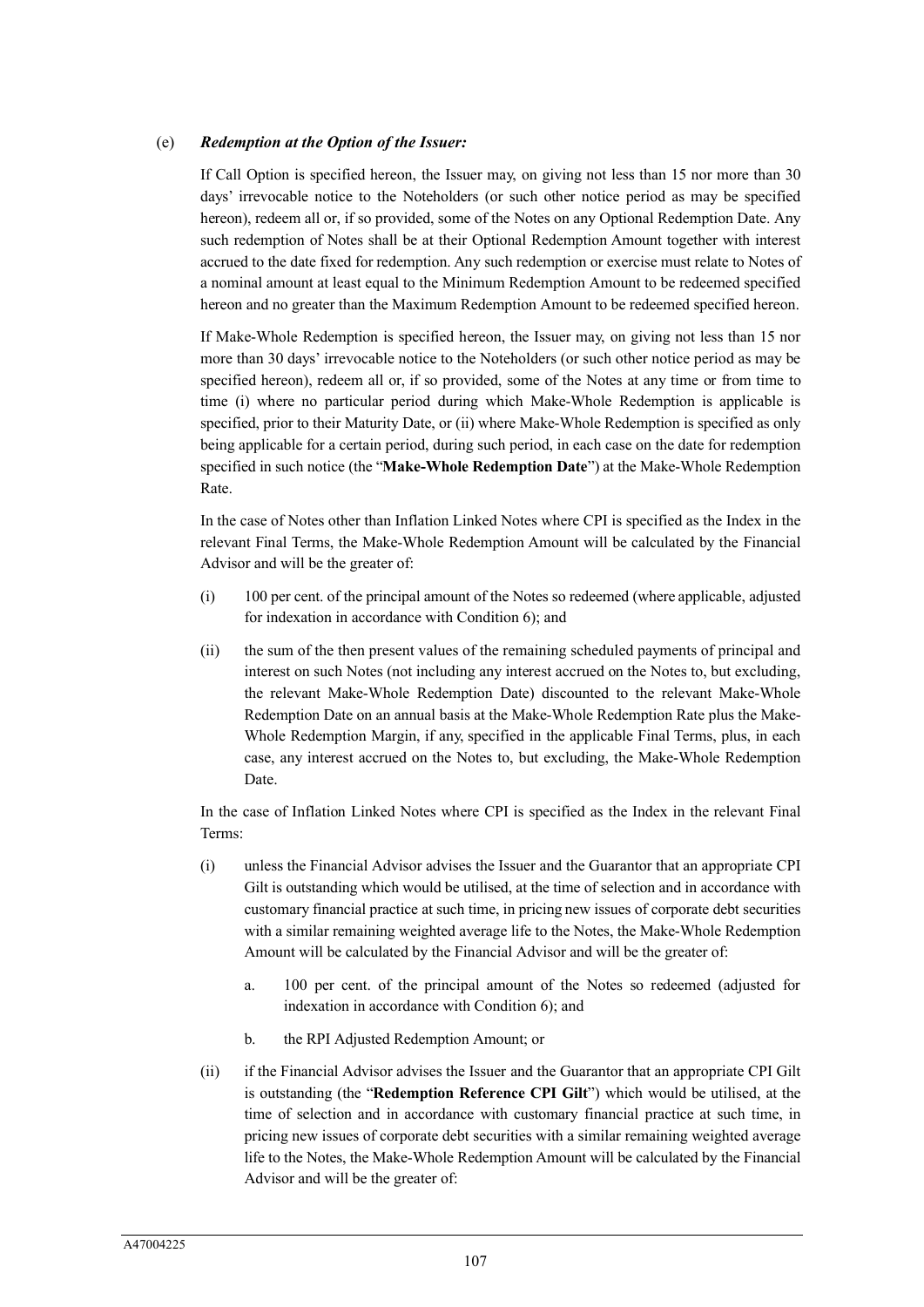- a. 100 per cent. of the principal amount of the Notes so redeemed (adjusted for indexation in accordance with Condition 6) and
- b. the sum of the then present values of the remaining scheduled payments of principal and interest on such Notes (not including any interest accrued on the Notes to, but excluding, the relevant Make-Whole Redemption Date) discounted to the relevant Make-Whole Redemption Date on an annual basis at the CPI Make-Whole Redemption Rate plus the Make-Whole Redemption Margin, if any, specified in the applicable Final Terms, plus, in each case, any interest accrued on the Notes to, but excluding, the Make-Whole Redemption Date.

All Notes in respect of which any such notice of redemption is given shall be redeemed on the date specified in such notice in accordance with this Condition.

In the case of a partial redemption, the notice to Noteholders shall also contain the certificate numbers of the Bearer Notes, or in the case of Registered Notes shall specify the nominal amount of Registered Notes drawn and the holder(s) of such Registered Notes, to be redeemed, which shall have been drawn in such place as the Trustee may approve and in such manner as it deems appropriate, subject to compliance with any applicable laws and stock exchange or other relevant authority requirements.

For the purposes of this Condition 7(e):

"**CPI Gilt**" means a sterling obligation of the UK government listed on the Official List of the Financial Conduct Authority and admitted to trading on the London Stock Exchange which is linked to the CPI;

"**CPI Make-Whole Redemption Rate**" means with respect to the Reference Dealers and the Make-Whole Redemption Date, the average of the five quotations of the mid-market annual yield to maturity of the Redemption Reference CPI Gilt prevailing at 11.00 a.m. (London time) on the Yield Calculation Date or on such dealing day as determined by the Issuer and quoted in writing to the Guarantor, the Issuing and Paying Agent and the Trustee by the Reference Dealers;

"**Financial Advisor**" means an independent financial institution of international repute or an independent advisor of recognised standing with appropriate expertise selected by the Issuer and/or the Guarantor after notification of such selection to the Trustee;

"**Make-Whole Redemption Rate**" means with respect to the Reference Dealers and the Make-Whole Redemption Date, the average of the five quotations of the mid-market annual yield to maturity of the Make-Whole Reference Bond specified hereon or, if the Make-Whole Reference Bond is no longer outstanding, a similar security in the reasonable judgment of the Reference Dealers, prevailing at 11.00 a.m. (London time) on the Yield Calculation Date or on such dealing day as determined by the Issuer and quoted in writing to the Guarantor, the Issuing and Paying Agent and the Trustee by the Reference Dealers;

"**Make-Whole Reference Bond**" means the Make-Whole Reference Bond specified hereon;

"**Notional RPI Bond**" means a bond issued by the Issuer, the terms of which are the same as those of the Notes to be redeemed, save only that payments of principal and interest are adjusted for indexation by reference to RPI (rather than CPI);

"**Real Yield**" means a yield, expressed as a percentage, calculated by the Financial Advisor on the basis set out by the United Kingdom Debt Management Office in the paper "Formulae for Calculating Gilt Prices from Yields" page 5, Section One: Price/Yield Formulae (Index-Linked Gilts) (published on 8 June, 1998 and updated on 15 January, 2002 and 16 March, 2005) (as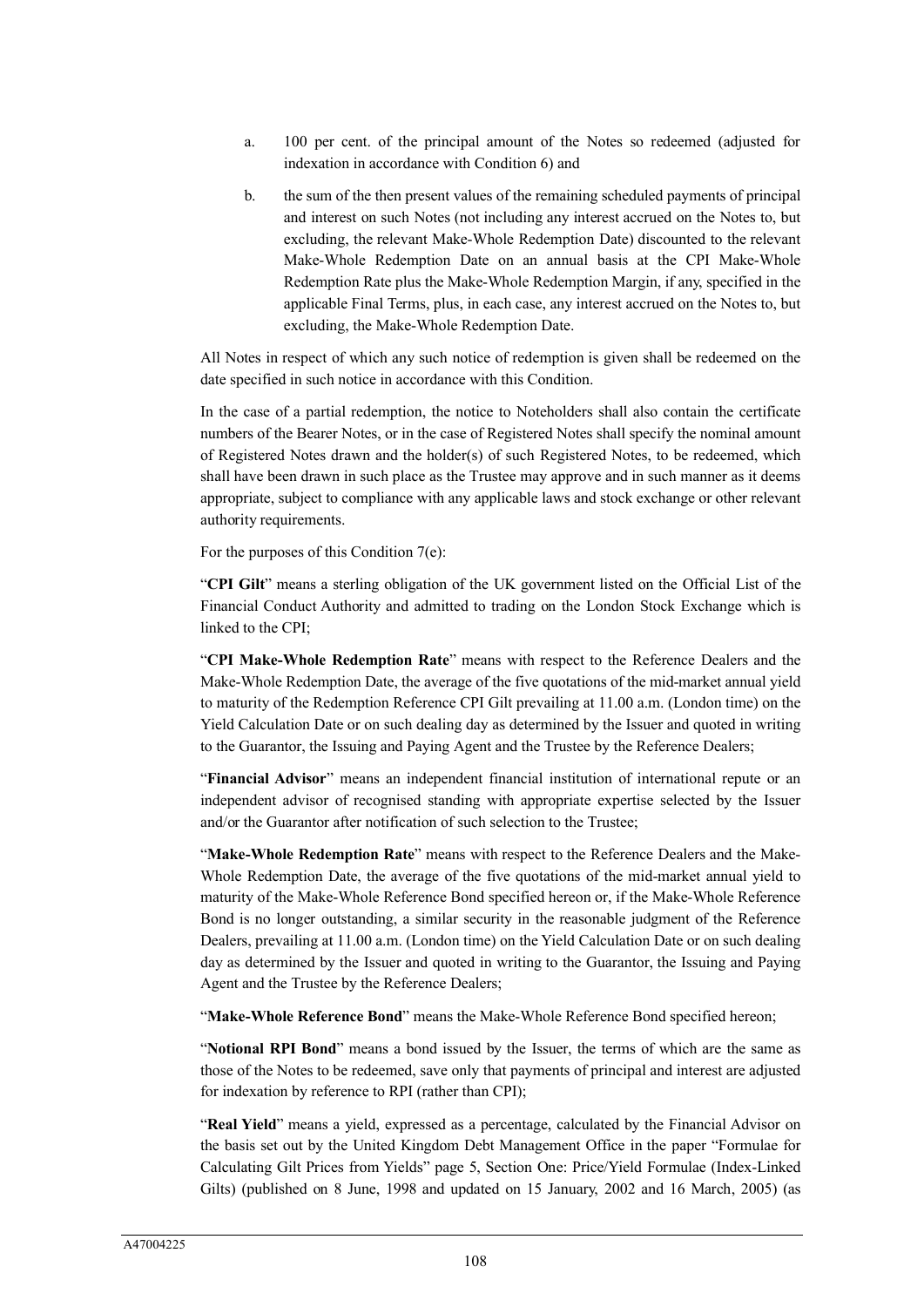updated, amended or supplemented from time to time) on a semi-annual compounding basis (converted to an annualised yield and rounded up (if necessary) to five decimal places). Such method requires the adoption of an assumed inflation rate which shall be such rate as the Financial Advisor may determine and notify to the Trustee and the Issuing and Paying Agent to be appropriate and, for the avoidance of doubt, the assumed inflation rate shall be a long-term UK inflation rate for the remaining life of the Notes. If such formula does not reflect generally accepted market practice at the time of redemption, a yield calculated in accordance with generally accepted market practice at such time, all as advised to the Issuer and the Guarantor by the Financial Advisor;

"**Redemption Reference RPI Gilt**" means such RPI Gilt as the Financial Advisor determines would be utilised, at the time of selection and in accordance with customary financial practice at such time, in pricing new issues of corporate debt securities of comparable maturity and amortisation profile to the remaining term of the Notes (or, where the Financial Advisor advises the Issuer and the Guarantor that, for reasons of illiquidity or otherwise, such stock is not appropriate for such purpose, such other government stock as the Financial Advisor may recommend as appropriate for this purpose;

"**Reference Dealers**" means five brokers of gilts and/or gilt-edged market makers selected by the Issuer in consultation with the Guarantor, or such other five persons operating in the gilt-edged market as are selected by the Issuer in consultation with the Guarantor;

"**RPI Adjusted Redemption Amount**" is an amount equal to the sum of:

- (i) the product (adjusted for indexation in accordance with Condition 6) of the outstanding principal amount of the Notes to be redeemed and the price, expressed as a percentage (rounded to five decimal places, with 0.000005 being rounded upwards), (as reported in writing to the Issuer and the Guarantor by the Financial Advisor) at which the Real Yield on the Notes on the Yield Calculation Date is equal to the sum of (x) the Real Yield at 11.00 a.m. (London time) on such date of the Redemption Reference RPI Gilt (or, where the Financial Advisor determines in good faith and advises to the Issuer and the Guarantor that, for reasons of illiquidity or otherwise, such stock is not appropriate for such purpose, such other government stock as advised to the Issuer and the Guarantor by the Financial Advisor) and (y) 0.1 per cent.; and
- (ii) the Wedge Value (which may be positive or negative and, if negative, the absolute value shall be deducted for the purpose of calculating the RPI Adjusted Redemption Amount);

"**RPI Gilt**" means a sterling obligation of the UK government listed on the Official List of the Financial Conduct Authority and admitted to trading on the London Stock Exchange which is linked to the RPI;

"**Wedge Value**" means the market value to a market counterparty on the Yield Calculation Date (based on three (or such lower number as the Issuer and the Financial Advisor may agree as appropriate) third party quotes) of a notional swap (where the parties are deemed to have a bilateral, daily, zero-threshold, no initial amount, ISDA Credit Support Annex) under which the market counterparty:

- (i) receives the remaining cashflows of the Notes; and
- (ii) pays the remaining cashflows of the Notional RPI Bond,

and where, in providing such quotes, such third parties are asked to use discount factors calculated from the zero coupon curve derived from the interest rate used to calculate payments on GBP cash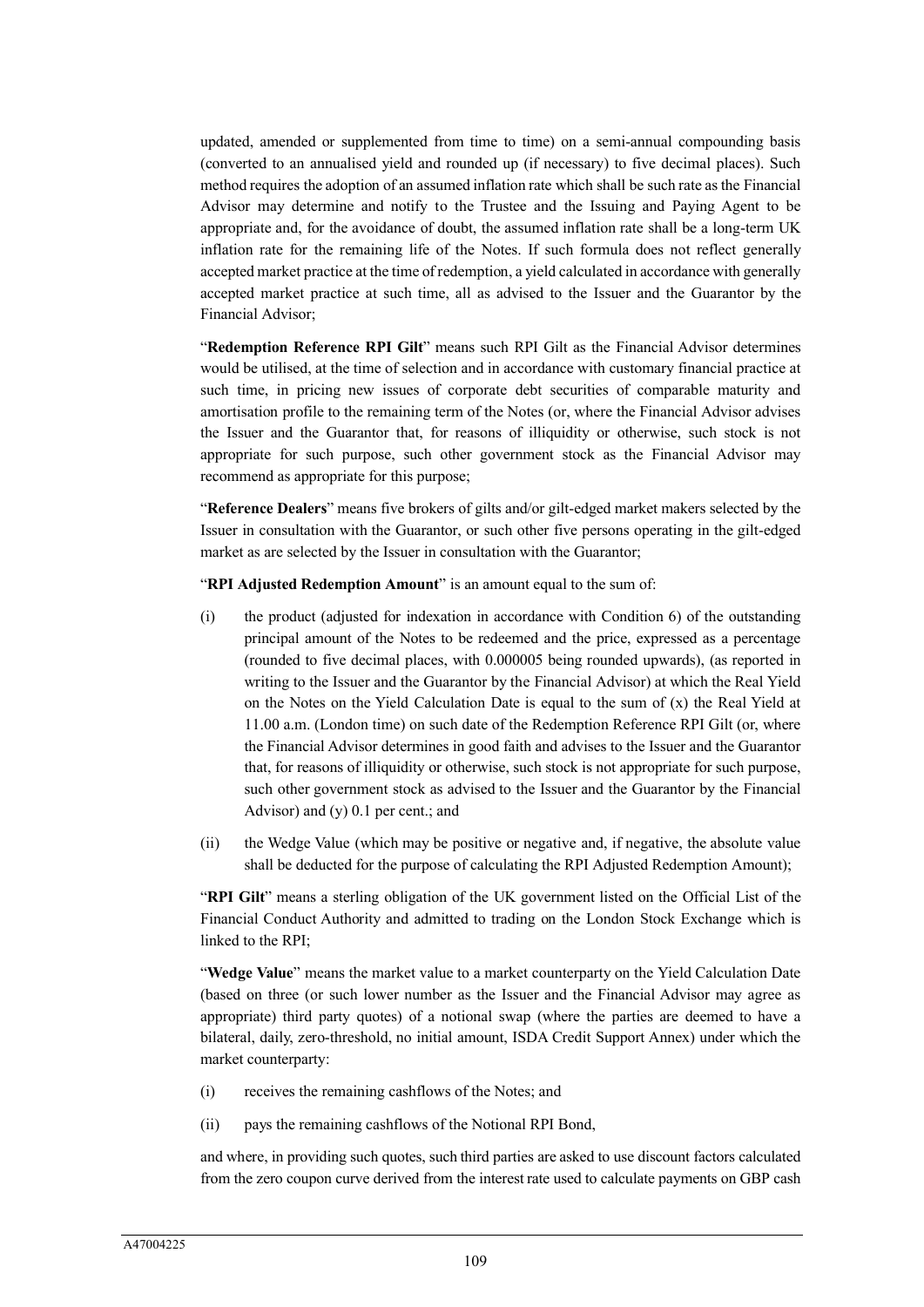collateral, **provided that**, if the Financial Advisor determines and advises the Issuer and the Guarantor that it is not reasonably practicable to determine the Wedge Value on such basis (including, without limitation, because it is not reasonably practicable to obtain third party quotes) the Wedge Value shall be determined by the Financial Advisor and advised to the Issuer and the Guarantor ; and

"**Yield Calculation Date**" means the date which is the second Business Day prior to the date on which the notice to redeem is dispatched; and

in the case of Inflation Linked Notes only, the "**then present values of the remaining scheduled payments of principal and interest on such Notes**" shall be calculated in accordance with the customary conventions applied to the calculation of such amounts in the inflation linked debt transactions from time to time.

#### (f) *Clean-up Call Option of the Issuer:*

If Clean-up Call Option is specified hereon, in the event that Notes representing an aggregate amount equal to or exceeding the Minimum Percentage have been purchased or redeemed and cancelled by the Issuer, the Issuer may, on giving not less than 30 nor more than 60 days' irrevocable notice to the Noteholders (or such other notice period as may be specified hereon), redeem on the date specified in such notice all, but not some only, of the remaining Notes in that Series at their Early Redemption Amount together with any interest accrued to the date set for redemption.

#### (g) *Redemption at the Option of Noteholders:*

If Put Option is specified hereon, the Issuer shall, at the option of the holder of any such Note, upon the holder of such Note giving not less than 15 nor more than 30 days' notice to the Issuer and the Guarantor (or such other notice period as may be specified hereon) redeem such Note on the Optional Redemption Date(s) at its Optional Redemption Amount together with interest accrued to the date fixed for redemption.

To exercise such option the holder must deposit (in the case of Bearer Notes) such Note (together with all unmatured Receipts and Coupons and unexchanged Talons) with any Paying Agent or (in the case of Registered Notes) the Certificate representing such Note(s) with the Registrar or any Transfer Agent at its specified office, together with a duly completed option exercise notice ("**Exercise Notice**") in the form obtainable from any Paying Agent, the Registrar or any Transfer Agent (as applicable) within the notice period. No Note or Certificate so deposited and option exercised may be withdrawn (except as provided in the Agency Agreement) without the prior consent of the Issuer.

### (h) *Purchases:*

The Issuer, the Guarantor and any of their respective subsidiaries may at any time purchase Notes (**provided that** all unmatured Receipts and Coupons and unexchanged Talons relating thereto are attached thereto or surrendered therewith) in the open market or otherwise at any price.

### (i) *Cancellation:*

All Notes purchased by or on behalf of the Issuer, the Guarantor or any of their respective subsidiaries may be surrendered for cancellation, in the case of Bearer Notes, by surrendering each such Note together with all unmatured Receipts and Coupons and all unexchanged Talons to the Issuing and Paying Agent and, in the case of Registered Notes, by surrendering the Certificate representing such Notes to the Registrar and, in each case, if so surrendered, shall, together with all Notes redeemed by the Issuer, be cancelled forthwith (together with all unmatured Receipts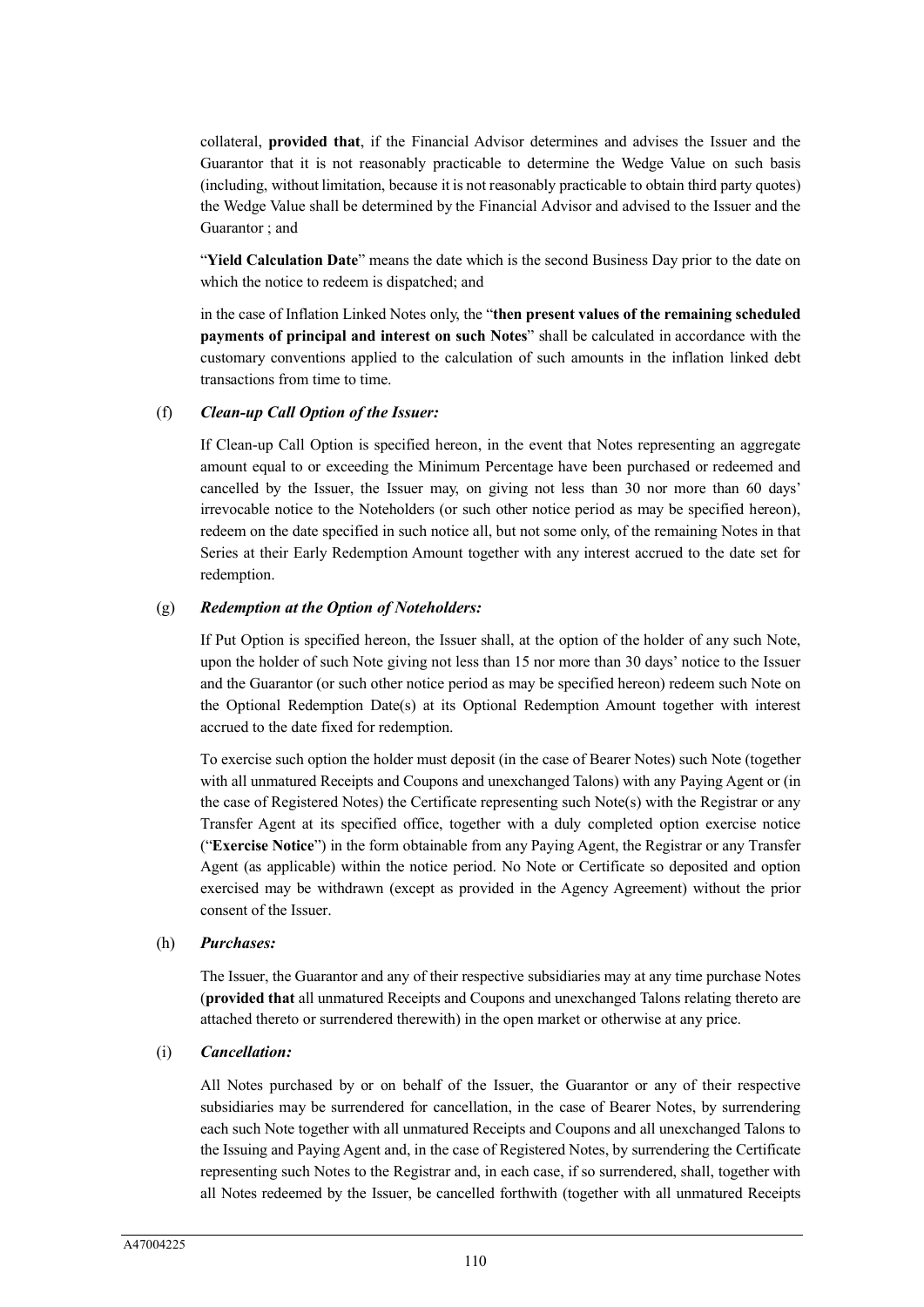and Coupons and unexchanged Talons attached thereto or surrendered therewith). Any Notes so surrendered for cancellation may not be reissued or resold and the obligations of the Issuer and the Guarantor in respect of any such Notes shall be discharged.

#### **8 Payments and Talons**

#### (a) *Bearer Notes:*

Payments of principal and interest in respect of Bearer Notes shall, subject as mentioned below, be made against presentation and surrender of the relevant Receipts (in the case of payments of Instalment Amounts other than on the due date for redemption and **provided that** the Receipt is presented for payment together with its relative Note), Notes (in the case of all other payments of principal and, in the case of interest, as specified in Condition 8(f)(vi)) or Coupons (in the case of interest, save as specified in Condition  $8(f)(ii)$ , as the case may be, at the specified office of any Paying Agent outside the United States by a cheque payable in the relevant currency drawn on, or, at the option of the holder, by transfer to an account denominated in such currency with, a Bank. "**Bank**" means a bank in the principal financial centre for such currency or, in the case of euro, in a city in which banks have access to the TARGET System.

#### (b) *Registered Notes:*

- (i) Payments of principal (which for the purposes of this Condition 8(b) shall include final Instalment Amounts but not other Instalment Amounts) in respect of Registered Notes shall be made against presentation and surrender of the relevant Certificates at the specified office of any of the Transfer Agents or of the Registrar and in the manner provided in paragraph (ii) below.
- (ii) Interest (which for the purpose of this Condition 8(b) shall include all Instalment Amounts other than final Instalment Amounts) on Registered Notes shall be paid to the person shown on the Register at the close of business on the fifteenth day before the due date for payment thereof (the "**Record Date**"). Payments of interest on each Registered Note shall be made in the relevant currency by cheque drawn on a Bank and mailed to the holder (or to the first named of joint holders) of such Note at its address appearing in the Register. Upon application by the holder to the specified office of the Registrar or any Transfer Agent before the Record Date, such payment of interest may be made by transfer to an account in the relevant currency maintained by the payee with a Bank.

#### (c) *Payments in the United States:*

Notwithstanding the foregoing, if any Bearer Notes are denominated in U.S. dollars, payments in respect thereof may be made at the specified office of any Paying Agent in New York City in the same manner as aforesaid if (i) the Issuer and the Guarantor shall have appointed Paying Agents with specified offices outside the United States with the reasonable expectation that such Paying Agents would be able to make payment of the amounts on the Notes in the manner provided above when due, (ii) payment in full of such amounts at all such offices is illegal or effectively precluded by exchange controls or other similar restrictions on payment or receipt of such amounts and (iii) such payment is then permitted by United States law, without involving, in the opinion of the Issuer and the Guarantor, any adverse tax consequence to the Issuer or the Guarantor.

### (d) *Payments subject to Fiscal Laws:*

All payments are subject in all cases to (i) without prejudice to the provisions of Condition 9, any applicable fiscal or other laws, regulations and directives, and (ii) notwithstanding the provisions of Condition 9, any withholding or deduction required pursuant to an agreement described in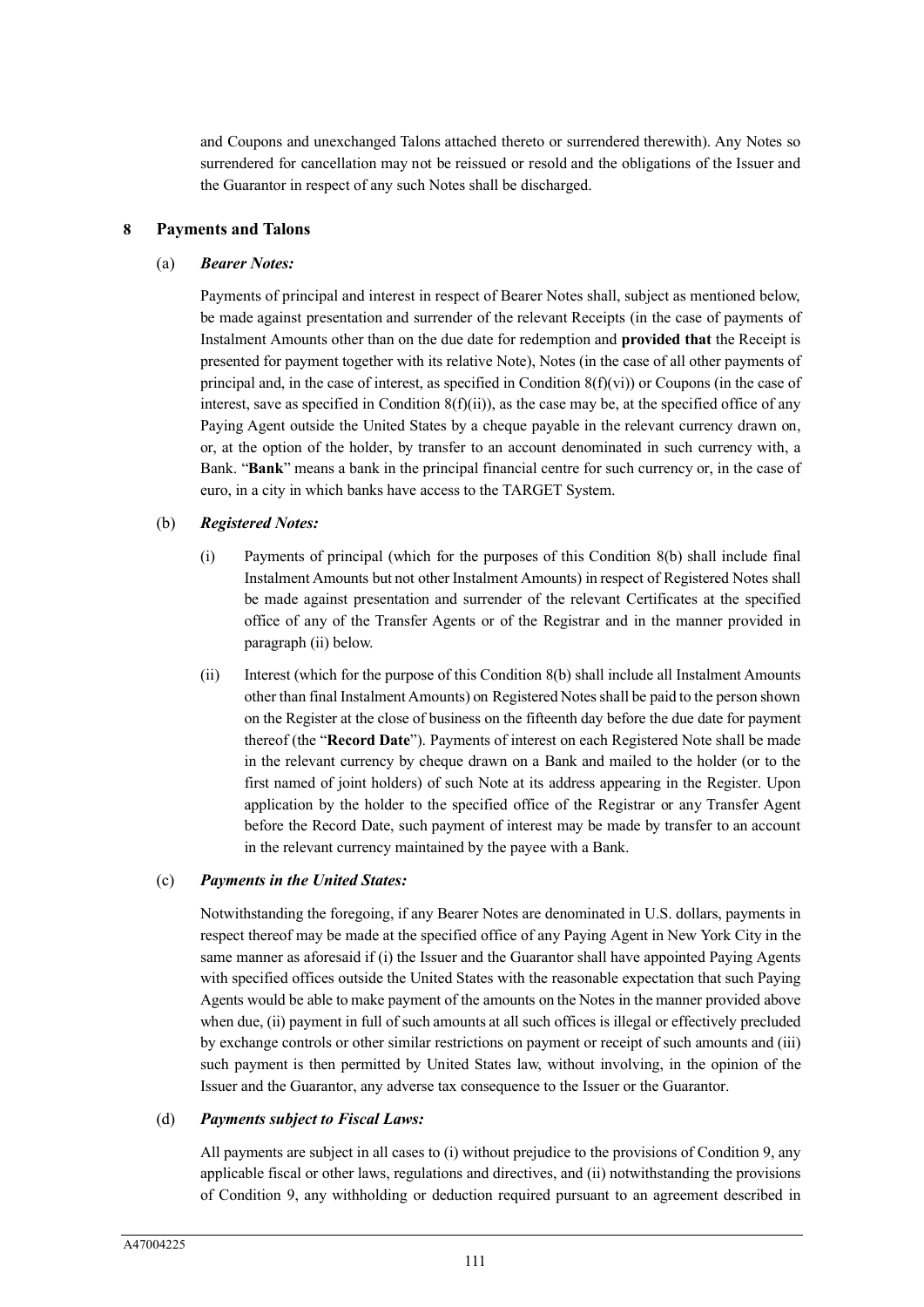Section 1471(b) of the U.S. Internal Revenue Code of 1986 (the "**Code**") or otherwise imposed pursuant to Sections 1471 through 1474 of the Code, any regulations or agreements thereunder, any official interpretations thereof, or any law implementing an intergovernmental approach thereto. No commission or expenses shall be charged to the Noteholders or Couponholders in respect of such payments.

## (e) *Appointment of Agents:*

The Issuing and Paying Agent, the Paying Agents, the Registrar, the Transfer Agents and the Calculation Agent initially appointed by the Issuer and the Guarantor and their respective specified offices are listed below. The Issuing and Paying Agent, the Paying Agents, the Registrar, the Transfer Agents and the Calculation Agent act solely as agents of the Issuer and the Guarantor and do not assume any obligation or relationship of agency or trust for or with any Noteholder or Couponholder. The Issuer and the Guarantor each reserves the right at any time with the approval of the Trustee to vary or terminate the appointment of the Issuing and Paying Agent, any other Paying Agent, the Registrar, any Transfer Agent or the Calculation Agent(s) and to appoint additional or other Paying Agents or Transfer Agents, **provided that** the Issuer and the Guarantor shall at all times maintain (i) an Issuing and Paying Agent, (ii) a Registrar in relation to Registered Notes, (iii) a Transfer Agent in relation to Registered Notes, (iv) one or more Calculation Agent(s) where the Conditions so require and (v) such other agents as may be required by any other stock exchange on which the Notes may be listed in each case, as approved by the Trustee.

In addition, the Issuer and the Guarantor shall each forthwith appoint a Paying Agent in New York City in respect of any Bearer Notes denominated in U.S. dollars in the circumstances described in paragraph (c) above.

Notice of any such change or any change of any specified office shall promptly be given to the Noteholders.

### (f) *Unmatured Coupons and Receipts and unexchanged Talons:*

- (i) Upon the due date for redemption of Bearer Notes which comprise Fixed Rate Notes, such Notes should be surrendered for payment together with all unmatured Coupons (if any) relating thereto, failing which an amount equal to the face value of each missing unmatured Coupon (or, in the case of payment not being made in full, that proportion of the amount of such missing unmatured Coupon that the sum of principal so paid bears to the total principal due) shall be deducted from the Final Redemption Amount, Early Redemption Amount or Optional Redemption Amount, as the case may be, due for payment. Any amount so deducted shall be paid in the manner mentioned above against surrender of such missing Coupon within a period of 10 years from the Relevant Date for the payment of such principal (whether or not such Coupon has become void pursuant to Condition 10).
- (ii) Upon the due date for redemption of any Bearer Note comprising a Floating Rate Note, unmatured Coupons relating to such Note (whether or not attached) shall become void and no payment shall be made in respect of them.
- (iii) Upon the due date for redemption of any Bearer Note, any unexchanged Talon relating to such Note (whether or not attached) shall become void and no Coupon shall be delivered in respect of such Talon.
- (iv) Upon the due date for redemption of any Bearer Note that is redeemable in instalments, all Receipts relating to such Note having an Instalment Date falling on or after such due date (whether or not attached) shall become void and no payment shall be made in respect of them.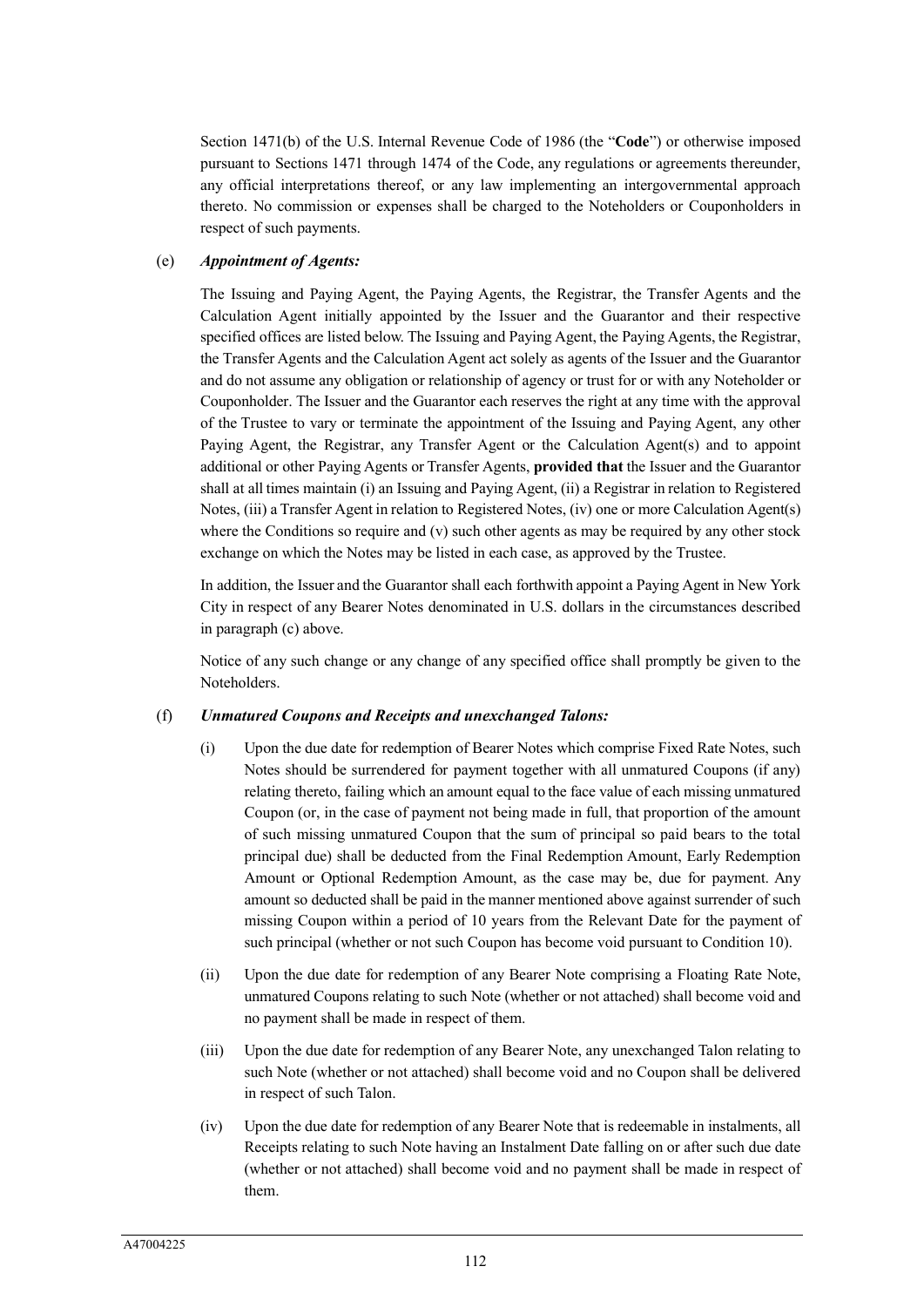- (v) Where any Bearer Note that provides that the relative unmatured Coupons are to become void upon the due date for redemption of those Notes is presented for redemption without all unmatured Coupons, and where any Bearer Note is presented for redemption without any unexchanged Talon relating to it, redemption shall be made only against the provision of such indemnity as the Issuer may require.
- (vi) If the due date for redemption of any Note is not a due date for payment of interest, interest accrued from the preceding due date for payment of interest or the Interest Commencement Date, as the case may be, shall only be payable against presentation (and surrender if appropriate) of the relevant Bearer Note or Certificate representing it, as the case may be. Interest accrued on a Note that only bears interest after its Maturity Date shall be payable on redemption of such Note against presentation of the relevant Note or Certificate representing it, as the case may be.

### (g) *Talons:*

On or after the Interest Payment Date for the final Coupon forming part of a Coupon sheet issued in respect of any Bearer Note, the Talon forming part of such Coupon sheet may be surrendered at the specified office of the Issuing and Paying Agent in exchange for a further Coupon sheet (and if necessary another Talon for a further Coupon sheet) (but excluding any Coupons that may have become void pursuant to Condition 10).

#### (h) *Non-Business Days:*

If any date for payment in respect of any Note, Receipt or Coupon is not a business day the holder shall not be entitled to payment until the next following business day nor to any interest or other sum in respect of such postponed payment. In this paragraph, "**business day**" means a day (other than a Saturday or a Sunday) on which banks and foreign exchange markets are open for business in the relevant place of presentation, in such jurisdictions as shall be specified as "**Financial Centres**" hereon and:

- (i) (in the case of a payment in a currency other than euro) where payment is to be made by transfer to an account maintained with a bank in the relevant currency, on which foreign exchange transactions may be carried on in the relevant currency in the principal financial centre of the country of such currency or
- (ii) (in the case of a payment in euro) which is a TARGET Business Day.

### **9 Taxation**

All payments of principal and interest by or on behalf of the Issuer or the Guarantor (as the case may be) in respect of the Notes, the Receipts and the Coupons or under the Upstream Guarantee (as the case may be) shall be made free and clear of, and without withholding or deduction for, any taxes, duties, assessments or governmental charges of whatever nature imposed, levied, collected, withheld or assessed by or within the Kingdom of Denmark or any authority therein or thereof having power to tax, unless such withholding or deduction is required by law. In that event, the Issuer or the Guarantor (as the case may be) shall pay such additional amounts as shall result in receipt by the Noteholders and Couponholders of such amounts as would have been received by them had no such withholding or deduction been required, except that no such additional amounts shall be payable with respect to any Note, Receipt or Coupon:

(a) *Other connection*: to, or to a third party on behalf of, a holder who is liable to such taxes, duties, assessments or governmental charges in respect of such Note, Receipt or Coupon by reason of his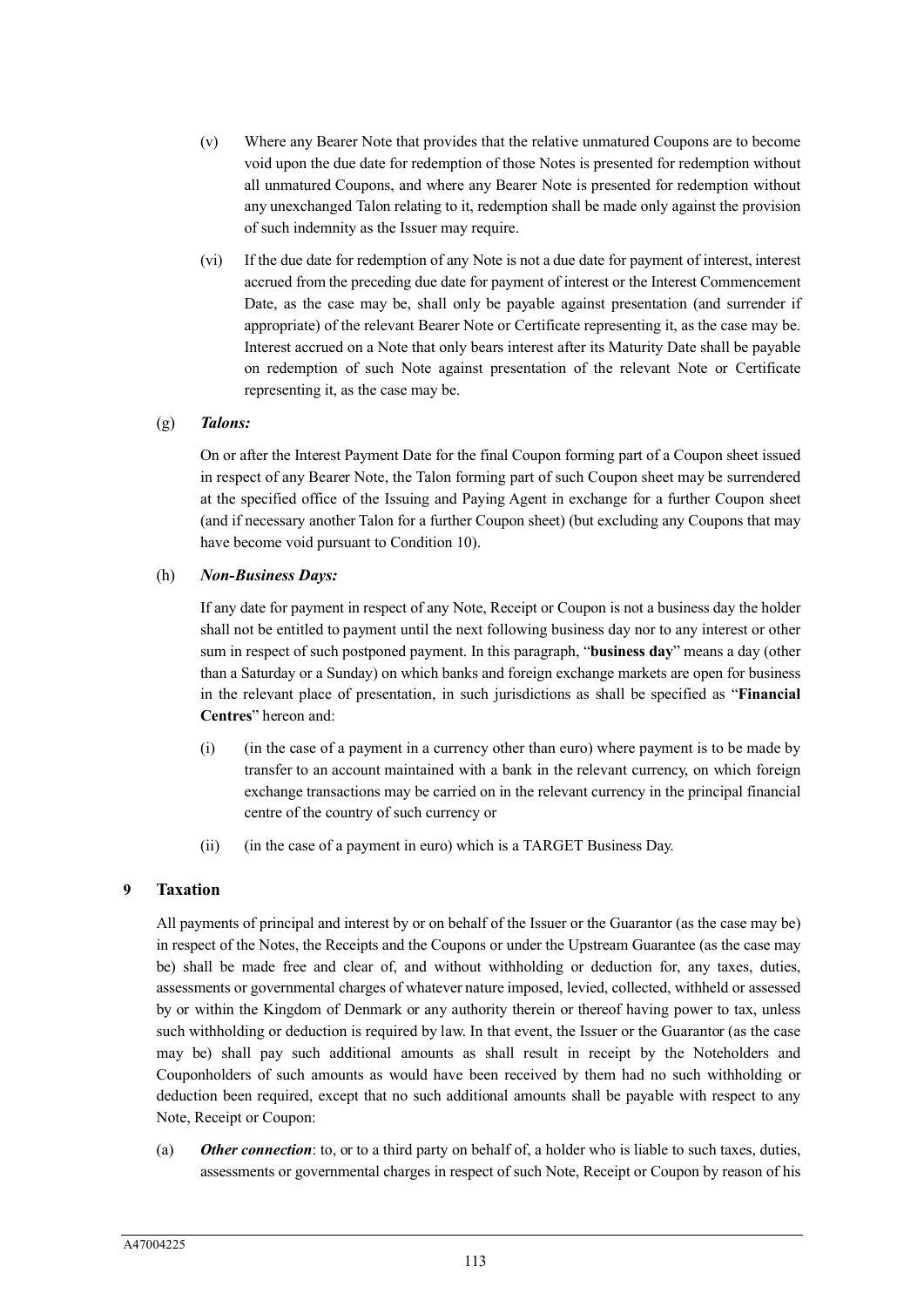having some connection with the Kingdom of Denmark other than the mere holding of the Note, Receipt or Coupon; or

(b) *Presentation more than 30 days after the Relevant Date*: presented (or in respect of which the Certificate representing it is presented) for payment more than 30 days after the Relevant Date except to the extent that the holder of it would have been entitled to such additional amounts on presenting it for payment on the thirtieth day.

As used in these Conditions, "**Relevant Date**" in respect of any Note, Receipt or Coupon means the date on which payment in respect of it first becomes due or (if any amount of the money payable is improperly withheld or refused) the date on which payment in full of the amount outstanding is made or (if earlier) the date seven days after that on which notice is duly given to the Noteholders that, upon further presentation of the Note (or relative Certificate), Receipt or Coupon being made in accordance with the Conditions, such payment will be made, **provided that** payment is in fact made upon such presentation. References in these Conditions to (i) "**principal**" shall be deemed to include any premium payable in respect of the Notes, all Instalment Amounts, Final Redemption Amounts, Early Redemption Amounts, Optional Redemption Amounts, Amortised Face Amounts and all other amounts in the nature of principal payable pursuant to Condition 6 or any amendment or supplement to it, (ii) "**interest**" shall be deemed to include all Interest Amounts and all other amounts payable pursuant to Condition 5 or any amendment or supplement to it and (iii) "**principal**" and/or "**interest**" shall be deemed to include any additional amounts that may be payable under this Condition or any undertaking given in addition to or in substitution for it under the Trust Deed.

# **10 Prescription**

Claims against the Issuer and/or the Guarantor (as the case may be) for payment in respect of the Notes, Receipts and Coupons (which, for this purpose, shall not include Talons) shall be prescribed and become void unless made within 10 years (in the case of principal) or five years (in the case of interest) from the appropriate Relevant Date in respect of them.

# **11 Events of Default**

If any of the following events ("**Events of Default**") occurs and is continuing, the Trustee at its discretion may, and if so requested by holders of at least one-fifth in nominal amount of the Notes then outstanding or if so directed by an Extraordinary Resolution shall, give notice to the Issuer and the Guarantor that the Notes are, and they shall immediately become, due and payable at their Early Redemption Amount together (if applicable) with accrued interest:

- (a) *Non-Payment*: the Issuer or the Guarantor (as the case may be) fails to pay any interest on, or any principal or premium in respect of, the Notes and such failure continues for a period of 14 days in respect of principal or interest; or
- (b) *Breach of Other Obligations*: the Issuer or the Guarantor fails in any material respect to perform or comply with any one or more of its other obligations under the Notes or the Trust Deed which default is incapable of remedy or, if in the opinion of the Trustee capable of remedy, is not in the opinion of the Trustee remedied within 30 days (or such longer period as the Trustee may permit) after notice of such default shall have been given to the Issuer and the Guarantor by the Trustee; or
- (c) *Cross-Default*: (i) any other present or future indebtedness of the Issuer or the Guarantor or any of their respective Material Subsidiaries (as defined in Condition 4) for or in respect of moneys borrowed or raised becomes (or becomes capable of being declared) due and payable prior to its stated maturity by reason of any event of default (howsoever described), or (ii) any such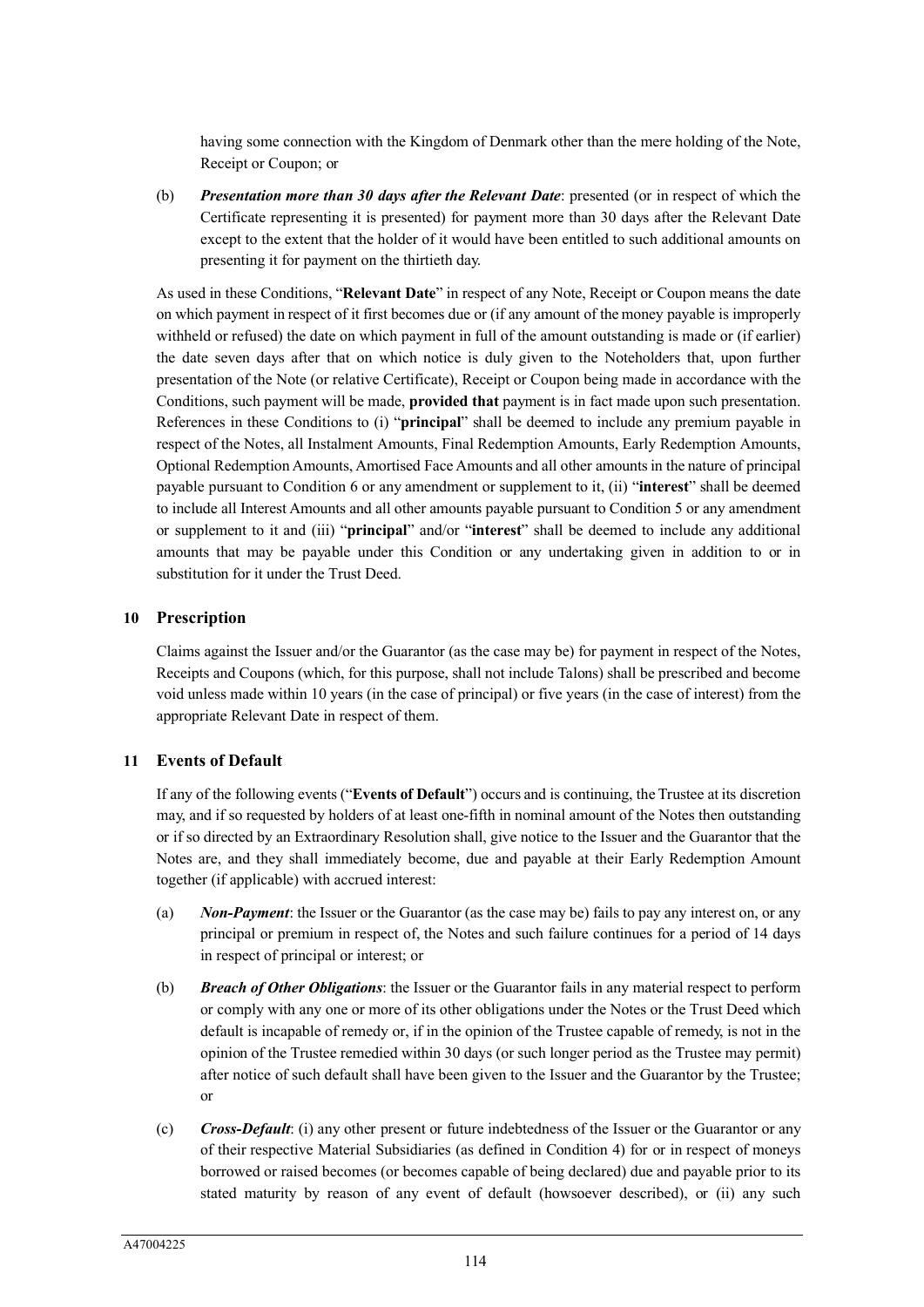indebtedness is not paid when due or, as the case may be, within any applicable grace period, or (iii) the Issuer or the Guarantor or any of their respective Material Subsidiaries fails to pay when due any amount payable by it under any present or future guarantee for, or indemnity in respect of, any moneys borrowed or raised unless any such right of acceleration or obligation referred to in this paragraph (c) (i), (ii) or (iii) is contested by the Issuer, the Guarantor or any of their respective Material Subsidiaries, as the case may be, in good faith by appropriate and adequate provisions having been made and further provided that the aggregate amount of the relevant indebtedness, guarantees and indemnities in respect of which one or more of the events mentioned above in this paragraph (c) have occurred equals or exceeds  $\epsilon$ 25,000,000 or its equivalent (as reasonably determined by the Trustee); or

- (d) *Enforcement Proceedings*: a distress, attachment, execution or other legal process is levied, enforced or sued out on or against any part of the property, assets or revenues of the Issuer, the Guarantor or any of their respective Material Subsidiaries and is not discharged or stayed within 90 days; or
- (e) *Security Enforced*: any mortgage, charge, pledge, lien or other encumbrance, present or future, created or assumed by the Issuer or the Guarantor or any of their respective Material Subsidiaries becomes enforceable and any step is taken to enforce it (including the taking of possession or the appointment of a receiver, administrative receiver, administrator manager or other similar person) and, in any case, the value of the claim secured by any such mortgage, charge, lien or other encumbrance is equal to or exceeds (or if added to the value of any other claim falling to be taken into account under this paragraph (e) would equal or exceed)  $£25,000,000$  or its equivalent (as reasonably determined by the Trustee); or
- (f) *Insolvency*: the Issuer or the Guarantor or any of their respective Material Subsidiaries is (or is, or could be, deemed by law or a court to be) insolvent or bankrupt or unable to pay its debts, stops, suspends or threatens to stop or suspend payment of all or a material part of (or of a particular type of) its debts, proposes or makes any agreement for the deferral, rescheduling or other readjustment of all of (or all of a particular type of) its debts (or of any part which it will or might otherwise be unable to pay when due), proposes or makes a general assignment or an arrangement or composition with or for the benefit of the relevant creditors in respect of any of such debts or a moratorium is agreed or declared or comes into effect in respect of or affecting all or any part of (or of a particular type of) the debts of the Issuer, the Guarantor or any of their respective Material Subsidiaries; or
- (g) *Winding-up*: an administrator is appointed, an order is made or an effective resolution passed for the winding-up or dissolution or administration of the Issuer, the Guarantor or any of their respective Material Subsidiaries, or the Issuer or the Guarantor ceases or threatens to cease to carry on all or substantially all of its business or operations, except for the purpose of and followed by a reconstruction, amalgamation, reorganisation, merger or consolidation (i) on terms approved by the Trustee or by an Extraordinary Resolution (as defined in the Trust Deed) of the Noteholders or (ii) in the case of a Material Subsidiary, whereby the undertaking and assets of the Material Subsidiary are transferred to or otherwise vested in the Issuer, the Guarantor, or another of their respective Material Subsidiaries; or
- (h) *Analogous Events*: any event occurs that under the laws of any relevant jurisdiction has an analogous effect to any of the events referred to in any of the foregoing paragraphs; or
- (i) *Guarantee*: the Upstream Guarantee is not (or is claimed by the Guarantor not to be) in full force and effect,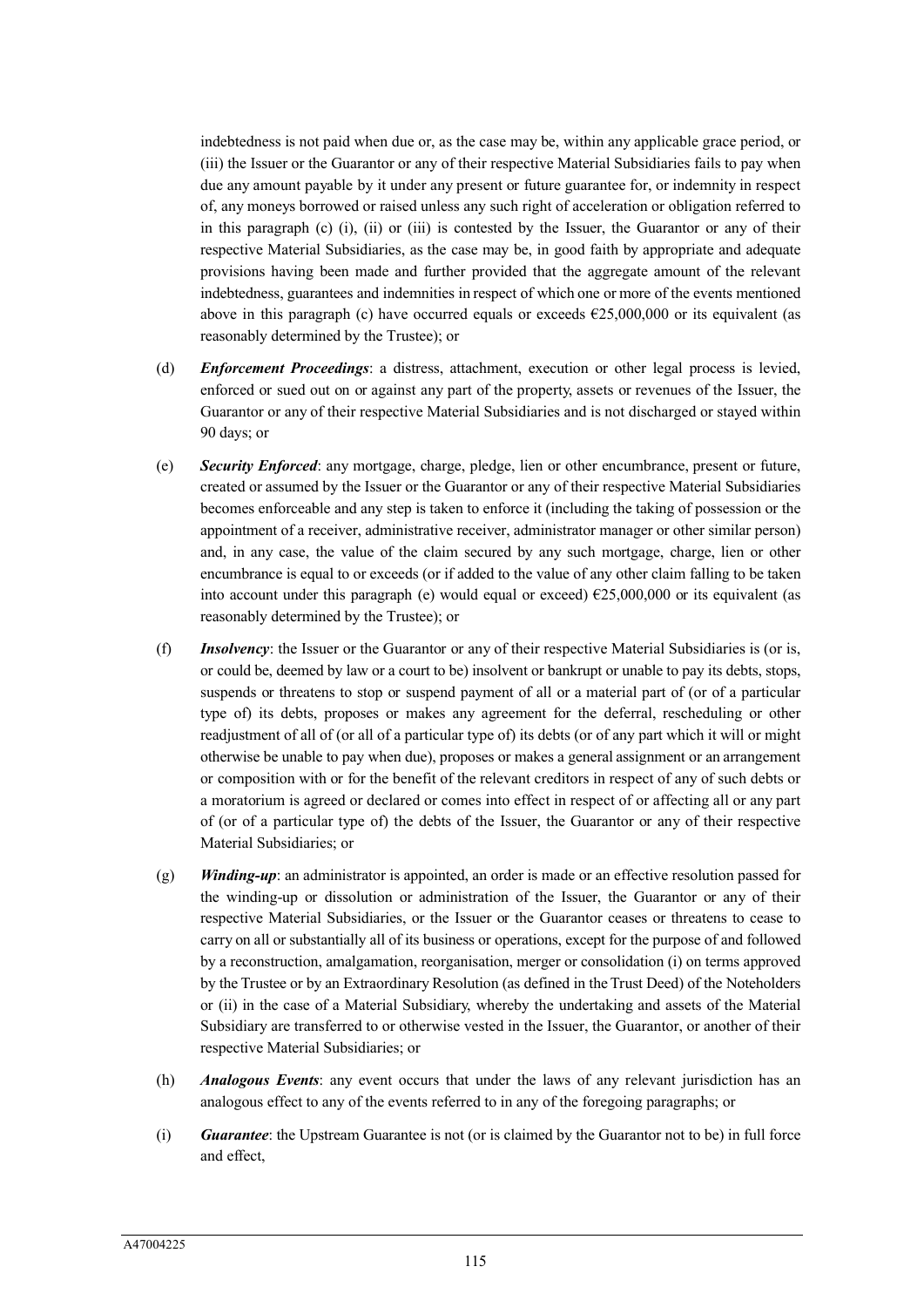provided that in the case of paragraphs (b), (d), (e) and (h) and, in relation to Material Subsidiaries only, (f) and (g), the Trustee shall have certified that in its opinion such event is materially prejudicial to the interests of the Noteholders.

#### **12 Meetings of Noteholders, Modification, Waiver and Substitution**

#### (a) *Meetings of Noteholders:*

The Trust Deed contains provisions for convening meetings of Noteholders to consider any matter affecting their interests, including the sanctioning by Extraordinary Resolution (as defined in the Trust Deed) of a modification of any of these Conditions or any provisions of the Trust Deed. Such a meeting may be convened by Noteholders holding not less than 10 per cent. in nominal amount of the Notes for the time being outstanding. The quorum for any meeting convened to consider an Extraordinary Resolution shall be two or more persons holding or representing a clear majority in nominal amount of the Notes for the time being outstanding, or at any adjourned meeting two or more persons being or representing Noteholders whatever the nominal amount of the Notes held or represented, unless the business of such meeting includes consideration of proposals, *inter alia*, (i) to amend the dates of maturity or redemption of the Notes, any Instalment Date or any date for payment of interest or Interest Amounts on the Notes, (ii) to reduce or cancel the nominal amount of, or any Instalment Amount of, or any premium payable on redemption of, the Notes, (iii) to reduce the rate or rates of interest in respect of the Notes or to vary the method or basis of calculating the rate or rates or amount of interest or the basis for calculating any Interest Amount in respect of the Notes, (iv) if a Minimum and/or a Maximum Rate of Interest, Instalment Amount or Redemption Amount is shown hereon, to reduce any such Minimum and/or Maximum Rate of Interest, Instalment Amount or Redemption Amount, (v) to vary any method of, or basis for, calculating the Final Redemption Amount, the Early Redemption Amount or the Optional Redemption Amount, (vi) to vary the currency or currencies of payment or denomination of the Notes, or (vii) to modify the provisions concerning the quorum required at any meeting of Noteholders or the majority required to pass the Extraordinary Resolution in which case the necessary quorum shall be two or more persons holding or representing not less than 75 per cent., or at any adjourned meeting not less than 25 per cent., in nominal amount of the Notes for the time being outstanding. Any Extraordinary Resolution duly passed shall be binding on Noteholders (whether or not they were present at the meeting at which such resolution was passed) and on all Couponholders.

*These Conditions may be completed in relation to any Series of Notes by the terms of the relevant Final Terms in relation to such Series.*

#### (b) *Modification of the Trust Deed:*

The Trustee may agree, without the consent of the Noteholders or Couponholders, to (i) any modification of any of the provisions of the Trust Deed that in its opinion is of a formal, minor or technical nature or is made to correct a manifest error, and (ii) any other modification (except as mentioned in the Trust Deed), and any waiver or authorisation of any breach or proposed breach, of any of the provisions of the Trust Deed that is in the opinion of the Trustee not materially prejudicial to the interests of the Noteholders. Any such modification, authorisation or waiver shall be binding on the Noteholders and the Couponholders and, if the Trustee so requires, such modification shall be notified to the Noteholders as soon as practicable.

#### (c) *Substitution:*

The Trust Deed contains provisions permitting the Trustee to agree, subject to such amendment of the Trust Deed and such other conditions as the Trustee may require, but without the consent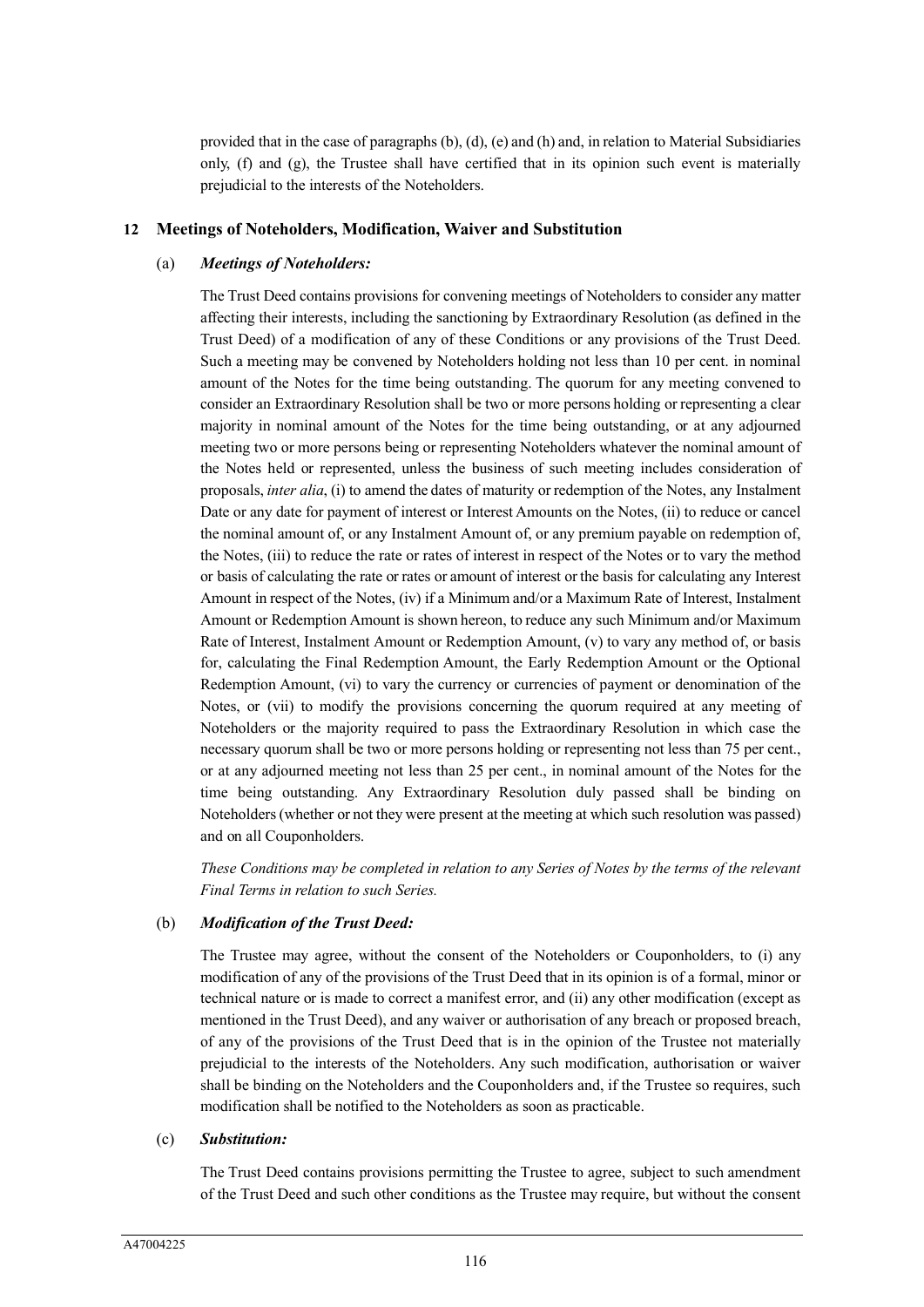of the Noteholders or the Couponholders, to the substitution of certain other entities (a) in place of the Issuer, its successor in business or of any previously substituted company as principal debtor under the Trust Deed and the Notes (the "**Substituted Debtor**") or (b) in place of the Guarantor, its successor in business or of any previously substituted company, as guarantor under the Trust Deed and the Notes (the "**Substituted Guarantor**") **provided that** (i) in the case of a substitution of the Issuer (unless the Issuer's successor in business is the Substituted Debtor), the obligations of the Substituted Debtor under the Trust Deed, the Notes, the Receipts and the Coupons are guaranteed by the Issuer to the Trustee's satisfaction and such other conditions as the Trustee may require; (ii) in the case of a substitution of the Guarantor (unless the Guarantor's successor in business is the Substituted Guarantor), such Substituted Guarantor is a Subsidiary of Ørsted whose financial statements at any time are required by law or in accordance with generally accepted accounting principles to be fully consolidated with those of Ørsted, which shall be certified in writing by two directors of the Substituted Guarantor to the Trustee, which certificate shall be conclusive and binding; and (iii) in either of the foregoing cases, no payment in respect of the Notes or the Coupons or Talons relating to them is at the relevant time overdue. In the case of such a substitution the Trustee may agree, without the consent of the Noteholders or the Couponholders, to a change of the law governing the Notes, the Receipts, the Coupons, the Talons and/or the Trust Deed **provided that** such change would not in the opinion of the Trustee be materially prejudicial to the interests of the Noteholders.

## (d) *Entitlement of the Trustee:*

In connection with the exercise of its functions (including but not limited to those referred to in this Condition) the Trustee shall have regard to the interests of the Noteholders as a class and shall not have regard to the consequences of such exercise for individual Noteholders or Couponholders and the Trustee shall not be entitled to require, nor shall any Noteholder or Couponholder be entitled to claim, from the Issuer or the Guarantor any indemnification or payment in respect of any tax consequence of any such exercise upon individual Noteholders or Couponholders.

# **13 Enforcement**

At any time after the Notes become due and payable, the Trustee may, at its discretion and without further notice, institute such proceedings against the Issuer and/or the Guarantor as it may think fit to enforce the terms of the Trust Deed, the Notes, the Receipts and the Coupons, but it need not take any such proceedings unless (a) it shall have been so directed by an Extraordinary Resolution or so requested in writing by Noteholders holding at least one-fifth in nominal amount of the Notes outstanding, and (b) it shall have been indemnified to its satisfaction. No Noteholder, Receiptholder or Couponholder may proceed directly against the Issuer or the Guarantor unless the Trustee, having become bound so to proceed, fails to do so within a reasonable time and such failure is continuing.

## **14 Indemnification of the Trustee**

The Trust Deed contains provisions for the indemnification of the Trustee and for its relief from responsibility. The Trustee is entitled to enter into business transactions with the Issuer, the Guarantor and any entity related to the Issuer or the Guarantor without accounting for any profit.

## **15 Replacement of Notes, Certificates, Receipts, Coupons and Talons**

If a Note, Certificate, Receipt, Coupon or Talon is lost, stolen, mutilated, defaced or destroyed, it may be replaced, subject to applicable laws, regulations and stock exchange or other relevant authority regulations, at the specified office of the Issuing and Paying Agent (in the case of Bearer Notes, Receipts, Coupons or Talons) and of the Registrar (in the case of Certificates) or such other Paying Agent or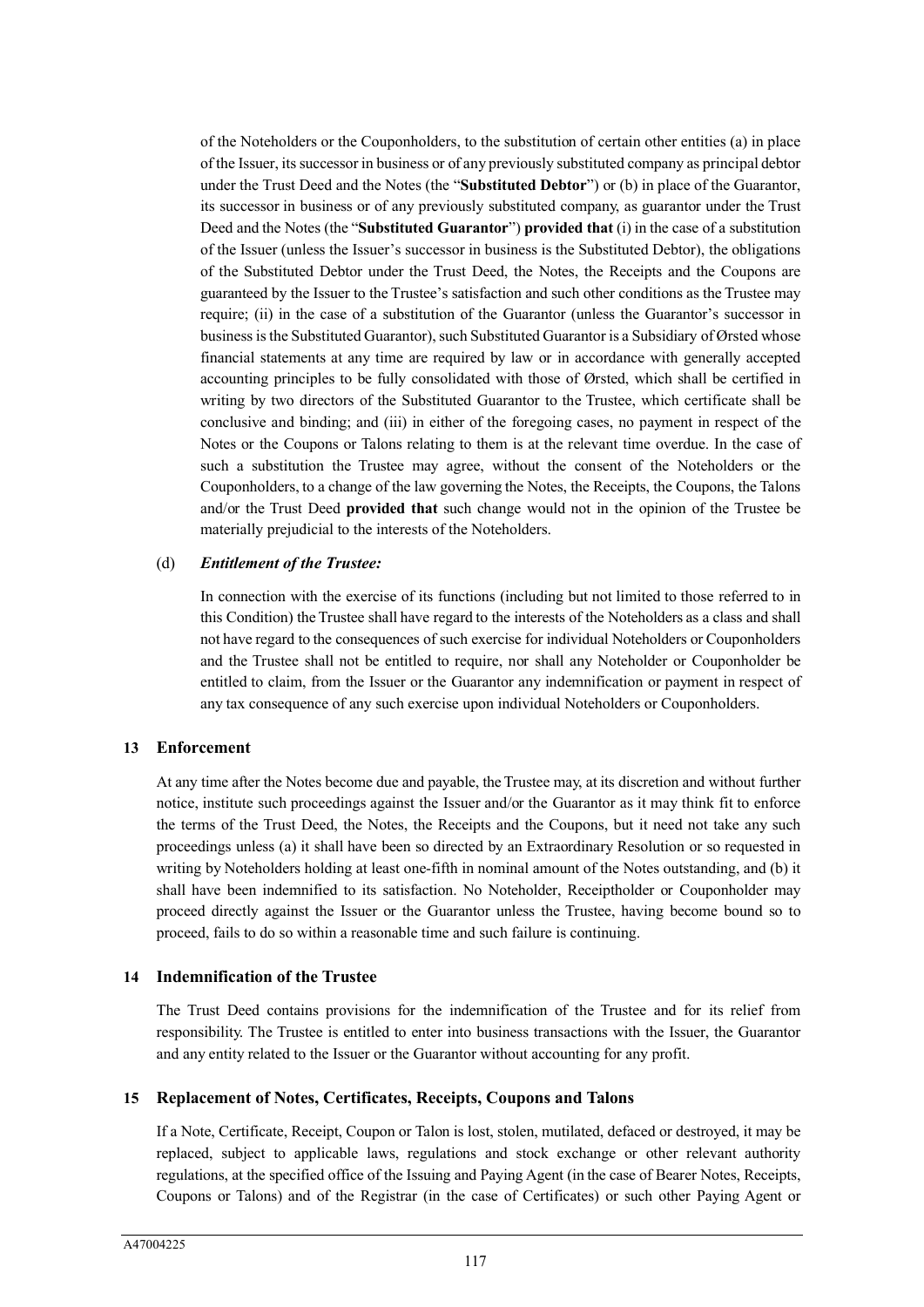Transfer Agent, as the case may be, as may from time to time be designated by the Issuer for the purpose and notice of whose designation is given to Noteholders, in each case on payment by the claimant of the fees and costs incurred in connection therewith and on such terms as to evidence, security and indemnity (which may provide, *inter alia*, that if the allegedly lost, stolen or destroyed Note, Certificate, Receipt, Coupon or Talon is subsequently presented for payment or, as the case may be, for exchange for further Coupons, there shall be paid to the Issuer on demand the amount payable by the Issuer in respect of such Notes, Certificates, Receipts, Coupons or further Coupons) and otherwise as the Issuer may require. Mutilated or defaced Notes, Certificates, Receipts, Coupons or Talons must be surrendered before replacements will be issued.

## **16 Further Issues**

The Issuer may from time to time without the consent of the Noteholders or Couponholders create and issue further securities having the same terms and conditions as the Notes in all respects (or in all respects except for the first payment of interest on them) and so that such further issue shall be consolidated and form a single series with outstanding securities of any Series. References in these Conditions to the Notes include (unless the context requires otherwise) any other securities issued pursuant to this Condition and forming a single series with the Notes.

## **17 Notices**

Notices required to be given to the holders of Registered Notes pursuant to the Conditions shall be mailed to them at their respective addresses in the Register and deemed to have been given on the fourth weekday (being a day other than a Saturday or a Sunday) after the date of mailing. Notices required to be given to the holders of Bearer Notes pursuant to the Conditions shall be valid if published in a daily newspaper of general circulation in London (which is expected to be the *Financial Times*). So long as the Notes are listed and/or admitted to trading on an exchange, notices required to be given to the holders of such Notes pursuant to the Conditions shall also be published (if such publication is required) in a manner which complies with the rules and regulations of the relevant stock exchange on which the Notes are listed and/or admitted to trading. In the case of Notes listed on the Luxembourg Stock Exchange, notices required to be given to the holders of the Notes pursuant to the Conditions shall also be published either on the website of the Luxembourg Stock Exchange (*www.bourse.lu*) or in a daily newspaper with general circulation in Luxembourg (which is expected to be the *Luxemburger Wort*). If in the opinion of the Trustee any such publication is not practicable, notice shall be validly given if published in another leading daily English language newspaper with general circulation in Europe. Any such notice shall be deemed to have been given on the date of such publication or, if published more than once or on different dates, on the first date on which publication is made, as provided above.

Couponholders shall be deemed for all purposes to have notice of the contents of any notice given to the holders of Bearer Notes in accordance with this Condition.

## **18 Contracts (Rights of Third Parties) Act 1999**

No person shall have any right to enforce any term or condition of the Notes under the Contracts (Rights of Third Parties) Act 1999.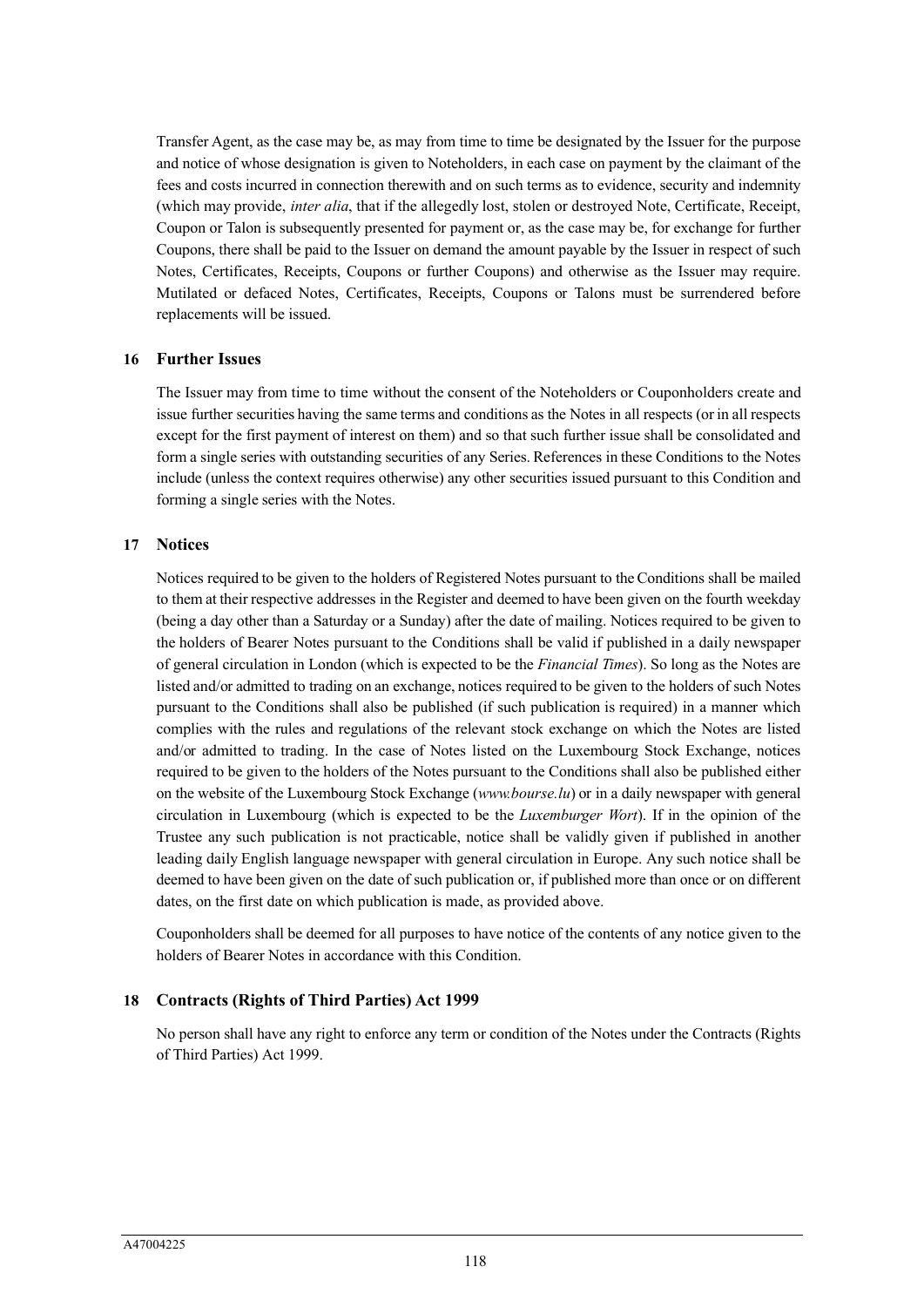# **19 Governing Law and Jurisdiction**

## (a) *Governing Law:*

The Trust Deed, the Upstream Guarantee, the Notes, the Receipts, the Coupons and the Talons, and any non-contractual obligations arising out of or in connection with them, are governed by, and shall be construed in accordance with, English law.

# (b) *Jurisdiction:*

The Courts of England are to have jurisdiction to settle any disputes that may arise out of or in connection with any Notes, Receipts, Coupons or Talons and accordingly any legal action or proceedings arising out of or in connection with any Notes, Receipts, Coupons or Talons ("**Proceedings**") may be brought in such courts. Each of the Issuer and the Guarantor has in the Trust Deed irrevocably submitted to the jurisdiction of such courts.

# (c) *Service of Process:*

Each of the Issuer and the Guarantor has in the Trust Deed irrevocably appointed an agent in England to receive, for it and on its behalf, service of process in any Proceedings in England.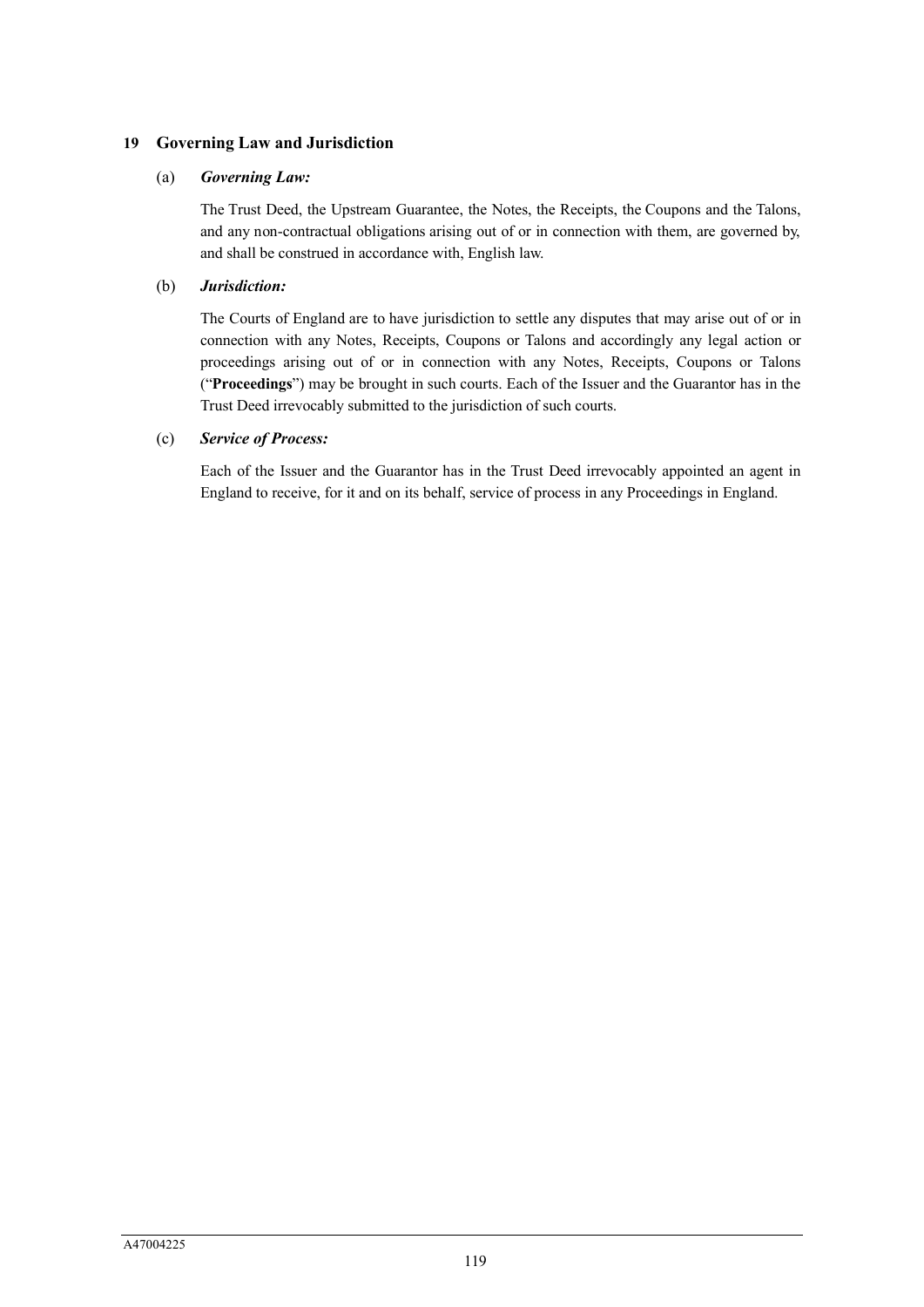# **Part D Form of Coupon**

#### On the front:

[A[N](#page-113-0)Y UNITED STATES PERSON WHO HOLDS THIS OBLIGATION WILL BE SUBJECT TO LIMITATIONS UNDER THE UNITED STATES INCOME TAX LAWS, INCLUDING THE LIMITATIONS PROVIDED IN SECTIONS 165(j) AND 1287(a) OF THE INTERNAL REVENUE CODE.] 6

#### **ØRSTED A/S**

(*Incorporated with limited liability in Denmark*) and **ØRSTED WIND POWER TW HOLDING A/S**

*(Incorporated with limited liability in Denmark)*

# **€7,000,000,000 DEBT ISSUANCE PROGRAMME GUARANTEED (IN RESPECT OF NOTES ISSUED BY ØRSTED A/S) BY ØRSTED WIND POWER TW HOLDING A/S AND GUARANTEED (IN RESPECT OF NTD NOTES ISSUED BY ØRSTED WIND POWER HOLDING A/S) BY ØRSTED A/S**

Series No. [●], Tranche No. [●]

[Title of issue]

Coupon for [[set out amount due, if known]/the amount] due on [the Interest Payment Date falling in]\* [●], [●].

[Coupon relating to Note in the nominal amount of [●]] \*\*

This Coupon is payable to bearer (subject to the Conditions endorsed on the Note to which this Coupon relates, which shall be binding upon the holder of this Coupon whether or not it is for the time being attached to such Note) at the specified offices of the Issuing and Paying Agent and the Paying Agents set out on the reverse hereof (or any other Issuing and Paying Agent or further or other Paying Agents or specified offices duly appointed or nominated and notified to the Noteholders).

[If the Note to which this Coupon relates shall have become due and payable before the maturity date of this Coupon, this Coupon shall become void and no payment shall be made in respect of  $\mathsf{it.1}^{***}$ 

#### **ØRSTED A/S**

as Issuer

| Bv        |                       | Bv |          |               |
|-----------|-----------------------|----|----------|---------------|
|           |                       |    |          |               |
| [Cp. No.] | [Denomination] [ISIN] |    | [Series] | [Certif. No.] |

 $\overline{a}$ 

<span id="page-113-0"></span> $6$  Applicable to Notes with a maturity date of more than one year.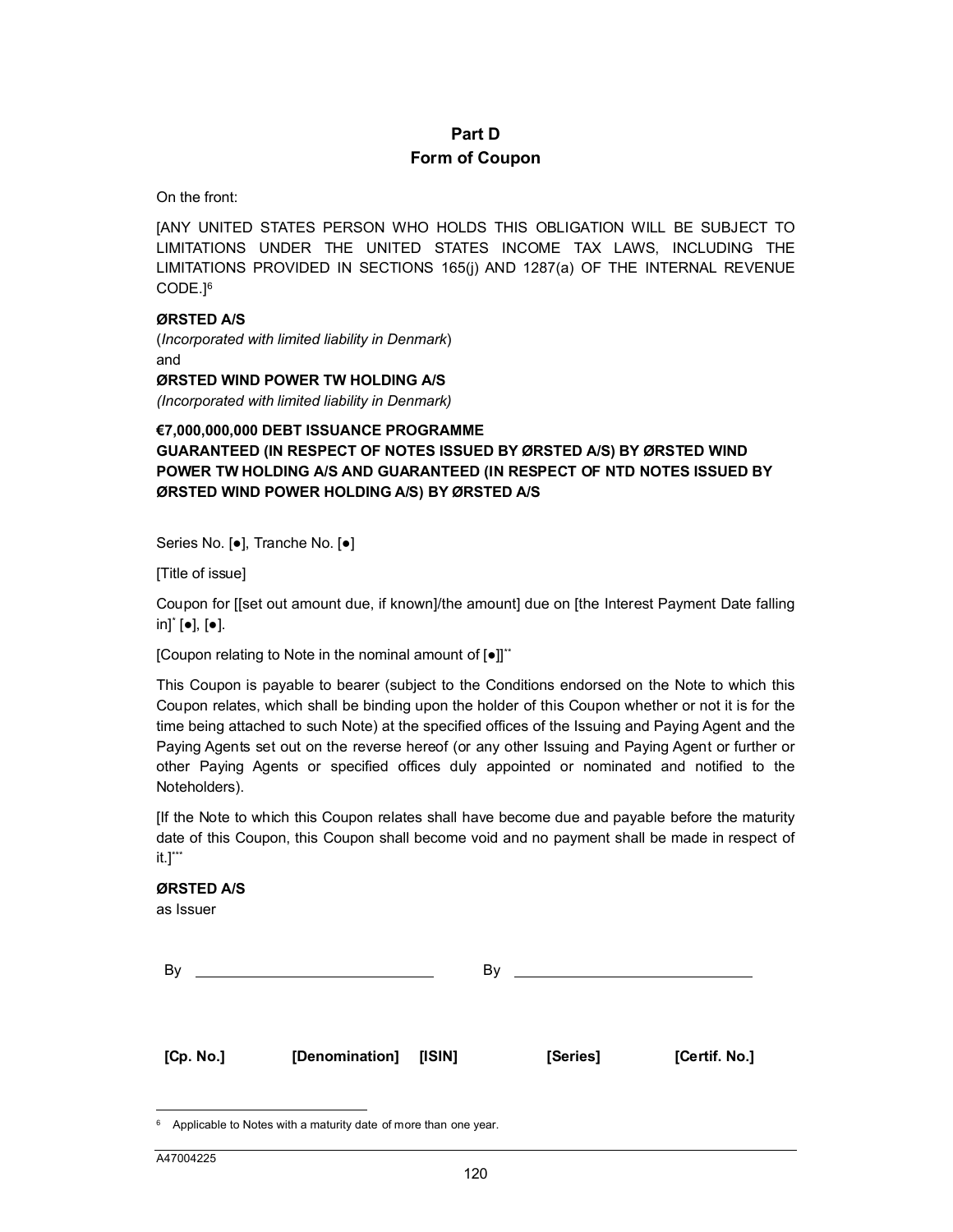On the back:

# **ISSUING AND PAYING AGENT**

# **CITIBANK, N.A.**

Citigroup Centre Canada Square Canary Wharf London E14 5LB

- [\* Only necessary where Interest Payment Dates are subject to adjustment in accordance with a Business Day Convention otherwise the particular Interest Payment Date should be specified.]
- [\*\* Only required for Coupons relating to Floating Rate Notes that are issued in more than one denomination.]
- [\*\*\* Delete if Coupons are not to become void upon early redemption of Note.]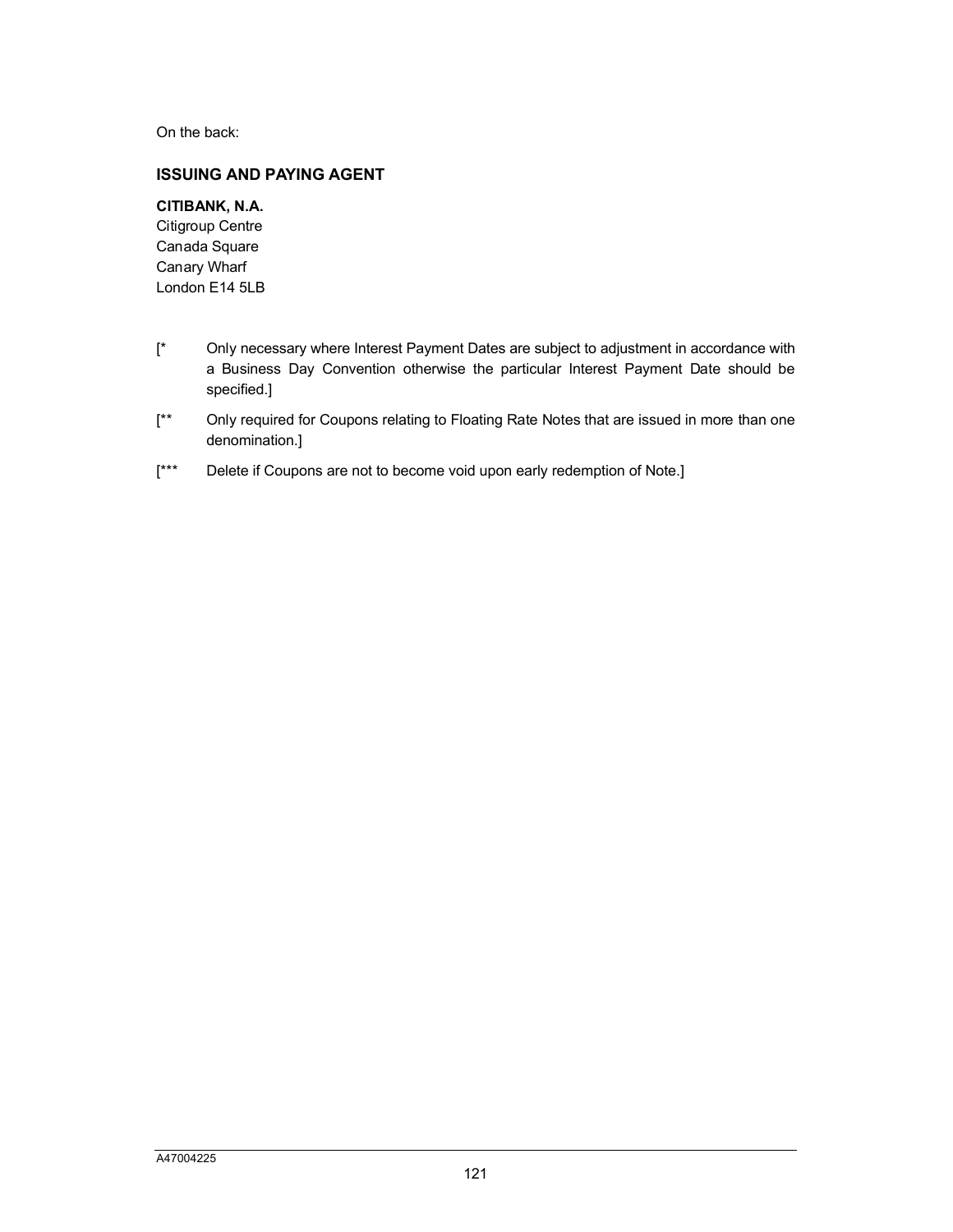# **Part E Form of Talon**

On the front:

[A[N](#page-115-0)Y UNITED STATES PERSON WHO HOLDS THIS OBLIGATION WILL BE SUBJECT TO LIMITATIONS UNDER THE UNITED STATES INCOME TAX LAWS, INCLUDING THE LIMITATIONS PROVIDED IN SECTIONS 165(j) AND 1287(a) OF THE INTERNAL REVENUE CODE.] 7

#### **ØRSTED A/S**

(*Incorporated with limited liability in Denmark*) and

**ØRSTED WIND POWER TW HOLDING A/S**

*(Incorporated with limited liability in Denmark)*

# **€7,000,000,000 DEBT ISSUANCE PROGRAMME GUARANTEED (IN RESPECT OF NOTES ISSUED BY ØRSTED A/S) BY ØRSTED WIND POWER TW HOLDING A/S AND GUARANTEED (IN RESPECT OF NTD NOTES ISSUED BY ØRSTED WIND POWER HOLDING A/S) BY ØRSTED A/S**

Series No. [●], Tranche No. [●]

[Title of issue]

Talon for further Coupons falling due on [the Interest Payment Dates falling in]\*[●] [●].

[Talon relating to Note in the nominal amount of [●]]<sup>\*\*</sup>

After all the Coupons relating to the Note to which this Talon relates have matured, further Coupons (including if appropriate a Talon for further Coupons) shall be issued at the specified office of the Issuing and Paying Agent set out on the reverse hereof (or any other Issuing and Paying Agent or specified office duly appointed or nominated and notified to the Noteholders) upon production and surrender of this Talon.

If the Note to which this Talon relates shall have become due and payable before the original due date for exchange of this Talon, this Talon shall become void and no exchange shall be made in respect of it.

#### **ØRSTED A/S**

as Issuer

By By **[Talon No.] [ISIN] [Series] [Certif. No.]**

 $\overline{a}$ 

<span id="page-115-0"></span> $7$  Applicable to Notes with a maturity date of more than one year.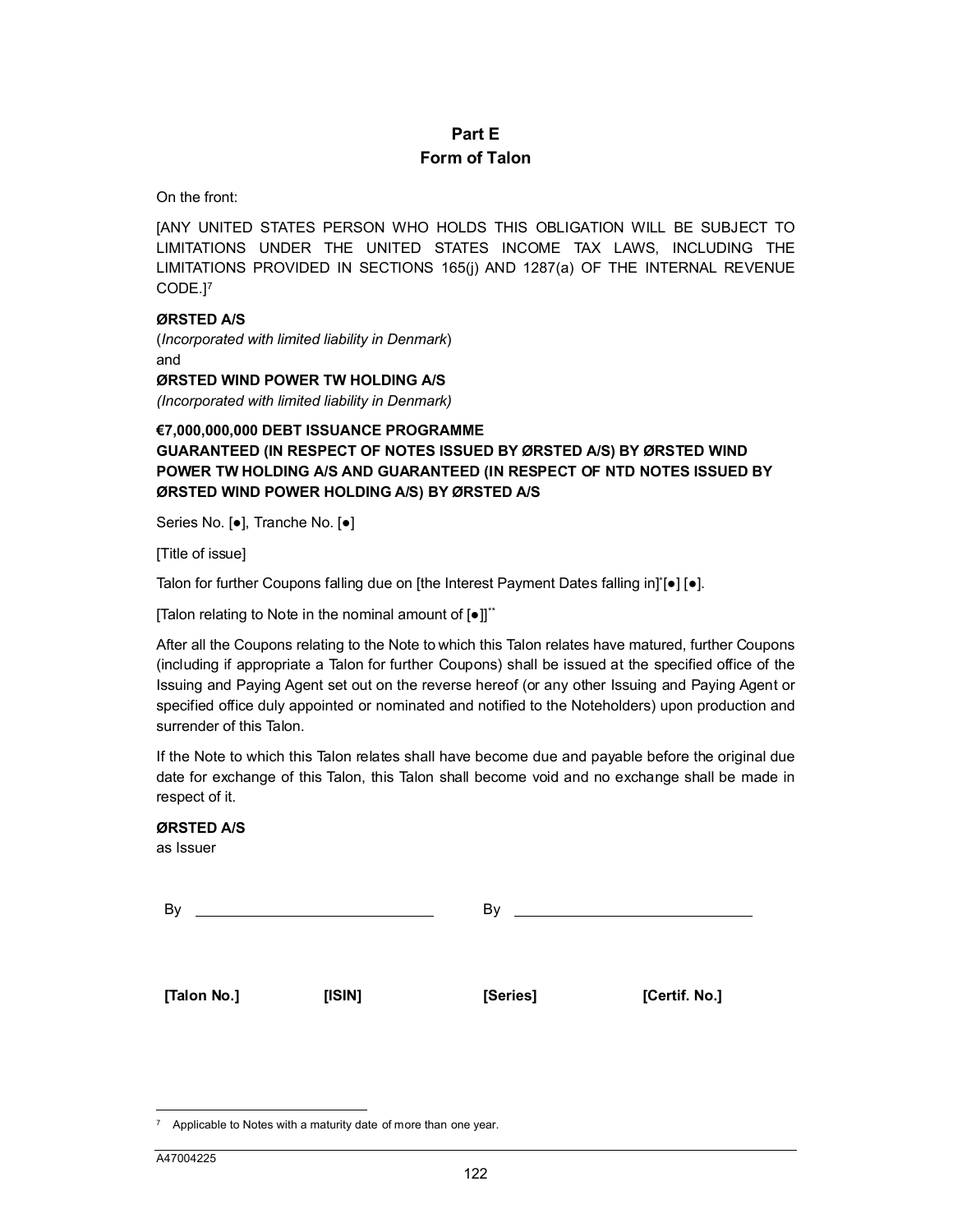On the back:

# **ISSUING AND PAYING AGENT**

# **CITIBANK, N.A.**

Citigroup Centre Canada Square Canary Wharf London E14 5LB

- [\* The maturity dates of the relevant Coupons should be set out if known, otherwise reference should be made to the months and years in which the Interest Payment Dates fall due.]
- [\*\* Only required where the Series comprises Notes of more than one denomination.]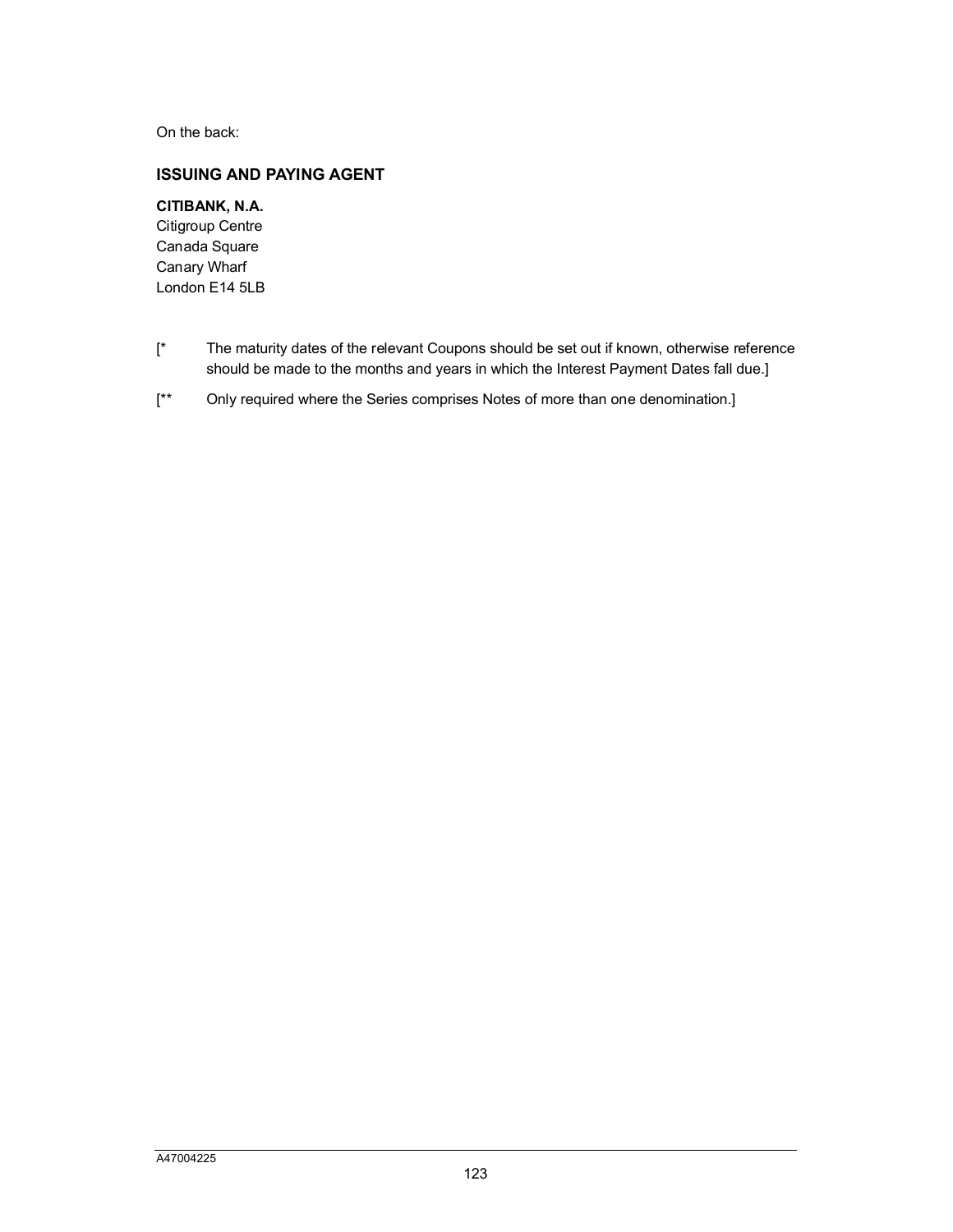# **Part F Form of Receipt**

[A[N](#page-117-0)Y UNITED STATES PERSON WHO HOLDS THIS OBLIGATION WILL BE SUBJECT TO LIMITATIONS UNDER THE UNITED STATES INCOME TAX LAWS, INCLUDING THE LIMITATIONS PROVIDED IN SECTIONS 165(j) AND 1287(a) OF THE INTERNAL REVENUE CODE.] 8

#### **ØRSTED A/S**

(*Incorporated with limited liability in Denmark*) and

**ØRSTED WIND POWER TW HOLDING A/S**

*(Incorporated with limited liability in Denmark)*

#### **€7,000,000,000 DEBT ISSUANCE PROGRAMME**

# **GUARANTEED (IN RESPECT OF NOTES ISSUED BY ØRSTED A/S) BY ØRSTED WIND POWER TW HOLDING A/S AND GUARANTEED (IN RESPECT OF NTD NOTES ISSUED BY ØRSTED WIND POWER HOLDING A/S) BY ØRSTED A/S**

Series No. [●], Tranche No. [●]

Receipt for the sum of [●] being the instalment of principal payable in accordance with the Terms and Conditions endorsed on the Note to which this Receipt relates (the "**Conditions**") on [●].

This Receipt is issued subject to and in accordance with the Conditions which shall be binding upon the holder of this Receipt (whether or not it is for the time being attached to such Note) and is payable at the specified office of any of the Paying Agents set out on the reverse of the Note to which this Receipt relates (and/or any other or further Paying Agents and/or specified offices as may from time to time be duly appointed and notified to the Noteholders).

This Receipt must be presented for payment together with the Note to which it relates. If the Note to which this Receipt appertains shall have become due and payable on or before the maturity date of this Receipt, this Receipt shall become void and no payment shall be made in respect of it. The Issuer shall have no obligation in respect of this Receipt if it is presented without the Note to which it relates.

# **ØRSTED A/S**

as Issuer

By By

 $\overline{a}$ 

<span id="page-117-0"></span><sup>&</sup>lt;sup>8</sup> Applicable to Notes with a maturity date of more than one year.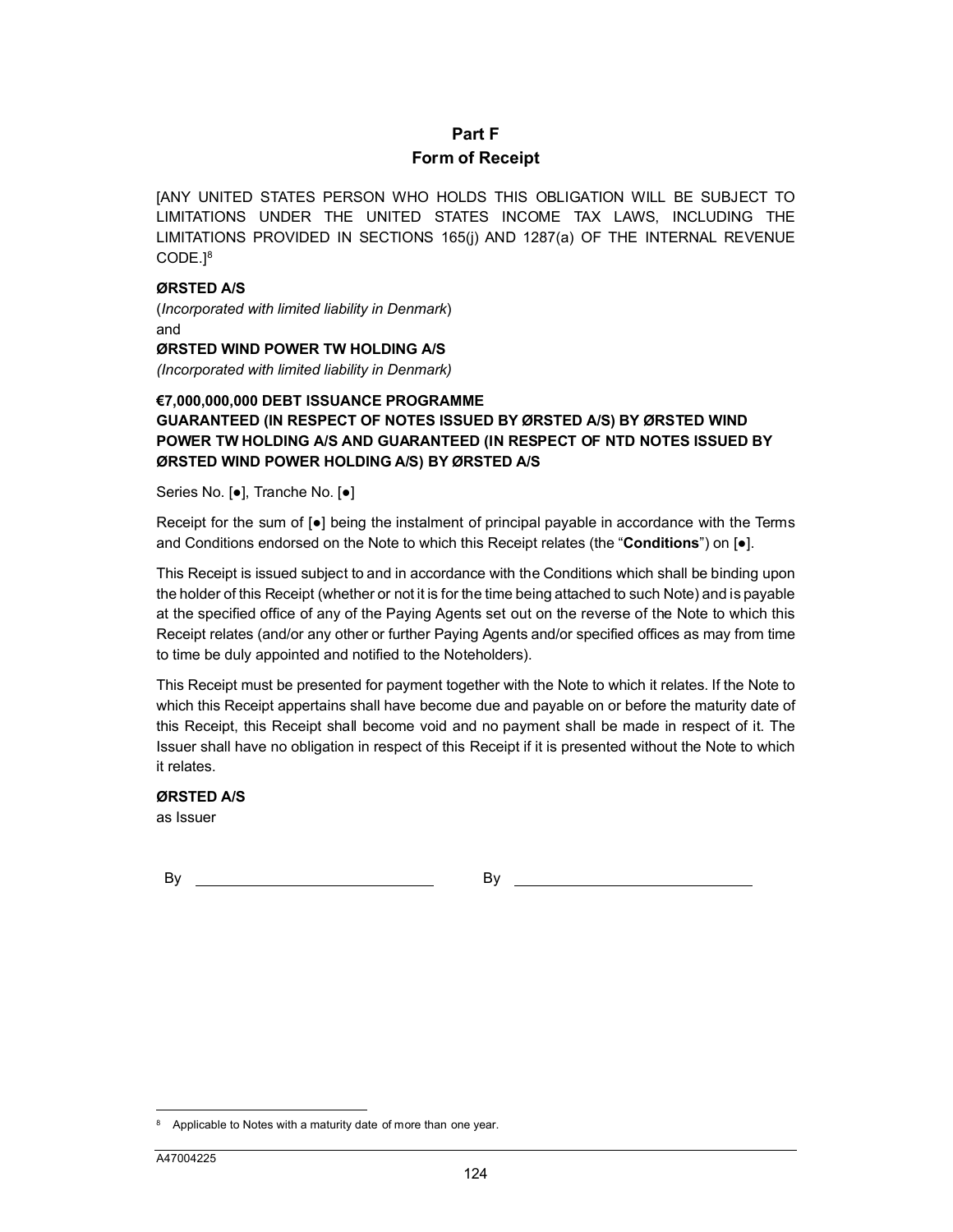# **Schedule 3 Provisions for Meetings of Noteholders**

## **Interpretation**

- **1** In this Schedule:
- **1.1** references to a meeting are to a physical meeting, a virtual meeting or a hybrid meeting of Noteholders of a single series of Notes and include, unless the context otherwise requires, any adjournment;
- **1.2** references to "**Notes**" and "**Noteholders**" are only to the Notes of the Series in respect of which a meeting has been, or is to be, called, and to the holders of these Notes, respectively;
- **1.3** "**agent**" means a holder of a voting certificate or a proxy for, or representative of, a Noteholder;
- **1.4** "**block voting instruction**" means an instruction issued in accordance with paragraphs 8 to 14;
- **1.5** "**electronic platform**" means any form of telephony or electronic platform or facility and includes, without limitation, telephone and video conference call and application technology systems;
- **1.6** "**Extraordinary Resolution**" means a resolution passed at a meeting duly convened and held in accordance with this Trust Deed by a majority of at least 75 per cent. of the votes cast;
- **1.7** "**hybrid meeting**" means a combined physical meeting and virtual meeting convened pursuant to this Schedule by the Issuer, or the Guarantor or the Trustee at which persons may attend either at the physical location specified in the notice of such meeting or via an electronic platform;
- **1.8** "**meeting**" means a meeting convened pursuant to this Schedule by the Issuer, or the Guarantor or the Trustee and whether held as a physical meeting or as a virtual meeting or as a hybrid meeting;
- **1.9** "**physical meeting**" means any meeting attended by persons present in person at the physical location specified in the notice of such meeting;
- **1.10** "**present**" means physically present in person at a physical meeting or a hybrid meeting, or able to participate in or join a virtual meeting or a hybrid meeting held via an electronic platform;
- **1.11** "**virtual meeting**" means any meeting held via an electronic platform;
- **1.12** "**voting certificate**" means a certificate issued in accordance with paragraphs 5, 6, 7 and 14; and
- **1.13** references to persons representing a proportion of the Notes are to Noteholders or agents holding or representing in the aggregate at least that proportion in nominal amount of the Notes for the time being outstanding.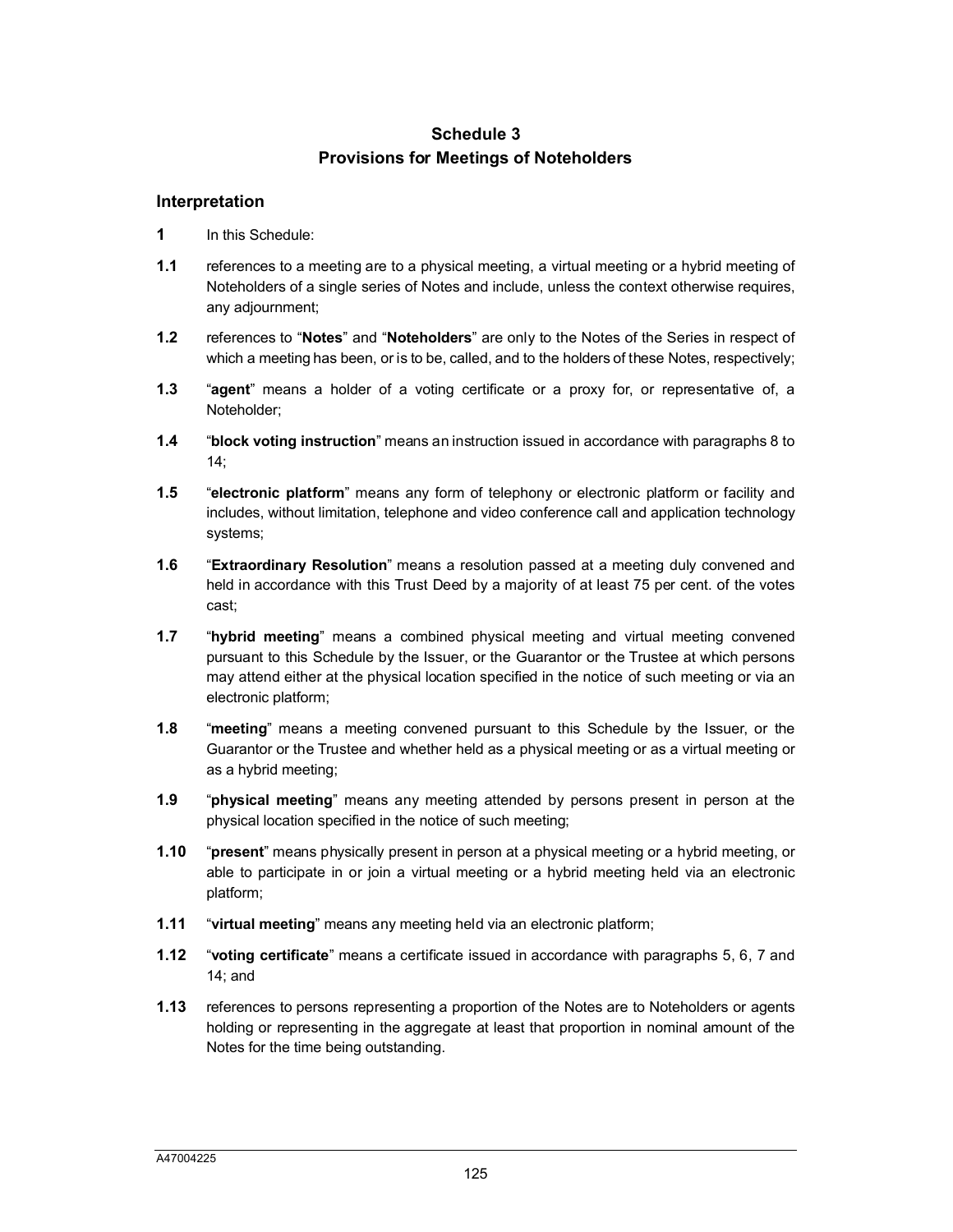# **Powers of meetings**

- **2** A meeting shall, subject to the Conditions and without prejudice to any powers conferred on other persons by this Trust Deed, have power by Extraordinary Resolution:
- **2.1** to sanction any proposal by the Issuer, the Guarantor or the Trustee for any modification, abrogation, variation or compromise of, or arrangement in respect of, the rights of the Noteholders and/or the Couponholders against the Issuer or the Guarantor, whether or not those rights arise under this Trust Deed;
- **2.2** to sanction the exchange or substitution for the Notes of, or the conversion of the Notes into, shares, bonds or other obligations or securities of the Issuer, the Guarantor or any other entity;
- **2.3** to assent to any modification of this Trust Deed, the Notes, the Receipts, the Talons or the Coupons proposed by the Issuer, the Guarantor or the Trustee;
- **2.4** to authorise anyone to concur in and do anything necessary to carry out and give effect to an Extraordinary Resolution;
- **2.5** to give any authority, direction or sanction required to be given by Extraordinary Resolution;
- **2.6** to appoint any persons (whether Noteholders or not) as a committee or committees to represent the Noteholders' interests and to confer on them any powers or discretions which the Noteholders could themselves exercise by Extraordinary Resolution;
- **2.7** to approve a proposed new Trustee and to remove a Trustee;
- **2.8** to approve the substitution of any entity for the Issuer or the Guarantor (or any previous substitute) as principal debtor or guarantor under this Trust Deed; and
- **2.9** to discharge or exonerate the Trustee from any liability in respect of any act or omission for which it may become responsible under this Trust Deed, the Notes, the Receipts, the Talons or the Coupons provided that the special quorum provisions in paragraph 19 shall apply to any Extraordinary Resolution (a "**special quorum resolution**") for the purpose of paragraph 2.2 or 2.8, any of the proposals listed in Condition 12(a) or any amendment to this proviso.

## **Convening a meeting**

- **3** The Issuer, the Guarantor or the Trustee may at any time convene a meeting. If it receives a written request by Noteholders holding at least 10 per cent. in nominal amount of the Notes of any Series for the time being outstanding and is indemnified to its satisfaction against all costs and expenses, the Trustee shall convene a meeting of the Noteholders of that Series. Every physical meeting shall be held at a time and place approved by the Trustee and in accordance with applicable mandatory requirements under the rules on listed securities. Every virtual meeting shall be held via an electronic platform and at a time approved by the Trustee. Every hybrid meeting shall be held at a time and place and via an electronic platform approved by the Trustee.
- **4** At least 21 days' notice (exclusive of the day on which the notice is given and of the day of the meeting) shall be given to the Noteholders. A copy of the notice shall be given by the party convening the meeting to the other parties. The notice shall specify the day and time of the meeting and manner in which it is to be held, and if a physical meeting or hybrid meeting is to be held, the place of the meeting and, unless the Trustee otherwise agrees, the nature of the resolutions to be proposed and shall explain how Noteholders may appoint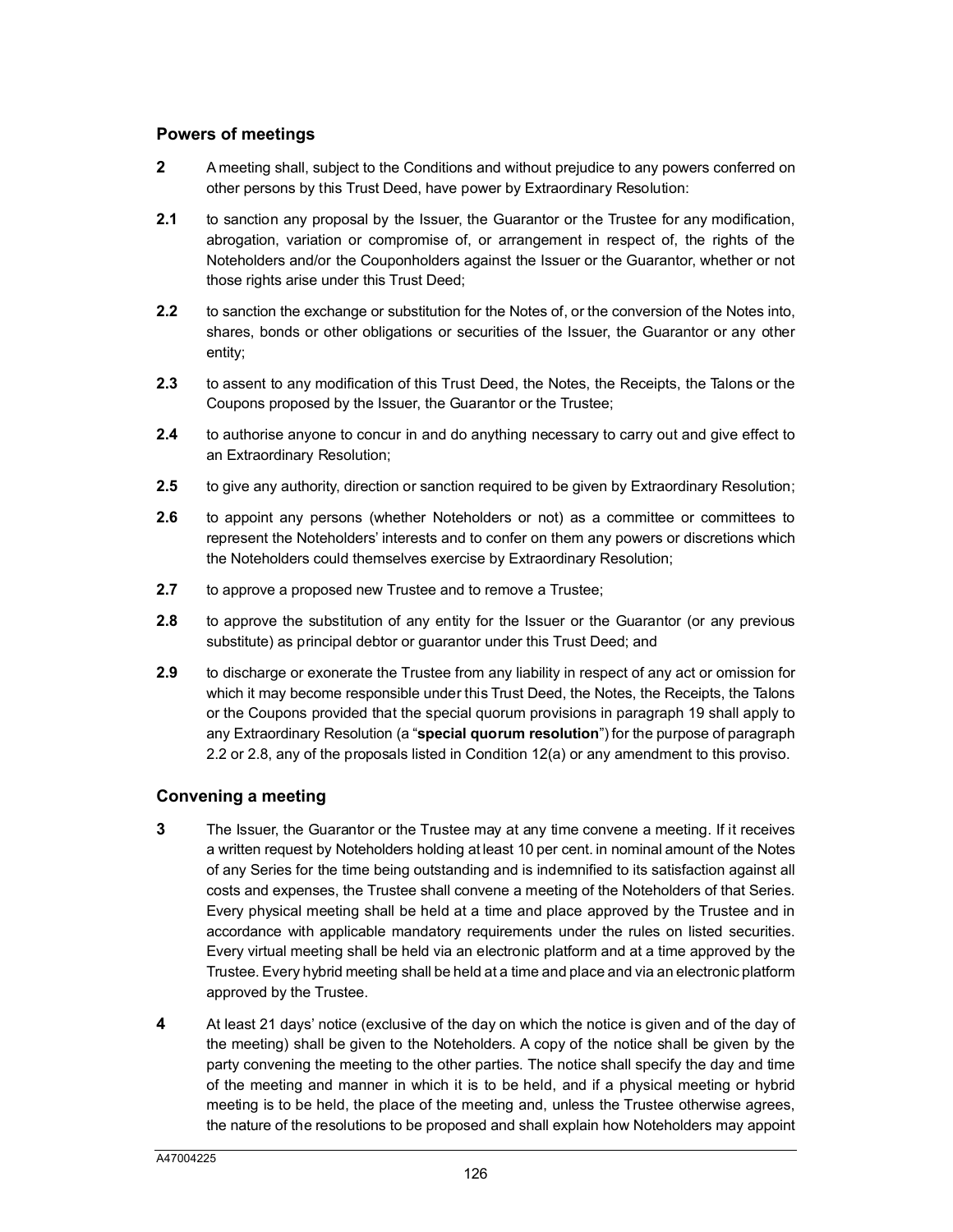proxies or representatives, obtain voting certificates and use block voting instructions and the details of the time limits applicable. With respect to a virtual meeting or a hybrid meeting, each such notice shall set out such other and further details as are required under paragraph 35.

## **Arrangements for voting**

- **5** If a holder of a Bearer Note wishes to obtain a voting certificate in respect of it for a meeting, he must deposit it for that purpose at least 48 hours before the time fixed for the meeting with a Paying Agent or to the order of a Paying Agent with a bank or other depositary nominated by the Paying Agent for the purpose. The Paying Agent shall then issue a voting certificate in respect of it.
- **6** A voting certificate shall:
- **6.1** be a document in the English language;
- **6.2** be dated;
- **6.3** specify the meeting concerned and the serial numbers of the Notes deposited; and
- **6.4** entitle, and state that it entitles, its bearer to attend and vote at that meeting in respect of those Notes.
- **7** Once a Paying Agent has issued a voting certificate for a meeting in respect of a Note, it shall not release the Note until either:
- **7.1** the meeting has been concluded or
- **7.2** the voting certificate has been surrendered to the Paying Agent.
- **8** If a holder of a Bearer Note wishes the votes attributable to it to be included in a block voting instruction for a meeting, then, at least 48 hours before the time fixed for the meeting, (i) the holder must deposit the Note for that purpose with a Paying Agent or to the order of a Paying Agent with a bank or other depositary nominated by the Paying Agent for the purpose and (ii) the holder or a duly authorised person on their behalf must direct the Paying Agent how those votes are to be cast. The Paying Agent shall issue a block voting instruction in respect of the votes attributable to all Notes so deposited.
- **9** A block voting instruction shall:
- **9.1** be a document in the English language;
- **9.2** be dated;
- **9.3** specify the meeting concerned;
- **9.4** list the total number and serial numbers of the Notes deposited, distinguishing with regard to each resolution between those voting for and those voting against it;
- **9.5** certify that such list is in accordance with Notes deposited and directions received as provided in paragraphs 8, 11 and 14; and
- **9.6** appoint a named person (a "**proxy**") to vote at that meeting in respect of those Notes and in accordance with that list.

A proxy need not be a Noteholder.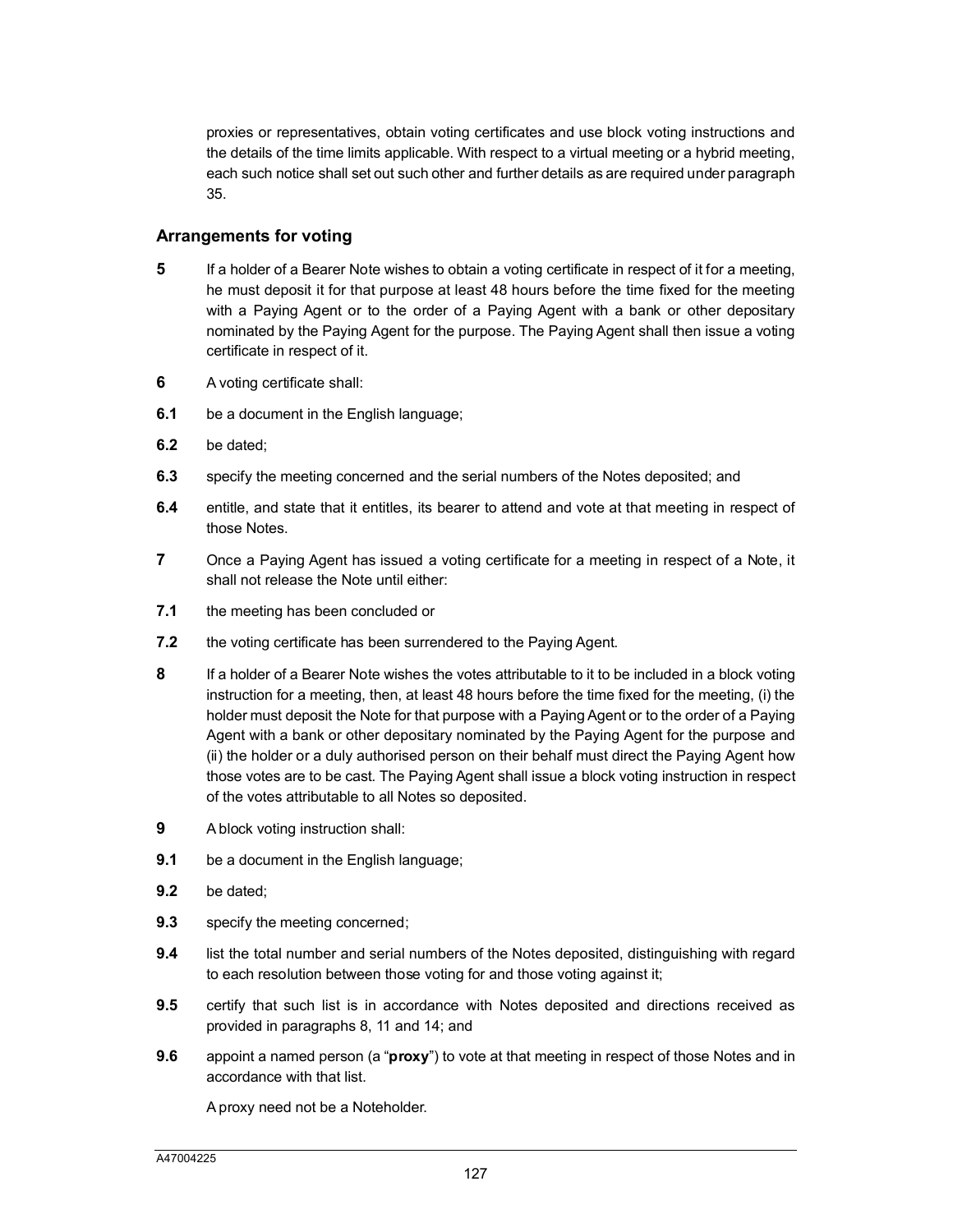- **10** Once a Paying Agent has issued a block voting instruction for a meeting in respect of the votes attributable to any Notes:
- **10.1** it shall not release the Notes, except as provided in paragraph 11, until the meeting has been concluded; and
- **10.2** the directions to which it gives effect may not be revoked or altered during the 48 hours before the time fixed for the meeting.
- **11** If the receipt for a Note deposited with a Paying Agent in accordance with paragraph 8 is surrendered to the Paying Agent at least 48 hours before the time fixed for the meeting, the Paying Agent shall release the Note and exclude the votes attributable to it from the block voting instruction.
- **12** Each block voting instruction shall be deposited at least 24 hours before the time fixed for the meeting at such place or delivered by another method as the Trustee shall designate or approve, and in default it shall not be valid unless the chairperson of the meeting decides otherwise before the meeting proceeds to business. If the Trustee requires, a notarially certified copy of each block voting instruction shall be produced by the proxy at the meeting or delivered to the Trustee prior to the meeting but the Trustee need not investigate or be concerned with the validity of the proxy's appointment.
- **13** A vote cast in accordance with a block voting instruction shall be valid even if it or any of the Noteholders' instructions pursuant to which it was executed has previously been revoked or amended, unless written intimation of such revocation or amendment is received from the relevant Paying Agent by the Issuer or the Trustee at its registered office or by the chairperson of the meeting in each case at least 24 hours before the time fixed for the meeting.
- **14** No Note may be deposited with or to the order of a Paying Agent at the same time for the purposes of both paragraph 5 and paragraph 8 for the same meeting.
- **15**
- **15.1** A holder of a Registered Note may, by an instrument in writing in the form available from the specified office of a Transfer Agent in the English language executed by or on behalf of the holder and delivered to the Transfer Agent at least 24 hours before the time fixed for a meeting, appoint any person (a "**proxy**") to act on his behalf in connection with that meeting. A proxy need not be a Noteholder.
- **15.2** A corporation which holds a Registered Note may by delivering to a Transfer Agent at least 24 hours before the time fixed for a meeting a certified copy of a resolution of its directors or other governing body (with, if it is not in English, a certified translation into English) authorise any person to act as its representative (a "**representative**") in connection with that meeting.

# **Chairperson**

**16** The chairperson of a meeting shall be such person as the Trustee may nominate in writing, but if no such nomination is made or if the person nominated is not present within 15 minutes after the time fixed for the meeting the Noteholders or agents present shall choose one of their number to be chairperson, failing which the Issuer may appoint a chairperson. The chairperson need not be a Noteholder or agent. The chairperson of an adjourned meeting need not be the same person as the chairperson of the original meeting.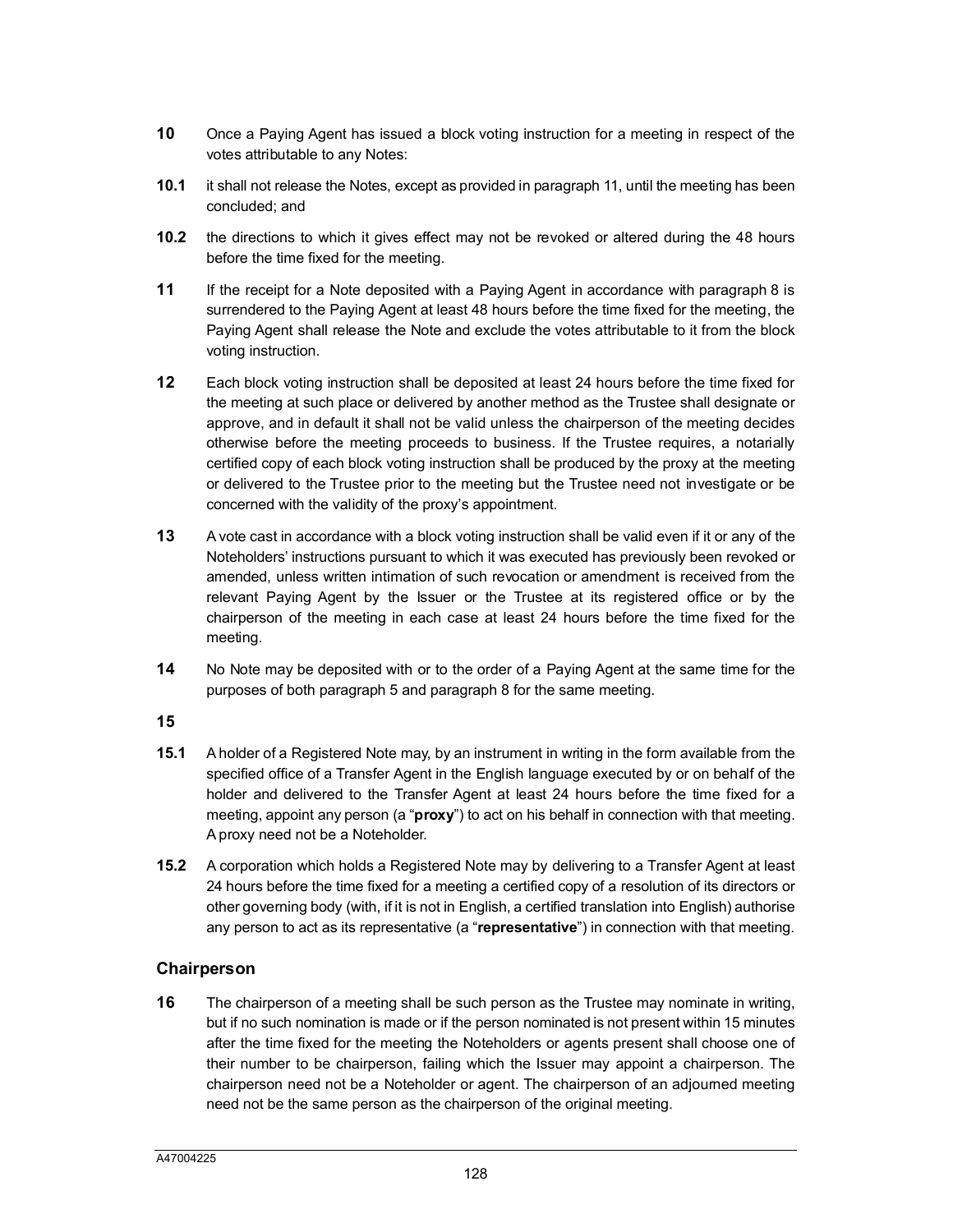#### **Attendance**

- **17** The following may attend and speak at a meeting:
- **17.1** Noteholders and agents;
- **17.2** the chairperson;
- **17.3** the Issuer, the Guarantor and the Trustee (through their respective representatives) and their respective financial and legal advisers; and
- **17.4** the Dealers and their advisers.

No-one else may attend, participate and/or speak.

## **Quorum and Adjournment**

- **18** No business (except choosing a chairperson) shall be transacted at a meeting unless a quorum is present at the commencement of business. If a quorum is not present within 15 minutes from the time initially fixed for the meeting, it shall, if convened on the requisition of Noteholders or if the Issuer and the Trustee agree, be dissolved. In any other case it shall be adjourned until such date, not less than 14 nor more than 42 days later, and time and place or manner in which it is to be held as the chairperson may decide. If a quorum is not present within 15 minutes from the time fixed for a meeting so adjourned, the meeting shall be dissolved.
- **19** Two or more Noteholders or agents present at the meeting shall be a quorum:
- **19.1** in the cases marked "No minimum proportion" in the table below, whatever the proportion of the Notes which they represent;
- **19.2** in any other case, only if they represent the proportion of the Notes shown by the table below.

| <b>COLUMN1</b>                                       | <b>COLUMN 2</b>                                   | <b>COLUMN 3</b>                                             |  |
|------------------------------------------------------|---------------------------------------------------|-------------------------------------------------------------|--|
| Purpose of meeting                                   | Any meeting except one<br>referred to in column 3 | Meeting previously<br>adjourned through want of<br>a quorum |  |
|                                                      |                                                   |                                                             |  |
|                                                      | Required proportion                               | Required proportion                                         |  |
| To pass a special quorum<br>resolution               | 75 per cent.                                      | 25 per cent.                                                |  |
| To pass any other<br><b>Extraordinary Resolution</b> | A clear majority                                  | No minimum proportion                                       |  |
| Any other purpose                                    | 10 per cent.                                      | No minimum proportion                                       |  |

**20** The chairperson may with the consent of (and shall if directed by) a meeting adjourn the meeting from time to time and from place to place and alternate manner. Only business which could have been transacted at the original meeting may be transacted at a meeting adjourned in accordance with this paragraph or paragraph 18.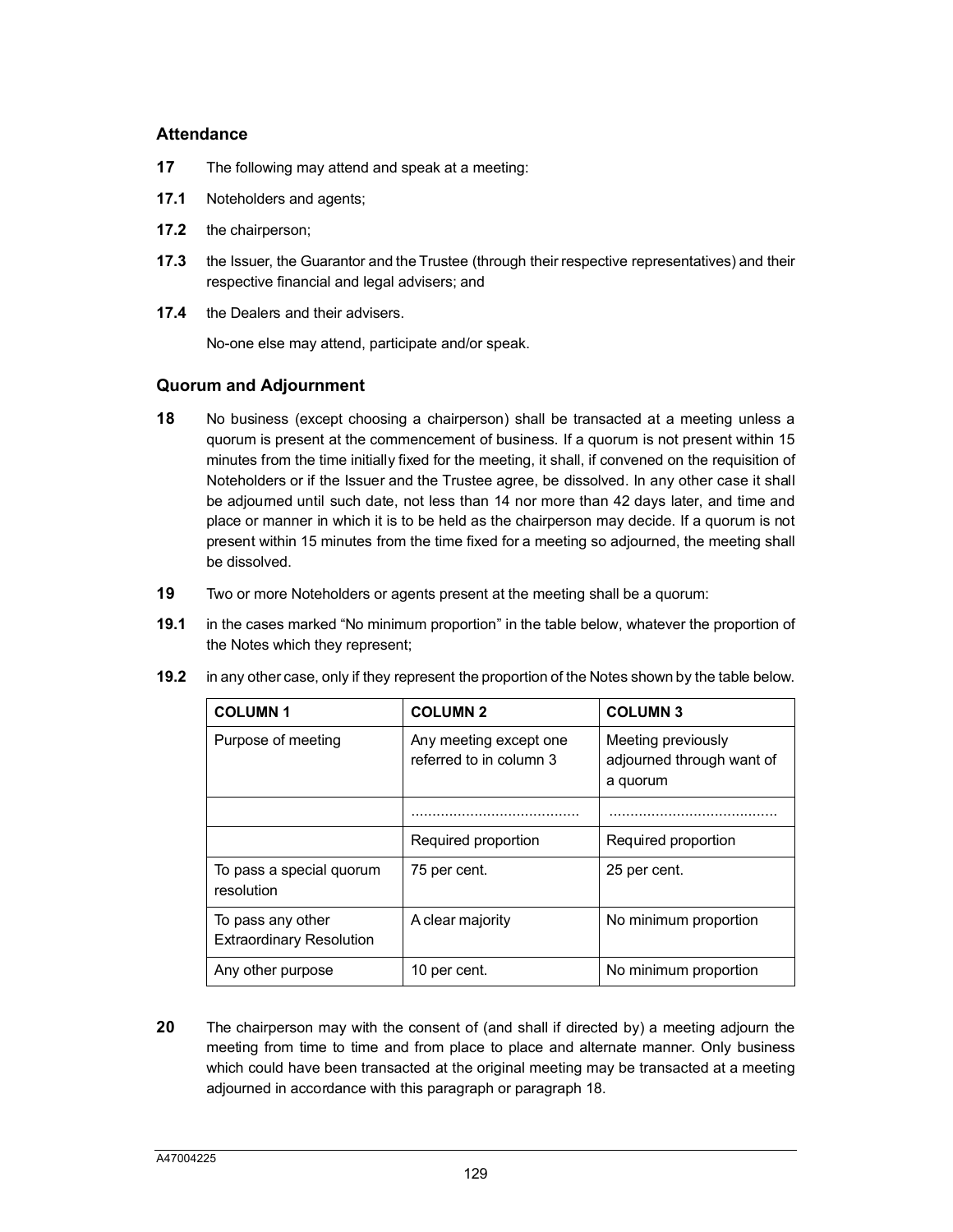**21** At least 10 days' notice of a meeting adjourned through want of a quorum shall be given in the same manner as for an original meeting and that notice shall state the quorum required at the adjourned meeting. No notice need, however, otherwise be given of an adjourned meeting.

# **Voting**

- **22** At a meeting which is held only as a physical meeting, each question submitted to such meeting shall be decided by a show of hands unless a poll is (before, or on the declaration of the result of, the show of hands) demanded by the chairperson, the Issuer, the Guarantor, the Trustee or one or more persons representing 2 per cent. of the Notes.
- **23** Unless a poll is demanded a declaration by the chairperson that a resolution has or has not been passed shall be conclusive evidence of the fact without proof of the number or proportion of the votes cast in favour of or against it.
- **24** If a poll is demanded, it shall be taken in such manner and (subject as provided below) either at once or after such adjournment as the chairperson directs. The result of the poll shall be deemed to be the resolution of the meeting at which it was demanded as at the date it was taken. A demand for a poll shall not prevent the meeting continuing for the transaction of business other than the question on which it has been demanded.
- **25** A poll demanded on the election of a chairperson or on a question of adjournment shall be taken at once.
- **26** On a show of hands every person who is present in person and who produces a Bearer Note, a Certificate of which he is the registered holder or a voting certificate or is a proxy or representative has one vote. On a poll every such person has one vote in respect of each integral currency unit of the Specified Currency of such Series of Notes so produced or represented by the voting certificate so produced or for which he is a proxy or representative. Without prejudice to the obligations of proxies, a person entitled to more than one vote need not use them all or cast them all in the same way.
- **27** In case of equality of votes the chairperson shall both on a show of hands and on a poll have a casting vote in addition to any other votes which he may have.
- **28** At a virtual meeting or a hybrid meeting, a resol[ution](#page-125-0) put to the vote of the meeting shall be decided on a poll in accordance with paragraph 37, and any such poll will be deemed to have been validly demanded at the time fixed for holding the meeting to which it relates.

## **Effect and Publication of an Extraordinary Resolution**

**29** An Extraordinary Resolution shall be binding on all the Noteholders, whether or not present at the meeting, and on all the Couponholders and each of them shall be bound to give effect to it accordingly. The passing of such a resolution shall be conclusive evidence that the circumstances justify its being passed. The Issuer shall give notice of the passing of an Extraordinary Resolution to Noteholders within 14 days but failure to do so shall not invalidate the resolution.

## **Minutes**

**30** Minutes shall be made of all resolutions and proceedings at every meeting and, if purporting to be signed by the chairperson of that meeting or of the next succeeding meeting, shall be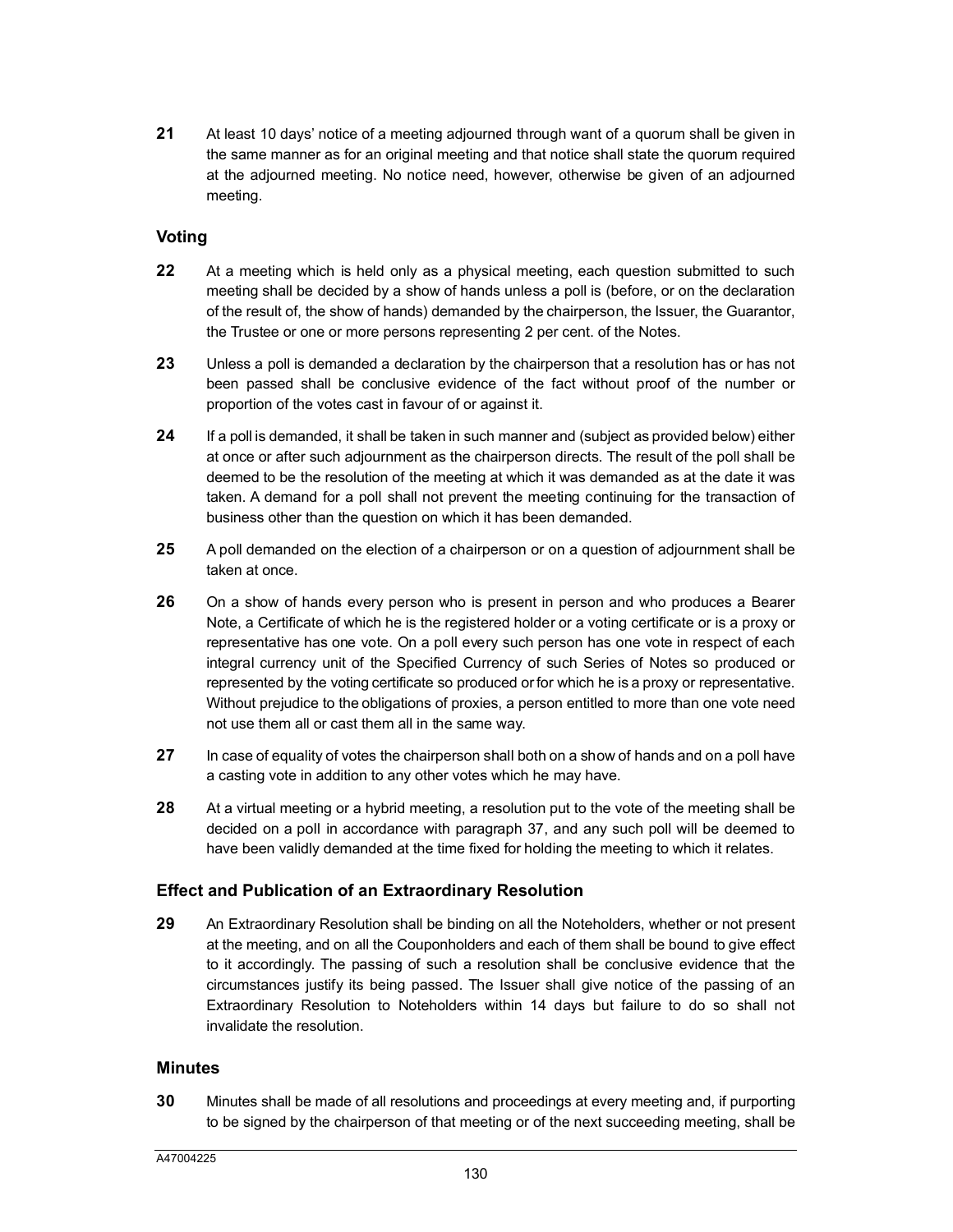conclusive evidence of the matters in them. Until the contrary is proved every meeting for which minutes have been so made and signed shall be deemed to have been duly convened and held and all resolutions passed or proceedings transacted at it to have been duly passed and transacted.

## **Written Resolutions**

**31** A written resolution signed by the holders of 90 per cent. in nominal amount of the Notes outstanding shall take effect as if it were an Extraordinary Resolution. Such a resolution in writing may be contained in one document or several documents in the same form, each signed by or on behalf of one or more Noteholders.

# **Trustee's Power to Prescribe Regulations**

- **32** Subject to all other provisions in this Trust Deed and to applicable mandatory requirements under the rules on listed securities the Trustee may without the consent of the Noteholders prescribe or approve such further regulations regarding the holding of meetings and attendance and voting at them as it in its sole discretion determines or as proposed by the Issuer or the Guarantor including (without limitation) such requirements as the Trustee thinks reasonable to satisfy itself that the persons who purport to make any requisition in accordance with this Trust Deed are entitled to do so and as to the form of voting certificates or block voting instructions so as to satisfy itself that persons who purport to attend or vote at a meeting are entitled to do so.
- **33** The holder of a Global Note or Global Certificate shall (unless such Global Note or Global Certificate represents only one Note) be treated as two persons for the purposes of any quorum requirements of a meeting of Noteholders.
- **34** The foregoing provisions of this Schedule shall have effect subject to the following provisions:
- **34.1** Meetings of Noteholders of separate Series will normally be held separately. However, the Trustee may from time to time determine that meetings of Noteholders of separate Series shall be held together.
- **34.2** A resolution that in the opinion of the Trustee affects one Series alone shall be deemed to have been duly passed if passed at a separate meeting of the Noteholders of the Series concerned.
- **34.3** A resolution that in the opinion of the Trustee affects the Noteholders of more than one Series but does not give rise to a conflict of interest between the Noteholders of the different Series concerned shall be deemed to have been duly passed if passed at a single meeting of the Noteholders of the relevant Series provided that for the purposes of determining the votes a Noteholder is entitled to cast pursuant to paragraph 26, each Noteholder shall have one vote in respect of each €1,000 nominal amount of Notes held, converted, if such Notes are not denominated in Euro, in accordance with Clau[se 11.13](#page-21-0).
- **34.4** A resolution that in the opinion of the Trustee affects the Noteholders of more than one Series and gives or may give rise to a conflict of interest between the Noteholders of the different Series concerned shall be deemed to have been duly passed only if it shall be duly passed at separate meetings of the Noteholders of the relevant Series.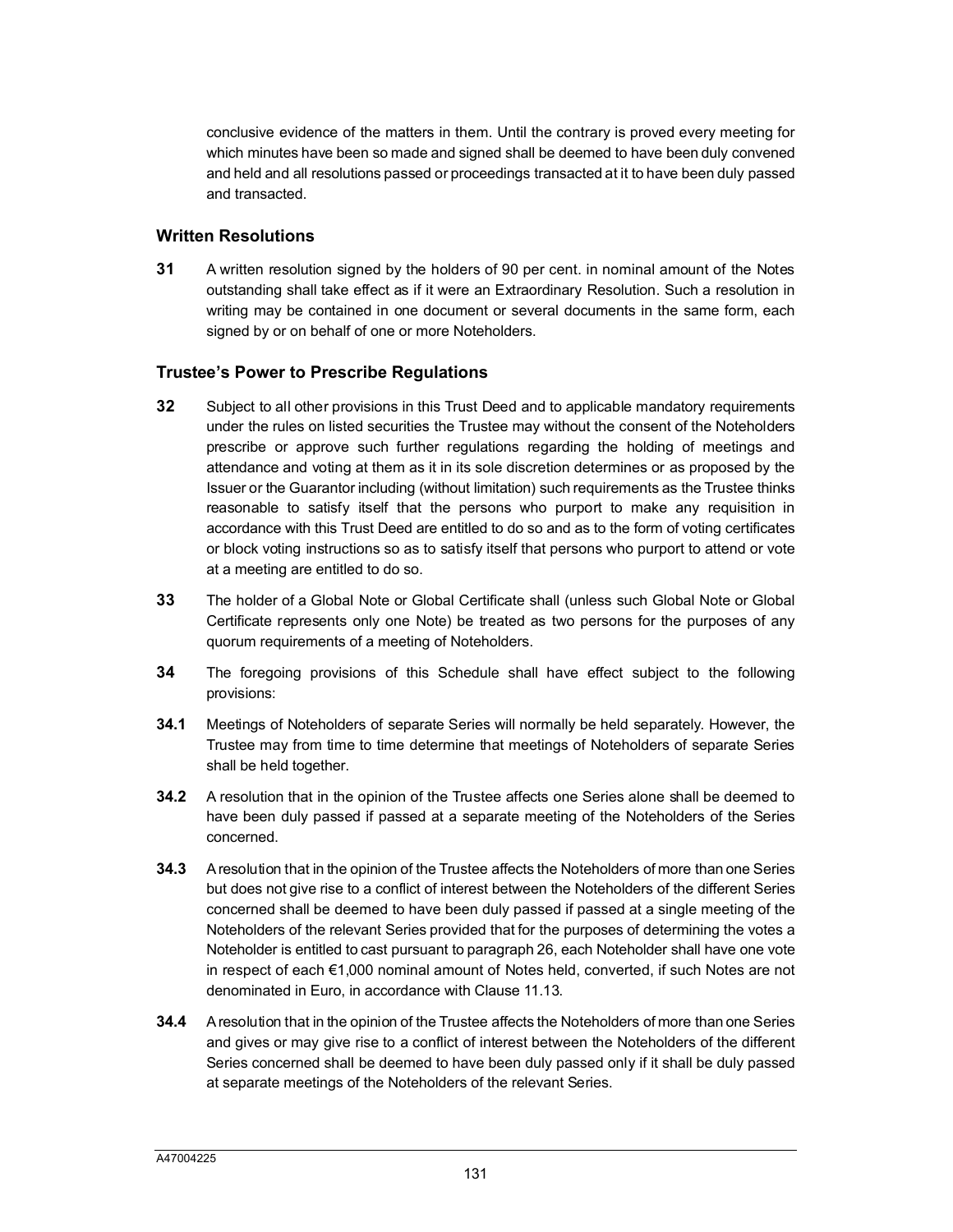**34.5** To all such meetings as aforesaid all the preceding provisions of this Schedule shall mutatis mutandis apply as though references therein to Notes and to Noteholders were references to the Notes and Noteholders of the Series concerned.

# **Additional provisions applicable to Virtual and/or Hybrid Meetings**

- **35** The Issuer, the Guarantor (in each case, with the Trustee's prior approval) or the Trustee in its sole discretion may decide to hold a virtual meeting or a hybrid meeting and, in such case, shall provide details of the means for Noteholders or their proxies or representatives to attend, participate in and/or speak at the meeting, including the electronic platform to be used.
- **36** The Issuer, or the Guarantor or the chairperson (in each case, with the Trustee's prior approval) or the Trustee in its sole discretion may make any arrangement and impose any requirement or restriction as is necessary to ensure the identification of those entitled to take part in the virtual meeting or hybrid meeting and the suitability of the electronic platform. All documentation that is required to be passed between persons at or for the purposes of the virtual meeting or persons attending the hybrid meeting via the electronic platform (in each case, in whatever capacity) shall be communicated by email (or such other medium of electronic communication as the Trustee may approve).
- <span id="page-125-0"></span>**37** All resolutions put to a virtual meeting or a hybrid meeting shall be voted on by a poll in accordance with paragraphs 24-27 above (inclusive).
- **38** Persons seeking to attend, participate in, speak at or join a virtual meeting or a hybrid meeting via the electronic platform, shall be responsible for ensuring that they have access to the facilities (including, without limitation, IT systems, equipment and connectivity) which are necessary to enable them to do so.
- **39** In determining whether persons are attending, participating in or joining a virtual meeting or a hybrid meeting via the electronic platform, it is immaterial whether any two or more members attending it are in the same physical location as each other or how they are able to communicate with each other.
- **40** Two or more persons who are not in the same physical location as each other attend a virtual meeting or a hybrid meeting if their circumstances are such that if they have (or were to have) rights to speak or vote at that meeting, they are (or would be) able to exercise them.
- **41** The chairperson of the meeting reserves the right to take such steps as the chairperson shall determine in its absolute discretion to avoid or minimise disruption at the meeting, which steps may include (without limitation), in the case of a virtual meeting or a hybrid meeting, muting the electronic connection to the meeting of the person causing such disruption for such period of time as the chairperson may determine.
- **42** The Issuer, or the Guarantor (in each case, with the Trustee's prior approval) or the Trustee in its sole discretion may make whatever arrangements they consider appropriate to enable those attending a virtual meeting or a hybrid meeting to exercise their rights to speak or vote at it.
- **43** A person is able to exercise the right to speak at a virtual meeting or a hybrid meeting when that person is in a position to communicate to all those attending the meeting, during the meeting, as contemplated by the relevant provisions of this Schedule.
- **44** A person is able to exercise the right to vote at a virtual meeting or a hybrid meeting when: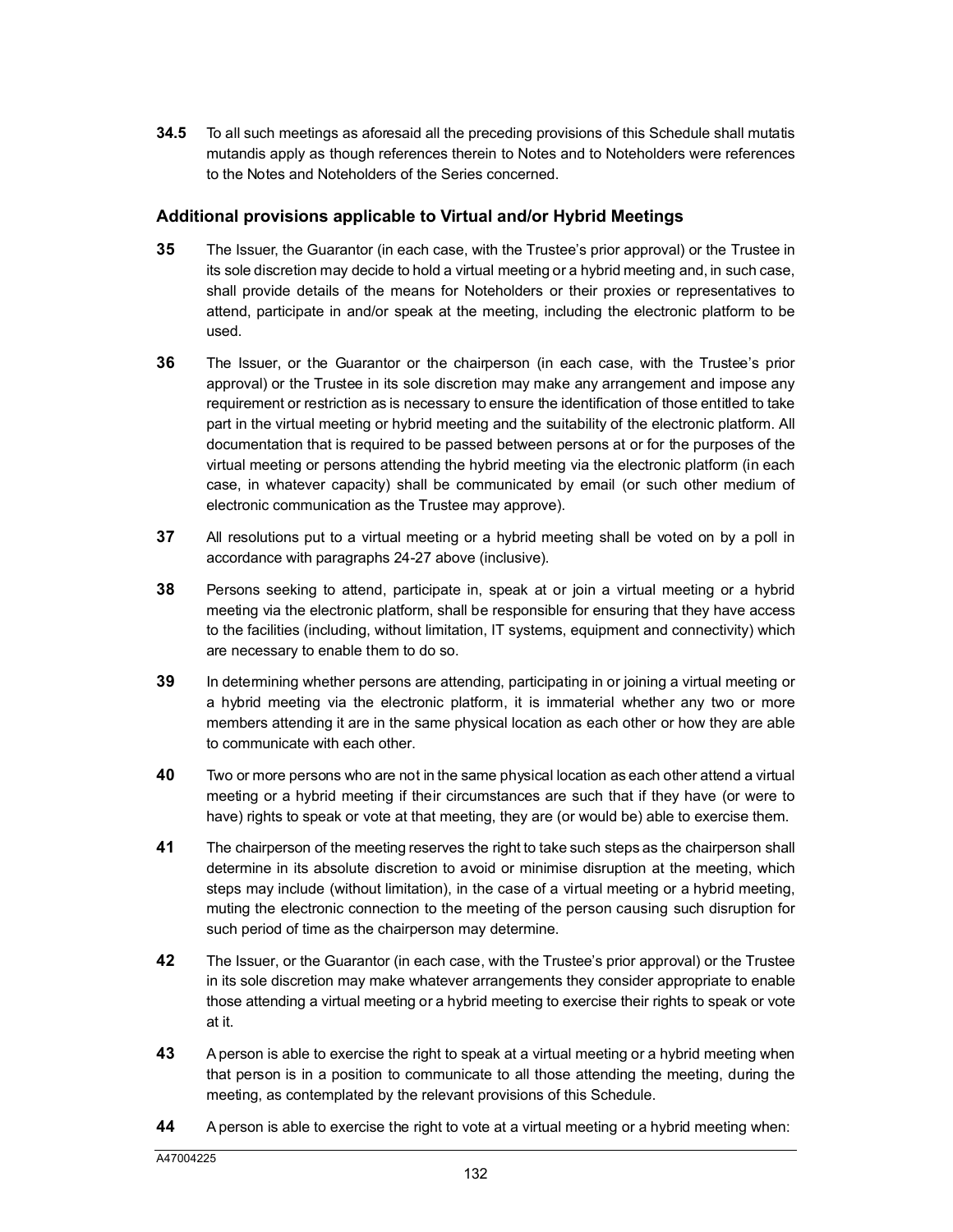- **44.1** that person is able to vote, during the meeting, on resolutions put to the vote at the meeting; and
- **44.2** that person's vote can be taken into account in determining whether or not such resolutions are passed at the same time as the votes of all the other persons attending the meeting who are entitled to vote at such meeting.
- **45** The Trustee shall not be responsible or liable to the Issuer, or the Guarantor or any other person for the security of the electronic platform used for any virtual meeting or hybrid meeting or for accessibility or connectivity or the lack of accessibility or connectivity to any virtual meeting or hybrid meeting.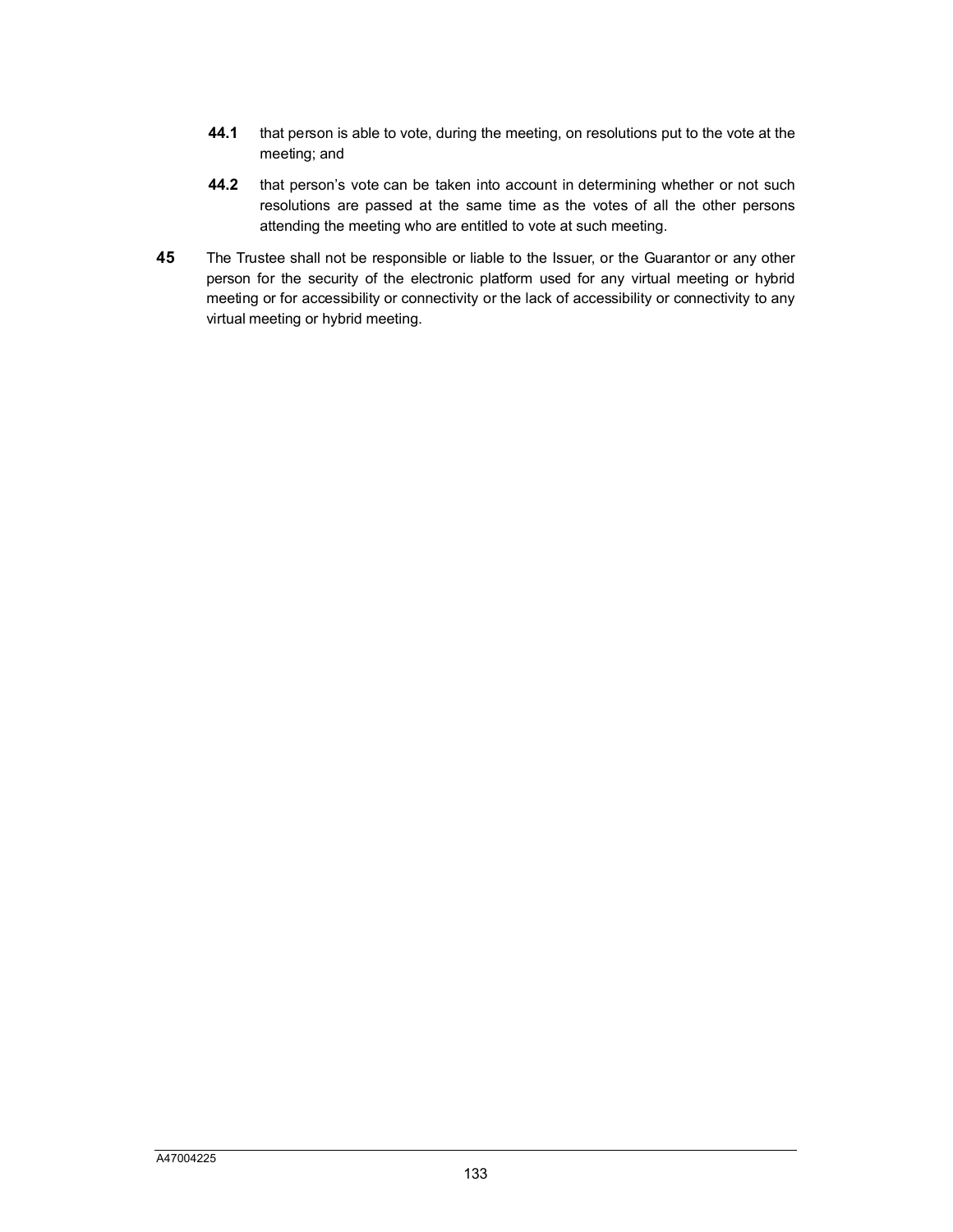This Deed is delivered on the date stated at the beginning.

ØRSTED A/S as issuer

By: A haviance interstate By: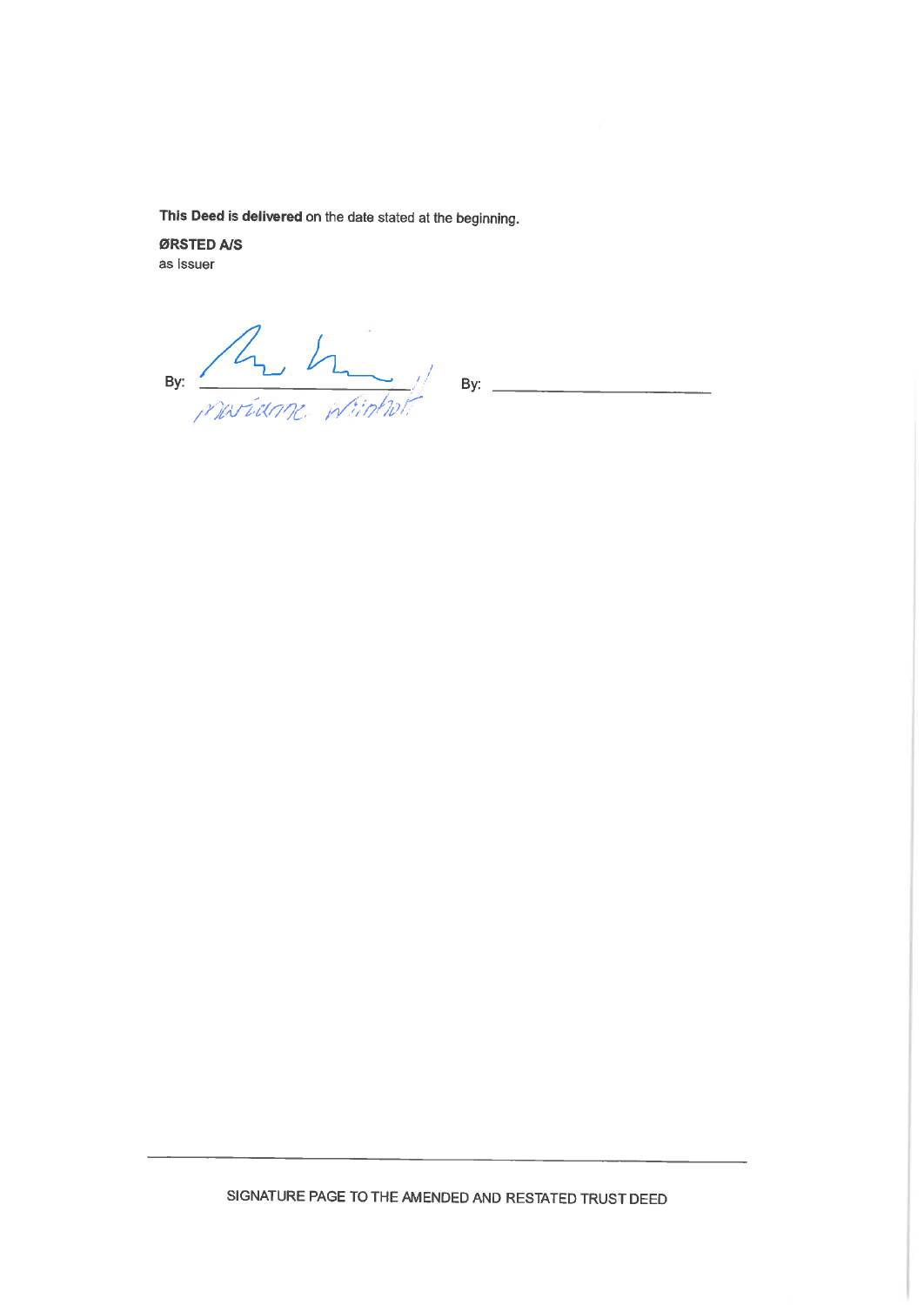This Deed is delivered on the date stated at the beginning.

ØRSTED A/S as Issuer

By:

By hymbres of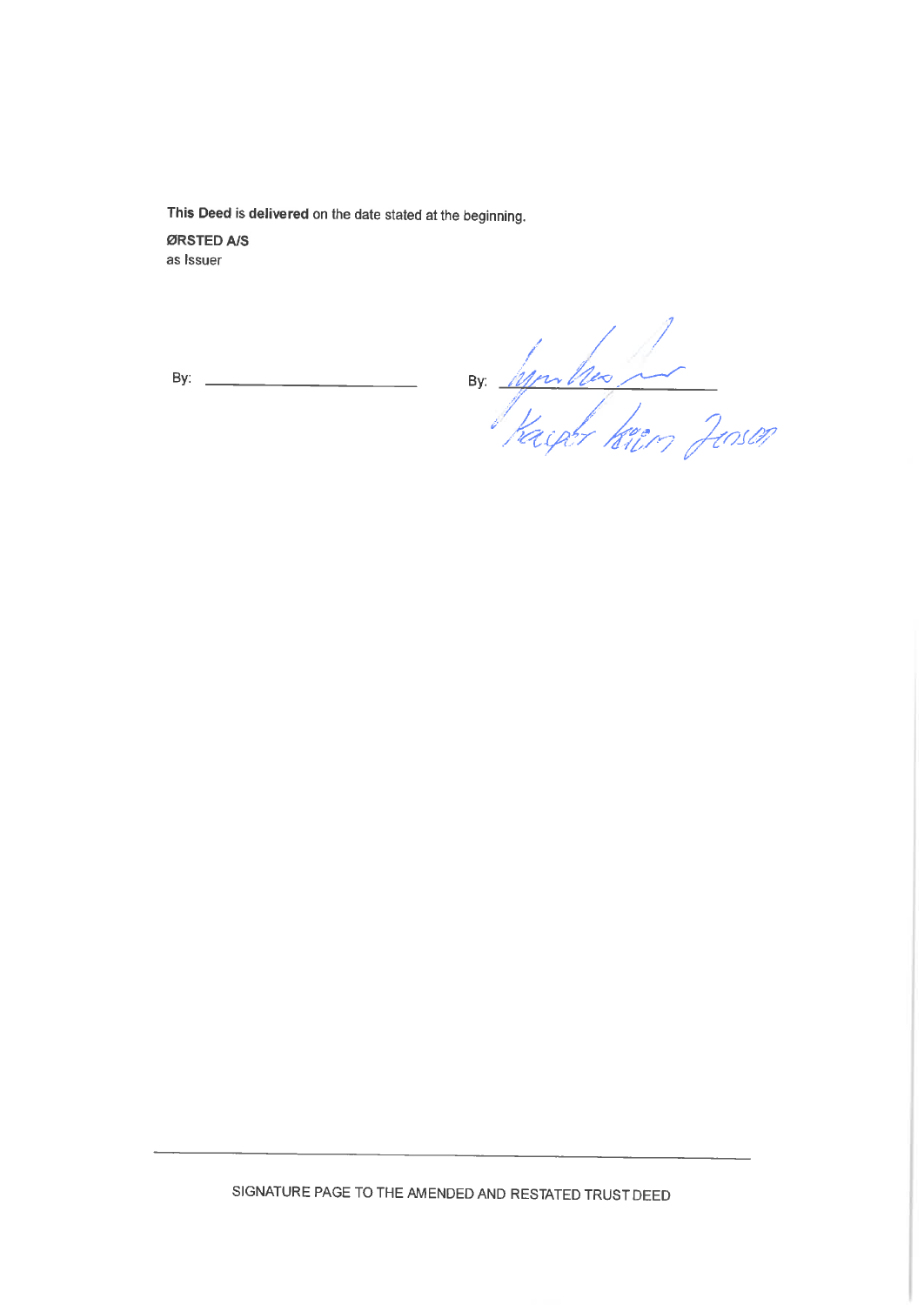# ØRSTED WIND POWER TW HOLDING A/S

as Guarantor

By:  $\frac{h}{\sqrt{2\pi}}$ J<br>Wiinbell

By:  $\overline{z}$ 

k,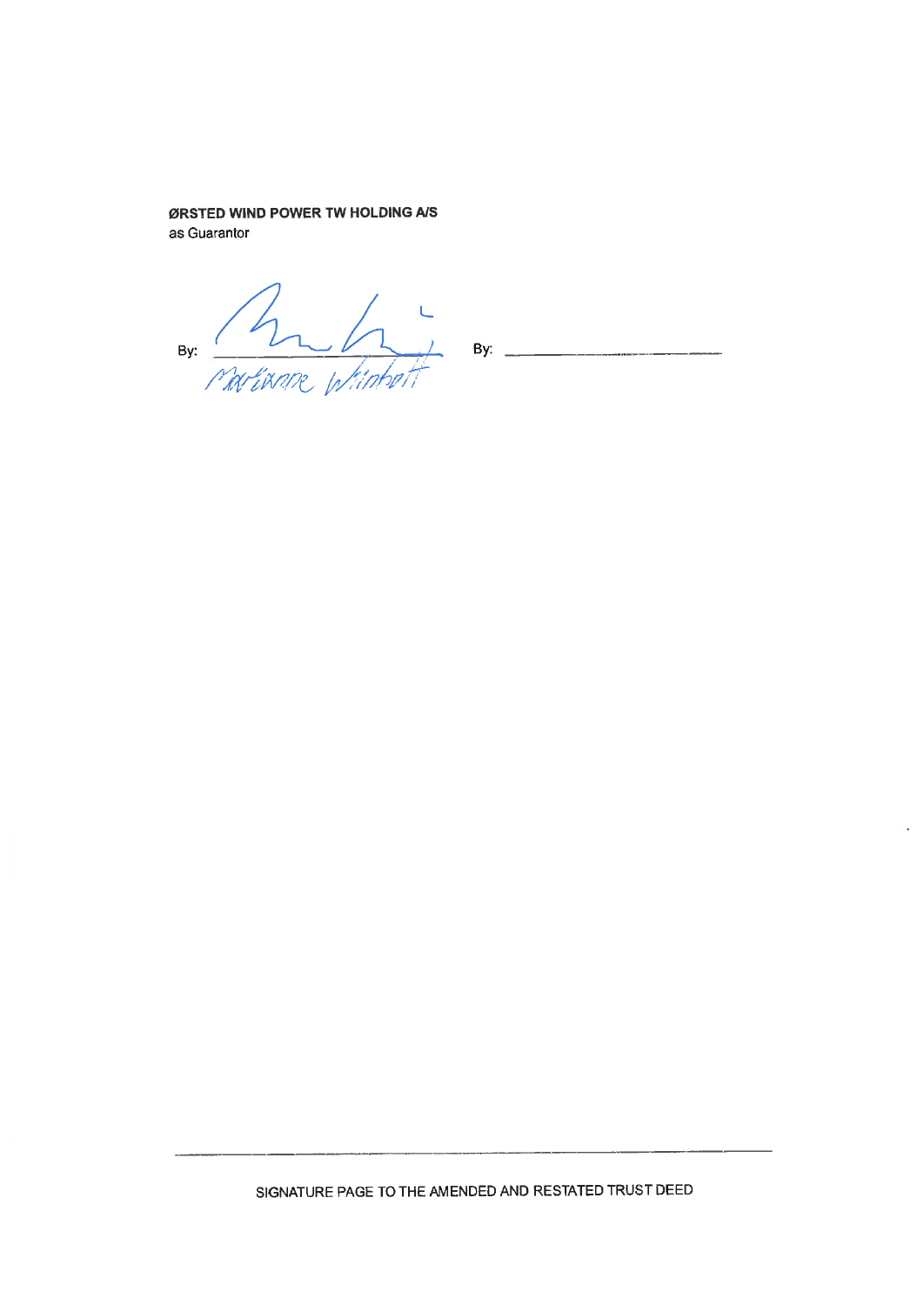ØRSTED WIND POWER TW HOLDING A/S as Guarantor

By.

By: hypulis for